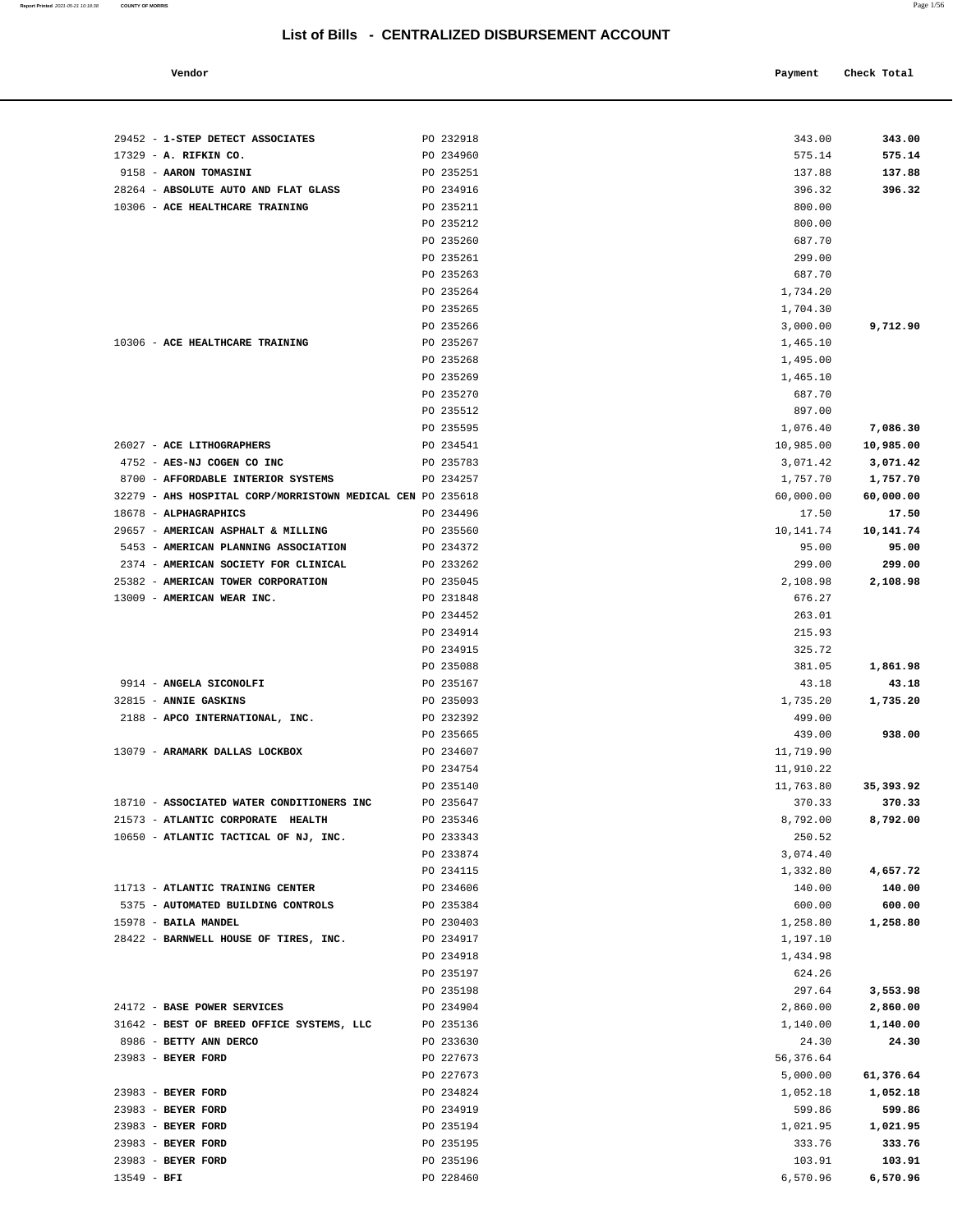| Report Printed 2021-05-21 10:18:38 | <b>COUNTY OF MORRIS</b> | Page 2/56 |
|------------------------------------|-------------------------|-----------|
|                                    |                         |           |

|                                   | LIST OF BINS - CLIVITALIZED DISBORSEMENT ACCOUNT |           |             |  |
|-----------------------------------|--------------------------------------------------|-----------|-------------|--|
| Vendor                            |                                                  | Payment   | Check Total |  |
| $2723 - BFI$                      | PO 231595                                        | 777.06    | 777.06      |  |
| 29494 - BI INC.                   | PO 234123                                        | 62.00     | 62.00       |  |
| 9476 - BINSKY SERVICE LLC         | PO 232822                                        | 20,525.00 |             |  |
|                                   | PO 235426                                        | 3,544.90  | 24,069.90   |  |
| 2485 - BOROUGH OF BUTLER          | PO 235133                                        | 569.45    | 569.45      |  |
| 18454 - BOROUGH OF WHARTON        | PO 235144                                        | 254.25    | 254.25      |  |
| 32364 - BOUND TREE MEDICAL LLC    | PO 233107                                        | 288.93    |             |  |
|                                   | PO 234403                                        | 181.64    | 470.57      |  |
| 32510 - BOUND TREE MEDICAL LLC    | PO 235284                                        | 89.18     | 89.18       |  |
| 5512 - BRIAN AHERN                | PO 235292                                        | 11.50     | 11.50       |  |
| 3145 - BRISTOL DONALD CO., INC.   | PO 235193                                        | 41.26     | 41.26       |  |
| 28971 - BRITTNEY FLOYD            | PO 235132                                        | 275.45    | 275.45      |  |
| 26314 - BROWN & BROWN METRO, INC. | PO 233947                                        | 11,110.00 | 11,110.00   |  |
| 26314 - BROWN & BROWN METRO, INC. | PO 235493                                        | 14,166.66 | 14,166.66   |  |
| 20985 - BTII INSTITUTE, LLC       | PO 235539                                        | 3,200.00  | 3,200.00    |  |

| 2485 - BOROUGH OF BUTLER                                   | PO 235133 | 569.45     | 569.45     |
|------------------------------------------------------------|-----------|------------|------------|
| 18454 - BOROUGH OF WHARTON                                 | PO 235144 | 254.25     | 254.25     |
| 32364 - BOUND TREE MEDICAL LLC                             | PO 233107 | 288.93     |            |
|                                                            | PO 234403 | 181.64     | 470.57     |
| 32510 - BOUND TREE MEDICAL LLC                             | PO 235284 | 89.18      | 89.18      |
| 5512 - BRIAN AHERN                                         | PO 235292 | 11.50      | 11.50      |
| 3145 - BRISTOL DONALD CO., INC.                            | PO 235193 | 41.26      | 41.26      |
| 28971 - BRITTNEY FLOYD                                     | PO 235132 | 275.45     | 275.45     |
| 26314 - BROWN & BROWN METRO, INC.                          | PO 233947 | 11,110.00  | 11,110.00  |
| 26314 - BROWN & BROWN METRO, INC.                          | PO 235493 | 14,166.66  | 14,166.66  |
| 20985 - BTII INSTITUTE, LLC                                | PO 235539 | 3,200.00   | 3,200.00   |
| 20985 - BTII INSTITUTE, LLC                                | PO 235540 | 3,200.00   | 3,200.00   |
| 20985 - BTII INSTITUTE, LLC                                | PO 235541 |            | 3,200.00   |
|                                                            |           | 3,200.00   | 800.00     |
| 20985 - BTII INSTITUTE, LLC                                | PO 235561 | 800.00     |            |
| 20985 - BTII INSTITUTE, LLC                                | PO 235593 | 800.00     | 800.00     |
| 5643 - BUNKY'S HEAVY TOWING, LLC                           | PO 234921 | 325.00     |            |
|                                                            | PO 235192 | 325.00     | 650.00     |
| 30691 - BUY WISE AUTO PARTS                                | PO 234457 | 580.48     | 580.48     |
| 26965 - CABLEVISION LIGHTPATH INC.                         | PO 235678 | 5,095.95   | 5,095.95   |
| 32623 - CARLEY PARROTT                                     | PO 235117 | 10.50      | 10.50      |
| 32430 - CAROLE A. HUDSON                                   | PO 235311 | 2,607.50   | 2,607.50   |
| 32822 - CASEY ROZELL                                       | PO 235334 | 90.00      | 90.00      |
| 10296 - CCG MARKETING SOLUTIONS                            | PO 234965 | 1,408.00   | 1,408.00   |
| 4598 - CDW GOVERNMENT                                      | PO 229206 | 643.67     | 643.67     |
| 4598 - CDW GOVERNMENT                                      | PO 229504 | 643.67     | 643.67     |
| 4598 - CDW GOVERNMENT                                      | PO 232422 | 2,813.93   | 2,813.93   |
| 4598 - CDW GOVERNMENT                                      | PO 233377 | 144.66     | 144.66     |
| 20487 - CENTURYLINK                                        | PO 235258 | 135.74     | 135.74     |
| $29353 -$ CEUNION                                          | PO 234743 | 55.00      | 55.00      |
| 31717 - CHAMPION ENERGY                                    | PO 235498 | 26, 251.71 | 26,251.71  |
| 29904 - CHARM-TEX, INC.                                    | PO 235680 | 801.70     | 801.70     |
| 29560 - CHESTER VALLEY SHELL                               | PO 234491 | 560.00     | 560.00     |
| $28373 - CHLIC$                                            | PO 235249 | 382,486.96 | 382,486.96 |
| 30640 - CHP DOSIMETRY                                      | PO 233970 | 25.50      | 25.50      |
| 32799 - CHRISSY GARTHWAITE-RATLIFF                         | PO 234949 | 39.30      | 39.30      |
| 89 - CINTAS CORPORATION                                    | PO 234527 | 197.57     | 197.57     |
| 21857 - CITYSIDE ARCHIVES, LLC                             | PO 235789 | 5,509.25   | 5,509.25   |
| 21857 - CITYSIDE ARCHIVES, LLC                             | PO 235798 | 18,380.26  | 18,380.26  |
| 26531 - CLARKE MOSQUITO CONTROL                            | PO 233407 | 7,106.00   | 7,106.00   |
| 8454 - CLIFTON ELEVATOR SERVICE CO INC                     | PO 235517 | 9,723.00   | 9,723.00   |
| 28327 - CMS CONSTRUCTION INC.                              | PO 235885 | 75,897.90  | 75,897.90  |
| 13917 - COMMUNITY HOPE INC.                                | PO 235126 | 16,614.00  | 16,614.00  |
| 32812 - CONFERENCE ON CRIMES AGAINST WOMEN, INC. PO 234984 |           | 425.00     | 425.00     |
| 27936 - CONTINENTAL TRADING & HARDWARE, INC.               | PO 235415 | 1,159.90   | 1,159.90   |
| 26101 - COOPER ELECTRIC SUPPLY CO.                         | PO 234213 | 2,462.04   | 2,462.04   |
| 26101 - COOPER ELECTRIC SUPPLY CO.                         | PO 234407 | 41.41      | 41.41      |
| 14021 - COUNTY BUSINESS SYSTEMS INC                        | PO 227679 | 34,065.00  | 34,065.00  |
| 14031 - COUNTY CONCRETE CORP.                              | PO 234856 | 349.25     | 349.25     |
| 14031 - COUNTY CONCRETE CORP.                              | PO 235431 | 250.00     | 250.00     |
|                                                            |           |            |            |
| 13 - COUNTY OF MORRIS                                      | PO 235984 | 165.66     | 165.66     |
| 13 - COUNTY OF MORRIS                                      | PO 235985 | 5,954.75   | 5,954.75   |
| 13 - COUNTY OF MORRIS                                      | PO 236040 | 142,795.95 | 142,795.95 |
| 14041 - COUNTY WELDING SUPPLY CO                           | PO 234857 | 38.35      | 38.35      |
| 29633 - CRANE ASSOCIATES, P.C.                             | PO 234333 | 2,600.00   | 2,600.00   |
| 24342 - CROSSTOWN PLUMBING SUPPLY INC.                     | PO 235646 | 3,464.55   | 3,464.55   |
| 32691 - CROWN TROPHY OF GREEN BROOK                        | PO 234414 | 10.00      | 10.00      |
| $19233 - \text{CULLIGAN}$                                  | PO 234404 | 634.99     | 634.99     |
| 24867 - CUTTING EDGE ACADEMY                               | PO 235542 | 1,193.01   | 1,193.01   |
| 14102 - CY DRAKE LOCKSMITHS, INC.                          | PO 234402 | 681.95     |            |
|                                                            |           |            |            |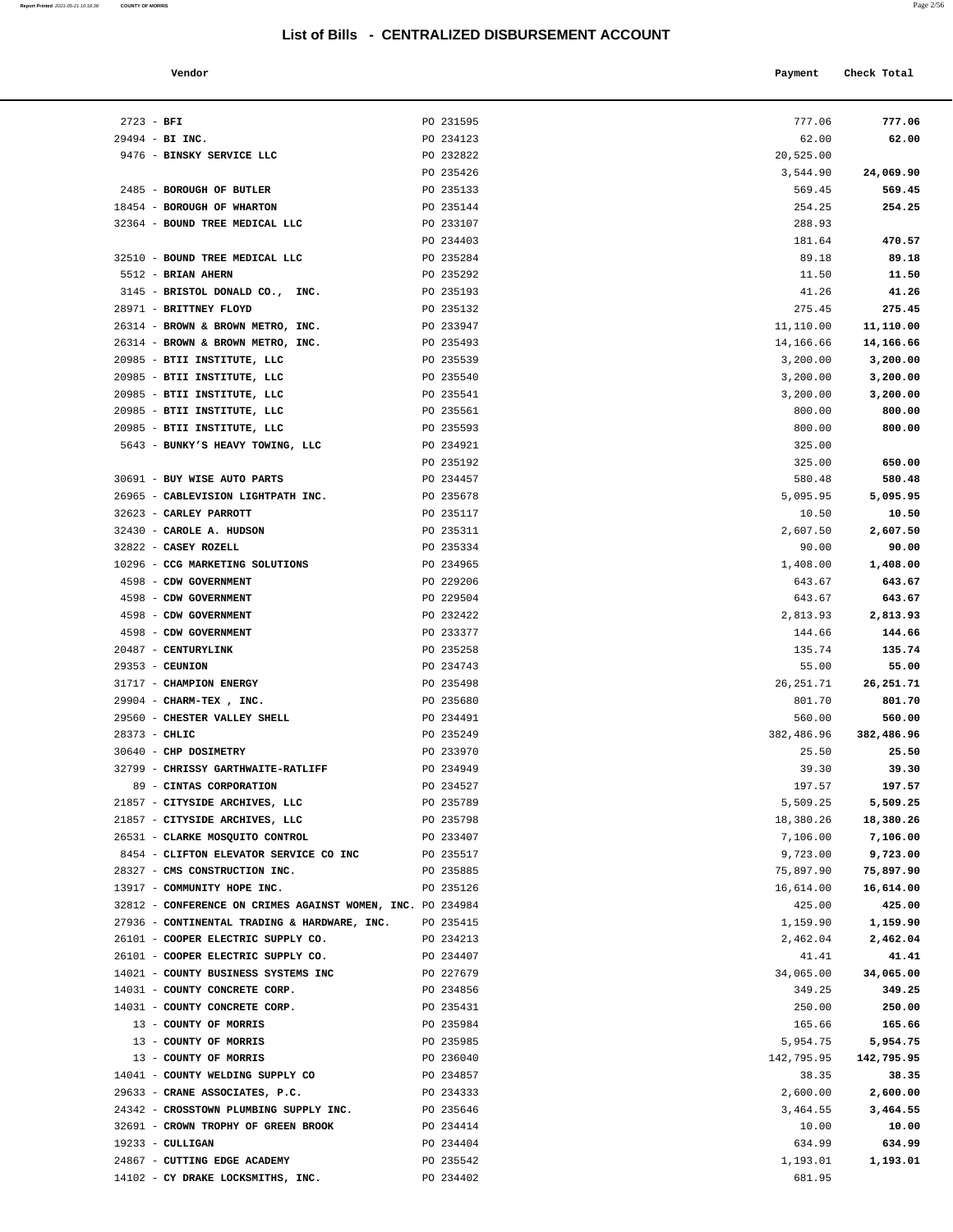| Report Printed 2021-05-21 10:18:38 COUNTY OF MORRIS |  | Page 3/56 |  |
|-----------------------------------------------------|--|-----------|--|
|-----------------------------------------------------|--|-----------|--|

| Vendor                                     |           | Payment    | Check Total |
|--------------------------------------------|-----------|------------|-------------|
|                                            | PO 234458 | 17.90      |             |
|                                            | PO 234993 | 24.75      |             |
|                                            | PO 235187 | 159.00     |             |
|                                            | PO 235188 | 9.90       | 893.50      |
| 2632 - CYBERTECH SYSTEMS & SOFTWARE INC    | PO 232903 | 12,000.00  | 12,000.00   |
| 27941 - D & M AUTO BODY                    | PO 234906 | 2,046.74   | 2,046.74    |
| 12523 - D&B AUTO SUPPLY                    | PO 234923 | 2,222.17   |             |
|                                            | PO 234924 | 1,519.07   |             |
|                                            | PO 235184 | 1,275.15   |             |
|                                            | PO 235186 | 1,092.94   | 6,109.33    |
| 32783 - D.S.BROWN COMPANY                  | PO 233389 | 1,555.00   | 1,555.00    |
| 6249 - DAN CARTER                          | PO 235230 | 7.20       | 7.20        |
| 28822 - DANIEL J GEIGER                    | PO 234463 | 50.00      | 50.00       |
| 32394 - DANIELLE MARIE SECOLA              | PO 234634 | 80.00      |             |
|                                            | PO 235244 | 80.00      | 160.00      |
| 32820 - DEBORAH VALERIAN                   | PO 235169 | 106.63     | 106.63      |
| 14228 - DELL MARKETING L.P.                | PO 234478 | 272.94     | 272.94      |
| 28719 - DELTA DENTAL INSURANCE COMPANY     | PO 235123 | 2,610.33   | 2,610.33    |
| 14265 - DENTRUST DENTAL INC.               | PO 234217 | 3,804.00   | 3,804.00    |
| 12003 - DESESA ENGINEERING CO., INC.       | PO 235558 | 232,407.00 | 232,407.00  |
| 24349 - DIRECT ENERGY BUSINESS MARKETING   | PO 235143 | 182.40     | 182.40      |
| 24349 - DIRECT ENERGY BUSINESS MARKETING   | PO 235145 | 54.28      | 54.28       |
| 24349 - DIRECT ENERGY BUSINESS MARKETING   | PO 235414 | 2,772.47   | 2,772.47    |
| 24349 - DIRECT ENERGY BUSINESS MARKETING   | PO 235630 | 18,886.26  | 18,886.26   |
| 24349 - DIRECT ENERGY BUSINESS MARKETING   | PO 235656 | 34.03      | 34.03       |
| 24349 - DIRECT ENERGY BUSINESS MARKETING   | PO 235662 | 1,153.84   | 1,153.84    |
| 24349 - DIRECT ENERGY BUSINESS MARKETING   | PO 235663 | 16,598.48  | 16,598.48   |
| 8735 - DIRECT TV INC                       | PO 235367 | 9.50       |             |
|                                            | PO 235368 | 186.48     | 195.98      |
| 14379 - DOVER BRAKE & CLUTCH CO INC        | PO 235183 | 490.94     | 490.94      |
| 14394 - DOVER/VG MUNICIPAL ALLIANCE        | PO 235138 | 7,933.70   | 7,933.70    |
| 32398 - DOWNES TREE SERVICE CO. INC.       | PO 235469 | 43,365.00  | 43,365.00   |
| 32273 - DYNAMIC TRAFFIC LLC                | PO 229771 | 6,137.50   | 6,137.50    |
| 26448 - EAGLE BUILDING SERVICES, LLC.      | PO 235754 | 11,880.00  | 11,880.00   |
| 14491 - EL PRIMER PASO, LTD.               | PO 235681 | 4,973.00   |             |
|                                            | PO 235682 | 4,672.00   | 9,645.00    |
| 14505 - ELIZABETHTOWN GAS COMPANY          | PO 235802 | 138.33     | 138.33      |
| 21093 - EMERGENCY PEST CONTROL             | PO 235429 | 735.00     | 735.00      |
| 2047 - EMPLOYMENT HORIZONS ENTERPRISES INC | PO 235494 | 70,941.00  | 70,941.00   |
| 9723 - ERICA JOHNSON                       | PO 235654 | 144.00     | 144.00      |
| 27495 - ERLOUSE MACEAN                     | PO 230396 | 629.40     | 629.40      |
| 6038 - ESSEX COUNTY HOSPITAL               | PO 234589 | 2.726.84   | 2.726.84    |

| 12523 - D&B AUTO SUPPLY                                                      | PO 234923              | 2,222.17            |                     |
|------------------------------------------------------------------------------|------------------------|---------------------|---------------------|
|                                                                              | PO 234924              | 1,519.07            |                     |
|                                                                              | PO 235184              | 1,275.15            |                     |
|                                                                              | PO 235186              | 1,092.94            | 6,109.33            |
| 32783 - D.S.BROWN COMPANY                                                    | PO 233389              | 1,555.00            | 1,555.00            |
| 6249 - DAN CARTER                                                            | PO 235230              | 7.20                | 7.20                |
| 28822 - DANIEL J GEIGER                                                      | PO 234463              | 50.00               | 50.00               |
| 32394 - DANIELLE MARIE SECOLA                                                | PO 234634              | 80.00               |                     |
|                                                                              | PO 235244              | 80.00               | 160.00              |
| 32820 - DEBORAH VALERIAN                                                     | PO 235169              | 106.63              | 106.63              |
| 14228 - DELL MARKETING L.P.                                                  | PO 234478              | 272.94              | 272.94              |
| 28719 - DELTA DENTAL INSURANCE COMPANY                                       | PO 235123              | 2,610.33            | 2,610.33            |
| 14265 - DENTRUST DENTAL INC.                                                 | PO 234217              | 3,804.00            | 3,804.00            |
| 12003 - DESESA ENGINEERING CO., INC.                                         | PO 235558              | 232,407.00          | 232,407.00          |
| 24349 - DIRECT ENERGY BUSINESS MARKETING                                     | PO 235143              | 182.40              | 182.40              |
| 24349 - DIRECT ENERGY BUSINESS MARKETING                                     | PO 235145              | 54.28               | 54.28               |
| 24349 - DIRECT ENERGY BUSINESS MARKETING                                     | PO 235414              | 2,772.47            | 2,772.47            |
| 24349 - DIRECT ENERGY BUSINESS MARKETING                                     | PO 235630              | 18,886.26           | 18,886.26           |
| 24349 - DIRECT ENERGY BUSINESS MARKETING                                     | PO 235656              | 34.03               | 34.03               |
| 24349 - DIRECT ENERGY BUSINESS MARKETING                                     | PO 235662              | 1,153.84            | 1,153.84            |
| 24349 - DIRECT ENERGY BUSINESS MARKETING                                     | PO 235663              | 16,598.48           | 16,598.48           |
| 8735 - DIRECT TV INC                                                         | PO 235367              | 9.50                |                     |
|                                                                              | PO 235368              | 186.48              | 195.98              |
| 14379 - DOVER BRAKE & CLUTCH CO INC                                          | PO 235183              | 490.94              | 490.94              |
| 14394 - DOVER/VG MUNICIPAL ALLIANCE                                          | PO 235138              | 7,933.70            | 7,933.70            |
| 32398 - DOWNES TREE SERVICE CO. INC.                                         | PO 235469              | 43,365.00           | 43,365.00           |
| 32273 - DYNAMIC TRAFFIC LLC                                                  | PO 229771              | 6,137.50            | 6,137.50            |
| 26448 - EAGLE BUILDING SERVICES, LLC.                                        | PO 235754              | 11,880.00           | 11,880.00           |
| 14491 - EL PRIMER PASO, LTD.                                                 | PO 235681<br>PO 235682 | 4,973.00            |                     |
|                                                                              |                        | 4,672.00            | 9,645.00            |
| 14505 - ELIZABETHTOWN GAS COMPANY                                            | PO 235802              | 138.33              | 138.33              |
| 21093 - EMERGENCY PEST CONTROL<br>2047 - EMPLOYMENT HORIZONS ENTERPRISES INC | PO 235429              | 735.00              | 735.00              |
| 9723 - ERICA JOHNSON                                                         | PO 235494<br>PO 235654 | 70,941.00<br>144.00 | 70,941.00<br>144.00 |
| 27495 - ERLOUSE MACEAN                                                       | PO 230396              | 629.40              | 629.40              |
| 6038 - ESSEX COUNTY HOSPITAL                                                 | PO 234589              | 2,726.84            | 2,726.84            |
| 28966 - EXTRA PACKAGING CORP                                                 | PO 232934              | 2,370.00            | 2,370.00            |
| 3549 - EZ WHEELS DRIVING SCHOOL                                              | PO 235208              | 1,599.60            |                     |
|                                                                              | PO 235209              | 2,026.16            |                     |
|                                                                              | PO 235597              | 1,759.56            |                     |
|                                                                              | PO 235598              | 1,706.24            |                     |
|                                                                              | PO 235599              | 1,706.24            |                     |
|                                                                              | PO 235600              | 1,713.60            |                     |
|                                                                              | PO 235601              | 1,066.40            | 11,577.80           |
| 30873 - F AND M EQUIPMENT LTD                                                | PO 234935              | 69.00               | 69.00               |
| 12515 - FASTENAL COMPANY                                                     | PO 233405              | 2,136.53            |                     |
|                                                                              | PO 235645              | 1,248.69            | 3,385.22            |
| $5088$ - FBI/LEEDA                                                           | PO 232387              | 50.00               | 50.00               |
| 14668 - FEDEX                                                                | PO 234489              | 76.70               | 76.70               |
| $14668$ - FEDEX                                                              | PO 235324              | 167.32              | 167.32              |
| $14668$ - FEDEX                                                              | PO 235338              | 209.35              | 209.35              |
| 14693 - FINANCIAL INFORMATION INC                                            | PO 232195              | 895.00              | 895.00              |
| 747 - FISHER HEALTHCARE                                                      | PO 235490              | 393.02              | 393.02              |
| 28666 - FLAGSHIP HEALTH SYSTEMS, INC.                                        | PO 235092              | 387.00              | 387.00              |
| 12151 - FLEMINGTON BUICK CHEVROLET                                           | PO 234925              | 354.83              | 354.83              |
| 25330 - FLEMINGTON DEPT STORE INC                                            | PO 233798              | 571.40              | 571.40              |
| 32060 - FLOORMAT MANAGEMENT, INC.                                            | PO 235418              | 125.01              | 125.01              |
|                                                                              |                        |                     |                     |
|                                                                              |                        |                     |                     |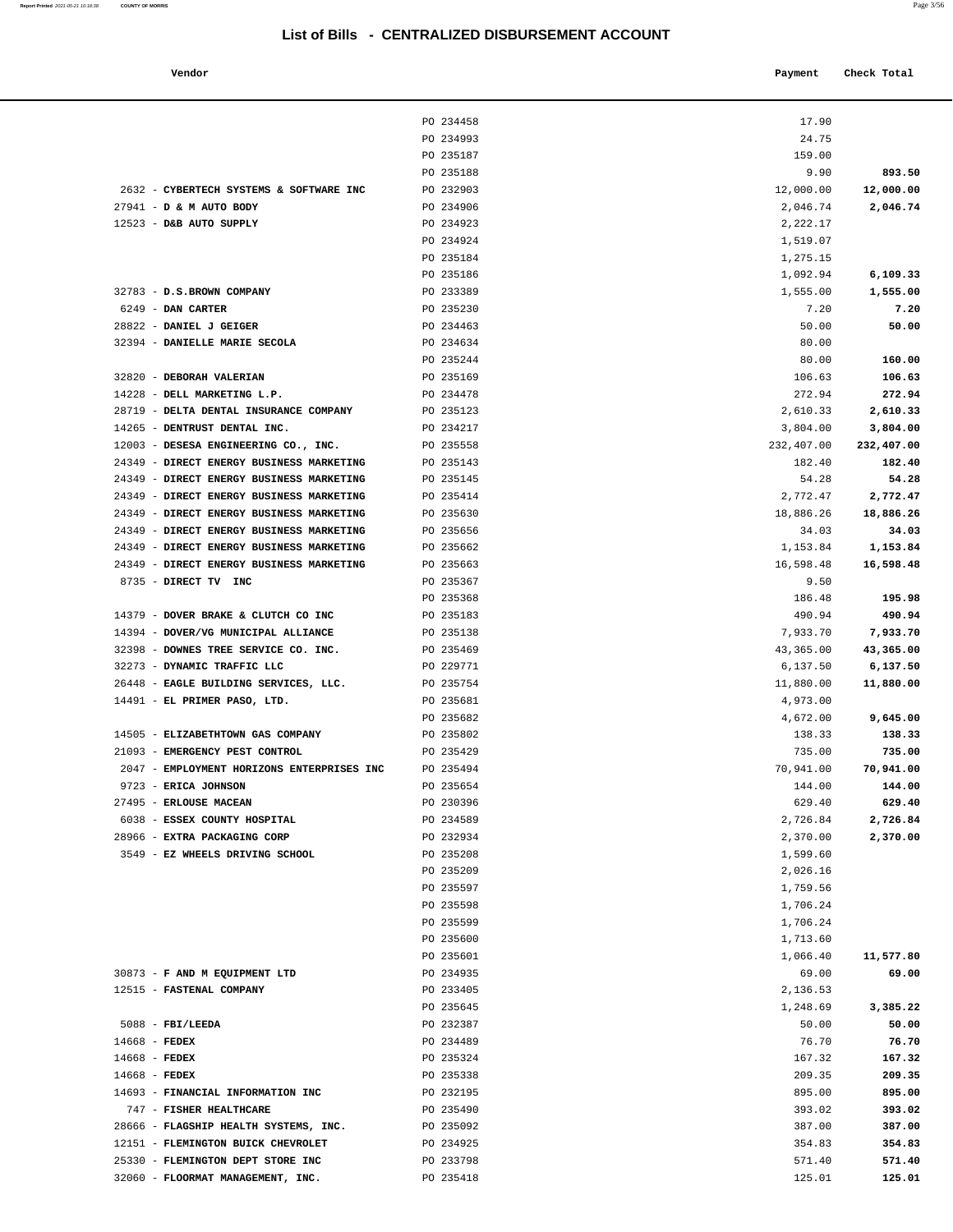| Report Printed 2021-05-21 10:18:38 COUNTY OF MORRIS | Page 4/56 |
|-----------------------------------------------------|-----------|
|                                                     |           |

| Vendor | Payment Check Total |
|--------|---------------------|
|        |                     |

| 13313 - FORTIS INSTITUTE                   | PO 235215              | 1,000.00        | 1,000.00  |
|--------------------------------------------|------------------------|-----------------|-----------|
| 4618 - FRANK ALOIA                         | PO 235883              | 61.70           | 61.70     |
| 12325 - FRANK BRODEEN OLC                  | PO 233656              | 9,170.00        | 9,170.00  |
| $714$ - GALLS, LLC                         | PO 234067              | 70.82           | 70.82     |
| 14123 - GANNETT NJ NEWSPAPERS              | PO 220827              | 61.92           | 61.92     |
| 14123 - GANNETT NJ NEWSPAPERS              | PO 220828              | 70.52           | 70.52     |
| 14123 - GANNETT NJ NEWSPAPERS              | PO 228668              | 47.90           | 47.90     |
| 14123 - GANNETT NJ NEWSPAPERS              | PO 235225              | 48.16           | 48.16     |
| 14123 - GANNETT NJ NEWSPAPERS              | PO 235274              | 105.52          | 105.52    |
| 14123 - GANNETT NJ NEWSPAPERS              | PO 235276              | 99.50           | 99.50     |
| 14123 - GANNETT NJ NEWSPAPERS              | PO 235277              | 100.36          | 100.36    |
| 14123 - GANNETT NJ NEWSPAPERS              | PO 235286              | 46.18           | 46.18     |
| 14123 - GANNETT NJ NEWSPAPERS              | PO 235320              | 72.84           | 72.84     |
| 14123 - GANNETT NJ NEWSPAPERS              | PO 235332              | 56.50           | 56.50     |
| 14123 - GANNETT NJ NEWSPAPERS              | PO 235333              | 55.64           | 55.64     |
| 14123 - GANNETT NJ NEWSPAPERS              | PO 235335              | 59.08           | 59.08     |
| 14123 - GANNETT NJ NEWSPAPERS              | PO 235344              | 72.84           | 72.84     |
| 14123 - GANNETT NJ NEWSPAPERS              | PO 235364              | 74.56           | 74.56     |
| 14123 - GANNETT NJ NEWSPAPERS              | PO 235369              | 72.84           | 72.84     |
| 14123 - GANNETT NJ NEWSPAPERS              | PO 235704              | 44.03           | 44.03     |
| 26773 - GARDEN STATE ENVIRONMENTAL INC.    | PO 235650              | 2,000.00        | 2,000.00  |
| 25482 - GARDEN STATE VETERINARY            | PO 235381              | 4,419.46        | 4,419.46  |
| 14726 - GEN-EL SAFETY & INDUSTRIAL         | PO 233939              | 129.20          | 129.20    |
| 21585 - GIOVANNA ALVES                     | PO 235113              | 279.05          | 279.05    |
| 21585 - GIOVANNA ALVES                     | PO 235114              | 389.90          | 389.90    |
| 30694 - GIT AMERICA INC.                   | PO 231069              | 1,390.00        | 1,390.00  |
| $11521$ - GPC, INC.                        | PO 235635              | 2,624.00        | 2,624.00  |
| 29597 - GRADE CONSTRUCTION                 | PO 235884              | 7,538.28        | 7,538.28  |
| $24884$ - GRAINGER                         | PO 233799              | 1,085.53        | 1,085.53  |
| $14984$ - GRAINGER                         | PO 233923<br>PO 233924 | 211.89<br>86.00 |           |
|                                            | PO 234446              | 406.88          |           |
|                                            | PO 235028              | 91.20           |           |
|                                            | PO 235432              | 2,296.26        |           |
|                                            | PO 235744              | 5,151.14        | 8,243.37  |
| $24884$ - GRAINGER                         | PO 234412              | 251.16          | 251.16    |
| $14983$ - GRAINGER                         | PO 234434              | 551.77          |           |
|                                            | PO 234596              | 265.09          | 816.86    |
| 15007 - GREENMAN PEDERSEN INC              | PO 235291              | 3,501.75        | 3,501.75  |
| 32215 - GROFF TRACTOR MID ATLANTIC LLC     | PO 234466              | 120.00          |           |
|                                            | PO 234926              | 230.29          | 350.29    |
| 15082 - HANOVER TWP MUNICIPAL ALLIANCE     | PO 234760              | 500.00          | 500.00    |
| 25522 - HARRY L. SCHWARZ & CO.             | PO 234031              | 1,305.00        | 1,305.00  |
| 31987 - HARVARD STUDIO PHOTOGRAPHY LLC     | PO 235586              | 1,000.00        | 1,000.00  |
| 15159 - HELRICK'S INC                      | PO 234627              | 84.48           |           |
|                                            | PO 234948              | 100.00          | 184.48    |
| 8685 - HENRY SCHEIN INC                    | PO 234618              | 301.70          |           |
|                                            | PO 235165              | 659.85          | 961.55    |
| 8560 - HIGH GRADE CONTRACTING              | PO 234710              | 16,000.00       | 16,000.00 |
| 29472 - HOME BASE PHYSICAL THERAPY, LLC    | PO 234603              | 1,725.00        | 1,725.00  |
| 28404 - HOME DEPOT CREDIT SERVICES         | PO 233925              | 223.88          | 223.88    |
| 28404 - HOME DEPOT CREDIT SERVICES         | PO 235478              | 447.76          | 447.76    |
| 28404 - HOME DEPOT CREDIT SERVICES         | PO 235821              | 1,074.16        | 1,074.16  |
| 31914 - HOME DEPOT USA, INC.               | PO 235115              | 2,862.50        | 2,862.50  |
| 16302 - HOMELESS SOLUTIONS, INC.           | PO 233252              | 11,801.00       | 11,801.00 |
| 15260 - HUDSON COUNTY COMMUNITY COLLEGE    | PO 235896              | 1,039.48        | 1,039.48  |
| 29389 - HVG LLC                            | PO 235508              | 1,135.47        | 1,135.47  |
| 19223 - IACP                               | PO 234483              | 190.00          | 190.00    |
| 29901 - IDEAL AUTO BODY, LLC               | PO 234583              | 3,118.64        | 3,118.64  |
| 20755 - IDEMIA IDENTITY & SECURITY USA LLC | PO 233340              | 3,508.64        | 3,508.64  |
| 26660 - ILIFF-RUGGIERO FUNERAL HOME INC.   | PO 235327              | 10,800.00       | 10,800.00 |
| 1664 - INGRAM LIBRARY SERVICES             | PO 234525              | 2,544.61        |           |
|                                            | PO 234526              | 1,677.83        | 4,222.44  |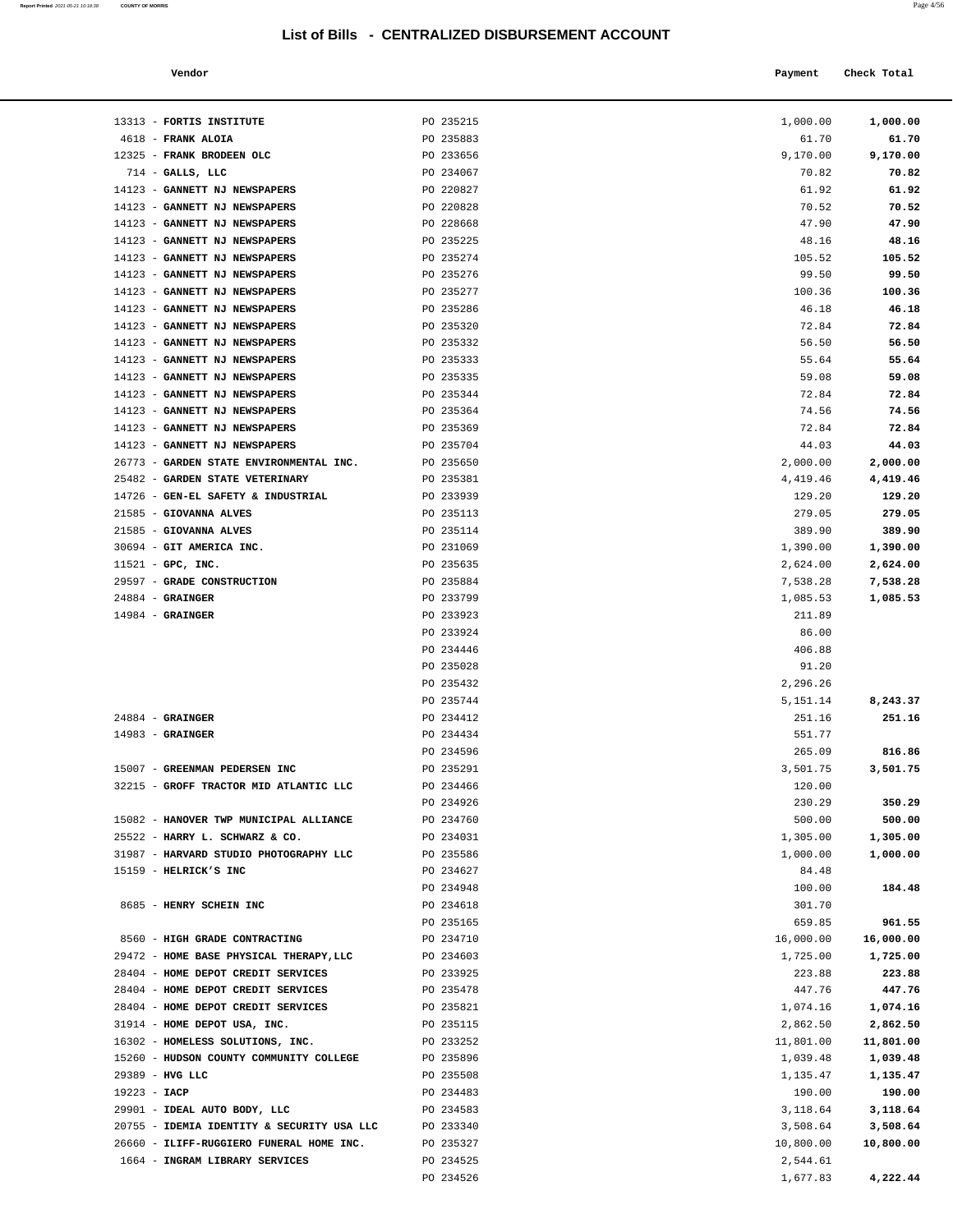| Report Printed 2021-05-21 10:18:38 | <b>COUNTY OF MORRIS</b> | Page 5/56 |
|------------------------------------|-------------------------|-----------|
|                                    |                         |           |

| Vendor                                                                           |                        | Payment               | Check Total           |
|----------------------------------------------------------------------------------|------------------------|-----------------------|-----------------------|
|                                                                                  |                        |                       |                       |
| 4859 - INSTITUTE FOR FORENSIC PSYCHOLOGY                                         |                        |                       |                       |
|                                                                                  | PO 234220<br>PO 234708 | 2,500.00<br>1,200.00  | 3,700.00              |
| 19236 - INSTITUTE FOR FORENSIC PSYCHOLOGY                                        | PO 234487              | 500.00                | 500.00                |
| 30135 - INVESTIGATIVE FORENSICS CONSULTING                                       | PO 235302              | 931.00                | 931.00                |
| 29113 - J.C. CONTRACTING, INC.                                                   | PO 235886              | 59, 137.39            | 59,137.39             |
| $25562$ - JAMES BRUNO                                                            | PO 234492              | 82.10                 | 82.10                 |
| 8200 - JANT PHARMACAL CORP.                                                      | PO 232917              | 2,120.00              | 2,120.00              |
| 1585 - JERSEY BATTERED WOMEN'S                                                   | PO 233332              | 21,227.00             |                       |
|                                                                                  | PO 235591              | 25, 244.00            | 46,471.00             |
| 960 - JERSEY CENTRAL POWER & LIGHT                                               | PO 234796              | 1,379.45              | 1,379.45              |
| 960 - JERSEY CENTRAL POWER & LIGHT                                               | PO 235044              | 1,856.99              | 1,856.99              |
| 960 - JERSEY CENTRAL POWER & LIGHT                                               | PO 235086              | 272.73                | 272.73                |
| 960 - JERSEY CENTRAL POWER & LIGHT                                               | PO 235147              | 4,848.23              | 4,848.23              |
| 960 - JERSEY CENTRAL POWER & LIGHT                                               | PO 235148              | 2,833.61              | 2,833.61              |
| 960 - JERSEY CENTRAL POWER & LIGHT                                               | PO 235373              | 14.62                 | 14.62                 |
| 960 - JERSEY CENTRAL POWER & LIGHT                                               | PO 235374              | 93.75                 | 93.75                 |
| 960 - JERSEY CENTRAL POWER & LIGHT                                               | PO 235399              | 584.62                | 584.62                |
| 960 - JERSEY CENTRAL POWER & LIGHT                                               | PO 235400              | 37.56                 | 37.56                 |
| 960 - JERSEY CENTRAL POWER & LIGHT                                               | PO 235401              | 313.74                | 313.74                |
| 960 - JERSEY CENTRAL POWER & LIGHT<br>960 - JERSEY CENTRAL POWER & LIGHT         | PO 235402<br>PO 235403 | 31.54<br>19.88        | 31.54<br>19.88        |
| 960 - JERSEY CENTRAL POWER & LIGHT                                               | PO 235404              | 21.26                 | 21.26                 |
| 960 - JERSEY CENTRAL POWER & LIGHT                                               | PO 235411              | 47.67                 | 47.67                 |
| 960 - JERSEY CENTRAL POWER & LIGHT                                               | PO 235453              | 33.39                 | 33.39                 |
| 960 - JERSEY CENTRAL POWER & LIGHT                                               | PO 235523              | 1,907.79              | 1,907.79              |
| 960 - JERSEY CENTRAL POWER & LIGHT                                               | PO 235778              | 11,621.75             | 11,621.75             |
| 960 - JERSEY CENTRAL POWER & LIGHT                                               | PO 235779              | 15,126.42             | 15,126.42             |
| 960 - JERSEY CENTRAL POWER & LIGHT                                               | PO 235790              | 939.50                | 939.50                |
| 960 - JERSEY CENTRAL POWER & LIGHT                                               | PO 235794              | 3,253.57              | 3,253.57              |
| 26156 - JJS SERVICES, INC.                                                       | PO 234809              | 4,450.00              | 4,450.00              |
| 32429 - JOAN A. SEERY                                                            | PO 235376              | 822.50                | 822.50                |
| 21614 - JOHNSON MIRMIRAN AND THOMPSON, INC.                                      | PO 185163              | 1,225.00              | 1,225.00              |
| 21614 - JOHNSON MIRMIRAN AND THOMPSON, INC.                                      | PO 185180              | 1,195.00              | 1,195.00              |
| 21614 - JOHNSON MIRMIRAN AND THOMPSON, INC.                                      | PO 214081              | 3,040.10              | 3,040.10              |
| 21614 - JOHNSON MIRMIRAN AND THOMPSON, INC.                                      | PO 225973              | 8,784.94              | 8,784.94              |
| 21614 - JOHNSON MIRMIRAN AND THOMPSON, INC.                                      | PO 235471              | 1,174.93              | 1,174.93              |
| 2695 - JOHNSTONE SUPPLY                                                          | PO 235649              | 1,721.86              | 1,721.86              |
| 32611 - JOSE M FIGUEROA<br>9550 - JOSEPH COSTELLO                                | PO 235082<br>PO 235004 | 980.00<br>858.08      | 980.00                |
| 14867 - JOSEPH GARTLAND INC                                                      | PO 234934              | 446.74                | 858.08<br>446.74      |
| 15539 - JUST JIM CLEANING SERVICE                                                | PO 235229              | 700.00                | 700.00                |
| 5007 - KARL ZELIFF                                                               | PO 235550              | 50.33                 | 50.33                 |
| 32803 - KAY TOLDEO TAG, INC.                                                     | PO 234420              | 410.92                | 410.92                |
| 24924 - KEY-TECH                                                                 | PO 234411              | 2,640.00              | 2,640.00              |
| 15587 - KEYSTONE PUBLIC SAFETY INC.                                              | PO 234490              | 1,059.00              |                       |
|                                                                                  | PO 235559              | 14,079.00             | 15,138.00             |
| 15607 - KINNELON MUNICIPAL ALLIANCE                                              | PO 225495              | 1,049.38              | 1,049.38              |
| 5547 - KISATSKY ELIZABETH                                                        | PO 235675              | 61.84                 | 61.84                 |
| 15634 - KORNER STORE INC                                                         | PO 235142              | 220.00                | 220.00                |
| 8899 - L-3 D.P. ASSOCIATES INC.                                                  | PO 233773              | 5,000.00              | 5,000.00              |
| 15671 - LABCORP OF AMERICA HOLDINGS                                              | PO 235445              | 101.85                | 101.85                |
| 30872 - LANDS' END BUSINESS OUTFITTERS                                           | PO 234519              | 564.80                | 564.80                |
| 12726 - LANGUAGE LINE SERVICES                                                   | PO 235446              | 404.60                | 404.60                |
| 20143 - LASCOMP INSTITUTE OF IT                                                  | PO 235271              | 3,200.00              | 3,200.00              |
| 7821 - LAURA ROBERTS                                                             | PO 235168              | 107.16                | 107.16                |
| 25383 - LAW OFFICE OF ROBERT J. GREENBAUM<br>20653 - LEGAL SERVICES OF NORTHWEST | PO 235449<br>PO 235516 | 5,440.50<br>18,090.00 | 5,440.50<br>18,090.00 |
| 53 - LOVEYS PIZZA & GRILL                                                        | PO 235734              | 176.00                | 176.00                |
| 19384 - M.C. POLICE CHIEFS ASSOCIATION                                           | PO 234497              | 300.00                | 300.00                |
| 15926 - M.C. SCHOOL OF TECHNOLOGY                                                | PO 235214              | 1,331.26              |                       |
|                                                                                  | PO 235594              | 1,273.02              | 2,604.28              |
| $16385 - M.0.M.A.C$                                                              | PO 233928              | 1,692.55              | 1,692.55              |
| 10643 - MAGIC OF MARCO PROMOTIONS LLC                                            | PO 234600              | 300.00                | 300.00                |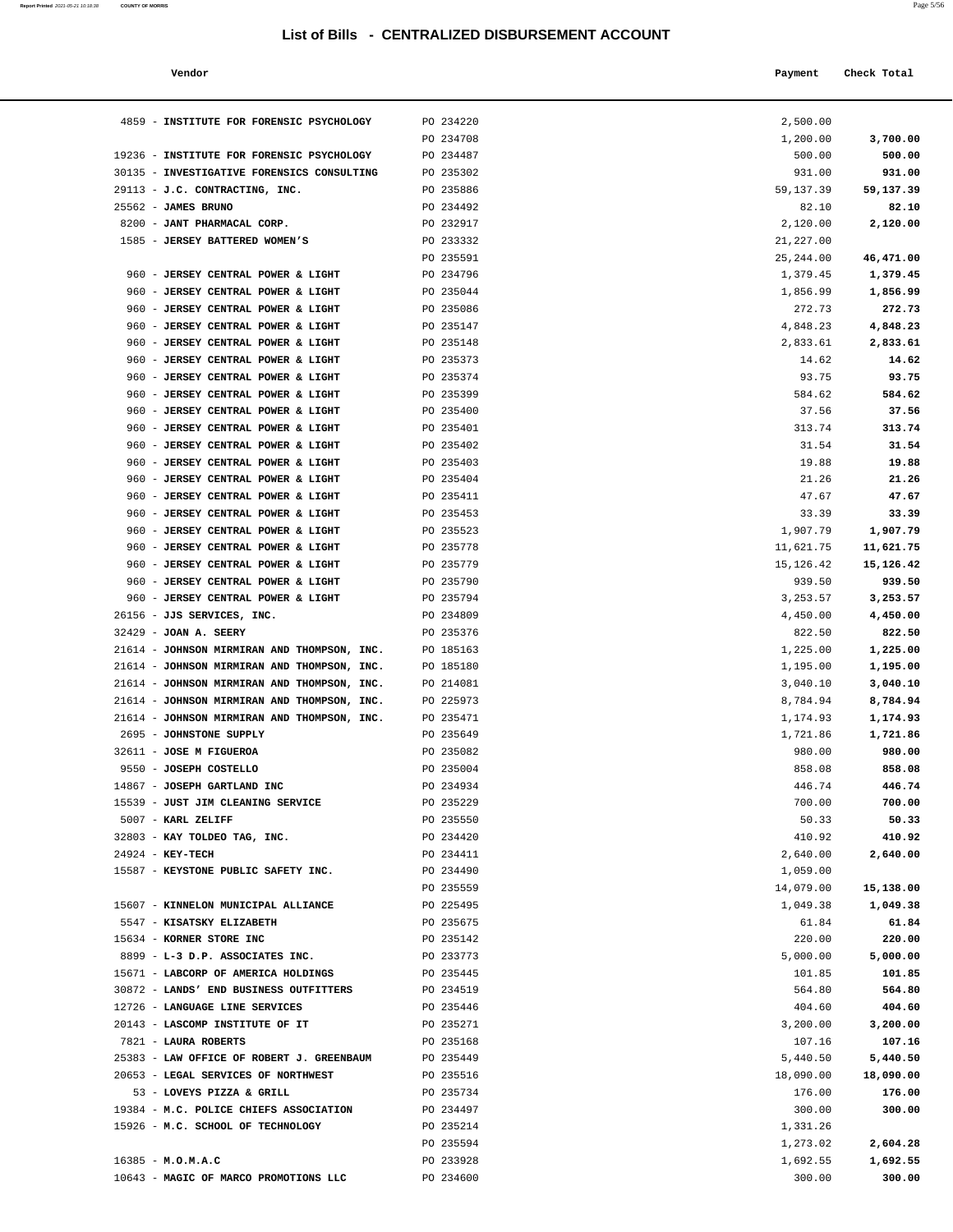| Vendor                                                             |                        | Payment                | Check Total        |
|--------------------------------------------------------------------|------------------------|------------------------|--------------------|
|                                                                    |                        |                        |                    |
| 28251 - MAGIC TOUCH CONSTRUCTION CO., INC.                         | PO 234693              | 1,416.82               |                    |
|                                                                    | PO 234694              | 639.44                 |                    |
|                                                                    | PO 235527              | 6,157.83               | 8,214.09           |
| 25304 - MAGNET FORENSICS USA, INC.                                 | PO 234901              | 2,960.00               | 2,960.00           |
| 14891 - MAJOR POLICE SUPPLY                                        | PO 233606              | 1,547.47               | 1,547.47           |
| 32823 - MARIA TORRES-HERNANDEZ                                     | PO 235417              | 85.47                  | 85.47              |
| 32819 - MAURO SAMAYOA-LAFORGIA                                     | PO 235350              | 90.00                  | 90.00              |
| 25792 - MCGRATH MUNICIPAL EQUIPMENT, LLC                           | PO 235221              | 878.50                 | 878.50             |
| 25792 - MCGRATH MUNICIPAL EQUIPMENT, LLC                           | PO 235234              | 267.50                 | 267.50             |
| 25792 - MCGRATH MUNICIPAL EQUIPMENT, LLC                           | PO 235237              | 60.50                  | 60.50              |
| 16096 - MCMASTER-CARR SUPPLY CO<br>16095 - MCMASTER-CARR SUPPLY CO | PO 234927              | 60.75                  | 60.75              |
| 12460 - MEDIA SUPPLY, INC.                                         | PO 235095<br>PO 234486 | 240.64<br>1,090.00     | 240.64<br>1,090.00 |
| 29910 - MELVA MULLINGS                                             | PO 221384              | 804.00                 |                    |
|                                                                    | PO 230465              | 804.00                 | 1,608.00           |
| 16129 - MENTAL HEALTH ASSOCIATION OF                               | PO 235129              | 18,980.00              | 18,980.00          |
| 16129 - MENTAL HEALTH ASSOCIATION OF                               | PO 235130              | 7,373.00               | 7,373.00           |
| 16129 - MENTAL HEALTH ASSOCIATION OF                               | PO 235151              | 3,181.00               | 3,181.00           |
| 941 - MERGENT INC                                                  | PO 233777              | 6,772.99               | 6,772.99           |
| 30340 - MERRICK INC.                                               | PO 232935              | 1,320.00               | 1,320.00           |
| 32336 - MICHAEL WILLIAMS                                           | PO 235226              | 32.72                  | 32.72              |
| 295 - MID-ATLANTIC TRUCK CENTRE INC                                | PO 234928              | 834.12                 |                    |
|                                                                    | PO 235180              | 381.50                 | 1,215.62           |
| 11453 - MIDWEST TAPE LLC                                           | PO 234521              | 855.28                 | 855.28             |
| 27296 - MONARCH HOUSING ASSOCIATES, INC.                           | PO 235771              | 11,250.00              |                    |
|                                                                    | PO 235772              | 11,250.00              | 22,500.00          |
| 7313 - MONTAGE ENTERPRISES INC.                                    | PO 235178              | 660.40                 |                    |
|                                                                    | PO 235179              | 1,500.42               | 2,160.82           |
| $4033 - MOPEC$                                                     | PO 234419              | 1,661.96               | 1,661.96           |
| 15883 - MORRIS COUNTY BAR ASSOCIATION                              | PO 233646              | 525.00                 |                    |
|                                                                    | PO 235002              | 35.00                  | 560.00             |
| 19478 - MORRIS COUNTY CHAMBER OF<br>12819 - MORRIS COUNTY MUA      | PO 234588<br>PO 234405 | 30.00<br>1,675.34      | 30.00<br>1,675.34  |
| 12819 - MORRIS COUNTY MUA                                          | PO 235233              | 546.00                 | 546.00             |
| 26488 - MORRISTOWN CAR WASH                                        | PO 235683              | 1,000.00               | 1,000.00           |
| 14515 - MORRISTOWN ER MED ASSOC LLC                                | PO 233967              | 2,487.00               | 2,487.00           |
| 16321 - MORRISTOWN LUMBER &                                        | PO 234083              | 405.00                 |                    |
|                                                                    | PO 234321              | 575.00                 |                    |
|                                                                    | PO 234605              | 124.70                 |                    |
|                                                                    | PO 234626              | 459.00                 |                    |
|                                                                    | PO 235318              | 249.75                 |                    |
|                                                                    | PO 235319              | 19.80                  | 1,833.25           |
| 7584 - MORRISTOWN MEDICAL CENTER                                   | PO 233761              | 2,450.37               |                    |
|                                                                    | PO 233966              | 4,071.05               | 6,521.42           |
| 16342 - MORRISTOWN POST OFFICE                                     | PO 235216              | 245.00                 | 245.00             |
| 16342 - MORRISTOWN POST OFFICE                                     | PO 235248              | 740.00                 | 740.00             |
| 27295 - MORTON SALT, INC.                                          | PO 233510              | 20,981.18              |                    |
|                                                                    | PO 233511<br>PO 233514 | 37,660.72<br>16,210.74 |                    |
|                                                                    | PO 233515              | 46,124.68              |                    |
|                                                                    | PO 233516              | 10,445.39              |                    |
|                                                                    | PO 233517              | 8,927.16               |                    |
|                                                                    | PO 233518              | 7,493.28               |                    |
|                                                                    | PO 233519              | 85,403.82              | 233,246.97         |
| 21791 - MOTOROLA SOLUTIONS INC                                     | PO 235308              | 267,723.54             | 267,723.54         |
| 28209 - MTB ELECTRIC                                               | PO 234687              | 4,940.36               | 4,940.36           |
| 20763 - MUNICIPAL SOFTWARE INC                                     | PO 233289              | 8,980.50               | 8,980.50           |
| 32824 - MUNISSION, LLC                                             | PO 235440              | 1,188.00               | 1,188.00           |
| 19523 - N.J. NATURAL GAS COMPANY                                   | PO 235580              | 86.63                  |                    |
|                                                                    | PO 235584              | 68.67                  |                    |
|                                                                    | PO 235585              | 37.23                  |                    |
|                                                                    | PO 235587              | 498.87                 |                    |
|                                                                    | PO 235623              | 179.39                 |                    |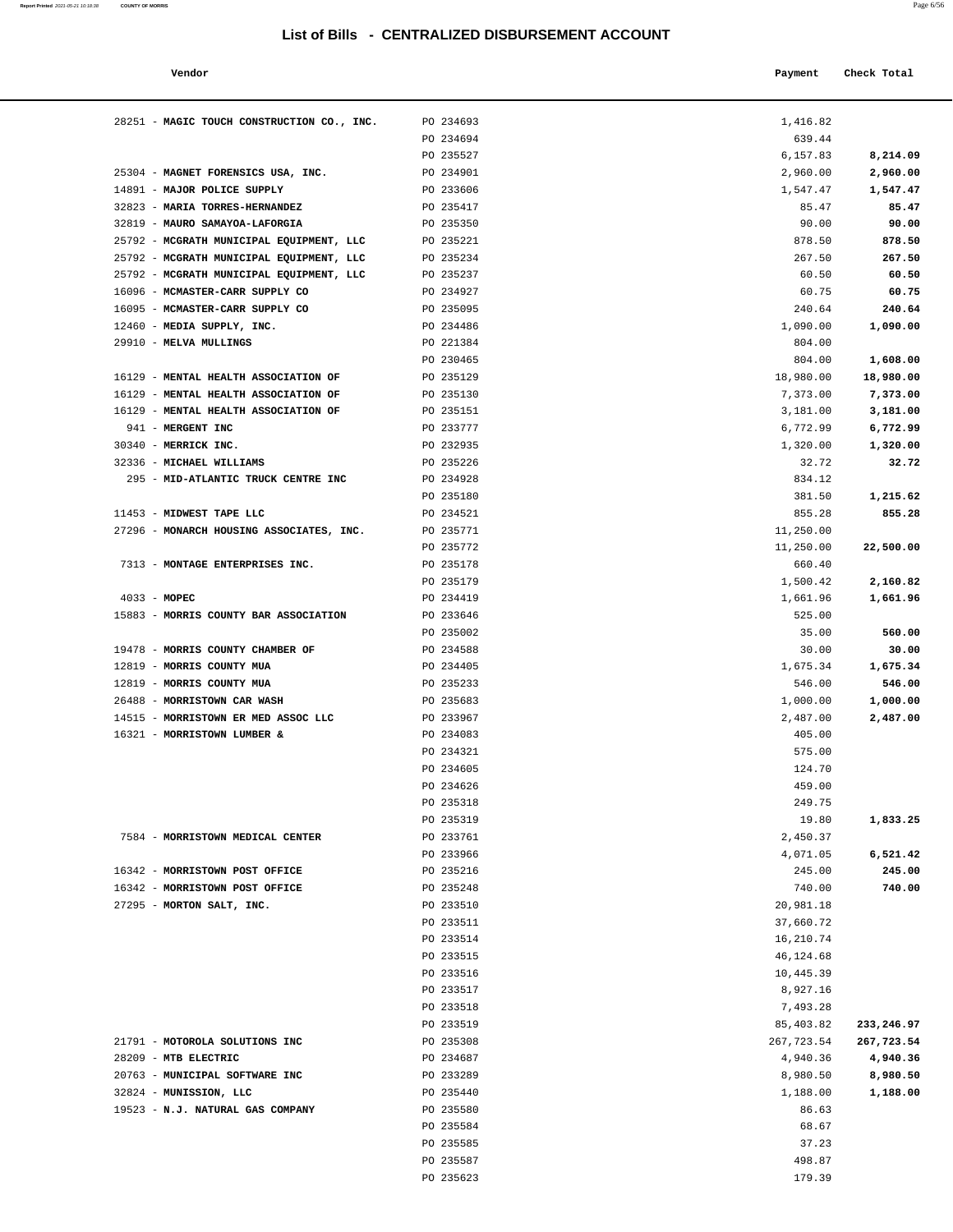| Vendor                    |           | Payment  | Check Total |
|---------------------------|-----------|----------|-------------|
|                           | PO 235626 | 981.92   |             |
|                           | PO 235653 | 193.14   | 2,045.85    |
| NAPA OF ROCKAWAY          | PO 234931 | 758.83   |             |
|                           | PO 235094 | 186.77   |             |
|                           | PO 235166 | 84.73    |             |
|                           | PO 235176 | 490.26   | 1,520.59    |
| NEW BRIDGE MEDICAL CENTER | PO 234590 | 2,713.38 | 2,713.38    |

|                                            | PO 235626 | 981.92    |            |
|--------------------------------------------|-----------|-----------|------------|
|                                            | PO 235653 | 193.14    | 2,045.85   |
| 28785 - NAPA OF ROCKAWAY                   | PO 234931 | 758.83    |            |
|                                            | PO 235094 | 186.77    |            |
|                                            | PO 235166 | 84.73     |            |
|                                            |           |           |            |
|                                            | PO 235176 | 490.26    | 1,520.59   |
| 27477 - NEW BRIDGE MEDICAL CENTER          | PO 234590 | 2,713.38  | 2,713.38   |
| 27224 - NEW JERSEY FIRE EQUIPMENT COMPANY  | PO 233770 | 888.00    |            |
|                                            | PO 233771 | 603.00    |            |
|                                            | PO 234814 | 1,008.00  | 2,499.00   |
| 16641 - NEW JERSEY LEAGUE OF               | PO 235273 | 210.00    | 210.00     |
| 16552 - NEWBRIDGE SERVICES INC             | PO 235127 | 400.00    |            |
|                                            | PO 235128 | 81,810.00 |            |
|                                            | PO 235202 | 11,916.25 |            |
|                                            | PO 235203 | 7,725.00  |            |
|                                            | PO 235204 | 1,347.25  |            |
|                                            | PO 235206 | 1,364.00  | 104,562.50 |
| 5307 - NJ PREVENTION NETWORK               | PO 234398 | 125.00    | 125.00     |
| 16664 - NJ STATE BAR ASSOCIATION           | PO 234480 | 99.00     | 99.00      |
| 16638 - NJ STATE LEAGUE OF                 | PO 234795 | 230.00    | 230.00     |
| $8349$ - NMS LABS                          | PO 234808 | 7,497.00  | 7,497.00   |
| 26803 - NORTH JERSEY HEALTH                | PO 235348 | 2,000.00  | 2,000.00   |
| 26357 - NORTHEAST COMMUNICATIONS, INC.     | PO 235219 | 380.00    | 380.00     |
| 26357 - NORTHEAST COMMUNICATIONS, INC.     | PO 235220 | 427.50    | 427.50     |
| 26357 - NORTHEAST COMMUNICATIONS, INC.     | PO 235462 | 145.00    | 145.00     |
| 26296 - NORTHEASTERN INTERIOR SERVICES LLC | PO 235570 | 34,770.00 | 34,770.00  |
|                                            |           |           |            |
| 16742 - NORTHERN SAFETY CO. INC.           | PO 234022 | 353.28    | 353.28     |
| 30167 - NOTO-WYNKOOP FUNERAL HOME          | PO 235339 | 1,666.00  | 1,666.00   |
| 16767 - NUTRI-SYSTEMS CORPORATION          | PO 235590 | 4,654.86  | 4,654.86   |
| 26726 - OFFICE CONCEPTS GROUP, INC.        | PO 234338 | 3,714.90  | 3,714.90   |
| 26726 - OFFICE CONCEPTS GROUP, INC.        | PO 234479 | 542.52    | 542.52     |
| 26726 - OFFICE CONCEPTS GROUP, INC.        | PO 235047 | 494.54    | 494.54     |
| 26726 - OFFICE CONCEPTS GROUP, INC.        | PO 235076 | 72.26     | 72.26      |
| 26726 - OFFICE CONCEPTS GROUP, INC.        | PO 235125 | 715.49    | 715.49     |
| 26726 - OFFICE CONCEPTS GROUP, INC.        | PO 235438 | 365.62    | 365.62     |
| 10246 - OFFICE OF TEMPORARY ASSISTANCE     | PO 235652 | 6,000.00  | 6,000.00   |
| 10246 - OFFICE OF TEMPORARY ASSISTANCE     | PO 235679 | 70,000.00 | 70,000.00  |
| $21567 - OFS$                              | PO 228453 | 1,480.86  | 1,480.86   |
| 28727 - OPHTHALMOLOGY AND NERO             | PO 233101 | 226.18    | 226.18     |
| 8451 - OPTIMUM                             | PO 234484 | 298.91    | 298.91     |
| 8451 - OPTIMUM                             | PO 234485 | 444.66    | 444.66     |
| 20526 - OPTIMUM                            | PO 234493 | 416.95    | 416.95     |
| $20526$ - OPTIMUM                          | PO 234494 | 211.80    | 211.80     |
| 20526 - OPTIMUM                            | PO 234495 | 128.89    | 128.89     |
| 8451 - OPTIMUM                             | PO 235491 | 417.43    | 417.43     |
| 8451 - OPTIMUM                             | PO 235492 | 136.84    | 136.84     |
| 8451 - OPTIMUM                             | PO 235624 | 256.88    | 256.88     |
| 16887 - PAPER MART INC                     | PO 234864 | 412.00    |            |
|                                            | PO 235118 | 138.20    | 550.20     |
| 16899 - PARK UNION LUMBER COMPANY LLC      | PO 234858 | 258.11    | 258.11     |
| 25411 - PATRICIA W. GIBBONS                | PO 235511 | 394.59    | 394.59     |
| 29544 - PAUL J. BRANDLEY                   | PO 235450 | 346.07    | 346.07     |
| 24836 - PEIRCE EQUIPMENT CO.               | PO 235177 | 168.18    | 168.18     |
| 18102 - PEQUANNOCK TOWNSHIP                |           | 500.00    | 500.00     |
| 17019 - PHILLIPSBURG SCHOOL BASED          | PO 233265 |           |            |
|                                            | PO 235522 | 1,099.00  |            |
|                                            | PO 235524 | 848.00    |            |
|                                            | PO 235525 | 848.00    |            |
|                                            | PO 235526 | 512.00    |            |
|                                            | PO 235529 | 800.00    |            |
|                                            | PO 235530 | 2,290.00  |            |
|                                            | PO 235532 | 7,795.00  |            |
|                                            | PO 235533 | 5,760.00  | 19,952.00  |
| 17019 - PHILLIPSBURG SCHOOL BASED          | PO 235535 | 3,880.00  |            |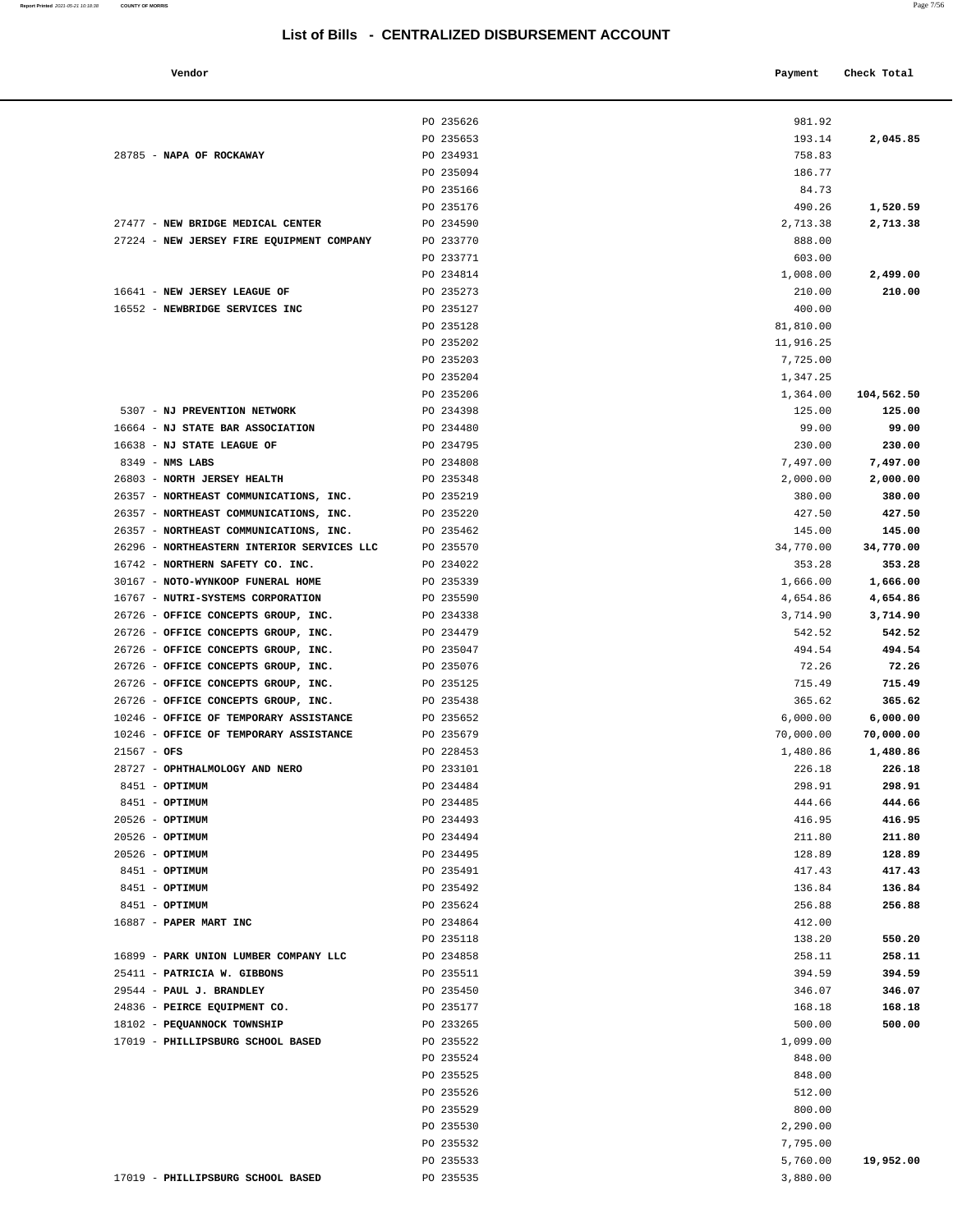### **Vendor Payment Check Total**

| Report Printed 2021-05-21 10:18:38 COUNTY OF MORRIS | Page 8/56 |  |
|-----------------------------------------------------|-----------|--|
|                                                     |           |  |

|                                                                 | PO 235536              | 800.00               |                      |
|-----------------------------------------------------------------|------------------------|----------------------|----------------------|
|                                                                 | PO 235537              | 4,070.00             | 8,750.00             |
| 9933 - PMC ASSOCIATES                                           | PO 232920              | 831.42               | 831.42               |
| 28765 - PMI TECHNOLOGIES                                        | PO 234632              | 3,780.00             | 3,780.00             |
| 25859 - POINTCLICKCARE                                          | PO 235366              | 309.94               | 309.94               |
| 6553 - PORTASOFT OF MORRIS COUNTY INC                           | PO 235495              | 524.88               | 524.88               |
| 17117 - POWER PLACE INC                                         | PO 234093              | 102.28               | 102.28               |
| 26363 - PRAXAIR DISTRIBUTION                                    | PO 235444              | 335.01               | 335.01               |
| 27929 - PREMIER GLOBAL SERVICES                                 | PO 234804              | 276.31               | 276.31               |
| 4812 - PREVENTION IS KEY                                        | PO 234793              | 24,268.00            | 24,268.00            |
| 29929 - PRIME HEALTHCARE SERVICES -                             | PO 233795              | 108,468.30           | 108,468.30           |
| 28417 - PRINCIPAL LIFE INSURANCE COMPANY                        | PO 234865              | 225.70               | 225.70               |
| 24230 - PRIORITY DISPATCH CORP.<br>17189 - PSE&G CO             | PO 234817              | 3,650.00             | 3,650.00             |
| 9894 - QUADIENT, INC.                                           | PO 235146<br>PO 235458 | 460.30<br>3,510.00   | 460.30<br>3,510.00   |
| 7872 - QUENCH USA, INC.                                         | PO 235049              | 49.44                |                      |
|                                                                 | PO 235050              | 207.00               | 256.44               |
| 264 - R & J CONTROL, INC.                                       | PO 234598              | 155.00               |                      |
|                                                                 | PO 235423              | 310.00               | 465.00               |
| 264 - R & J CONTROL, INC.                                       | PO 235425              | 3,410.00             | 3,410.00             |
| 264 - R & J CONTROL, INC.                                       | PO 235425              | 155.00               |                      |
|                                                                 | PO 235496              | 4,187.88             | 4,342.88             |
| 12473 - R.D. SALES DOOR & HARDWARE LLC                          | PO 235131              | 153.00               | 153.00               |
| 17215 - R.S. KNAPP CO. INC.                                     | PO 234630              | 75.00                | 75.00                |
| 31651 - RAPID PUMP & METER SERVICES CO.                         | PO 235583              | 1,840.21             | 1,840.21             |
| 26223 - RE-TRON TECHNOLOGIES INC.                               | PO 234937              | 842.96               | 842.96               |
| 26445 - RENEE M. BISSON                                         | PO 235041              | 247.81               | 247.81               |
| $29925$ - RHEA YOUNG                                            | PO 235242              | 12.00                | 12.00                |
| 29466 - RICCIARDI BROTHERS, INC                                 | PO 233575              | 819.30               |                      |
|                                                                 | PO 235571              | 453.29<br>920.00     | 1,272.59<br>920.00   |
| 10730 - RICHARD GRUBB & ASSOC., INC.<br>28336 - RICHARD JOHNSON | PO 224885<br>PO 235460 | 34.98                | 34.98                |
| 27286 - RICHARD MOLNAR                                          | PO 235397              | 90.00                | 90.00                |
| 19765 - RICOH AMERICAS CORPORATION                              | PO 235141              | 1,141.54             |                      |
|                                                                 | PO 235236              | 294.28               |                      |
|                                                                 | PO 235592              | 524.29               | 1,960.11             |
| 28741 - RICOH USA, INC.                                         | PO 234499              | 926.45               | 926.45               |
| 28741 - RICOH USA, INC.                                         | PO 234801              | 31.57                | 31.57                |
| 28741 - RICOH USA, INC.                                         | PO 234802              | 308.42               | 308.42               |
| 28741 - RICOH USA, INC.                                         | PO 234811              | 898.80               | 898.80               |
| 28741 - RICOH USA, INC.                                         | PO 234903              | 128.31               | 128.31               |
| 28741 - RICOH USA, INC.                                         | PO 234964              | 954.03               | 954.03               |
| 28741 - RICOH USA, INC.                                         | PO 234982              | 1,482.11             | 1,482.11             |
| 28741 - RICOH USA, INC.                                         | PO 235034              | 1,448.51             | 1,448.51             |
| 28741 - RICOH USA, INC.<br>28741 - RICOH USA, INC.              | PO 235080<br>PO 235085 | 1,212.68<br>1,167.85 | 1,212.68<br>1,167.85 |
| 28741 - RICOH USA, INC.                                         | PO 235087              | 38.29                | 38.29                |
| 28741 - RICOH USA, INC.                                         | PO 235124              | 29.19                | 29.19                |
| 28741 - RICOH USA, INC.                                         | PO 235246              | 214.77               | 214.77               |
| 28741 - RICOH USA, INC.                                         | PO 235247              | 1,734.71             | 1,734.71             |
| 28741 - RICOH USA, INC.                                         | PO 235290              | 678.15               | 678.15               |
| 28741 - RICOH USA, INC.                                         | PO 235317              | 623.95               | 623.95               |
| 28741 - RICOH USA, INC.                                         | PO 235354              | 12.53                | 12.53                |
| 28741 - RICOH USA, INC.                                         | PO 235355              | 22.40                | 22.40                |
| 28741 - RICOH USA, INC.                                         | PO 235447              | 7,731.90             | 7,731.90             |
| 28741 - RICOH USA, INC.                                         | PO 235489              | 555.19               | 555.19               |
| 27061 - RIVERSIDE GREENHOUSES LLC                               | PO 235422              | 2,882.00             | 2,882.00             |
| 24839 - ROBERT ALVES                                            | PO 235116              | 106.40               | 106.40               |
| 9938 - RUTGERS CENTER FOR CONTINUING                            | PO 235596              | 2,635.00             | 2,635.00             |
| 20167 - SAFARILAND LLC<br>32410 - SALLY COOKE                   | PO 234954<br>PO 235139 | 895.00<br>379.40     | 895.00<br>379.40     |
| 31598 - SANCHEZ ENGRAVING LLC                                   | PO 234732              | 660.00               |                      |
|                                                                 | PO 235102              | 193.00               |                      |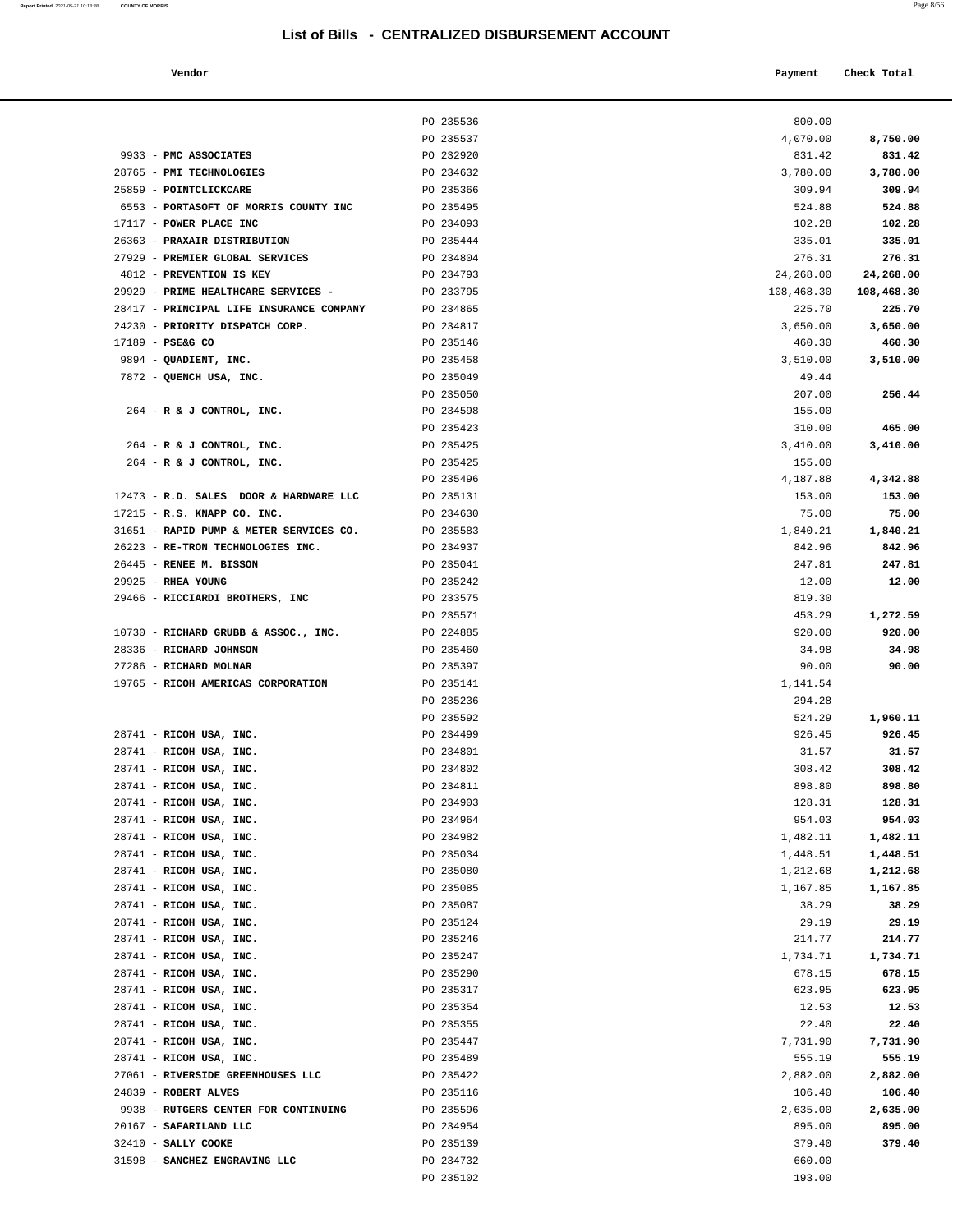| Report Printed 2021-05-21 10:18:38 COUNTY OF MORRIS | Page 9/56 |
|-----------------------------------------------------|-----------|
|                                                     |           |

| Vendor | Payment Check Total |
|--------|---------------------|
|        |                     |

|                                                                           | PO 235119              | 89.00              |                     |
|---------------------------------------------------------------------------|------------------------|--------------------|---------------------|
|                                                                           | PO 235281              | 245.00             | 1,187.00            |
| 10939 - SANGITA SHAH                                                      | PO 235657              | 90.00              | 90.00               |
| 9657 - SEAN DALTON                                                        | PO 235568              | 90.00              | 90.00               |
| 19858 - SHERWIN WILLIAMS                                                  | PO 234212              | 294.07             | 294.07              |
| 17726 - SHI INTERNATIONAL CORP                                            | PO 233805              | 8,141.00           | 8,141.00            |
| 29041 - SIGN A RAMA LEDGEWOOD                                             | PO 235386              | 208.00             | 208.00              |
| 27918 - SITEIMPROVE, INC.                                                 | PO 233659              | 3,734.37           | 3,734.37            |
| 17699 - SMITH MOTOR CO., INC.                                             | PO 234932              | 67.81              | 67.81               |
| 11253 - SMITHS DETECTION, INC.                                            | PO 233838              | 1,930.00           | 1,930.00            |
| 10124 - SNAP-ON EQUIPMENT                                                 | PO 234909              | 1,213.76           | 1,213.76            |
| 6981 - SODEXO INC & AFFILIATES                                            | PO 235421              | 53,134.00          | 53,134.00           |
| 6981 - SODEXO INC & AFFILIATES<br>17738 - SOME'S WORLDWIDE UNIFORMS INC.  | PO 235424<br>PO 234202 | 53,134.00<br>10.00 | 53,134.00<br>10.00  |
| 17755 - SOUTHEAST MORRIS COUNTY                                           | PO 235666              | 6,929.28           | 6,929.28            |
| 17755 - SOUTHEAST MORRIS COUNTY                                           | PO 235667              | 6,397.23           | 6,397.23            |
| 32311 - SRS SECURITY AGENCY, LLC                                          | PO 220047              | 3,024.00           | 3,024.00            |
| 16675 - STATE TOXICOLOGY LABORATORY                                       | PO 232416              | 450.00             | 450.00              |
| 4298 - STERICYCLE INC                                                     | PO 234612              | 354.80             | 354.80              |
| $12083$ - STEVE COLE                                                      | PO 235419              | 50.00              | 50.00               |
| 8621 - SUBURBAN PROPANE -2347                                             | PO 234812              | 1,488.47           |                     |
|                                                                           | PO 235345              | 590.52             |                     |
|                                                                           | PO 235487              | 282.11             | 2,361.10            |
| 28733 - SULLIVAN AND GRABER                                               | PO 235437              | 697.50             | 697.50              |
| 21173 - T. SLACK ENVIRONMENTAL                                            | PO 234911              | 97.00              | 97.00               |
| 26030 - TABB INC                                                          | PO 233725              | 38.00              | 38.00               |
| $28781 - TAPCO$                                                           | PO 233394              | 5,814.00           | 5,814.00            |
| 5611 - TBS CONTROLS LLC                                                   | PO 235430              | 887.82             |                     |
|                                                                           | PO 235615              | 2,944.37           | 3,832.19            |
| 17990 - TELESEARCH INC                                                    | PO 234423<br>PO 234807 | 792.88<br>816.20   |                     |
|                                                                           | PO 234969              | 1,864.10           |                     |
|                                                                           | PO 235036              | 1,219.28           |                     |
|                                                                           | PO 235224              | 1,939.10           | 6,631.56            |
| 21294 - TETRA TECH INC                                                    | PO 228308              | 19,690.15          | 19,690.15           |
| 27366 - THE GODFATHER OF MORRISTOWN                                       | PO 234962              | 176.29             | 176.29              |
| 5711 - THE TAB GROUP                                                      | PO 234966              | 13.95              | 13.95               |
| 24933 - THOMAS POLLIO                                                     | PO 235572              | 68.00              | 68.00               |
| 10812 - THOMSON REUTER-WEST                                               | PO 233904              | 884.34             | 884.34              |
| 10812 - THOMSON REUTER-WEST                                               | PO 234158              | 566.63             | 566.63              |
| 10812 - THOMSON REUTER-WEST                                               | PO 234290              | 434.56             | 434.56              |
| 18437 - THOMSON REUTERS-WEST                                              | PO 233614              | 6,082.49           | 6,082.49            |
| 18437 - THOMSON REUTERS-WEST                                              | PO 234259              | 1,024.37           | 1,024.37            |
| 21479 - TIOGA SOLAR MORRIS COUNTY 1 LLC                                   | PO 235548              | 1,860.41           | 1,860.41            |
| 18067 - TJ'S SPORTWIDE TROPHY                                             | PO 234482              | 109.05             | 109.05              |
| 31650 - TODD HOUSEL                                                       | PO 235395              | 79.99              | 79.99               |
| 11350 - TOMCO CONSTRUCTION                                                | PO 235873              | 88,494.31          | 88,494.31<br>203.00 |
| 30942 - TOWNSHIP OF PARSIPPANY TROY HILLS<br>17247 - TOWNSHIP OF RANDOLPH | PO 235673<br>PO 233266 | 203.00<br>4,469.09 | 4,469.09            |
| 3486 - TREASURER, STATE OF NEW JERSEY                                     | PO 234897              | 5,100.00           | 5,100.00            |
| 3486 - TREASURER, STATE OF NEW JERSEY                                     | PO 234898              | 900.00             | 900.00              |
| 3486 - TREASURER, STATE OF NEW JERSEY                                     | PO 235416              | 3,260.00           | 3,260.00            |
| 12333 - TRIMBOLI & PRUSINOWSKI, LLC                                       | PO 235448              | 2,015.00           | 2,015.00            |
| 20009 - TRUGREEN                                                          | PO 235427              | 83.12              | 83.12               |
| 30877 - TUNSTEAD LANDSCAPE SERVICES                                       | PO 235420              | 16,588.60          | 16,588.60           |
| 25209 - TURN OUT UNIFORMS, INC.                                           | PO 234718              | 55.00              | 55.00               |
| 25209 - TURN OUT UNIFORMS, INC.                                           | PO 234718              | 3,259.16           | 3,259.16            |
| 25209 - TURN OUT UNIFORMS, INC.                                           | PO 234792              | 228.71             | 228.71              |
| 25209 - TURN OUT UNIFORMS, INC.                                           | PO 234797              | 104.99             | 104.99              |
| 29540 - U.S. BANK OPERATIONS CENTER                                       | PO 235547              | 14,391.07          | 14,391.07           |
| 32436 - UNITEMP INC.                                                      | PO 234409              | 3,430.00           |                     |
|                                                                           | PO 235640              | 23,502.00          | 26,932.00           |
| 12628 - UNIVERSITY OF MISSOURI                                            | PO 235337              | 1,200.00           | 1,200.00            |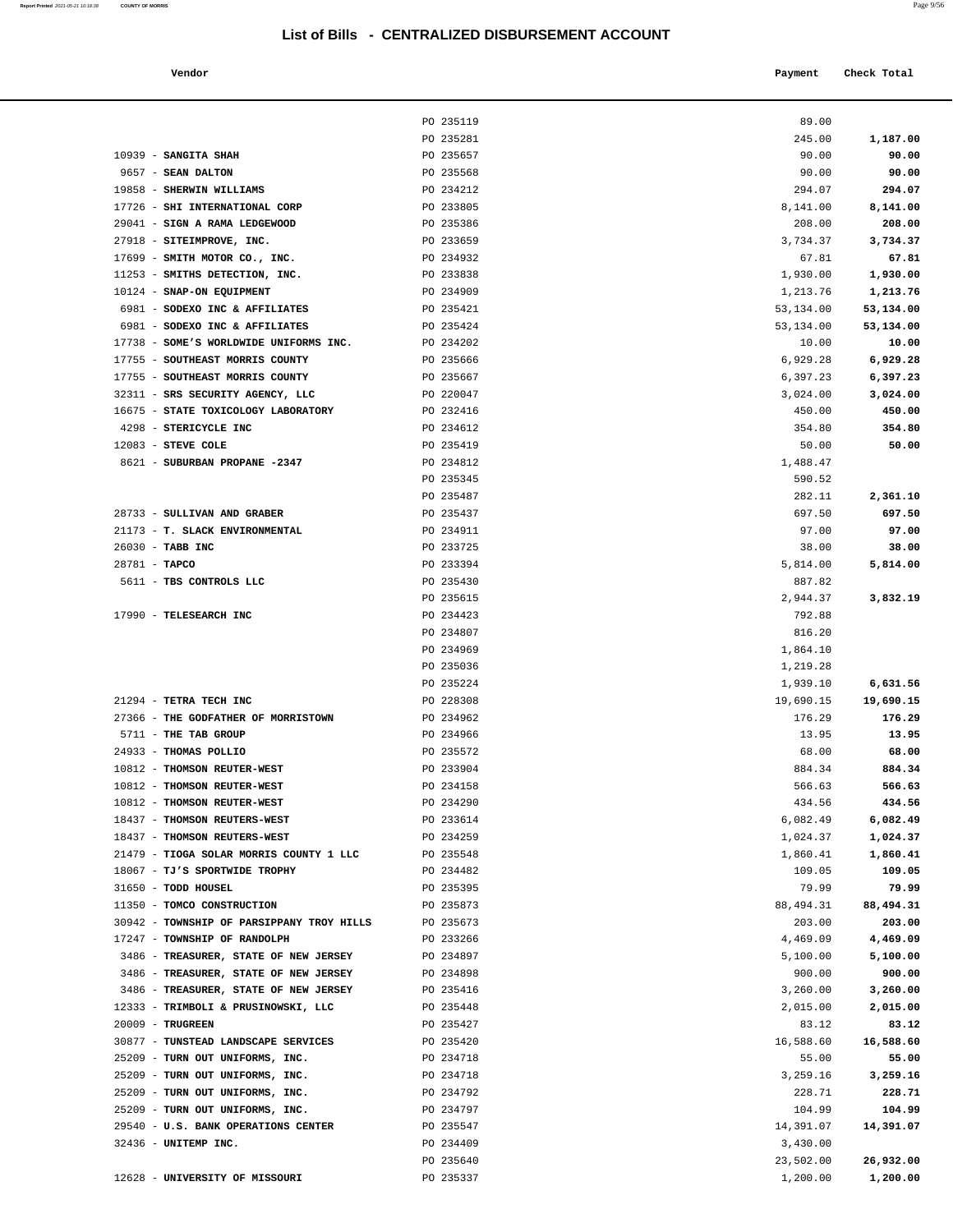### **Vendor Check Total**   $\blacksquare$  **Payment** Check Total  $\blacksquare$

24207 - **VALENCIA COLLEGE** PO 234798 147.00 **147.00**

1286 - **VERIZON** 1286 - **VERIZON** 1286 - **VERIZON**  10668 - **VERIZON CABS** PO 235329 2,702.89 **2,702.89** 1348 - **VERIZON WIRELESS** 1348 - **VERIZON WIRELESS** 1348 - **VERIZON WIRELESS** PO 235342 138.85 **138.85**

18285 - VAN CLEEF ENGINEERING ASSOC

7037 - **VILLAGE SUPER MARKET, INC.** 

6146 - **W.B. MASON COMPANY INC** 

6146 - **W.B. MASON COMPANY INC** 

6146 - **W.B. MASON COMPANY INC** 

6146 - **W.B. MASON COMPANY INC** 

6146 - **W.B. MASON COMPANY INC** 

18388 - WARREN COUNTY COMMUNITY COLL.

20080 - WASHINGTON TOWNSHIP M.U.A.

32829 - **WAYNE ELECTRONICS**  32222 - **WEISS-AUG, INC** PO 235240 4,320.00 **4,320.00** 18452 - **WHARTON BORO MUNICIPAL** 18453 - WHARTON WATER DEPARTMENT 13246 - **WILLIAM F. BARNISH** PO 235122 4,949.76 **4,949.76** 

 25832 - **VOIANCE LANGUAGE SERVICES, LLC** PO 235330 25.00 **25.00** 25832 - **VOIANCE LANGUAGE SERVICES, LLC** PO 235347 792.29 **792.29** 6146 - **W.B. MASON COMPANY INC** 

 29563 - **VINCENT AZZARITI** PO 235394 90.00 **90.00** 14766 - **VIRGINIA FORTE** 

10356 - **VENMILL INDUSTRIES INC** 

| Report Printed 2021-05-21 10:18:38 | <b>COUNTY OF MORRIS</b> | Page 10/56 |
|------------------------------------|-------------------------|------------|
|                                    |                         |            |

| PO 234798 | 147.00   | 147.00   |
|-----------|----------|----------|
| PO 208624 | 2,341.00 |          |
| PO 235231 | 759.20   | 3,100.20 |
| PO 234523 | 1,957.12 | 1,957.12 |
| PO 234815 | 5,770.87 | 5,770.87 |
| PO 234816 | 386.45   | 386.45   |
| PO 234951 | 308.06   | 308.06   |
|           |          |          |
| PO 235329 | 2,702.89 | 2,702.89 |
| PO 234613 | 452.06   | 452.06   |
| PO 234800 | 80.04    | 80.04    |
| PO 235342 | 138.85   | 138.85   |
| PO 234426 | 86.97    | 86.97    |
| PO 235394 | 90.00    | 90.00    |
| PO 230192 | 629.40   | 629.40   |
| PO 235330 | 25.00    | 25.00    |
| PO 235347 | 792.29   | 792.29   |
| PO 225329 | 278.28   |          |
| PO 233872 | 160.60   |          |
| PO 234256 | 249.33   |          |
| PO 234399 | 207.58   |          |
| PO 234498 | 1,766.37 |          |
| PO 234622 | 1,207.28 |          |
| PO 234703 | 463.97   |          |
| PO 234719 | 600.75   | 4,934.16 |
| PO 234762 | 183.92   |          |
| PO 234810 | 53.64    |          |
| PO 234866 | 84.93    |          |
| PO 234970 | 1,997.46 |          |
| PO 234992 | 496.86   |          |
| PO 235003 | 260.30   |          |
|           |          |          |
| PO 235037 | 91.54    |          |
| PO 235048 | 136.22   | 3,304.87 |
| PO 235077 | 62.08    |          |
| PO 235084 | 156.45   |          |
| PO 235137 | 188.47   |          |
| PO 235160 | 448.89   |          |
| PO 235162 | 724.13   | 1,580.02 |
| PO 235217 | 228.20   |          |
| PO 235238 | 13.56    |          |
| PO 235239 | 346.94   |          |
| PO 235289 | 0.95     |          |
| PO 235304 | 134.10   |          |
| PO 235325 | 155.93   |          |
| PO 235336 | 11.92    |          |
| PO 235361 | 0.95     | 892.55   |
| PO 235362 | 17.88    |          |
| PO 235363 | 8.94     |          |
| PO 235391 | 175.92   |          |
| PO 235435 | 178.80   |          |
| PO 235439 | 111.75   | 493.29   |
| PO 235455 | 91.30    |          |
| PO 235464 | 11.99    |          |
| PO 235479 | 72.06    |          |
| PO 235581 | 1,286.80 |          |
| PO 235582 | 213.75   | 1,675.90 |
|           |          |          |
| PO 235207 | 5,000.00 |          |
| PO 235510 | 1,975.00 | 6,975.00 |
| PO 233978 | 435.54   | 435.54   |
| PO 235485 | 186.00   | 186.00   |
| PO 235240 | 4,320.00 | 4,320.00 |
| PO 234707 | 2,105.06 | 2,105.06 |
| PO 235497 | 331.93   | 331.93   |
| PO 235122 | 4,949.76 | 4,949.76 |
|           |          |          |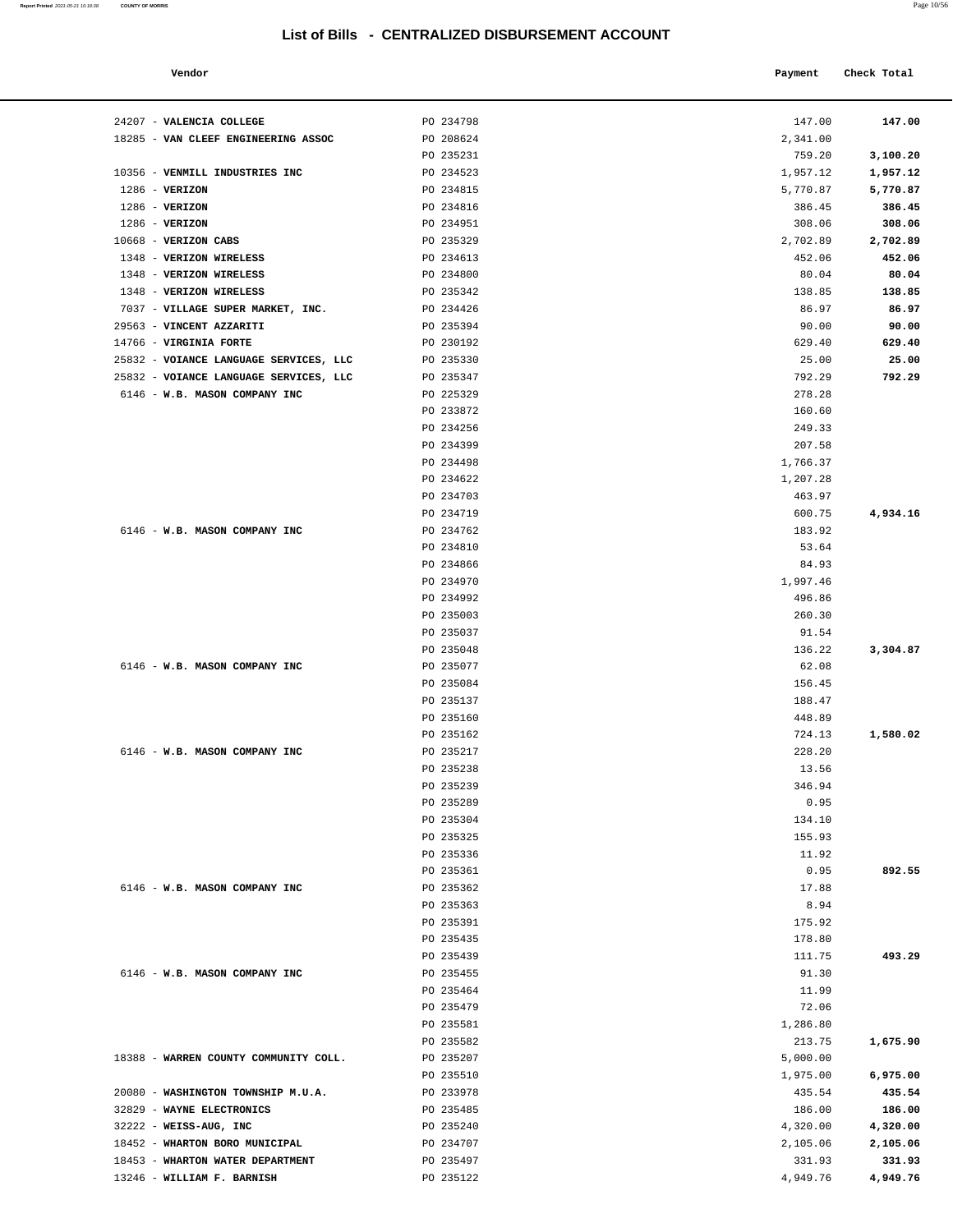| Vendor                                       |              | Payment   | Check Total     |
|----------------------------------------------|--------------|-----------|-----------------|
|                                              |              |           |                 |
| 13246 - WILLIAM F. BARNISH                   | PO 235745    | 9,290.85  | 9,290.85        |
| 13246 - WILLIAM F. BARNISH                   | PO 235746    | 2,895.48  | 2,895.48        |
| 8335 - WILLIAM PATERSON UNIVERSITY           | PO 235259    | 1,073.60  |                 |
|                                              | PO 235538    | 184.25    | 1,257.85        |
| 28440 - WILSON TORRES                        | PO 235470    | 63.96     | 63.96           |
| 3793 - WOODRUFF ENERGY                       | PO 235149    | 1,425.48  |                 |
|                                              | PO 235578    | 17,796.03 | 19,221.51       |
| $29685$ - WURTH USA INC.                     | PO 234518    | 594.12    |                 |
|                                              | PO 235170    | 85.66     |                 |
|                                              | PO 235171    | 825.92    | 1,505.70        |
|                                              |              |           |                 |
| TOTAL                                        |              |           | 3, 411, 926. 23 |
| Total to be paid from Fund 01 Current Fund   | 2,404,096.17 |           |                 |
| Total to be paid from Fund 02 Grant Fund     | 238,895.56   |           |                 |
| Total to be paid from Fund 04 County Capital | 578,608.55   |           |                 |

Total to be paid from Fund 13 Dedicated Trust 190,325.95  **------------- 3,411,926.23**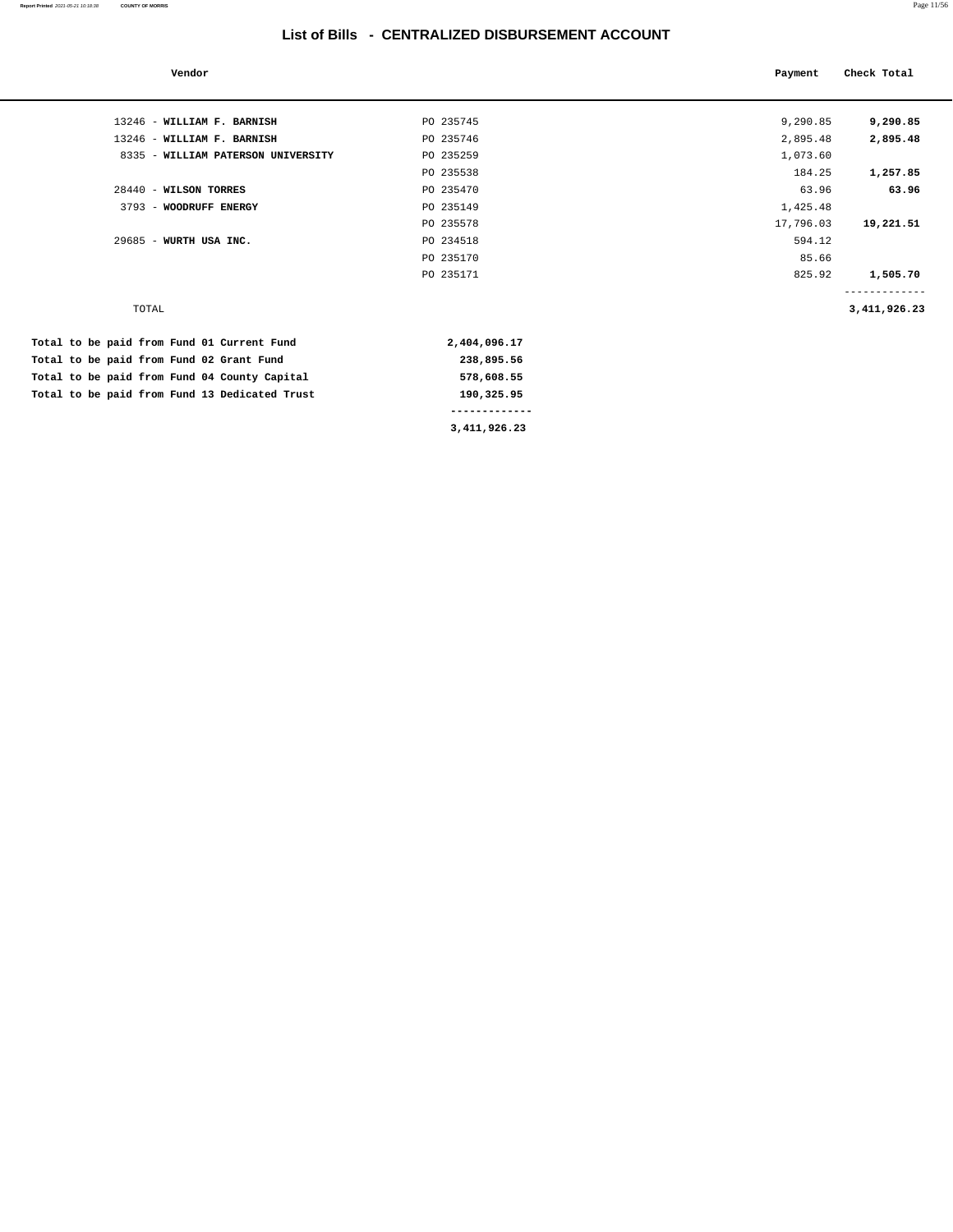**Report Printed** 2021-05-21 10:18:45 **COUNTY OF MORRIS** Page 12/56

# **List of Bills (Department/Account Detail) - CENTRALIZED DISBURSEMENT ACCOUNT**

| Account | P0# | Vendor | Description | Payment | Account Total |
|---------|-----|--------|-------------|---------|---------------|
|         |     |        |             |         |               |

### **Current Fund**

# **County Administrator**

| 234627 HELRICK'S INC                                    |                   | 84.48     |              |
|---------------------------------------------------------|-------------------|-----------|--------------|
| 233872 W.B. MASON COMPANY INC                           |                   | 181.57    |              |
| 233872 W.B. MASON COMPANY INC                           |                   | $-20.97$  |              |
| 235217 W.B. MASON COMPANY INC                           |                   | 228.20    |              |
| 01-201-20-100100-058 Office Supplies & Stationery       | TOTAL FOR ACCOUNT |           | 473.28       |
| 233725 TABB INC                                         |                   | 38.00     |              |
| 01-201-20-100100-059 Other General Expenses             | TOTAL FOR ACCOUNT |           | 38.00        |
| 235985 COUNTY OF MORRIS                                 |                   | 11.87     |              |
| 01-201-20-100100-068 Postage & Metered Mail             | TOTAL FOR ACCOUNT |           | 11.87        |
| 233659 SITEIMPROVE, INC.                                |                   | 3,734.37  |              |
| 01-201-20-100100-070 Publication & Subscriptions        | TOTAL FOR ACCOUNT |           | 3,734.37     |
| 235586 HARVARD STUDIO PHOTOGRAPHY LLC                   |                   | 1,000.00  |              |
| 01-201-20-100100-084 Other Outside Services             | TOTAL FOR ACCOUNT |           | 1,000.00     |
| 235141 RICOH AMERICAS CORPORATION                       |                   | 1,141.54  |              |
| $01 - 201 - 20 - 100100 - 164$ Office Machines - Rental | TOTAL FOR ACCOUNT |           | 1,141.54     |
| 227673 BEYER FORD                                       |                   | 56,376.64 |              |
| 01-203-20-100100-167 (2020) Transportation Vehicles     | TOTAL FOR ACCOUNT |           | 56,376.64    |
|                                                         |                   |           | ============ |
| TOTAL for County Administrator                          |                   |           | 62,775.70    |

### **Personnel**

|                      | 235985 COUNTY OF MORRIS |                   | 19.34 |
|----------------------|-------------------------|-------------------|-------|
| 01-201-20-105100-068 | Postage & Metered Mail  | TOTAL FOR ACCOUNT | 19.34 |
|                      |                         |                   |       |
|                      |                         |                   |       |
|                      | TOTAL for Personnel     |                   | 19.34 |
|                      |                         |                   |       |

### **DEPARTMENT 105115**

| 233795 PRIME HEALTHCARE SERVICES - | 28,868.15         |
|------------------------------------|-------------------|
| 233795 PRIME HEALTHCARE SERVICES - | 26, 455.83        |
| 233795 PRIME HEALTHCARE SERVICES - | 25,997.49         |
| 233795 PRIME HEALTHCARE SERVICES - | 27, 146.83        |
| (2020) Other Outside Services      | 108,468.30        |
| 01-203-20-105115-084               | TOTAL FOR ACCOUNT |
|                                    |                   |
| TOTAL for DEPARTMENT 105115        | 108,468.30        |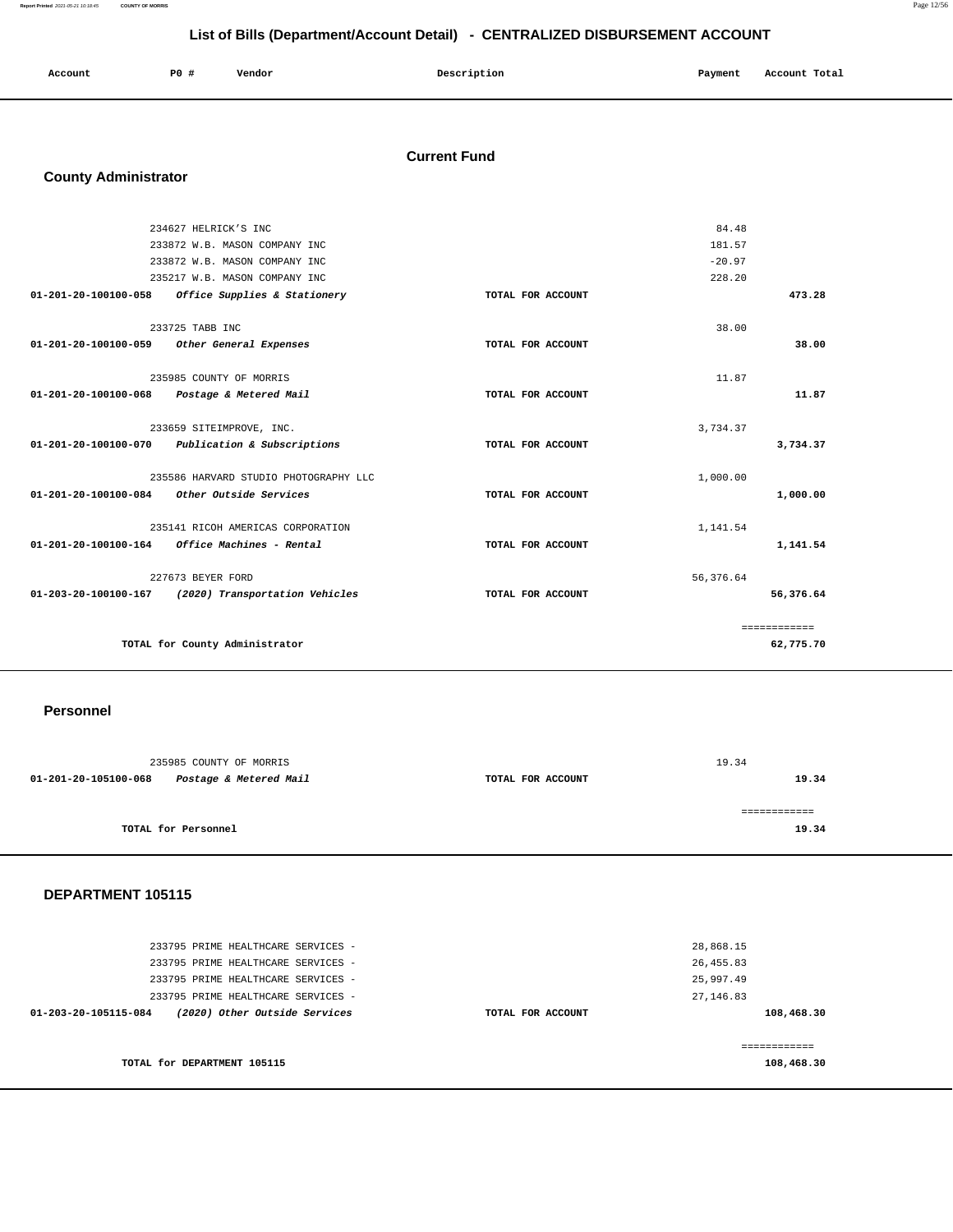| Account                                     | P0 #                                               | Vendor                                                                                                  | Description       | Payment                   | Account Total             |  |
|---------------------------------------------|----------------------------------------------------|---------------------------------------------------------------------------------------------------------|-------------------|---------------------------|---------------------------|--|
| <b>Board of Chosen Freeholders</b>          |                                                    |                                                                                                         |                   |                           |                           |  |
|                                             | 235985 COUNTY OF MORRIS<br>235985 COUNTY OF MORRIS |                                                                                                         |                   | 9.91<br>111.97            |                           |  |
| 01-201-20-110100-068 Postage & Metered Mail |                                                    |                                                                                                         | TOTAL FOR ACCOUNT |                           | 121.88                    |  |
|                                             |                                                    | 234519 LANDS' END BUSINESS OUTFITTERS<br>234588 MORRIS COUNTY CHAMBER OF<br>235734 LOVEYS PIZZA & GRILL |                   | 564.80<br>30.00<br>176.00 |                           |  |
| 01-201-20-110100-079 Special Projects       |                                                    |                                                                                                         | TOTAL FOR ACCOUNT |                           | 770.80                    |  |
|                                             |                                                    | 235236 RICOH AMERICAS CORPORATION                                                                       | TOTAL FOR ACCOUNT | 294.28                    | 294.28                    |  |
|                                             |                                                    | TOTAL for Board of Chosen Freeholders                                                                   |                   |                           | -------------<br>1,186.96 |  |

### **Clerk of the Board**

|                                |                              |                   | ------------- |        |
|--------------------------------|------------------------------|-------------------|---------------|--------|
| $01 - 201 - 20 - 110105 - 022$ | Advertising                  | TOTAL FOR ACCOUNT |               | 769.68 |
|                                | 235276 GANNETT NJ NEWSPAPERS |                   | 99.50         |        |
|                                | 235274 GANNETT NJ NEWSPAPERS |                   | 105.52        |        |
|                                | 235277 GANNETT NJ NEWSPAPERS |                   | 100.36        |        |
|                                | 235369 GANNETT NJ NEWSPAPERS |                   | 72.84         |        |
|                                | 235335 GANNETT NJ NEWSPAPERS |                   | 59.08         |        |
|                                | 235332 GANNETT NJ NEWSPAPERS |                   | 56.50         |        |
|                                | 235333 GANNETT NJ NEWSPAPERS |                   | 55.64         |        |
|                                | 235344 GANNETT NJ NEWSPAPERS |                   | 72.84         |        |
|                                | 235364 GANNETT NJ NEWSPAPERS |                   | 74.56         |        |
|                                | 235320 GANNETT NJ NEWSPAPERS |                   | 72.84         |        |
|                                |                              |                   |               |        |

## **County Clerk**

| 234259 THOMSON REUTERS-WEST                              |                   | 668.37       |
|----------------------------------------------------------|-------------------|--------------|
| 234259 THOMSON REUTERS-WEST                              |                   | 356.00       |
| Books & Periodicals<br>$01 - 201 - 20 - 120100 - 028$    | TOTAL FOR ACCOUNT | 1,024.37     |
|                                                          |                   |              |
| 234964 RICOH USA, INC.                                   |                   | 136.29       |
| 234964 RICOH USA, INC.                                   |                   | 395.01       |
| 234964 RICOH USA, INC.                                   |                   | 374.78       |
| 01-201-20-120100-044<br>Equipment Service Agreements     | TOTAL FOR ACCOUNT | 906.08       |
| 234966 THE TAB GROUP                                     |                   | 13.95        |
| $01 - 201 - 20 - 120100 - 059$<br>Other General Expenses | TOTAL FOR ACCOUNT | 13.95        |
|                                                          |                   |              |
| 235985 COUNTY OF MORRIS                                  |                   | 1,354.71     |
| 01-201-20-120100-068<br>Postage & Metered Mail           | TOTAL FOR ACCOUNT | 1,354.71     |
| 235439 W.B. MASON COMPANY INC                            |                   | 111.75       |
| 01-201-20-120100-095<br>Other Administrative Supplies    | TOTAL FOR ACCOUNT | 111.75       |
|                                                          |                   |              |
|                                                          |                   | ------------ |
| TOTAL for County Clerk                                   |                   | 3,410.86     |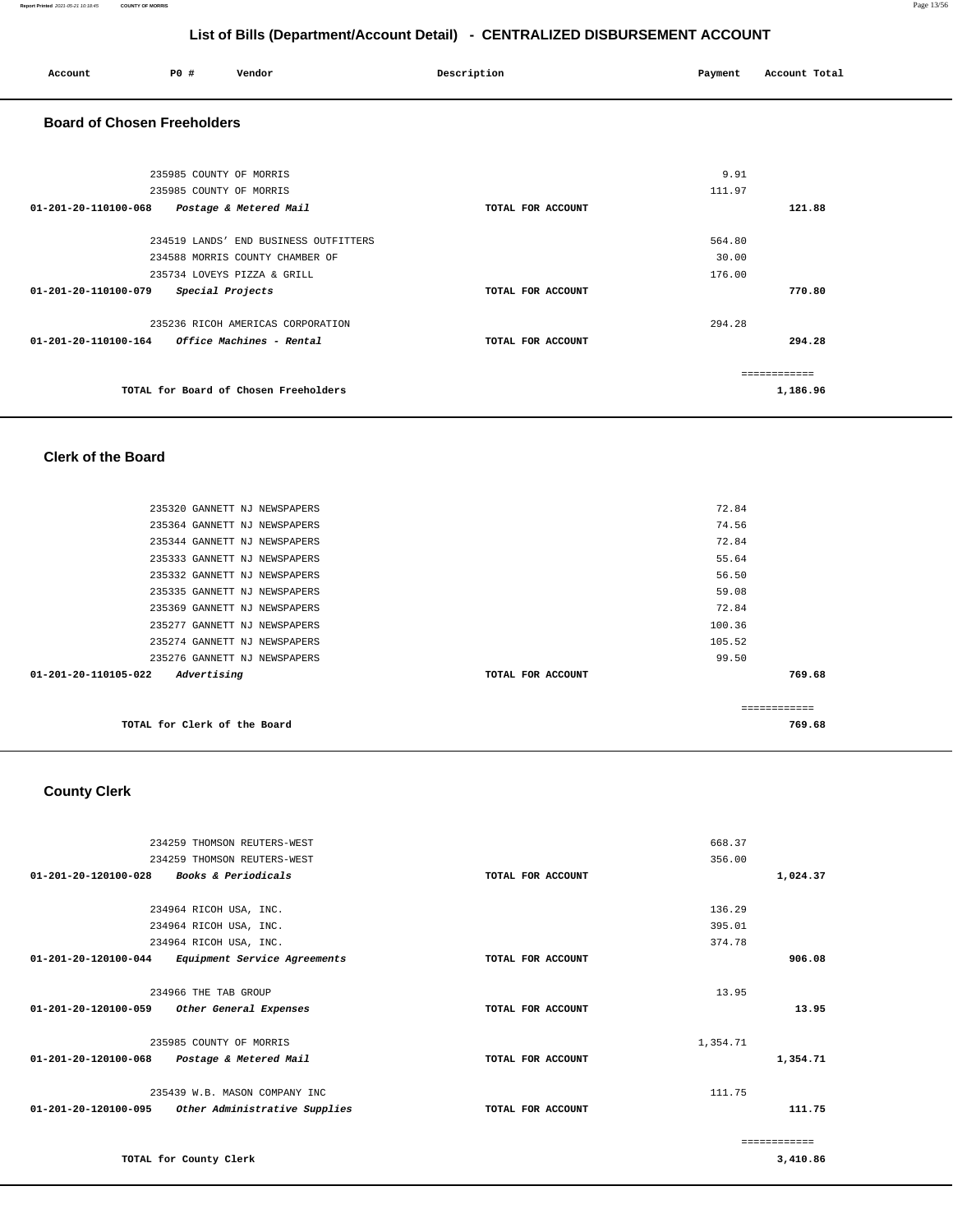| Account | <b>PO</b> # | Vendor | Description | Payment | Account Total |
|---------|-------------|--------|-------------|---------|---------------|
|         |             |        |             |         |               |

# **County Board of Elections**

| 235225 GANNETT NJ NEWSPAPERS                |                   | 48.16    |              |
|---------------------------------------------|-------------------|----------|--------------|
| 235704 GANNETT NJ NEWSPAPERS                |                   | 9.03     |              |
| 235704 GANNETT NJ NEWSPAPERS                |                   | 35.00    |              |
| 01-201-20-121100-022<br>Advertising         | TOTAL FOR ACCOUNT |          | 92.19        |
| 235985 COUNTY OF MORRIS                     |                   | 334.95   |              |
| 01-201-20-121100-068 Postage & Metered Mail | TOTAL FOR ACCOUNT |          | 334.95       |
|                                             |                   |          |              |
| 234632 PMI TECHNOLOGIES                     |                   | 1,890.00 |              |
| 234632 PMI TECHNOLOGIES                     |                   | 1,890.00 |              |
| 235082 JOSE M FIGUEROA                      |                   | 98.00    |              |
| 235082 JOSE M FIGUEROA                      |                   | 98.00    |              |
| 235082 JOSE M FIGUEROA                      |                   | 98.00    |              |
| 235082 JOSE M FIGUEROA                      |                   | 98.00    |              |
| 235082 JOSE M FIGUEROA                      |                   | 98.00    |              |
| 235082 JOSE M FIGUEROA                      |                   | 98.00    |              |
| 235082 JOSE M FIGUEROA                      |                   | 98.00    |              |
| 235082 JOSE M FIGUEROA                      |                   | 98.00    |              |
| 235082 JOSE M FIGUEROA                      |                   | 98.00    |              |
| 235082 JOSE M FIGUEROA                      |                   | 98.00    |              |
| 01-201-20-121100-096 Election Officer       | TOTAL FOR ACCOUNT |          | 4,760.00     |
| 228668 GANNETT NJ NEWSPAPERS                |                   | 12.90    |              |
| 228668 GANNETT NJ NEWSPAPERS                |                   | 35.00    |              |
| 01-203-20-121100-022 (2020) Advertising     | TOTAL FOR ACCOUNT |          | 47.90        |
|                                             |                   |          | ============ |
| TOTAL for County Board of Elections         |                   |          | 5,235.04     |

# **Superintendent of Elections**

|          | 678.15   |                   | 235290 RICOH USA, INC.                             |
|----------|----------|-------------------|----------------------------------------------------|
|          | 49.00    |                   | 235102 SANCHEZ ENGRAVING LLC                       |
|          | 144.00   |                   | 235102 SANCHEZ ENGRAVING LLC                       |
|          | 49.00    |                   | 235281 SANCHEZ ENGRAVING LLC                       |
|          | 49.00    |                   | 235281 SANCHEZ ENGRAVING LLC                       |
|          | 49.00    |                   | 235281 SANCHEZ ENGRAVING LLC                       |
|          | 49.00    |                   | 235281 SANCHEZ ENGRAVING LLC                       |
|          | 49.00    |                   | 235281 SANCHEZ ENGRAVING LLC                       |
| 1,116.15 |          | TOTAL FOR ACCOUNT | 01-201-20-121105-057 National Voter Registration   |
|          |          |                   |                                                    |
|          | 713.75   |                   | 235985 COUNTY OF MORRIS                            |
| 713.75   |          | TOTAL FOR ACCOUNT | 01-201-20-121105-068<br>Postage & Metered Mail     |
|          |          |                   |                                                    |
|          | 0.95     |                   | 235289 W.B. MASON COMPANY INC                      |
| 0.95     |          | TOTAL FOR ACCOUNT | 01-201-20-121105-095 Other Administrative Supplies |
|          |          |                   |                                                    |
|          | 214.77   |                   |                                                    |
|          |          |                   | 235246 RICOH USA, INC.                             |
|          | 59.99    |                   | 235470 WILSON TORRES                               |
|          | 3.97     |                   | 235470 WILSON TORRES                               |
|          | 507.15   |                   | 234960 A. RIFKIN CO.                               |
|          | 46.00    |                   | 234960 A. RIFKIN CO.                               |
|          | 21.99    |                   | 234960 A. RIFKIN CO.                               |
| 853.87   |          | TOTAL FOR ACCOUNT | 01-201-20-121105-104 Electronic Voting Machine     |
|          |          |                   |                                                    |
|          | 1,212.68 |                   | 235080 RICOH USA, INC.                             |
| 1,212.68 |          | TOTAL FOR ACCOUNT | Office Machines - Rental<br>01-201-20-121105-164   |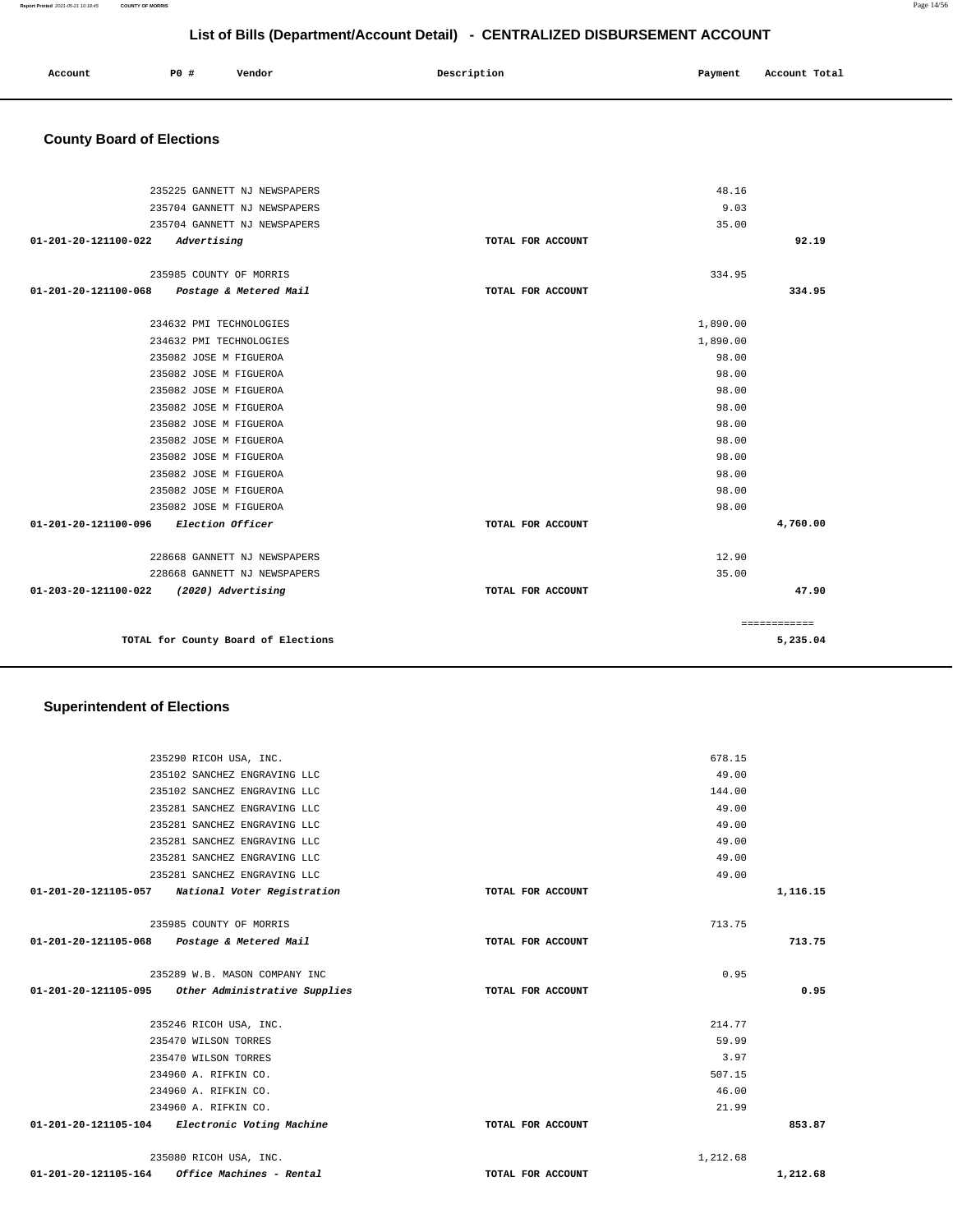| Account                            | P0 # | Vendor                                | Description | Payment | Account Total            |
|------------------------------------|------|---------------------------------------|-------------|---------|--------------------------|
| <b>Superintendent of Elections</b> |      |                                       |             |         |                          |
|                                    |      | TOTAL for Superintendent of Elections |             |         | ============<br>3,897.40 |

# **County Elections (Cty Clerk)**

|                                | 234257 AFFORDABLE INTERIOR SYSTEMS     |                   | 1,757.70  |              |
|--------------------------------|----------------------------------------|-------------------|-----------|--------------|
|                                | 234964 RICOH USA, INC.                 |                   | 47.95     |              |
| 01-201-20-121110-044           | Equipment Service Agreements           | TOTAL FOR ACCOUNT |           | 1,805.65     |
|                                |                                        |                   |           |              |
|                                | 235985 COUNTY OF MORRIS                |                   | 343.06    |              |
| 01-201-20-121110-068           | Postage & Metered Mail                 | TOTAL FOR ACCOUNT |           | 343.06       |
|                                | 234541 ACE LITHOGRAPHERS               |                   | 10,985.00 |              |
| 01-201-20-121110-069           | Printing                               | TOTAL FOR ACCOUNT |           | 10,985.00    |
|                                | 234965 CCG MARKETING SOLUTIONS         |                   | 1,408.00  |              |
|                                |                                        |                   |           |              |
| 01-201-20-121110-084           | Other Outside Services                 | TOTAL FOR ACCOUNT |           | 1,408.00     |
|                                | 235168 LAURA ROBERTS                   |                   | 107.16    |              |
|                                | 234962 THE GODFATHER OF MORRISTOWN     |                   | 176.29    |              |
|                                | 235169 DEBORAH VALERIAN                |                   | 106.63    |              |
|                                | 235167 ANGELA SICONOLFI                |                   | 43.18     |              |
| $01 - 201 - 20 - 121110 - 185$ | Food                                   | TOTAL FOR ACCOUNT |           | 433.26       |
|                                |                                        |                   |           | ============ |
|                                | TOTAL for County Elections (Cty Clerk) |                   |           | 14,974.97    |
|                                |                                        |                   |           |              |

## **County Treasurer**

| 234743 CEUNION                                                | 55.00             |              |
|---------------------------------------------------------------|-------------------|--------------|
| $01-201-20-130100-039$ Education Schools & Training           | TOTAL FOR ACCOUNT | 55.00        |
|                                                               |                   |              |
| 234992 W.B. MASON COMPANY INC                                 | 496.86            |              |
| 01-201-20-130100-058<br>Office Supplies & Stationery          | TOTAL FOR ACCOUNT | 496.86       |
| 235985 COUNTY OF MORRIS                                       | 188.17            |              |
| 01-201-20-130100-068<br>Postage & Metered Mail                | TOTAL FOR ACCOUNT | 188.17       |
|                                                               |                   |              |
| 235273 NEW JERSEY LEAGUE OF                                   | 210.00            |              |
| Publication & Subscriptions<br>$01 - 201 - 20 - 130100 - 070$ | TOTAL FOR ACCOUNT | 210.00       |
|                                                               |                   |              |
| 233289 MUNICIPAL SOFTWARE INC                                 | 8,980.50          |              |
| $01 - 201 - 20 - 130100 - 078$<br>Software Maintenance        | TOTAL FOR ACCOUNT | 8,980.50     |
| 235455 W.B. MASON COMPANY INC                                 | 0.95              |              |
| 235455 W.B. MASON COMPANY INC                                 | 44.70             |              |
| 235455 W.B. MASON COMPANY INC                                 | 0.95              |              |
| 235455 W.B. MASON COMPANY INC                                 | 44.70             |              |
| 01-201-20-130100-084<br>Other Outside Services                | TOTAL FOR ACCOUNT | 91.30        |
|                                                               |                   | ============ |
| TOTAL for County Treasurer                                    |                   | 10,021.83    |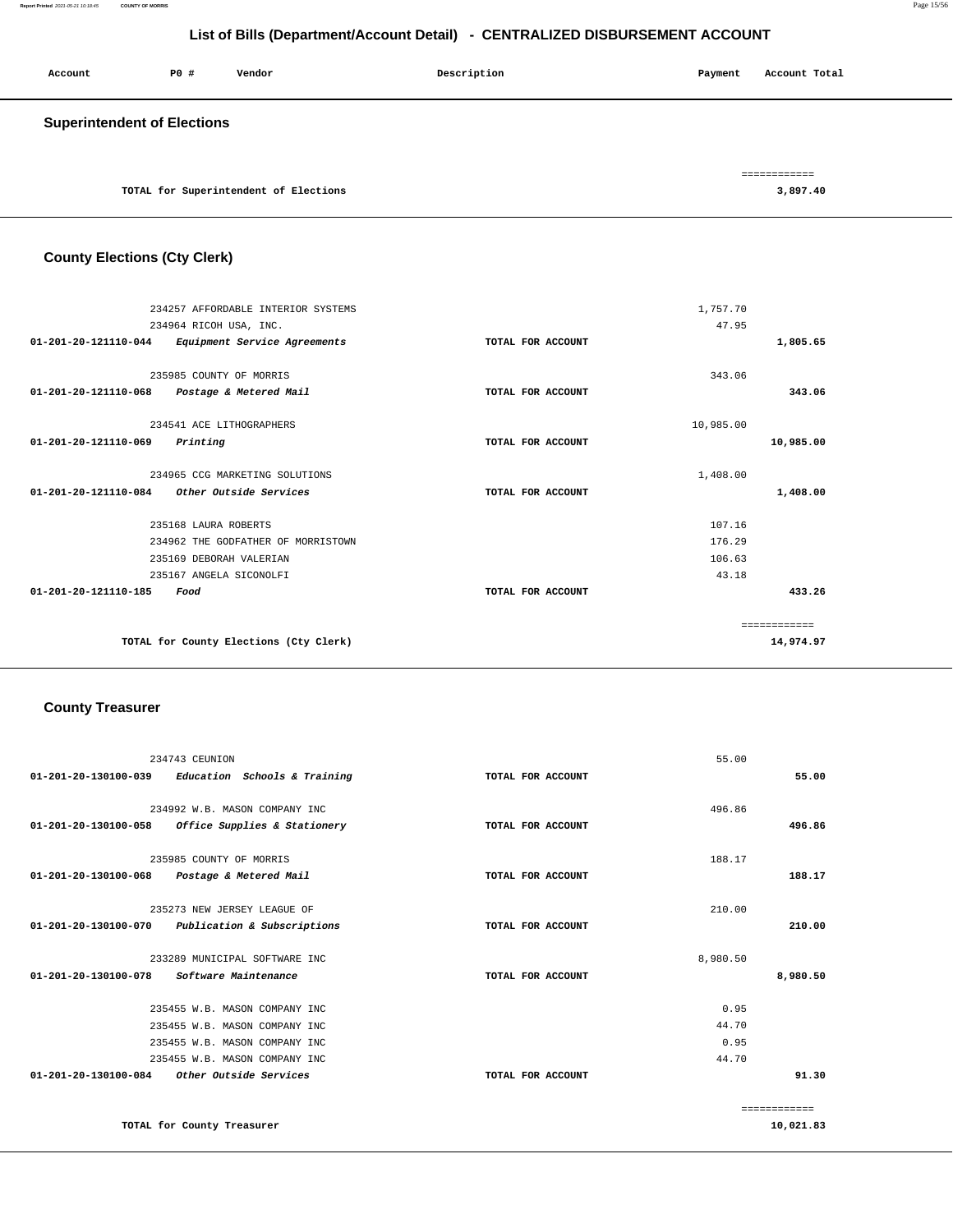**Report Printed** 2021-05-21 10:18:45 **COUNTY OF MORRIS** Page 16/56

# **List of Bills (Department/Account Detail) - CENTRALIZED DISBURSEMENT ACCOUNT**

| Account                    | P0 #                    | Vendor                        | Description       | Payment | Account Total          |
|----------------------------|-------------------------|-------------------------------|-------------------|---------|------------------------|
| <b>Purchasing Division</b> |                         |                               |                   |         |                        |
| 01-201-20-130105-068       | 235985 COUNTY OF MORRIS | Postage & Metered Mail        | TOTAL FOR ACCOUNT | 155.01  | 155.01                 |
|                            |                         | TOTAL for Purchasing Division |                   |         | ============<br>155.01 |

### **Office Services**

| $01 - 201 - 20 - 130110 - 164$ | 235458 OUADIENT, INC.<br><i><b>Office Machines - Rental</b></i> | TOTAL FOR ACCOUNT | 3,120.00<br>3,120.00 |
|--------------------------------|-----------------------------------------------------------------|-------------------|----------------------|
| 01-203-20-130110-164           | 235458 OUADIENT, INC.<br>(2020) Office Machines - Rental        | TOTAL FOR ACCOUNT | 390.00<br>390.00     |
|                                | TOTAL for Office Services                                       |                   | 3,510.00             |

## **Information Technology Div**

|                                | 235798 CITYSIDE ARCHIVES, LLC        | 17,643.23         |               |
|--------------------------------|--------------------------------------|-------------------|---------------|
|                                | 235789 CITYSIDE ARCHIVES, LLC        | 4,799.78          |               |
| 01-201-20-140100-073           | Records Managment Services           | TOTAL FOR ACCOUNT | 22,443.01     |
|                                |                                      |                   |               |
|                                | 234901 MAGNET FORENSICS USA, INC.    | 1,310.00          |               |
|                                | 234901 MAGNET FORENSICS USA, INC.    | 1,650.00          |               |
| $01 - 201 - 20 - 140100 - 078$ | Software Maintenance                 | TOTAL FOR ACCOUNT | 2,960.00      |
|                                |                                      |                   |               |
|                                | 234904 BASE POWER SERVICES           | 2,860.00          |               |
| 01-201-20-140100-084           | Other Outside Services               | TOTAL FOR ACCOUNT | 2,860.00      |
|                                |                                      |                   |               |
|                                | 234903 RICOH USA, INC.               | 128.31            |               |
| $01 - 201 - 20 - 140100 - 164$ | Office Machines - Rental             | TOTAL FOR ACCOUNT | 128.31        |
|                                |                                      |                   |               |
|                                |                                      |                   | ------------- |
|                                | TOTAL for Information Technology Div |                   | 28,391.32     |
|                                |                                      |                   |               |

## **County Board of Taxation**

| 235985 COUNTY OF MORRIS                        |                   | 314.99 |
|------------------------------------------------|-------------------|--------|
| 01-201-20-150100-068<br>Postage & Metered Mail | TOTAL FOR ACCOUNT | 314.99 |
|                                                |                   |        |
| TOTAL for County Board of Taxation             |                   | 314.99 |
|                                                |                   |        |

## **County Counsel**

234158 THOMSON REUTER-WEST 233904 THOMSON REUTER-WEST

**01-201-20-155100-050 Law Books TOTAL FOR ACCOUNT** 

566.63 884.34 **1,450.97**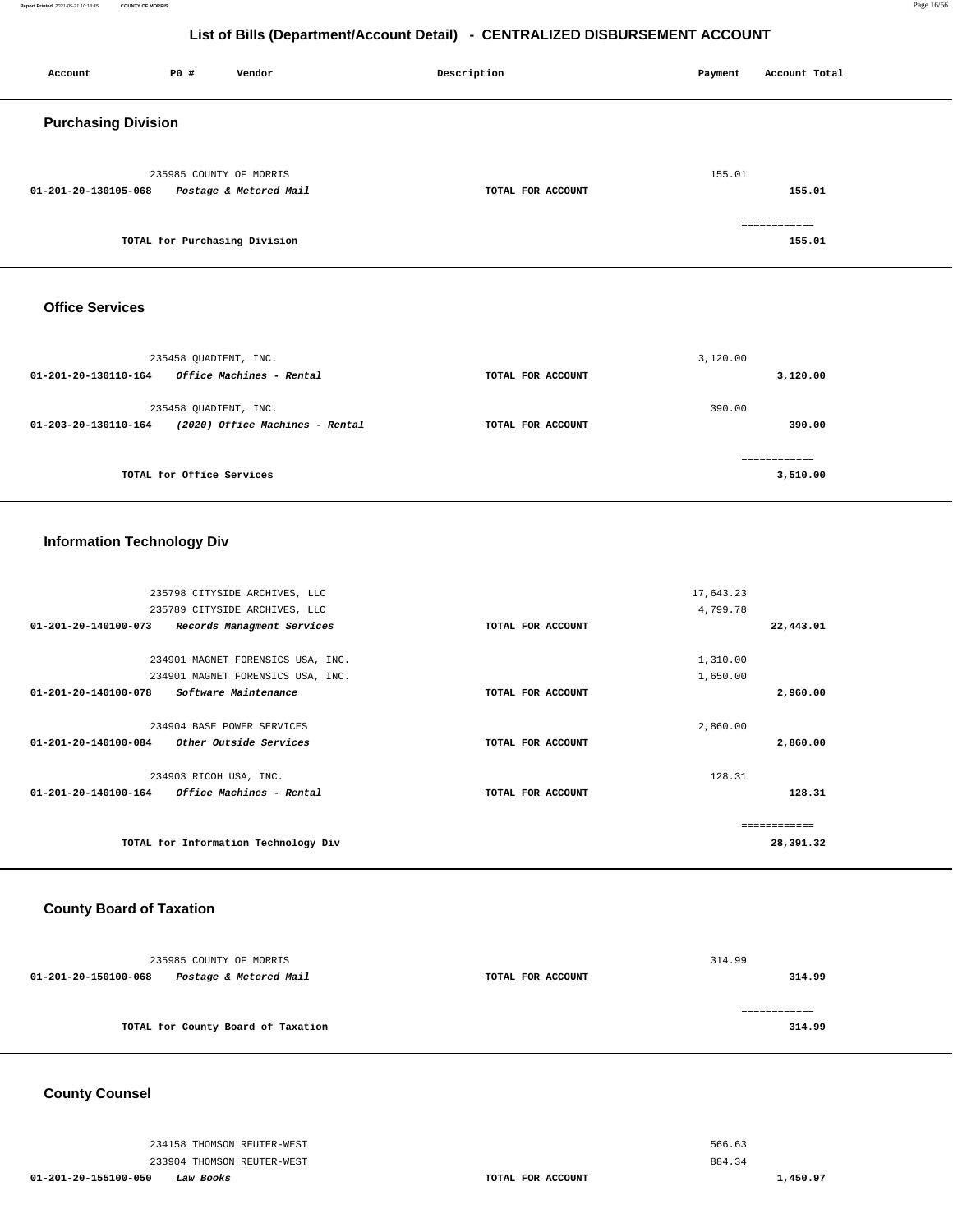### **Report Printed** 2021-05-21 10:18:45 **COUNTY OF MORRIS** Page 17/56

# **List of Bills (Department/Account Detail) - CENTRALIZED DISBURSEMENT ACCOUNT**

| Account | <b>PO #</b> | Vendor | Description | Payment | Account Total |
|---------|-------------|--------|-------------|---------|---------------|
| .       |             |        |             |         |               |
|         |             |        |             |         |               |

## **County Counsel**

| 235448 TRIMBOLI & PRUSINOWSKI, LLC             | 62.00             |          |
|------------------------------------------------|-------------------|----------|
| 235448 TRIMBOLI & PRUSINOWSKI, LLC             | 279.00            |          |
| 235448 TRIMBOLI & PRUSINOWSKI, LLC             | 217.00            |          |
| 235448 TRIMBOLI & PRUSINOWSKI, LLC             | 279.00            |          |
| 235448 TRIMBOLI & PRUSINOWSKI, LLC             | 573.50            |          |
| 235448 TRIMBOLI & PRUSINOWSKI, LLC             | 604.50            |          |
| 235449 LAW OFFICE OF ROBERT J. GREENBAUM       | 1,023.00          |          |
| 235449 LAW OFFICE OF ROBERT J. GREENBAUM       | 372.00            |          |
| 235449 LAW OFFICE OF ROBERT J. GREENBAUM       | 806.00            |          |
| 235449 LAW OFFICE OF ROBERT J. GREENBAUM       | 3,239.50          |          |
| 235437 SULLIVAN AND GRABER                     | 697.50            |          |
| $01 - 201 - 20 - 155100 - 051$<br>Legal        | TOTAL FOR ACCOUNT | 8,153.00 |
| 235985 COUNTY OF MORRIS                        | 1.20              |          |
| 01-201-20-155100-068<br>Postage & Metered Mail | TOTAL FOR ACCOUNT | 1.20     |
|                                                |                   |          |
| TOTAL for County Counsel                       |                   | 9,605.17 |

## **County Surrogate**

| 234969 TELESEARCH INC<br>235224 TELESEARCH INC<br>01-201-20-160100-016<br>Outside Salaries & Wages | TOTAL FOR ACCOUNT | 1,864.10<br>1,939.10<br>3,803.20 |
|----------------------------------------------------------------------------------------------------|-------------------|----------------------------------|
|                                                                                                    |                   |                                  |
| 235162 W.B. MASON COMPANY INC                                                                      |                   | 724.13                           |
| $01 - 201 - 20 - 160100 - 058$<br>Office Supplies & Stationery                                     | TOTAL FOR ACCOUNT | 724.13                           |
| 235985 COUNTY OF MORRIS                                                                            |                   | 627.86                           |
| $01 - 201 - 20 - 160100 - 068$<br>Postage & Metered Mail                                           | TOTAL FOR ACCOUNT | 627.86                           |
| TOTAL for County Surrogate                                                                         |                   | ===========<br>5,155.19          |

# **Engineering**

| 235028 GRAINGER                                          |                   | 91.20    |
|----------------------------------------------------------|-------------------|----------|
| 01-201-20-165100-059<br>Other General Expenses           | TOTAL FOR ACCOUNT | 91.20    |
|                                                          |                   |          |
| 235985 COUNTY OF MORRIS                                  |                   | 1.53     |
| 235985 COUNTY OF MORRIS                                  |                   | 5.33     |
| 235985 COUNTY OF MORRIS                                  |                   | 1.02     |
| $01 - 201 - 20 - 165100 - 068$<br>Postage & Metered Mail | TOTAL FOR ACCOUNT | 7.88     |
|                                                          |                   |          |
| 235460 RICHARD JOHNSON                                   |                   | 10.19    |
| 235460 RICHARD JOHNSON                                   |                   | 7.53     |
| 235460 RICHARD JOHNSON                                   |                   | 8.54     |
| 235460 RICHARD JOHNSON                                   |                   | 8.72     |
| 01-201-20-165100-082<br>Travel Expense                   | TOTAL FOR ACCOUNT | 34.98    |
|                                                          |                   |          |
| 234897 TREASURER, STATE OF NEW JERSEY                    |                   | 5,100.00 |
| 234898 TREASURER, STATE OF NEW JERSEY                    |                   | 900.00   |
| $01 - 201 - 20 - 165100 - 084$<br>Other Outside Services | TOTAL FOR ACCOUNT | 6,000.00 |
|                                                          |                   |          |

235247 RICOH USA, INC. [1,734.71](https://1,734.71)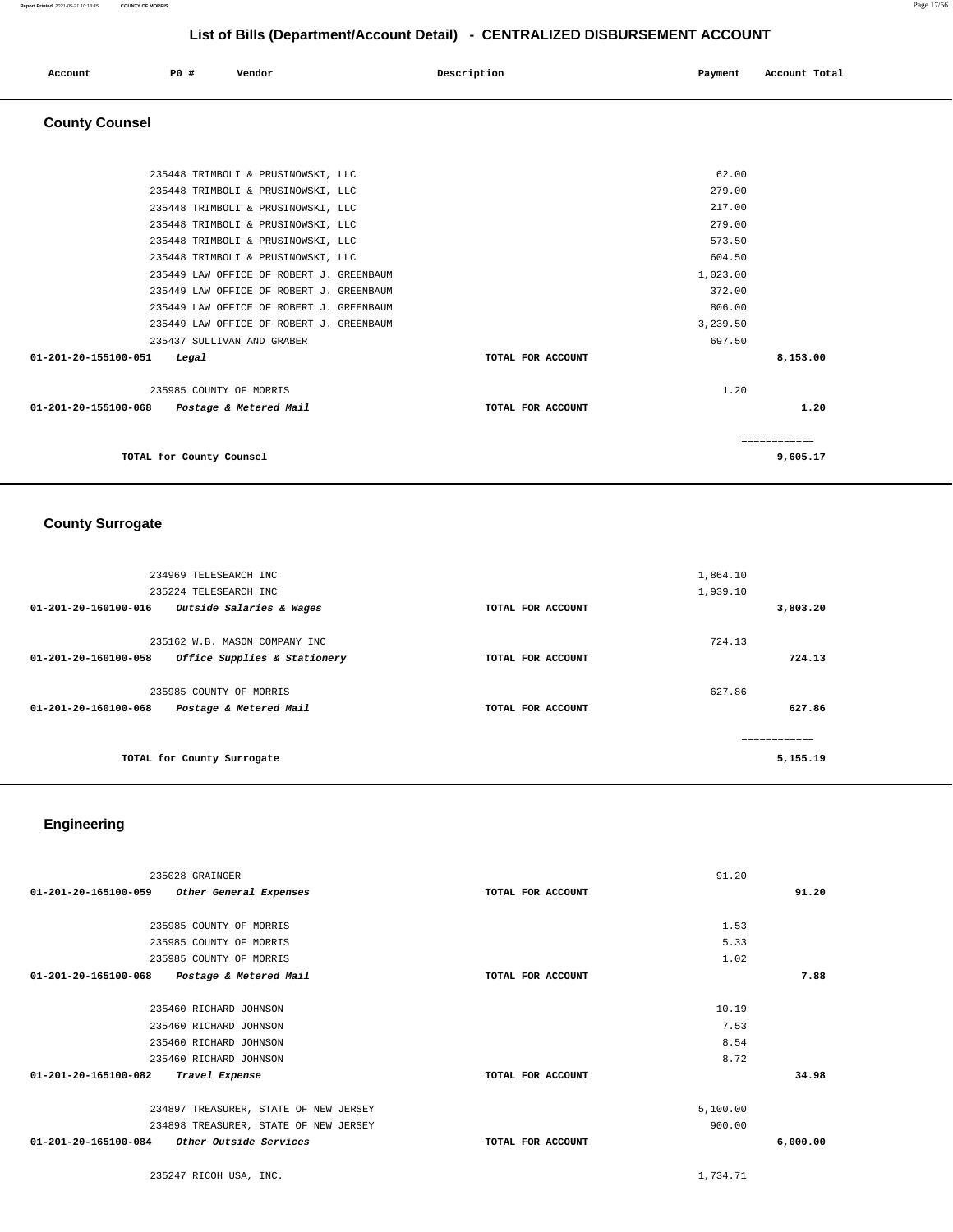### **Report Printed** 2021-05-21 10:18:45 **COUNTY OF MORRIS** Page 18/56

# **List of Bills (Department/Account Detail) - CENTRALIZED DISBURSEMENT ACCOUNT**

| Account              | P0 #                    | Vendor                     | Description       | Payment  | Account Total             |
|----------------------|-------------------------|----------------------------|-------------------|----------|---------------------------|
| Engineering          |                         |                            |                   |          |                           |
| 01-201-20-165100-164 |                         | Office Machines - Rental   | TOTAL FOR ACCOUNT |          | 1,734.71                  |
|                      | 233405 FASTENAL COMPANY |                            |                   | 56.53    |                           |
|                      | 233405 FASTENAL COMPANY |                            |                   | 1,500.00 |                           |
|                      | 233405 FASTENAL COMPANY |                            |                   | 580.00   |                           |
|                      |                         | 234630 R.S. KNAPP CO. INC. |                   | 75.00    |                           |
| 01-201-20-165100-258 | Equipment               |                            | TOTAL FOR ACCOUNT |          | 2,211.53                  |
|                      | TOTAL for Engineering   |                            |                   |          | ============<br>10,080.30 |
|                      |                         |                            |                   |          |                           |

# **Heritage Commission**

|                      | 235985 COUNTY OF MORRIS       |                   | 12.60 |
|----------------------|-------------------------------|-------------------|-------|
| 01-201-20-175100-068 | Postage & Metered Mail        | TOTAL FOR ACCOUNT | 12.60 |
|                      |                               |                   |       |
|                      | TOTAL for Heritage Commission |                   | 12.60 |
|                      |                               |                   |       |

# **Planning Board**

| 235985 COUNTY OF MORRIS                                       |                   | 31.69         |
|---------------------------------------------------------------|-------------------|---------------|
| Postage & Metered Mail<br>$01 - 201 - 20 - 180100 - 068$      | TOTAL FOR ACCOUNT | 31.69         |
| 235118 PAPER MART INC                                         |                   | 138.20        |
| 01-201-20-180100-069<br>Printing                              | TOTAL FOR ACCOUNT | 138.20        |
| 234372 AMERICAN PLANNING ASSOCIATION                          |                   | 95.00         |
| 235286 GANNETT NJ NEWSPAPERS                                  |                   | 46.18         |
| Publication & Subscriptions<br>$01 - 201 - 20 - 180100 - 070$ | TOTAL FOR ACCOUNT | 141.18        |
|                                                               |                   |               |
|                                                               |                   | ------------- |
| TOTAL for Planning Board                                      |                   | 311.07        |
|                                                               |                   |               |

# **County Weights & Measures**

| 235985 COUNTY OF MORRIS                               |                   | 22.40    |          |
|-------------------------------------------------------|-------------------|----------|----------|
| 01-201-22-201100-068<br>Postage & Metered Mail        | TOTAL FOR ACCOUNT |          | 22.40    |
|                                                       |                   |          |          |
| 234426 VILLAGE SUPER MARKET, INC.                     |                   | 86.97    |          |
| 234807 TELESEARCH INC                                 |                   | 816.20   |          |
| 234423 TELESEARCH INC                                 |                   | 792.88   |          |
| 234809 JJS SERVICES, INC.                             |                   | 4,450.00 |          |
| 234810 W.B. MASON COMPANY INC                         |                   | 53.64    |          |
| 01-201-22-201100-084<br><i>Other Outside Services</i> | TOTAL FOR ACCOUNT |          | 6,199.69 |
| 235663 DIRECT ENERGY BUSINESS MARKETING               |                   | 352.52   |          |
| 01-201-22-201100-141 Natural Gas                      | TOTAL FOR ACCOUNT |          | 352.52   |
| 234596 GRAINGER                                       |                   | 225.96   |          |
| 234596 GRAINGER                                       |                   | 39.13    |          |
| 233925 HOME DEPOT CREDIT SERVICES                     |                   | 223.88   |          |
| 235478 HOME DEPOT CREDIT SERVICES                     |                   | 447.76   |          |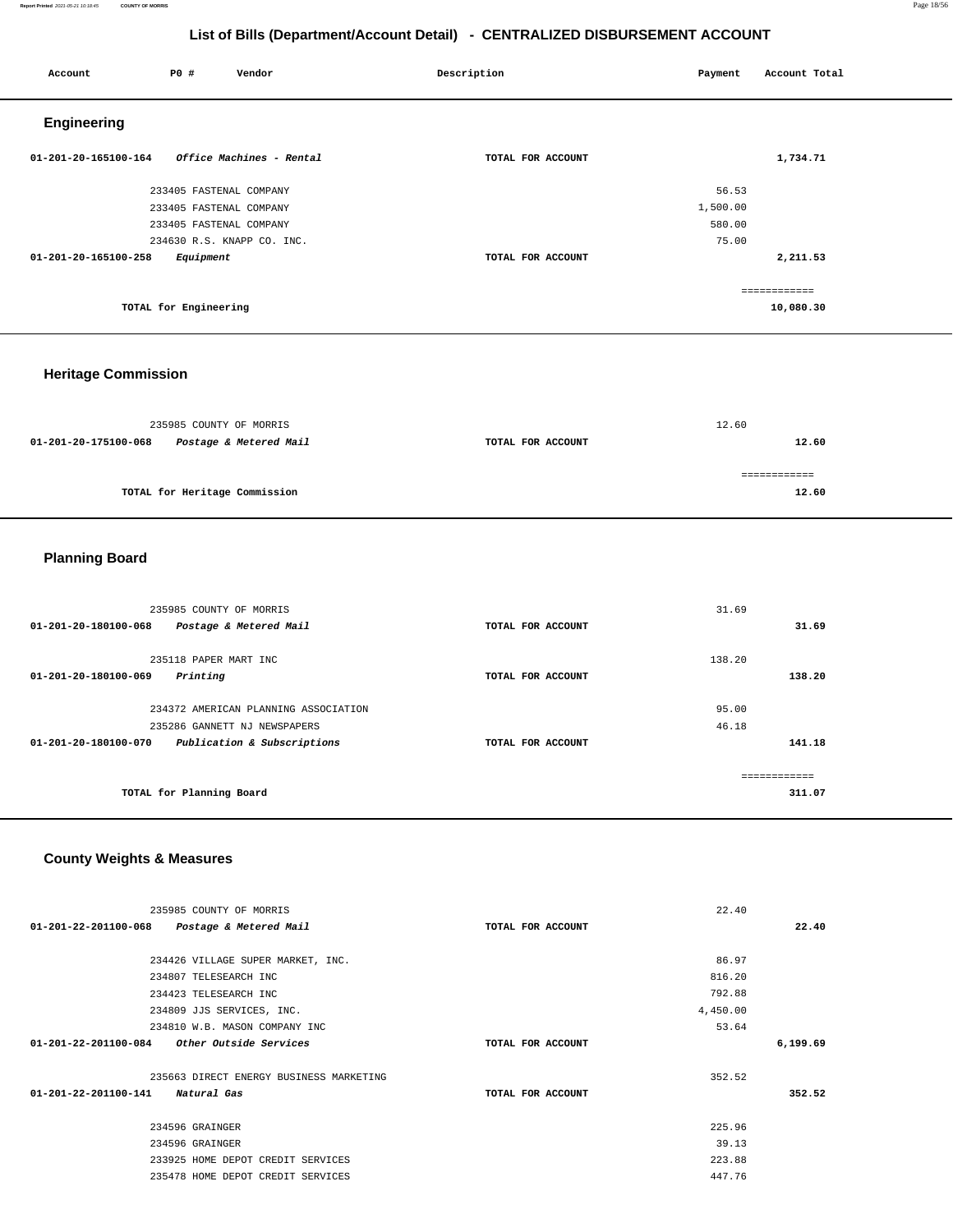**Report Printed** 2021-05-21 10:18:45 **COUNTY OF MORRIS** Page 19/56

# **List of Bills (Department/Account Detail) - CENTRALIZED DISBURSEMENT ACCOUNT**

| Account                              | P0#       | Vendor                              | Description       | Payment | Account Total |
|--------------------------------------|-----------|-------------------------------------|-------------------|---------|---------------|
| <b>County Weights &amp; Measures</b> |           |                                     |                   |         |               |
| 01-201-22-201100-258                 | Equipment |                                     | TOTAL FOR ACCOUNT |         | 936.73        |
|                                      |           |                                     |                   |         | ============  |
|                                      |           | TOTAL for County Weights & Measures |                   |         | 7,511.34      |

# **Employee Group Insurance**

| 235493 BROWN & BROWN METRO, INC.                                        |                   | 7,083.33     |           |
|-------------------------------------------------------------------------|-------------------|--------------|-----------|
| 235493 BROWN & BROWN METRO, INC.                                        |                   | 7,083.33     |           |
| 233947 BROWN & BROWN METRO, INC.                                        |                   | 11,110.00    |           |
| $01 - 201 - 23 - 220100 - 090$<br>Employee Group Insurance Expenditures | TOTAL FOR ACCOUNT |              | 25,276.66 |
|                                                                         |                   |              |           |
| 230192 VIRGINIA FORTE                                                   |                   | 629.40       |           |
| 230403 BAILA MANDEL                                                     |                   | 1,258.80     |           |
| 235093 ANNIE GASKINS                                                    |                   | 1,735.20     |           |
| 230396 ERLOUSE MACEAN                                                   |                   | 629.40       |           |
| 230465 MELVA MULLINGS                                                   |                   | 804.00       |           |
| 221384 MELVA MULLINGS                                                   |                   | 804.00       |           |
| 01-203-23-220100-090<br>(2020) Employee Group Insurance Expenditures    | TOTAL FOR ACCOUNT |              | 5,860.80  |
|                                                                         |                   |              |           |
|                                                                         |                   | ------------ |           |
| TOTAL for Employee Group Insurance                                      |                   |              | 31,137.46 |
|                                                                         |                   |              |           |

## **Office of Emergency Management**

| 234800 VERIZON WIRELESS                               |                   | 80.04        |          |
|-------------------------------------------------------|-------------------|--------------|----------|
| 01-201-25-252100-031<br>Cellular Phones/Pagers        | TOTAL FOR ACCOUNT |              | 80.04    |
| 235049 QUENCH USA, INC.                               |                   | 49.44        |          |
| 234801 RICOH USA, INC.                                |                   | 31.57        |          |
| 234802 RICOH USA, INC.                                |                   | 308.42       |          |
| 235137 W.B. MASON COMPANY INC                         |                   | 188.47       |          |
| Office Supplies & Stationery<br>01-201-25-252100-058  | TOTAL FOR ACCOUNT |              | 577.90   |
| 235368 DIRECT TV INC                                  |                   | 186.48       |          |
| 235492 OPTIMUM                                        |                   | 136.84       |          |
| 235491 OPTIMUM                                        |                   | 417.43       |          |
| 01-201-25-252100-059<br>Other General Expenses        | TOTAL FOR ACCOUNT |              | 740.75   |
| 235985 COUNTY OF MORRIS                               |                   | 10.79        |          |
| 235985 COUNTY OF MORRIS                               |                   | 1.20         |          |
| 01-201-25-252100-068 Postage & Metered Mail           | TOTAL FOR ACCOUNT |              | 11.99    |
| 234804 PREMIER GLOBAL SERVICES                        |                   | 276.31       |          |
| 235330 VOIANCE LANGUAGE SERVICES, LLC                 |                   | 25.00        |          |
| 01-201-25-252100-146<br>Telephone                     | TOTAL FOR ACCOUNT |              | 301.31   |
| 235592 RICOH AMERICAS CORPORATION                     |                   | 524.29       |          |
| 01-201-25-252100-164<br>Office Machines - Rental      | TOTAL FOR ACCOUNT |              | 524.29   |
| 228453 OFS                                            |                   | 1,480.86     |          |
| (2020) Other General Expenses<br>01-203-25-252100-059 | TOTAL FOR ACCOUNT |              | 1,480.86 |
|                                                       |                   | ============ |          |
| TOTAL for Office of Emergency Management              |                   |              | 3,717.14 |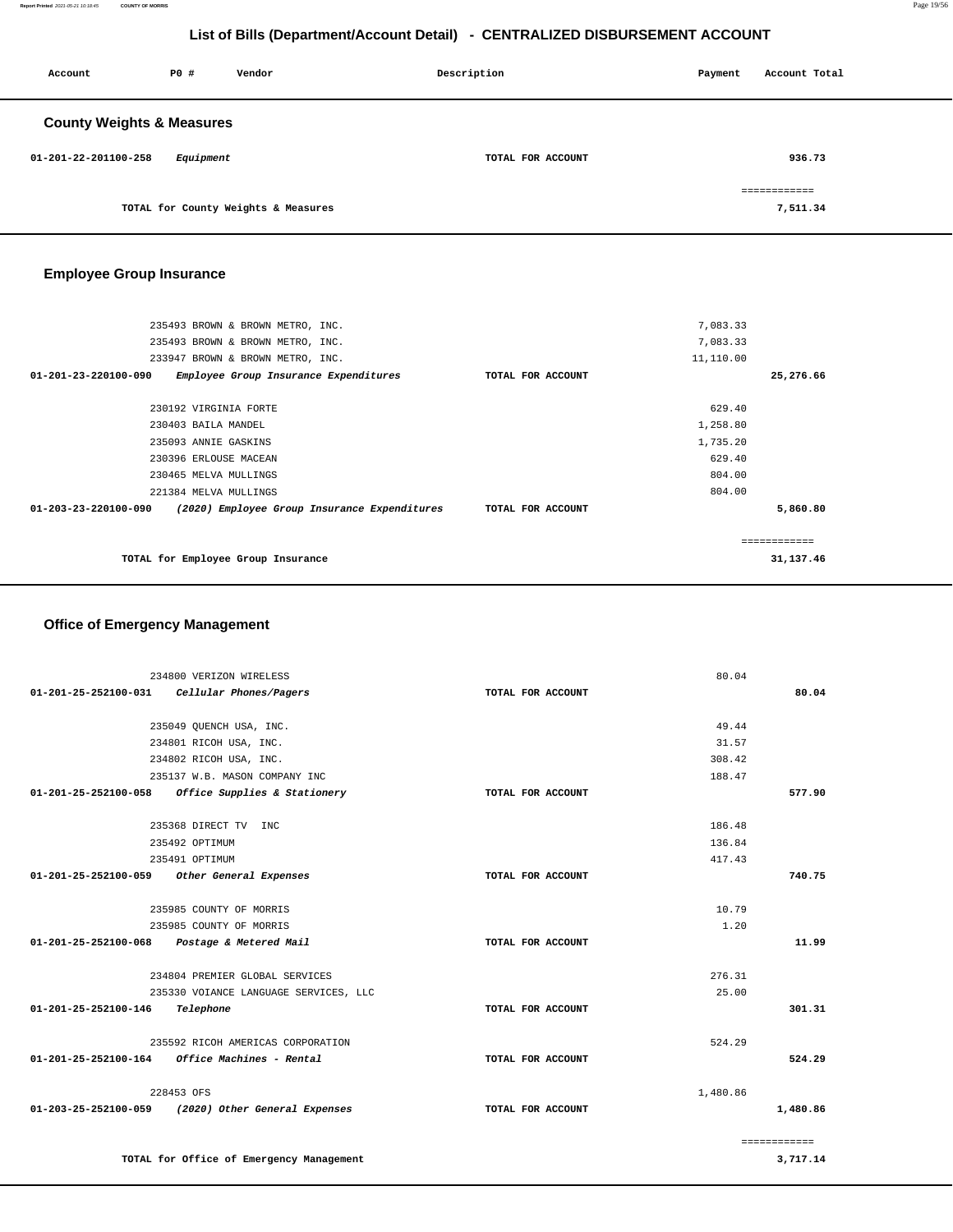|                                            | 234817 PRIORITY DISPATCH CORP.                      |                   | 1,825.00   |              |
|--------------------------------------------|-----------------------------------------------------|-------------------|------------|--------------|
|                                            | 234817 PRIORITY DISPATCH CORP.                      |                   | 1,825.00   |              |
|                                            | 234798 VALENCIA COLLEGE                             |                   | 147.00     |              |
|                                            | 235665 APCO INTERNATIONAL, INC.                     |                   | 439.00     |              |
|                                            | $01-201-25-252105-039$ Education Schools & Training | TOTAL FOR ACCOUNT |            | 4,735.00     |
|                                            | 235041 RENEE M. BISSON                              |                   | 247.81     |              |
|                                            | 234256 W.B. MASON COMPANY INC                       |                   | 249.33     |              |
|                                            | 234414 CROWN TROPHY OF GREEN BROOK                  |                   | 10.00      |              |
|                                            | 235047 OFFICE CONCEPTS GROUP, INC.                  |                   | 494.54     |              |
|                                            | 235050 QUENCH USA, INC.                             |                   | 99.00      |              |
|                                            | 235050 QUENCH USA, INC.                             |                   | 108.00     |              |
|                                            | 235048 W.B. MASON COMPANY INC                       |                   | 136.22     |              |
|                                            | 01-201-25-252105-058 Office Supplies & Stationery   | TOTAL FOR ACCOUNT |            | 1,344.90     |
|                                            | 235559 KEYSTONE PUBLIC SAFETY INC.                  |                   | 14,079.00  |              |
|                                            | 01-201-25-252105-078 Software Maintenance           | TOTAL FOR ACCOUNT |            | 14,079.00    |
|                                            |                                                     |                   |            |              |
|                                            | 235347 VOIANCE LANGUAGE SERVICES, LLC               |                   | 792.29     |              |
| 01-201-25-252105-117 Interpretor Fees      |                                                     | TOTAL FOR ACCOUNT |            | 792.29       |
|                                            | 235308 MOTOROLA SOLUTIONS INC                       |                   | 133,861.77 |              |
|                                            | 235308 MOTOROLA SOLUTIONS INC                       |                   | 133,861.77 |              |
|                                            | 235045 AMERICAN TOWER CORPORATION                   |                   | 2,108.98   |              |
| 01-201-25-252105-131                       | County Wide Radio System                            | TOTAL FOR ACCOUNT |            | 269,832.52   |
|                                            |                                                     |                   |            |              |
|                                            | 235133 BOROUGH OF BUTLER                            |                   | 569.45     |              |
|                                            | 234796 JERSEY CENTRAL POWER & LIGHT                 |                   | 524.63     |              |
|                                            | 234796 JERSEY CENTRAL POWER & LIGHT                 |                   | 478.93     |              |
|                                            | 234796 JERSEY CENTRAL POWER & LIGHT                 |                   | 375.89     |              |
|                                            | 235044 JERSEY CENTRAL POWER & LIGHT                 |                   | 1,154.60   |              |
|                                            | 235044 JERSEY CENTRAL POWER & LIGHT                 |                   | 702.39     |              |
|                                            | 235523 JERSEY CENTRAL POWER & LIGHT                 |                   | 419.15     |              |
|                                            | 235523 JERSEY CENTRAL POWER & LIGHT                 |                   | 1,488.64   |              |
| $01 - 201 - 25 - 252105 - 137$ Electricity |                                                     | TOTAL FOR ACCOUNT |            | 5,713.68     |
|                                            | 235367 DIRECT TV INC                                |                   | 9.50       |              |
| $01-201-25-252105-148$ Other Utilities     |                                                     | TOTAL FOR ACCOUNT |            | 9.50         |
|                                            |                                                     |                   |            |              |
|                                            | 234622 W.B. MASON COMPANY INC                       |                   | 1,207.28   |              |
|                                            | 01-201-25-252105-162 Furniture & Fixtures           | TOTAL FOR ACCOUNT |            | 1,207.28     |
|                                            | 235317 RICOH USA, INC.                              |                   | 623.95     |              |
|                                            | $01-201-25-252105-164$ Office Machines - Rental     | TOTAL FOR ACCOUNT |            | 623.95       |
|                                            |                                                     |                   |            |              |
|                                            | 234797 TURN OUT UNIFORMS, INC.                      |                   | 104.99     |              |
|                                            | 01-201-25-252105-202 Uniform And Accessories        | TOTAL FOR ACCOUNT |            | 104.99       |
|                                            | 233377 CDW GOVERNMENT                               |                   | 144.66     |              |
|                                            | 234434 GRAINGER                                     |                   | 524.56     |              |
|                                            | 234434 GRAINGER                                     |                   | 27.21      |              |
|                                            | 235485 WAYNE ELECTRONICS                            |                   | 186.00     |              |
| 01-201-25-252105-258                       | Equipment                                           | TOTAL FOR ACCOUNT |            | 882.43       |
|                                            |                                                     |                   |            |              |
|                                            | 228460 BFI                                          |                   | 6,570.96   |              |
|                                            | 01-203-25-252105-162 (2020) Furniture & Fixtures    | TOTAL FOR ACCOUNT |            | 6,570.96     |
|                                            |                                                     |                   |            | ------------ |
|                                            |                                                     |                   |            |              |

 **Account** 20 **P P**  $\uparrow$  **Payment** Payment Account Total

### **Communications Center**

232392 APCO INTERNATIONAL, INC.

499.00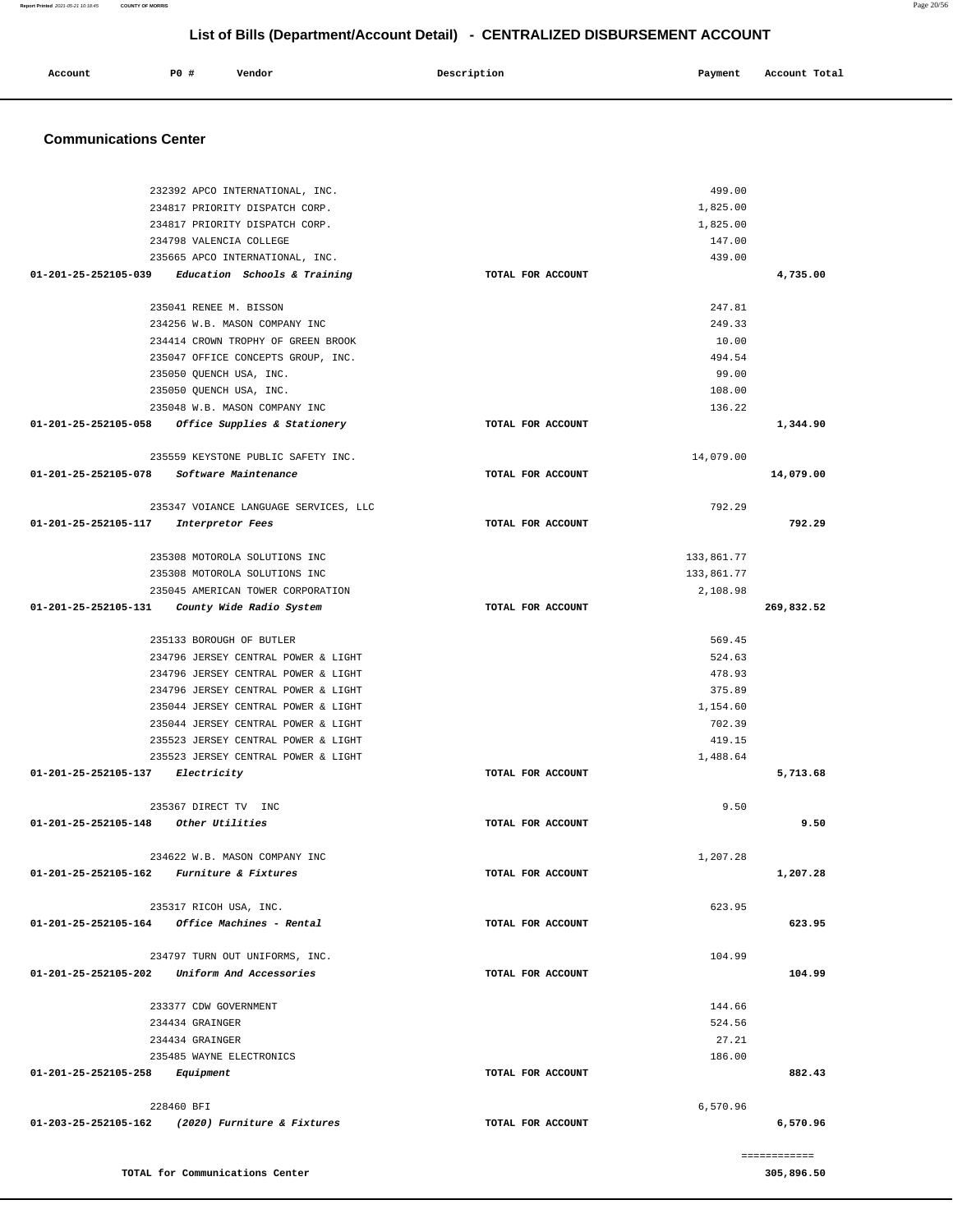### **TOTAL for County Medical Examiner Office**

============ **32,621.20** 

| 233262 AMERICAN SOCIETY FOR CLINICAL<br>299.00<br>01-201-25-254100-028 Books & Periodicals<br>TOTAL FOR ACCOUNT<br>299.00<br>235337 UNIVERSITY OF MISSOURI<br>1,200.00<br>01-201-25-254100-035<br>1,200.00<br>Consultation Fee<br>TOTAL FOR ACCOUNT<br>235113 GIOVANNA ALVES<br>279.05<br>279.05<br>$01-201-25-254100-039$ Education, Schools & Training<br>TOTAL FOR ACCOUNT<br>235325 W.B. MASON COMPANY INC<br>155.93<br>01-201-25-254100-058 Office Supplies & Stationery<br>155.93<br>TOTAL FOR ACCOUNT<br>235339 NOTO-WYNKOOP FUNERAL HOME<br>1,666.00<br>235327 ILIFF-RUGGIERO FUNERAL HOME INC.<br>2,800.00<br>235327 ILIFF-RUGGIERO FUNERAL HOME INC.<br>8,000.00<br>12,466.00<br>01-201-25-254100-059<br>Other General Expenses<br>TOTAL FOR ACCOUNT<br>235338 FEDEX<br>209.35<br>235324 FEDEX<br>167.32<br>235985 COUNTY OF MORRIS<br>11.81<br>01-201-25-254100-068 Postage & Metered Mail<br>388.48<br>TOTAL FOR ACCOUNT<br>235132 BRITTNEY FLOYD<br>275.45<br>235117 CARLEY PARROTT<br>10.50<br>235114 GIOVANNA ALVES<br>389.90<br>235116 ROBERT ALVES<br>106.40<br>235139 SALLY COOKE<br>379.40<br>01-201-25-254100-082<br>Travel Expense<br>TOTAL FOR ACCOUNT<br>1,161.65<br>234808 NMS LABS<br>6, 225.00<br>234808 NMS LABS<br>445.00<br>234808 NMS LABS<br>827.00<br>01-201-25-254100-084 Other Outside Services<br>TOTAL FOR ACCOUNT<br>7,497.00<br>235489 RICOH USA, INC.<br>555.19<br>$01 - 201 - 25 - 254100 - 164$ Office Machines - Rental<br>555.19<br>TOTAL FOR ACCOUNT<br>232918 1-STEP DETECT ASSOCIATES<br>325.00<br>232918 1-STEP DETECT ASSOCIATES<br>18.00<br>232934 EXTRA PACKAGING CORP<br>2,120.00<br>232934 EXTRA PACKAGING CORP<br>250.00<br>389.82<br>235490 FISHER HEALTHCARE<br>235490 FISHER HEALTHCARE<br>3.20<br>1,529.95<br>234419 MOPEC<br>234419 MOPEC<br>114.95<br>17.06<br>234419 MOPEC<br>2,060.00<br>232917 JANT PHARMACAL CORP.<br>60.00<br>232917 JANT PHARMACAL CORP.<br>600.00<br>232935 MERRICK INC.<br>700.00<br>232935 MERRICK INC.<br>232935 MERRICK INC.<br>20.00<br>234420 KAY TOLDEO TAG, INC.<br>410.92<br>$01-201-25-254100-203$ X-Ray & Medical Supplies<br>TOTAL FOR ACCOUNT<br>8,618.90 | <b>County Medical Examiner Office</b> |  |  |
|----------------------------------------------------------------------------------------------------------------------------------------------------------------------------------------------------------------------------------------------------------------------------------------------------------------------------------------------------------------------------------------------------------------------------------------------------------------------------------------------------------------------------------------------------------------------------------------------------------------------------------------------------------------------------------------------------------------------------------------------------------------------------------------------------------------------------------------------------------------------------------------------------------------------------------------------------------------------------------------------------------------------------------------------------------------------------------------------------------------------------------------------------------------------------------------------------------------------------------------------------------------------------------------------------------------------------------------------------------------------------------------------------------------------------------------------------------------------------------------------------------------------------------------------------------------------------------------------------------------------------------------------------------------------------------------------------------------------------------------------------------------------------------------------------------------------------------------------------------------------------------------------------------------------------------------------------------------------------------------------------------------------------------------------------------------------------------------------------------------------------------------------------------|---------------------------------------|--|--|
|                                                                                                                                                                                                                                                                                                                                                                                                                                                                                                                                                                                                                                                                                                                                                                                                                                                                                                                                                                                                                                                                                                                                                                                                                                                                                                                                                                                                                                                                                                                                                                                                                                                                                                                                                                                                                                                                                                                                                                                                                                                                                                                                                          |                                       |  |  |
|                                                                                                                                                                                                                                                                                                                                                                                                                                                                                                                                                                                                                                                                                                                                                                                                                                                                                                                                                                                                                                                                                                                                                                                                                                                                                                                                                                                                                                                                                                                                                                                                                                                                                                                                                                                                                                                                                                                                                                                                                                                                                                                                                          |                                       |  |  |
|                                                                                                                                                                                                                                                                                                                                                                                                                                                                                                                                                                                                                                                                                                                                                                                                                                                                                                                                                                                                                                                                                                                                                                                                                                                                                                                                                                                                                                                                                                                                                                                                                                                                                                                                                                                                                                                                                                                                                                                                                                                                                                                                                          |                                       |  |  |
|                                                                                                                                                                                                                                                                                                                                                                                                                                                                                                                                                                                                                                                                                                                                                                                                                                                                                                                                                                                                                                                                                                                                                                                                                                                                                                                                                                                                                                                                                                                                                                                                                                                                                                                                                                                                                                                                                                                                                                                                                                                                                                                                                          |                                       |  |  |
|                                                                                                                                                                                                                                                                                                                                                                                                                                                                                                                                                                                                                                                                                                                                                                                                                                                                                                                                                                                                                                                                                                                                                                                                                                                                                                                                                                                                                                                                                                                                                                                                                                                                                                                                                                                                                                                                                                                                                                                                                                                                                                                                                          |                                       |  |  |
|                                                                                                                                                                                                                                                                                                                                                                                                                                                                                                                                                                                                                                                                                                                                                                                                                                                                                                                                                                                                                                                                                                                                                                                                                                                                                                                                                                                                                                                                                                                                                                                                                                                                                                                                                                                                                                                                                                                                                                                                                                                                                                                                                          |                                       |  |  |
|                                                                                                                                                                                                                                                                                                                                                                                                                                                                                                                                                                                                                                                                                                                                                                                                                                                                                                                                                                                                                                                                                                                                                                                                                                                                                                                                                                                                                                                                                                                                                                                                                                                                                                                                                                                                                                                                                                                                                                                                                                                                                                                                                          |                                       |  |  |
|                                                                                                                                                                                                                                                                                                                                                                                                                                                                                                                                                                                                                                                                                                                                                                                                                                                                                                                                                                                                                                                                                                                                                                                                                                                                                                                                                                                                                                                                                                                                                                                                                                                                                                                                                                                                                                                                                                                                                                                                                                                                                                                                                          |                                       |  |  |
|                                                                                                                                                                                                                                                                                                                                                                                                                                                                                                                                                                                                                                                                                                                                                                                                                                                                                                                                                                                                                                                                                                                                                                                                                                                                                                                                                                                                                                                                                                                                                                                                                                                                                                                                                                                                                                                                                                                                                                                                                                                                                                                                                          |                                       |  |  |
|                                                                                                                                                                                                                                                                                                                                                                                                                                                                                                                                                                                                                                                                                                                                                                                                                                                                                                                                                                                                                                                                                                                                                                                                                                                                                                                                                                                                                                                                                                                                                                                                                                                                                                                                                                                                                                                                                                                                                                                                                                                                                                                                                          |                                       |  |  |
|                                                                                                                                                                                                                                                                                                                                                                                                                                                                                                                                                                                                                                                                                                                                                                                                                                                                                                                                                                                                                                                                                                                                                                                                                                                                                                                                                                                                                                                                                                                                                                                                                                                                                                                                                                                                                                                                                                                                                                                                                                                                                                                                                          |                                       |  |  |
|                                                                                                                                                                                                                                                                                                                                                                                                                                                                                                                                                                                                                                                                                                                                                                                                                                                                                                                                                                                                                                                                                                                                                                                                                                                                                                                                                                                                                                                                                                                                                                                                                                                                                                                                                                                                                                                                                                                                                                                                                                                                                                                                                          |                                       |  |  |
|                                                                                                                                                                                                                                                                                                                                                                                                                                                                                                                                                                                                                                                                                                                                                                                                                                                                                                                                                                                                                                                                                                                                                                                                                                                                                                                                                                                                                                                                                                                                                                                                                                                                                                                                                                                                                                                                                                                                                                                                                                                                                                                                                          |                                       |  |  |
|                                                                                                                                                                                                                                                                                                                                                                                                                                                                                                                                                                                                                                                                                                                                                                                                                                                                                                                                                                                                                                                                                                                                                                                                                                                                                                                                                                                                                                                                                                                                                                                                                                                                                                                                                                                                                                                                                                                                                                                                                                                                                                                                                          |                                       |  |  |
|                                                                                                                                                                                                                                                                                                                                                                                                                                                                                                                                                                                                                                                                                                                                                                                                                                                                                                                                                                                                                                                                                                                                                                                                                                                                                                                                                                                                                                                                                                                                                                                                                                                                                                                                                                                                                                                                                                                                                                                                                                                                                                                                                          |                                       |  |  |
|                                                                                                                                                                                                                                                                                                                                                                                                                                                                                                                                                                                                                                                                                                                                                                                                                                                                                                                                                                                                                                                                                                                                                                                                                                                                                                                                                                                                                                                                                                                                                                                                                                                                                                                                                                                                                                                                                                                                                                                                                                                                                                                                                          |                                       |  |  |
|                                                                                                                                                                                                                                                                                                                                                                                                                                                                                                                                                                                                                                                                                                                                                                                                                                                                                                                                                                                                                                                                                                                                                                                                                                                                                                                                                                                                                                                                                                                                                                                                                                                                                                                                                                                                                                                                                                                                                                                                                                                                                                                                                          |                                       |  |  |
|                                                                                                                                                                                                                                                                                                                                                                                                                                                                                                                                                                                                                                                                                                                                                                                                                                                                                                                                                                                                                                                                                                                                                                                                                                                                                                                                                                                                                                                                                                                                                                                                                                                                                                                                                                                                                                                                                                                                                                                                                                                                                                                                                          |                                       |  |  |
|                                                                                                                                                                                                                                                                                                                                                                                                                                                                                                                                                                                                                                                                                                                                                                                                                                                                                                                                                                                                                                                                                                                                                                                                                                                                                                                                                                                                                                                                                                                                                                                                                                                                                                                                                                                                                                                                                                                                                                                                                                                                                                                                                          |                                       |  |  |
|                                                                                                                                                                                                                                                                                                                                                                                                                                                                                                                                                                                                                                                                                                                                                                                                                                                                                                                                                                                                                                                                                                                                                                                                                                                                                                                                                                                                                                                                                                                                                                                                                                                                                                                                                                                                                                                                                                                                                                                                                                                                                                                                                          |                                       |  |  |
|                                                                                                                                                                                                                                                                                                                                                                                                                                                                                                                                                                                                                                                                                                                                                                                                                                                                                                                                                                                                                                                                                                                                                                                                                                                                                                                                                                                                                                                                                                                                                                                                                                                                                                                                                                                                                                                                                                                                                                                                                                                                                                                                                          |                                       |  |  |
|                                                                                                                                                                                                                                                                                                                                                                                                                                                                                                                                                                                                                                                                                                                                                                                                                                                                                                                                                                                                                                                                                                                                                                                                                                                                                                                                                                                                                                                                                                                                                                                                                                                                                                                                                                                                                                                                                                                                                                                                                                                                                                                                                          |                                       |  |  |
|                                                                                                                                                                                                                                                                                                                                                                                                                                                                                                                                                                                                                                                                                                                                                                                                                                                                                                                                                                                                                                                                                                                                                                                                                                                                                                                                                                                                                                                                                                                                                                                                                                                                                                                                                                                                                                                                                                                                                                                                                                                                                                                                                          |                                       |  |  |
|                                                                                                                                                                                                                                                                                                                                                                                                                                                                                                                                                                                                                                                                                                                                                                                                                                                                                                                                                                                                                                                                                                                                                                                                                                                                                                                                                                                                                                                                                                                                                                                                                                                                                                                                                                                                                                                                                                                                                                                                                                                                                                                                                          |                                       |  |  |
|                                                                                                                                                                                                                                                                                                                                                                                                                                                                                                                                                                                                                                                                                                                                                                                                                                                                                                                                                                                                                                                                                                                                                                                                                                                                                                                                                                                                                                                                                                                                                                                                                                                                                                                                                                                                                                                                                                                                                                                                                                                                                                                                                          |                                       |  |  |
|                                                                                                                                                                                                                                                                                                                                                                                                                                                                                                                                                                                                                                                                                                                                                                                                                                                                                                                                                                                                                                                                                                                                                                                                                                                                                                                                                                                                                                                                                                                                                                                                                                                                                                                                                                                                                                                                                                                                                                                                                                                                                                                                                          |                                       |  |  |
|                                                                                                                                                                                                                                                                                                                                                                                                                                                                                                                                                                                                                                                                                                                                                                                                                                                                                                                                                                                                                                                                                                                                                                                                                                                                                                                                                                                                                                                                                                                                                                                                                                                                                                                                                                                                                                                                                                                                                                                                                                                                                                                                                          |                                       |  |  |
|                                                                                                                                                                                                                                                                                                                                                                                                                                                                                                                                                                                                                                                                                                                                                                                                                                                                                                                                                                                                                                                                                                                                                                                                                                                                                                                                                                                                                                                                                                                                                                                                                                                                                                                                                                                                                                                                                                                                                                                                                                                                                                                                                          |                                       |  |  |
|                                                                                                                                                                                                                                                                                                                                                                                                                                                                                                                                                                                                                                                                                                                                                                                                                                                                                                                                                                                                                                                                                                                                                                                                                                                                                                                                                                                                                                                                                                                                                                                                                                                                                                                                                                                                                                                                                                                                                                                                                                                                                                                                                          |                                       |  |  |
|                                                                                                                                                                                                                                                                                                                                                                                                                                                                                                                                                                                                                                                                                                                                                                                                                                                                                                                                                                                                                                                                                                                                                                                                                                                                                                                                                                                                                                                                                                                                                                                                                                                                                                                                                                                                                                                                                                                                                                                                                                                                                                                                                          |                                       |  |  |
|                                                                                                                                                                                                                                                                                                                                                                                                                                                                                                                                                                                                                                                                                                                                                                                                                                                                                                                                                                                                                                                                                                                                                                                                                                                                                                                                                                                                                                                                                                                                                                                                                                                                                                                                                                                                                                                                                                                                                                                                                                                                                                                                                          |                                       |  |  |
|                                                                                                                                                                                                                                                                                                                                                                                                                                                                                                                                                                                                                                                                                                                                                                                                                                                                                                                                                                                                                                                                                                                                                                                                                                                                                                                                                                                                                                                                                                                                                                                                                                                                                                                                                                                                                                                                                                                                                                                                                                                                                                                                                          |                                       |  |  |
|                                                                                                                                                                                                                                                                                                                                                                                                                                                                                                                                                                                                                                                                                                                                                                                                                                                                                                                                                                                                                                                                                                                                                                                                                                                                                                                                                                                                                                                                                                                                                                                                                                                                                                                                                                                                                                                                                                                                                                                                                                                                                                                                                          |                                       |  |  |
|                                                                                                                                                                                                                                                                                                                                                                                                                                                                                                                                                                                                                                                                                                                                                                                                                                                                                                                                                                                                                                                                                                                                                                                                                                                                                                                                                                                                                                                                                                                                                                                                                                                                                                                                                                                                                                                                                                                                                                                                                                                                                                                                                          |                                       |  |  |
|                                                                                                                                                                                                                                                                                                                                                                                                                                                                                                                                                                                                                                                                                                                                                                                                                                                                                                                                                                                                                                                                                                                                                                                                                                                                                                                                                                                                                                                                                                                                                                                                                                                                                                                                                                                                                                                                                                                                                                                                                                                                                                                                                          |                                       |  |  |
|                                                                                                                                                                                                                                                                                                                                                                                                                                                                                                                                                                                                                                                                                                                                                                                                                                                                                                                                                                                                                                                                                                                                                                                                                                                                                                                                                                                                                                                                                                                                                                                                                                                                                                                                                                                                                                                                                                                                                                                                                                                                                                                                                          |                                       |  |  |
|                                                                                                                                                                                                                                                                                                                                                                                                                                                                                                                                                                                                                                                                                                                                                                                                                                                                                                                                                                                                                                                                                                                                                                                                                                                                                                                                                                                                                                                                                                                                                                                                                                                                                                                                                                                                                                                                                                                                                                                                                                                                                                                                                          |                                       |  |  |
|                                                                                                                                                                                                                                                                                                                                                                                                                                                                                                                                                                                                                                                                                                                                                                                                                                                                                                                                                                                                                                                                                                                                                                                                                                                                                                                                                                                                                                                                                                                                                                                                                                                                                                                                                                                                                                                                                                                                                                                                                                                                                                                                                          |                                       |  |  |
|                                                                                                                                                                                                                                                                                                                                                                                                                                                                                                                                                                                                                                                                                                                                                                                                                                                                                                                                                                                                                                                                                                                                                                                                                                                                                                                                                                                                                                                                                                                                                                                                                                                                                                                                                                                                                                                                                                                                                                                                                                                                                                                                                          |                                       |  |  |
|                                                                                                                                                                                                                                                                                                                                                                                                                                                                                                                                                                                                                                                                                                                                                                                                                                                                                                                                                                                                                                                                                                                                                                                                                                                                                                                                                                                                                                                                                                                                                                                                                                                                                                                                                                                                                                                                                                                                                                                                                                                                                                                                                          |                                       |  |  |
|                                                                                                                                                                                                                                                                                                                                                                                                                                                                                                                                                                                                                                                                                                                                                                                                                                                                                                                                                                                                                                                                                                                                                                                                                                                                                                                                                                                                                                                                                                                                                                                                                                                                                                                                                                                                                                                                                                                                                                                                                                                                                                                                                          |                                       |  |  |
|                                                                                                                                                                                                                                                                                                                                                                                                                                                                                                                                                                                                                                                                                                                                                                                                                                                                                                                                                                                                                                                                                                                                                                                                                                                                                                                                                                                                                                                                                                                                                                                                                                                                                                                                                                                                                                                                                                                                                                                                                                                                                                                                                          |                                       |  |  |
|                                                                                                                                                                                                                                                                                                                                                                                                                                                                                                                                                                                                                                                                                                                                                                                                                                                                                                                                                                                                                                                                                                                                                                                                                                                                                                                                                                                                                                                                                                                                                                                                                                                                                                                                                                                                                                                                                                                                                                                                                                                                                                                                                          |                                       |  |  |
|                                                                                                                                                                                                                                                                                                                                                                                                                                                                                                                                                                                                                                                                                                                                                                                                                                                                                                                                                                                                                                                                                                                                                                                                                                                                                                                                                                                                                                                                                                                                                                                                                                                                                                                                                                                                                                                                                                                                                                                                                                                                                                                                                          |                                       |  |  |
|                                                                                                                                                                                                                                                                                                                                                                                                                                                                                                                                                                                                                                                                                                                                                                                                                                                                                                                                                                                                                                                                                                                                                                                                                                                                                                                                                                                                                                                                                                                                                                                                                                                                                                                                                                                                                                                                                                                                                                                                                                                                                                                                                          |                                       |  |  |
|                                                                                                                                                                                                                                                                                                                                                                                                                                                                                                                                                                                                                                                                                                                                                                                                                                                                                                                                                                                                                                                                                                                                                                                                                                                                                                                                                                                                                                                                                                                                                                                                                                                                                                                                                                                                                                                                                                                                                                                                                                                                                                                                                          |                                       |  |  |
|                                                                                                                                                                                                                                                                                                                                                                                                                                                                                                                                                                                                                                                                                                                                                                                                                                                                                                                                                                                                                                                                                                                                                                                                                                                                                                                                                                                                                                                                                                                                                                                                                                                                                                                                                                                                                                                                                                                                                                                                                                                                                                                                                          |                                       |  |  |
|                                                                                                                                                                                                                                                                                                                                                                                                                                                                                                                                                                                                                                                                                                                                                                                                                                                                                                                                                                                                                                                                                                                                                                                                                                                                                                                                                                                                                                                                                                                                                                                                                                                                                                                                                                                                                                                                                                                                                                                                                                                                                                                                                          |                                       |  |  |
|                                                                                                                                                                                                                                                                                                                                                                                                                                                                                                                                                                                                                                                                                                                                                                                                                                                                                                                                                                                                                                                                                                                                                                                                                                                                                                                                                                                                                                                                                                                                                                                                                                                                                                                                                                                                                                                                                                                                                                                                                                                                                                                                                          |                                       |  |  |
|                                                                                                                                                                                                                                                                                                                                                                                                                                                                                                                                                                                                                                                                                                                                                                                                                                                                                                                                                                                                                                                                                                                                                                                                                                                                                                                                                                                                                                                                                                                                                                                                                                                                                                                                                                                                                                                                                                                                                                                                                                                                                                                                                          |                                       |  |  |

 **Account P0 # Vendor Description Payment Account Total**

**List of Bills (Department/Account Detail) - CENTRALIZED DISBURSEMENT ACCOUNT**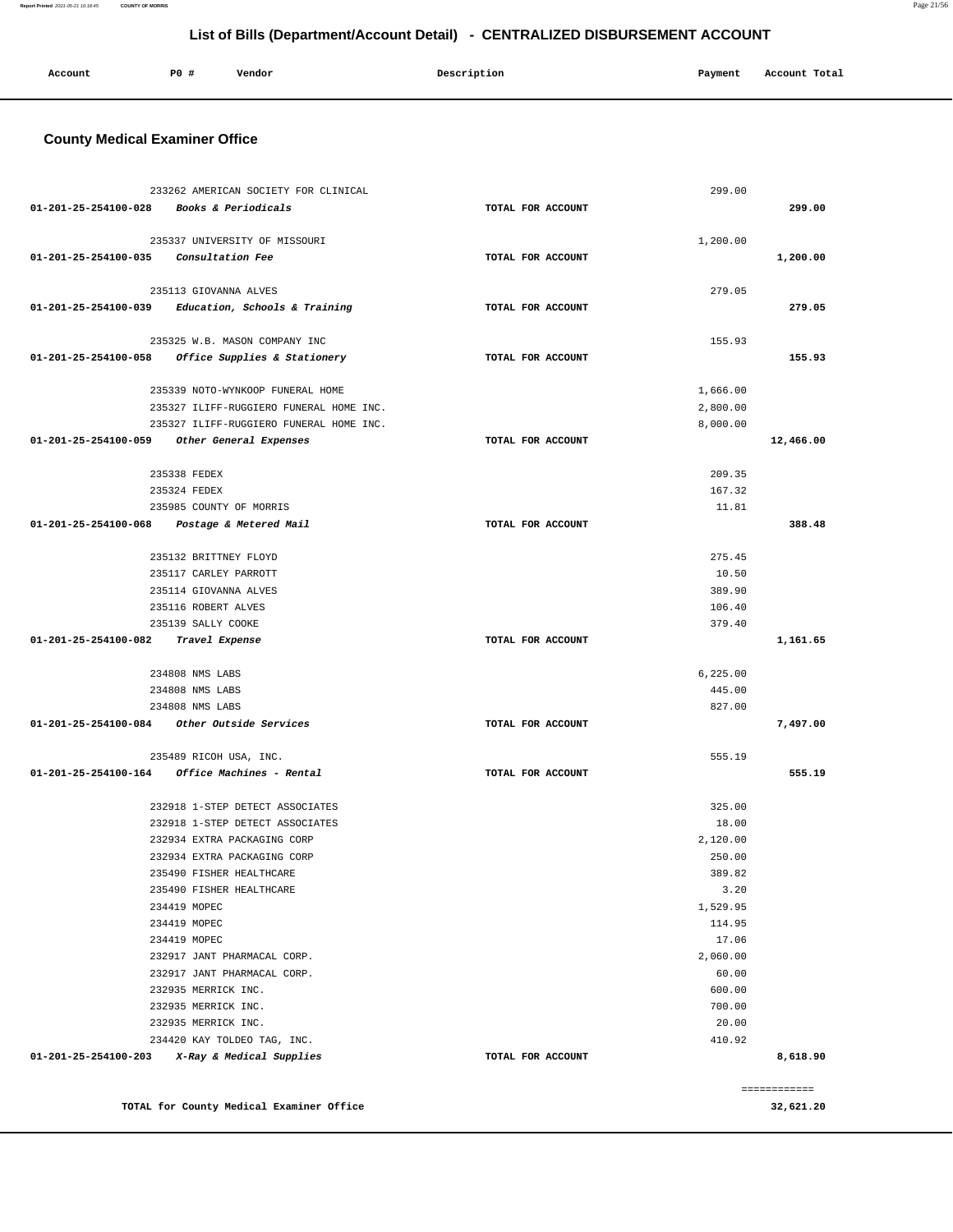| Account | P0 | Vendor | Description<br>$\sim$ $\sim$ $\sim$ | Payment | Account Total |
|---------|----|--------|-------------------------------------|---------|---------------|
|         |    |        |                                     |         |               |

# **County Sheriff's Department**

| 234954 SAFARILAND LLC                                                |                   | 895.00         |                           |
|----------------------------------------------------------------------|-------------------|----------------|---------------------------|
| $01-201-25-270100-039$ Education Schools & Training                  | TOTAL FOR ACCOUNT |                | 895.00                    |
|                                                                      |                   |                |                           |
| 233340 IDEMIA IDENTITY & SECURITY USA LLC                            |                   | 3,508.64       |                           |
| Equipment Service Agreements<br>01-201-25-270100-044                 | TOTAL FOR ACCOUNT |                | 3,508.64                  |
|                                                                      |                   |                |                           |
| 235292 BRIAN AHERN                                                   |                   | 11.50          |                           |
| 235119 SANCHEZ ENGRAVING LLC                                         |                   | 89.00          |                           |
| 234732 SANCHEZ ENGRAVING LLC                                         |                   | 114.00         |                           |
| 234732 SANCHEZ ENGRAVING LLC                                         |                   | 182.00         |                           |
| 234732 SANCHEZ ENGRAVING LLC                                         |                   | 182.00         |                           |
| 234732 SANCHEZ ENGRAVING LLC                                         |                   | 182.00         |                           |
| 01-201-25-270100-059 Other General Expenses                          | TOTAL FOR ACCOUNT |                | 760.50                    |
| 235985 COUNTY OF MORRIS                                              |                   | 238.91         |                           |
| 01-201-25-270100-068 Postage & Metered Mail                          | TOTAL FOR ACCOUNT |                | 238.91                    |
|                                                                      |                   |                |                           |
| 235251 AARON TOMASINI                                                |                   | 137.88         |                           |
| 01-201-25-270100-082<br>Travel Expense                               | TOTAL FOR ACCOUNT |                | 137.88                    |
|                                                                      |                   |                |                           |
| 235302 INVESTIGATIVE FORENSICS CONSULTING                            |                   | 931.00         |                           |
| $01-201-25-270100-084$ Other Outside Services                        | TOTAL FOR ACCOUNT |                | 931.00                    |
|                                                                      |                   | 138.58         |                           |
| 234762 W.B. MASON COMPANY INC<br>234762 W.B. MASON COMPANY INC       |                   |                |                           |
|                                                                      |                   | 45.34          |                           |
| 234703 W.B. MASON COMPANY INC<br>234703 W.B. MASON COMPANY INC       |                   | 169.99         |                           |
|                                                                      |                   | 6.28<br>287.70 |                           |
| 234703 W.B. MASON COMPANY INC                                        | TOTAL FOR ACCOUNT |                | 647.89                    |
| 01-201-25-270100-095 Other Administrative Supplies                   |                   |                |                           |
| 233343 ATLANTIC TACTICAL OF NJ, INC.                                 |                   | 250.52         |                           |
| 01-201-25-270100-116<br>Firearms                                     | TOTAL FOR ACCOUNT |                | 250.52                    |
|                                                                      |                   |                |                           |
| 235508 HVG LLC                                                       |                   | 212.00         |                           |
| 01-201-25-270100-185<br>Food                                         | TOTAL FOR ACCOUNT |                | 212.00                    |
|                                                                      |                   |                |                           |
| 235381 GARDEN STATE VETERINARY                                       |                   | 4, 419.46      |                           |
| 235508 HVG LLC                                                       |                   | 43.00          |                           |
| 235508 HVG LLC                                                       |                   | 698.47         |                           |
| 235508 HVG LLC                                                       |                   | 182.00         |                           |
| 01-201-25-270100-189<br>Medical                                      | TOTAL FOR ACCOUNT |                | 5,342.93                  |
| 234067 GALLS, LLC                                                    |                   | 26.25          |                           |
| 234067 GALLS, LLC                                                    |                   | 13.50          |                           |
|                                                                      |                   |                |                           |
|                                                                      |                   |                |                           |
| 234067 GALLS, LLC                                                    |                   | 9.82           |                           |
| 234067 GALLS, LLC<br>01-201-25-270100-202<br>Uniform And Accessories | TOTAL FOR ACCOUNT | 21.25          | 70.82                     |
|                                                                      |                   |                |                           |
| 235462 NORTHEAST COMMUNICATIONS, INC.                                |                   | 6.00           |                           |
| 235462 NORTHEAST COMMUNICATIONS, INC.                                |                   | 4.00           |                           |
| 235462 NORTHEAST COMMUNICATIONS, INC.                                |                   | 135.00         |                           |
| 01-201-25-270100-291    Vehicle Repairs                              | TOTAL FOR ACCOUNT |                | 145.00                    |
|                                                                      |                   |                |                           |
| TOTAL for County Sheriff's Department                                |                   |                | ============<br>13,141.09 |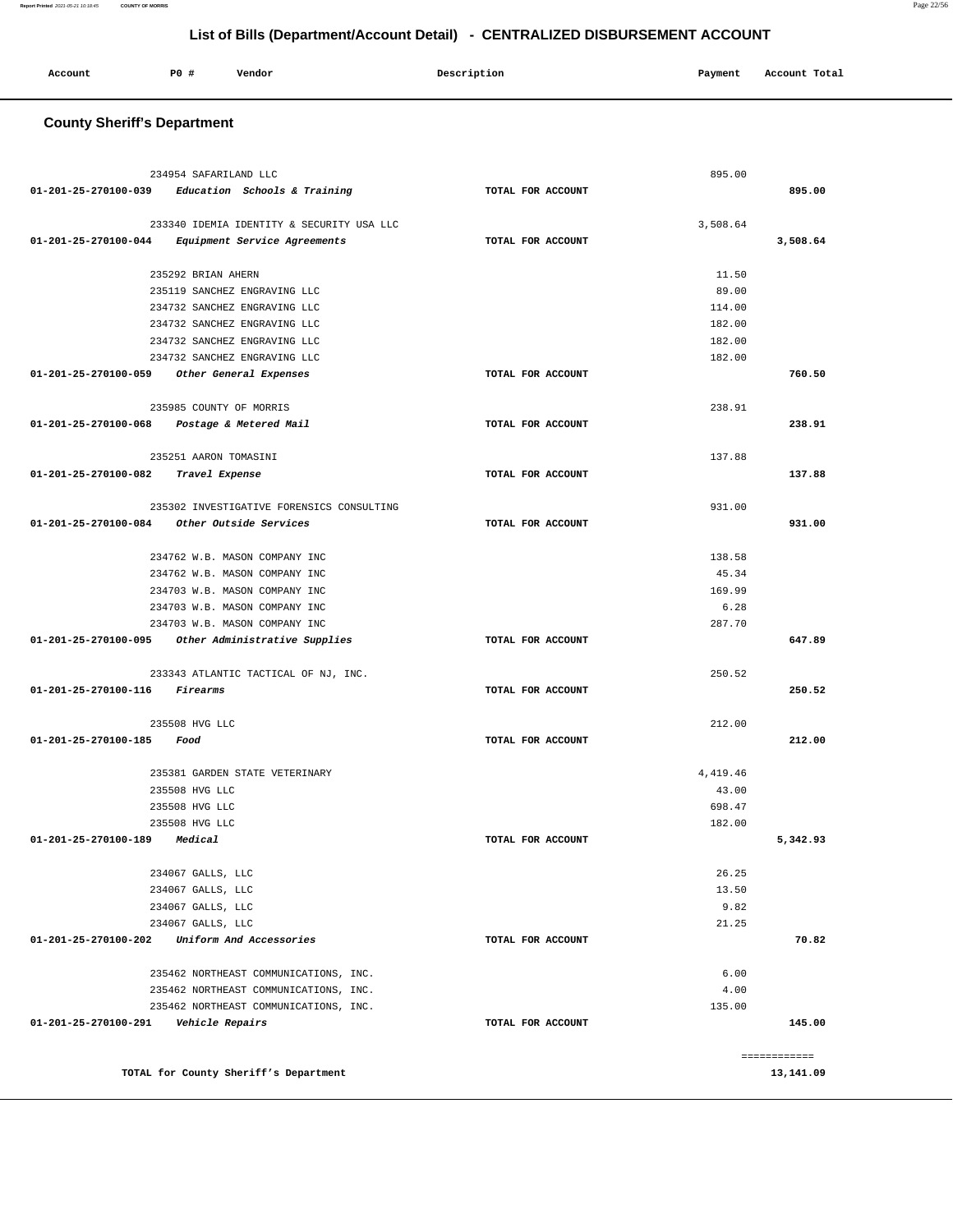### **County Prosecutor's Office** 233630 BETTY ANN DERCO **01-201-25-275100-016 Outside Salaries & Wages TOTAL FOR ACCOUNT**  24.30 **24.30** 235004 JOSEPH COSTELLO 234497 M.C. POLICE CHIEFS ASSOCIATION 234483 IACP **01-201-25-275100-023 Associations and Memberships TOTAL FOR ACCOUNT**  50.00 300.00 190.00 **540.00** 232422 CDW GOVERNMENT 232422 CDW GOVERNMENT 232422 CDW GOVERNMENT 234499 RICOH USA, INC. **01-201-25-275100-037 Data Processing Supplies TOTAL FOR ACCOUNT**  725.78 1,916.69 171.46 926.45 **3,740.38** 235002 MORRIS COUNTY BAR ASSOCIATION **01-201-25-275100-039 Education Schools & Training TOTAL FOR ACCOUNT**  35.00 **35.00** 233614 THOMSON REUTERS-WEST **01-201-25-275100-050 Law Books TOTAL FOR ACCOUNT**  6,082.49 **6,082.49** 234498 W.B. MASON COMPANY INC 234949 CHRISSY GARTHWAITE-RATLIFF 235003 W.B. MASON COMPANY INC 235003 W.B. MASON COMPANY INC 234496 ALPHAGRAPHICS 234479 OFFICE CONCEPTS GROUP, INC. 235160 W.B. MASON COMPANY INC 234948 HELRICK'S INC **01-201-25-275100-058 Office Supplies & Stationery TOTAL FOR ACCOUNT**  1,766.37 39.30 230.16 30.14 17.50 542.52 448.89 100.00 **3,174.88** 234489 FEDEX 235985 COUNTY OF MORRIS **01-201-25-275100-068 Postage & Metered Mail TOTAL FOR ACCOUNT**  76.70 570.39 **647.09** 233606 MAJOR POLICE SUPPLY **01-201-25-275100-072 Radio Repairs TOTAL FOR ACCOUNT**  1,547.47 **1,547.47** 235004 JOSEPH COSTELLO **01-201-25-275100-082 Travel Expense TOTAL FOR ACCOUNT**  808.08 **808.08** 234492 JAMES BRUNO 234491 CHESTER VALLEY SHELL 234951 VERIZON 234490 KEYSTONE PUBLIC SAFETY INC. 231069 GIT AMERICA INC. 234493 OPTIMUM 234494 OPTIMUM 234495 OPTIMUM 235683 MORRISTOWN CAR WASH 234485 OPTIMUM 234484 OPTIMUM **01-201-25-275100-118 Investigation Expense TOTAL FOR ACCOUNT**  82.10 560.00 308.06 1,059.00 1,390.00 416.95 211.80 128.89 1,000.00 444.66 298.91 **5,900.37** 234486 MEDIA SUPPLY, INC. 235450 PAUL J. BRANDLEY **01-201-25-275100-126 Court Expenses-Extradition TOTAL FOR ACCOUNT**  1,090.00 346.07 **1,436.07** 234487 INSTITUTE FOR FORENSIC PSYCHOLOGY 234527 CINTAS CORPORATION **01-201-25-275100-189 Medical TOTAL FOR ACCOUNT**  500.00 197.57 **697.57**

**List of Bills (Department/Account Detail) - CENTRALIZED DISBURSEMENT ACCOUNT**

 **Account P0 # Vendor Description Payment Account Total**

**Report Printed** 2021-05-21 10:18:45 **COUNTY OF MORRIS** Page 23/56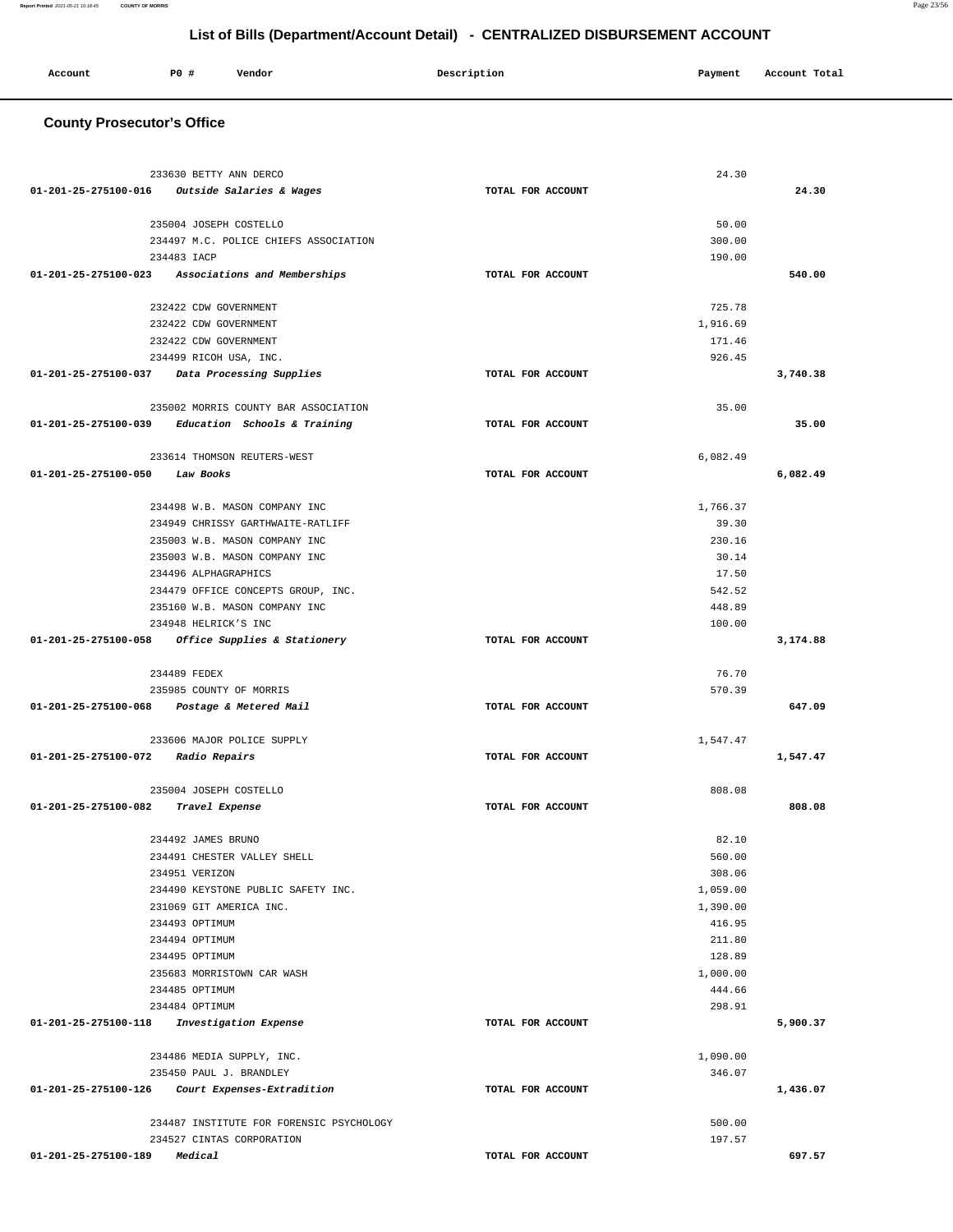**450.00**

============ **28,206.27**

|                                   | List of Bills (Department/Account Detail) - CENTRALIZED DISBURSEMENT ACCOUNT |                                      |             |                   |         |               |  |
|-----------------------------------|------------------------------------------------------------------------------|--------------------------------------|-------------|-------------------|---------|---------------|--|
| Account                           | <b>PO #</b>                                                                  | Vendor                               | Description |                   | Payment | Account Total |  |
| <b>County Prosecutor's Office</b> |                                                                              |                                      |             |                   |         |               |  |
|                                   | 234824 BEYER FORD                                                            |                                      |             |                   | 889.88  |               |  |
|                                   | 234824 BEYER FORD                                                            |                                      |             |                   | 162.30  |               |  |
| 01-201-25-275100-258              | Equipment                                                                    |                                      |             | TOTAL FOR ACCOUNT |         | 1,052.18      |  |
|                                   |                                                                              | 234480 NJ STATE BAR ASSOCIATION      |             |                   | 99.00   |               |  |
|                                   | 232387 FBI/LEEDA                                                             |                                      |             |                   | 50.00   |               |  |
| 01-203-25-275100-023              |                                                                              | (2020) Associations and Memberships  |             | TOTAL FOR ACCOUNT |         | 149.00        |  |
|                                   |                                                                              | 229206 CDW GOVERNMENT                |             |                   | 643.67  |               |  |
|                                   |                                                                              | 229504 CDW GOVERNMENT                |             |                   | 643.67  |               |  |
| 01-203-25-275100-037              |                                                                              | (2020) Data Processing Supplies      |             | TOTAL FOR ACCOUNT |         | 1,287.34      |  |
|                                   |                                                                              | 233646 MORRIS COUNTY BAR ASSOCIATION |             |                   | 525.00  |               |  |
| 01-203-25-275100-039              |                                                                              | (2020) Education Schools & Training  |             | TOTAL FOR ACCOUNT |         | 525.00        |  |
|                                   |                                                                              | 234482 TJ'S SPORTWIDE TROPHY         |             |                   | 109.05  |               |  |
| 01-203-25-275100-058              |                                                                              | (2020) Office Supplies & Stationery  |             | TOTAL FOR ACCOUNT |         | 109.05        |  |

| 01-203-25-275100-058 | Z3448Z IJ'S SPORIWIDE IROPHY<br>(2020) Office Supplies & Stationery | TOTAL FOR ACCOUNT | 109.05 |
|----------------------|---------------------------------------------------------------------|-------------------|--------|
|                      | 232416 STATE TOXICOLOGY LABORATORY                                  |                   | 450.00 |
| 01-203-25-275100-189 | (2020) Medical                                                      | TOTAL FOR ACCOUNT |        |
|                      |                                                                     |                   | $=$    |

**TOTAL for County Prosecutor's Office** 

 **County Jail** 

|                                         | 234613 VERIZON WIRELESS                             |                   | 452.06   |
|-----------------------------------------|-----------------------------------------------------|-------------------|----------|
|                                         | 01-201-25-280100-031 Cellular Phones/Pagers         | TOTAL FOR ACCOUNT | 452.06   |
|                                         | 234606 ATLANTIC TRAINING CENTER                     |                   | 140.00   |
|                                         | 234984 CONFERENCE ON CRIMES AGAINST WOMEN, INC.     |                   | 425.00   |
|                                         | 234398 NJ PREVENTION NETWORK                        |                   | 125.00   |
|                                         | 01-201-25-280100-039 Education Schools & Training   | TOTAL FOR ACCOUNT | 690.00   |
|                                         | 234399 W.B. MASON COMPANY INC                       |                   | 207.58   |
|                                         | 234719 W.B. MASON COMPANY INC                       |                   | 600.75   |
|                                         | 234982 RICOH USA, INC.                              |                   | 752.99   |
|                                         | 234982 RICOH USA, INC.                              |                   | 202.72   |
|                                         | 234982 RICOH USA, INC.                              |                   | 526.40   |
|                                         | $01-201-25-280100-058$ Office Supplies & Stationery | TOTAL FOR ACCOUNT | 2,290.44 |
|                                         | 235342 VERIZON WIRELESS                             |                   | 138.85   |
|                                         | 01-201-25-280100-059 Other General Expenses         | TOTAL FOR ACCOUNT | 138.85   |
|                                         | 235985 COUNTY OF MORRIS                             |                   | 57.29    |
| 01-201-25-280100-068                    | Postage & Metered Mail                              | TOTAL FOR ACCOUNT | 57.29    |
|                                         | 234405 MORRIS COUNTY MUA                            |                   | 970.34   |
|                                         | 234405 MORRIS COUNTY MUA                            |                   | 705.00   |
|                                         | 234600 MAGIC OF MARCO PROMOTIONS LLC                |                   | 300.00   |
|                                         | 233970 CHP DOSIMETRY                                |                   | 25.50    |
| 01-201-25-280100-084                    | Other Outside Services                              | TOTAL FOR ACCOUNT | 2,000.84 |
|                                         | 234402 CY DRAKE LOCKSMITHS, INC.                    |                   | 312.00   |
|                                         | 234402 CY DRAKE LOCKSMITHS, INC.                    |                   | 369.95   |
| 01-201-25-280100-128 Security Equipment |                                                     | TOTAL FOR ACCOUNT | 681.95   |
|                                         | 234607 ARAMARK DALLAS LOCKBOX                       |                   | 46.00    |
|                                         | 234607 ARAMARK DALLAS LOCKBOX                       |                   | 156.25   |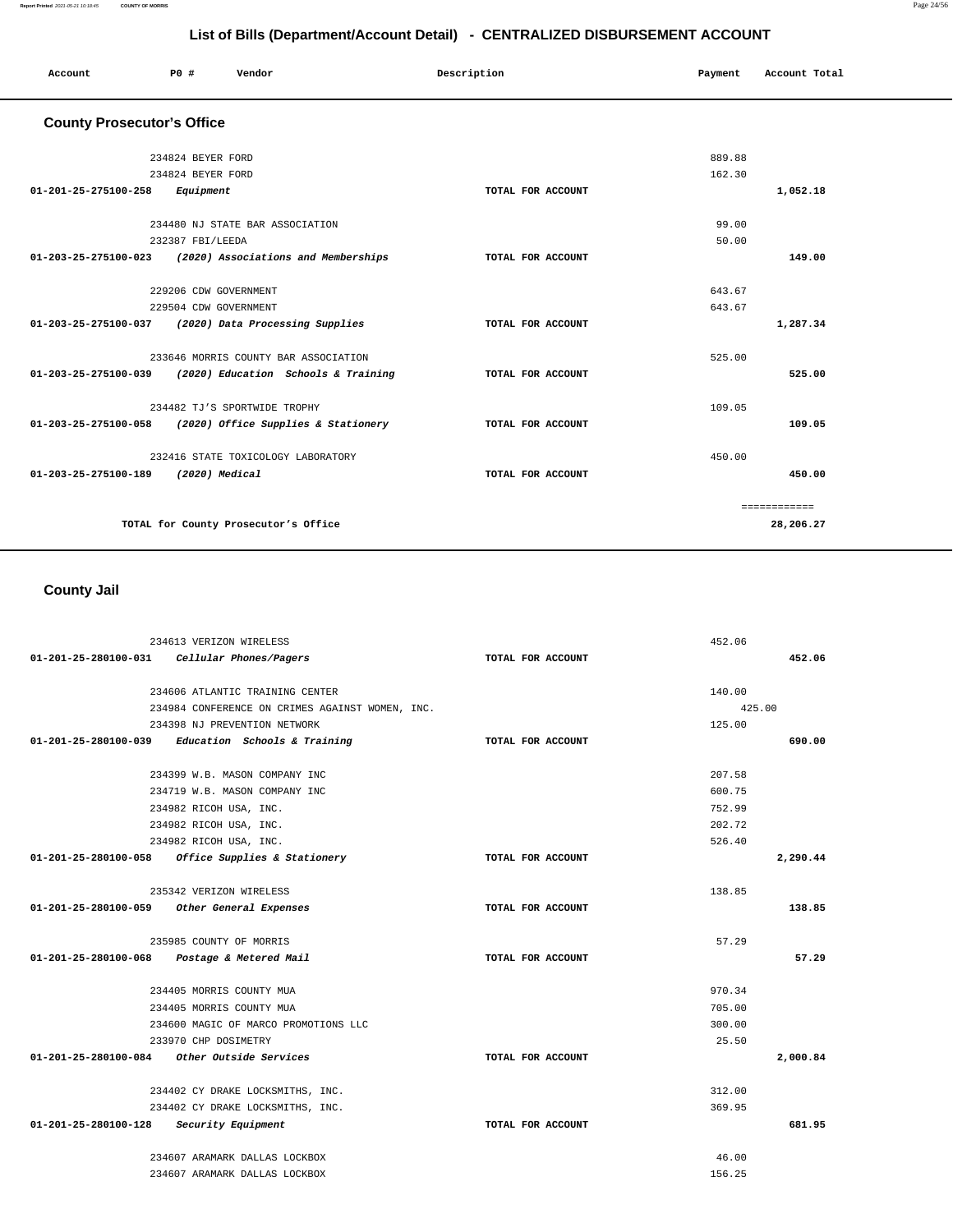| <b>PO #</b><br>Account<br>Vendor                                                         | Description       | Payment             | Account Total |
|------------------------------------------------------------------------------------------|-------------------|---------------------|---------------|
|                                                                                          |                   |                     |               |
| <b>County Jail</b>                                                                       |                   |                     |               |
|                                                                                          |                   |                     |               |
| 234607 ARAMARK DALLAS LOCKBOX<br>234754 ARAMARK DALLAS LOCKBOX                           |                   | 11,517.65<br>150.00 |               |
| 234754 ARAMARK DALLAS LOCKBOX                                                            |                   | 46.00               |               |
| 234754 ARAMARK DALLAS LOCKBOX                                                            |                   | 11,714.22           |               |
| 235140 ARAMARK DALLAS LOCKBOX                                                            |                   | 46.00               |               |
| 235140 ARAMARK DALLAS LOCKBOX                                                            |                   | 11,717.80           |               |
| 01-201-25-280100-185<br>Food                                                             | TOTAL FOR ACCOUNT |                     | 35,393.92     |
| 234217 DENTRUST DENTAL INC.                                                              |                   | 3,804.00            |               |
| 234403 BOUND TREE MEDICAL LLC                                                            |                   | 67.79               |               |
| 234403 BOUND TREE MEDICAL LLC                                                            |                   | 113.85              |               |
| 233107 BOUND TREE MEDICAL LLC                                                            |                   | 28.57               |               |
| 233107 BOUND TREE MEDICAL LLC                                                            |                   | 184.46              |               |
| 233107 BOUND TREE MEDICAL LLC                                                            |                   | 75.90               |               |
| 234618 HENRY SCHEIN INC                                                                  |                   | 76.93               |               |
| 234618 HENRY SCHEIN INC                                                                  |                   | 224.77              |               |
| 234603 HOME BASE PHYSICAL THERAPY, LLC                                                   |                   | 1,725.00            |               |
| 234612 STERICYCLE INC                                                                    |                   | 354.80              |               |
| 01-201-25-280100-189<br>Medical                                                          | TOTAL FOR ACCOUNT |                     | 6,656.07      |
| 234220 INSTITUTE FOR FORENSIC PSYCHOLOGY                                                 |                   | 2,500.00            |               |
| 01-201-25-280100-198<br>Psychiatric Services                                             | TOTAL FOR ACCOUNT |                     | 2,500.00      |
|                                                                                          |                   |                     |               |
| 234718 TURN OUT UNIFORMS, INC.                                                           |                   | 165.00              |               |
| 234718 TURN OUT UNIFORMS, INC.                                                           |                   | 99.98               |               |
| 234718 TURN OUT UNIFORMS, INC.                                                           |                   | 521.94              |               |
| 234718 TURN OUT UNIFORMS, INC.                                                           |                   | 254.97<br>20.00     |               |
| 234718 TURN OUT UNIFORMS, INC.<br>234718 TURN OUT UNIFORMS, INC.                         |                   | 69.99               |               |
| 234718 TURN OUT UNIFORMS, INC.                                                           |                   | 119.99              |               |
| 234718 TURN OUT UNIFORMS, INC.                                                           |                   | 49.99               |               |
| 234718 TURN OUT UNIFORMS, INC.                                                           |                   | 311.96              |               |
| 234718 TURN OUT UNIFORMS, INC.                                                           |                   | 114.99              |               |
| 234718 TURN OUT UNIFORMS, INC.                                                           |                   | 114.99              |               |
| 234718 TURN OUT UNIFORMS, INC.                                                           |                   | 154.23              |               |
| 234718 TURN OUT UNIFORMS, INC.                                                           |                   | 77.24               |               |
| 234718 TURN OUT UNIFORMS, INC.                                                           |                   | 280.00              |               |
| 234718 TURN OUT UNIFORMS, INC.                                                           |                   | 119.98              |               |
| 234718 TURN OUT UNIFORMS, INC.                                                           |                   | 199.95              |               |
| 234718 TURN OUT UNIFORMS, INC.                                                           |                   | 289.97              |               |
| 234718 TURN OUT UNIFORMS, INC.                                                           |                   | 55.00               |               |
| 234718 TURN OUT UNIFORMS, INC.                                                           |                   | 124.00              |               |
| 234718 TURN OUT UNIFORMS, INC.                                                           |                   | 55.00               |               |
| 234718 TURN OUT UNIFORMS, INC.                                                           |                   | 59.99               |               |
| 234718 TURN OUT UNIFORMS, INC.                                                           |                   | 55.00               |               |
| 234202 SOME'S WORLDWIDE UNIFORMS INC.<br>01-201-25-280100-202<br>Uniform And Accessories | TOTAL FOR ACCOUNT | 10.00               | 3,324.16      |
|                                                                                          |                   |                     |               |
| 234605 MORRISTOWN LUMBER &                                                               |                   | 124.70              |               |
| 234213 COOPER ELECTRIC SUPPLY CO.                                                        |                   | 56.46               |               |
| 234213 COOPER ELECTRIC SUPPLY CO.<br>234213 COOPER ELECTRIC SUPPLY CO.                   |                   | 159.84<br>2,097.50  |               |
| 234213 COOPER ELECTRIC SUPPLY CO.                                                        |                   | 61.46               |               |
| 234213 COOPER ELECTRIC SUPPLY CO.                                                        |                   | 86.78               |               |
| 234407 COOPER ELECTRIC SUPPLY CO.                                                        |                   | 41.41               |               |
| 234404 CULLIGAN                                                                          |                   | 634.99              |               |
| 234212 SHERWIN WILLIAMS                                                                  |                   | 294.07              |               |
| 01-201-25-280100-249<br>Bldg Maintenance Supplies                                        | TOTAL FOR ACCOUNT |                     | 3,557.21      |
|                                                                                          |                   |                     |               |
| 235115 HOME DEPOT USA, INC.<br>01-201-25-280100-252<br>Janitorial Supplies               | TOTAL FOR ACCOUNT | 2,862.50            | 2,862.50      |
|                                                                                          |                   |                     |               |

**Report Printed** 2021-05-21 10:18:45 **COUNTY OF MORRIS** Page 25/56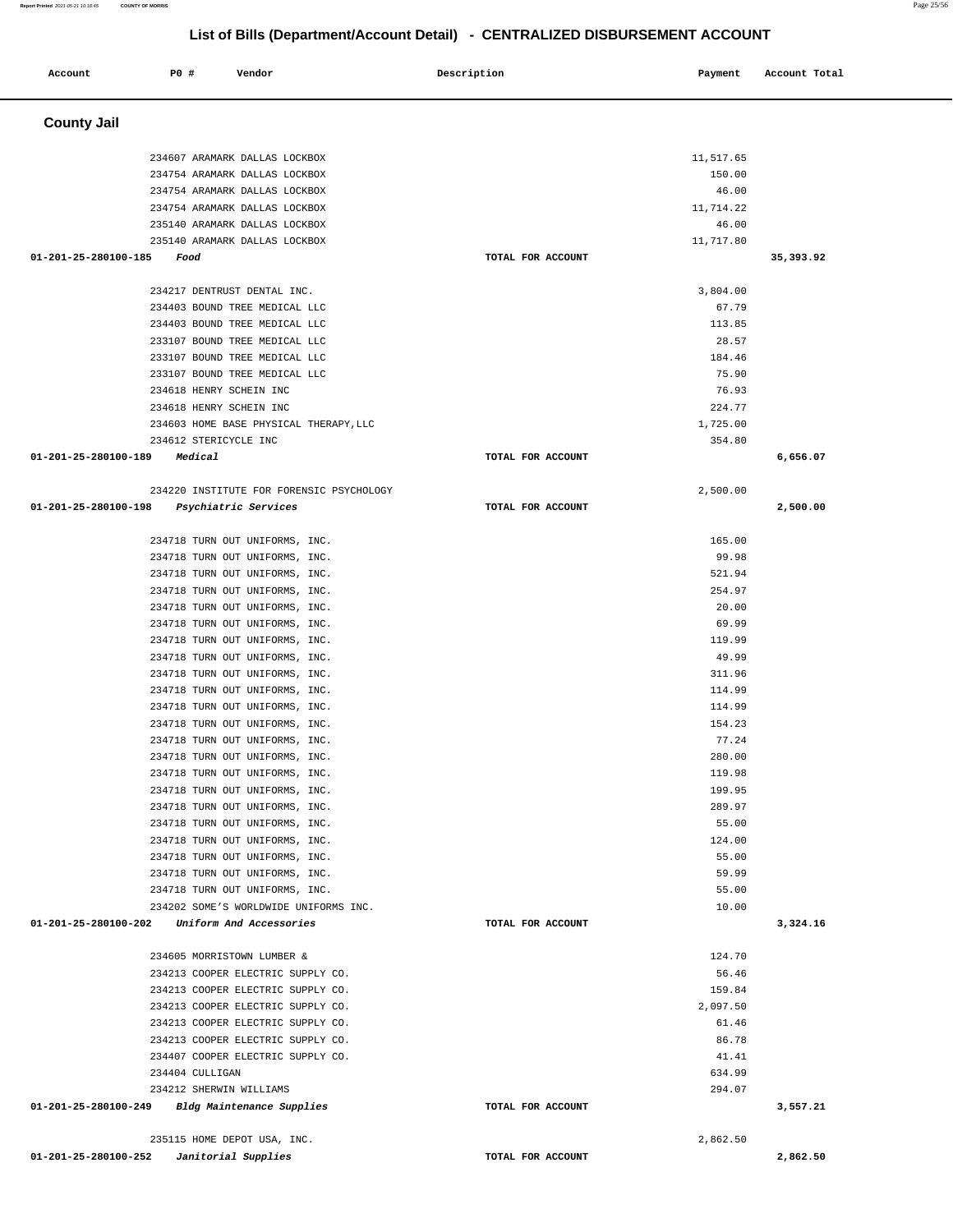### **Report Printed** 2021-05-21 10:18:45 **COUNTY OF MORRIS** Page 26/56

# **List of Bills (Department/Account Detail) - CENTRALIZED DISBURSEMENT ACCOUNT**

| Account              | <b>PO #</b>           | Vendor                             | Description       | Payment  | Account Total |
|----------------------|-----------------------|------------------------------------|-------------------|----------|---------------|
| <b>County Jail</b>   |                       |                                    |                   |          |               |
|                      |                       | 234598 R & J CONTROL, INC.         |                   | 155.00   |               |
| 01-201-25-280100-262 |                       | Machinery Repairs & Parts          | TOTAL FOR ACCOUNT |          | 155.00        |
|                      |                       | 233967 MORRISTOWN ER MED ASSOC LLC |                   | 1,109.00 |               |
|                      |                       | 233967 MORRISTOWN ER MED ASSOC LLC |                   | 1,378.00 |               |
|                      |                       | 233966 MORRISTOWN MEDICAL CENTER   |                   | 4,071.05 |               |
|                      |                       | 233101 OPHTHALMOLOGY AND NERO      |                   | 226.18   |               |
| 01-203-25-280100-189 | $(2020)$ Medical      |                                    | TOTAL FOR ACCOUNT |          | 6,784.23      |
|                      |                       |                                    |                   |          | ============  |
|                      | TOTAL for County Jail |                                    |                   |          | 67,544.52     |

# **County Youth Detention Facilit**

|                                        | 235550 KARL ZELIFF                                  |                   | 50.33     |              |
|----------------------------------------|-----------------------------------------------------|-------------------|-----------|--------------|
|                                        | $01-201-25-281100-039$ Education Schools & Training | TOTAL FOR ACCOUNT |           | 50.33        |
|                                        |                                                     |                   |           |              |
|                                        | 234123 BI INC.                                      |                   | 62.00     |              |
| 01-201-25-281100-061 Outside Detention |                                                     | TOTAL FOR ACCOUNT |           | 62.00        |
|                                        | 235985 COUNTY OF MORRIS                             |                   | 19.38     |              |
|                                        | 01-201-25-281100-068 Postage & Metered Mail         | TOTAL FOR ACCOUNT |           | 19.38        |
|                                        | 235165 HENRY SCHEIN INC                             |                   | 699.99    |              |
|                                        | 235165 HENRY SCHEIN INC                             |                   | 99.95     |              |
|                                        | 235165 HENRY SCHEIN INC                             |                   | 289.98    |              |
|                                        | 235165 HENRY SCHEIN INC                             |                   | 15.11     |              |
|                                        | 235165 HENRY SCHEIN INC                             |                   | $-445.18$ |              |
|                                        | 234708 INSTITUTE FOR FORENSIC PSYCHOLOGY            |                   | 1,200.00  |              |
|                                        | 235284 BOUND TREE MEDICAL LLC                       |                   | 10.78     |              |
|                                        | 235284 BOUND TREE MEDICAL LLC                       |                   | 35.58     |              |
|                                        | 235284 BOUND TREE MEDICAL LLC                       |                   | 12.00     |              |
|                                        | 235284 BOUND TREE MEDICAL LLC                       |                   | 9.24      |              |
|                                        | 235284 BOUND TREE MEDICAL LLC                       |                   | 12.58     |              |
|                                        | 235284 BOUND TREE MEDICAL LLC                       |                   | 9.00      |              |
| 01-201-25-281100-189 Medical           |                                                     | TOTAL FOR ACCOUNT |           | 1,949.03     |
|                                        | 234993 CY DRAKE LOCKSMITHS, INC.                    |                   | 24.75     |              |
|                                        | 01-201-25-281100-262 Machinery Repairs & Parts      | TOTAL FOR ACCOUNT |           | 24.75        |
|                                        |                                                     |                   |           | ============ |
|                                        | TOTAL for County Youth Detention Facilit            |                   |           | 2,105.49     |

### **Road Repairs**

| 235354 RICOH USA, INC.                                   |                   | 12.53 |       |
|----------------------------------------------------------|-------------------|-------|-------|
| 235355 RICOH USA, INC.                                   |                   | 22.40 |       |
| Office Supplies & Stationery<br>01-201-26-290100-058     | TOTAL FOR ACCOUNT |       | 34.93 |
|                                                          |                   |       |       |
| 235985 COUNTY OF MORRIS                                  |                   | 5.53  |       |
| $01 - 201 - 26 - 290100 - 068$<br>Postage & Metered Mail | TOTAL FOR ACCOUNT |       | 5.53  |
|                                                          |                   |       |       |
| 235395 TODD HOUSEL                                       |                   | 79.99 |       |
| 235394 VINCENT AZZARITI                                  |                   | 90.00 |       |
| 235568 SEAN DALTON                                       |                   | 90.00 |       |
| 235334 CASEY ROZELL                                      |                   | 90.00 |       |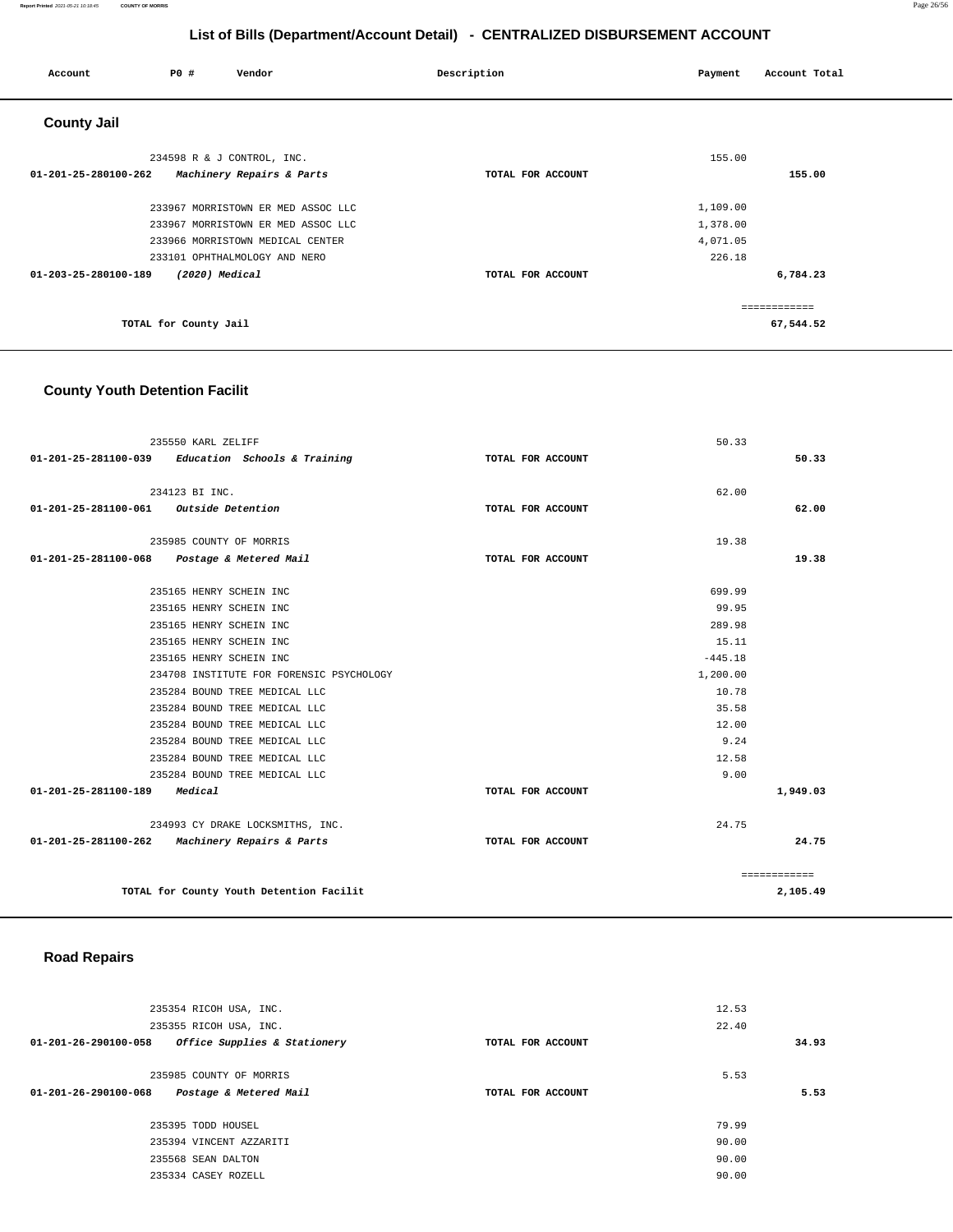| List of Dills (DepartmentAccount Detail) - CENTINALIZED DISDONSEMENT ACCOUNT |                          |                                 |                   |            |               |
|------------------------------------------------------------------------------|--------------------------|---------------------------------|-------------------|------------|---------------|
| Account                                                                      | <b>PO #</b>              | Vendor                          | Description       | Payment    | Account Total |
| <b>Road Repairs</b>                                                          |                          |                                 |                   |            |               |
|                                                                              |                          | 235350 MAURO SAMAYOA-LAFORGIA   |                   | 90.00      |               |
| 01-201-26-290100-207                                                         |                          | Uniform & Clothing Allowance    | TOTAL FOR ACCOUNT |            | 439.99        |
|                                                                              |                          |                                 |                   |            |               |
|                                                                              | 233656 FRANK BRODEEN OLC |                                 |                   | 3,250.00   |               |
|                                                                              | 233656 FRANK BRODEEN OLC |                                 |                   | 5,920.00   |               |
| 01-201-26-290100-228                                                         |                          | Contracted Snow/Ice Removal     | TOTAL FOR ACCOUNT |            | 9,170.00      |
|                                                                              | 233517 MORTON SALT, INC. |                                 |                   | 8,927.16   |               |
|                                                                              | 233514 MORTON SALT, INC. |                                 |                   | 15, 137.08 |               |
|                                                                              | 233514 MORTON SALT, INC. |                                 |                   | 1,073.66   |               |
|                                                                              | 233518 MORTON SALT, INC. |                                 |                   | 7,493.28   |               |
|                                                                              | 233510 MORTON SALT, INC. |                                 |                   | 20,981.18  |               |
|                                                                              | 233511 MORTON SALT, INC. |                                 |                   | 37,660.72  |               |
|                                                                              | 233519 MORTON SALT, INC. |                                 |                   | 1,240.03   |               |
|                                                                              | 233519 MORTON SALT, INC. |                                 |                   | 4,146.00   |               |
|                                                                              | 233519 MORTON SALT, INC. |                                 |                   | 4,324.95   |               |
|                                                                              | 233519 MORTON SALT, INC. |                                 |                   | 4,221.49   |               |
|                                                                              | 233519 MORTON SALT, INC. |                                 |                   | 38, 915.19 |               |
|                                                                              | 233519 MORTON SALT, INC. |                                 |                   | 5,053.77   |               |
|                                                                              | 233519 MORTON SALT, INC. |                                 |                   | 1,070.87   |               |
|                                                                              | 233519 MORTON SALT, INC. |                                 |                   | 26, 431.52 |               |
|                                                                              | 233515 MORTON SALT, INC. |                                 |                   | 46,124.68  |               |
|                                                                              | 233516 MORTON SALT, INC. |                                 |                   | 9,197.44   |               |
|                                                                              | 233516 MORTON SALT, INC. |                                 |                   | 1,247.95   |               |
| $01 - 201 - 26 - 290100 - 242$                                               |                          | Snow Removal & Ice Control      | TOTAL FOR ACCOUNT |            | 233,246.97    |
|                                                                              |                          | 234022 NORTHERN SAFETY CO. INC. |                   | 95.64      |               |
|                                                                              |                          | 234022 NORTHERN SAFETY CO. INC. |                   | 95.64      |               |
|                                                                              |                          | 234022 NORTHERN SAFETY CO. INC. |                   | 162.00     |               |
| 01-201-26-290100-266                                                         | Safety Items             |                                 | TOTAL FOR ACCOUNT |            | 353.28        |
|                                                                              |                          |                                 |                   |            | ============  |
|                                                                              | TOTAL for Road Repairs   |                                 |                   |            | 243,250.70    |

## **Bridges and Culverts**

| 234856 COUNTY CONCRETE CORP.               |                   | 120.00 |        |
|--------------------------------------------|-------------------|--------|--------|
| 234856 COUNTY CONCRETE CORP.               |                   | 225.00 |        |
| 234856 COUNTY CONCRETE CORP.               |                   | 4.25   |        |
| $01 - 201 - 26 - 292100 - 227$<br>Concrete | TOTAL FOR ACCOUNT |        | 349.25 |
|                                            |                   |        |        |
| 234858 PARK UNION LUMBER COMPANY LLC       |                   | 43.66  |        |
| 234858 PARK UNION LUMBER COMPANY LLC       |                   | 38.83  |        |
| 234858 PARK UNION LUMBER COMPANY LLC       |                   | 22.37  |        |
| 234858 PARK UNION LUMBER COMPANY LLC       |                   | 31.91  |        |
| 234858 PARK UNION LUMBER COMPANY LLC       |                   | 68.35  |        |
| 234858 PARK UNION LUMBER COMPANY LLC       |                   | 52.99  |        |
| $01 - 201 - 26 - 292100 - 233$<br>Lumber   | TOTAL FOR ACCOUNT |        | 258.11 |
|                                            |                   |        |        |
| 233575 RICCIARDI BROTHERS, INC             |                   | 99.50  |        |
| 233575 RICCIARDI BROTHERS, INC             |                   | 719.80 |        |
| $01 - 201 - 26 - 292100 - 234$<br>Paint    | TOTAL FOR ACCOUNT |        | 819.30 |
| 234857 COUNTY WELDING SUPPLY CO            |                   | 2.95   |        |
| 234857 COUNTY WELDING SUPPLY CO            |                   | 2.95   |        |
| 234857 COUNTY WELDING SUPPLY CO            |                   | 11.80  |        |
| 234857 COUNTY WELDING SUPPLY CO            |                   | 2.95   |        |
|                                            |                   |        |        |
| 234857 COUNTY WELDING SUPPLY CO            |                   | 2.95   |        |
| 234857 COUNTY WELDING SUPPLY CO            |                   | 14.75  |        |

**Report Printed** 2021-05-21 10:18:45 **COUNTY OF MORRIS** Page 27/56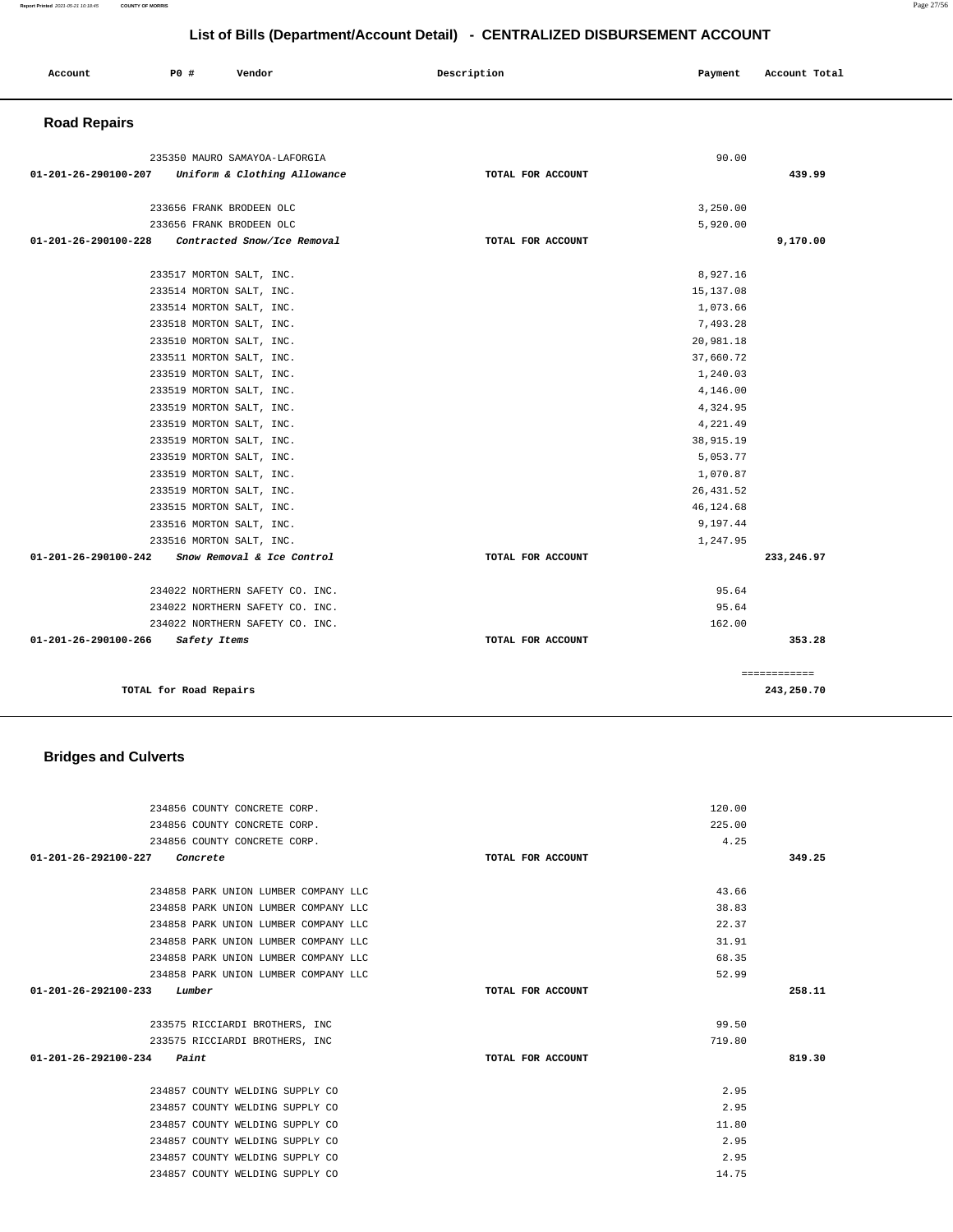### **Report Printed** 2021-05-21 10:18:45 **COUNTY OF MORRIS** Page 28/56

# **List of Bills (Department/Account Detail) - CENTRALIZED DISBURSEMENT ACCOUNT**

| Account                        | P0 #<br>Vendor                 | Description       | Payment  | Account Total |
|--------------------------------|--------------------------------|-------------------|----------|---------------|
| <b>Bridges and Culverts</b>    |                                |                   |          |               |
| 01-201-26-292100-248           | Welding-Oxygen-Acetylene Etc   | TOTAL FOR ACCOUNT |          | 38.35         |
|                                | 235124 RICOH USA, INC.         |                   | 29.19    |               |
| 01-201-26-292100-259           | Equipment Rental               | TOTAL FOR ACCOUNT |          | 29.19         |
|                                | 233389 D.S.BROWN COMPANY       |                   | 1,320.00 |               |
|                                | 233389 D.S.BROWN COMPANY       |                   | 80.00    |               |
|                                | 233389 D.S.BROWN COMPANY       |                   | 155.00   |               |
| $01 - 201 - 26 - 292100 - 260$ | Construction Materials         | TOTAL FOR ACCOUNT |          | 1,555.00      |
|                                |                                |                   |          | ------------  |
|                                | TOTAL for Bridges and Culverts |                   |          | 3,049.20      |
|                                |                                |                   |          |               |

### **Shade Tree Commission**

| 235397 RICHARD MOLNAR                                     | 90.00             |           |
|-----------------------------------------------------------|-------------------|-----------|
| 01-201-26-300100-207<br>Uniform & Clothing Allowance      | TOTAL FOR ACCOUNT | 90.00     |
|                                                           |                   |           |
| 234093 POWER PLACE INC                                    | 79.95             |           |
| 234093 POWER PLACE INC                                    | 22.33             |           |
| Machinery Repairs & Parts<br>01-201-26-300100-262         | TOTAL FOR ACCOUNT | 102.28    |
| 235469 DOWNES TREE SERVICE CO. INC.                       | 43,365.00         |           |
| $01 - 203 - 26 - 300100 - 079$<br>(2020) Special Projects | TOTAL FOR ACCOUNT | 43,365.00 |
|                                                           |                   |           |
| TOTAL for Shade Tree Commission                           |                   | 43,557.28 |

# **Buildings & Grounds**

| 235746 WILLIAM F. BARNISH                         |                   | 2,895.48  |           |
|---------------------------------------------------|-------------------|-----------|-----------|
| 235745 WILLIAM F. BARNISH                         |                   | 9,290.85  |           |
| 01-201-26-310100-029 Building Rental              | TOTAL FOR ACCOUNT |           | 12,186.33 |
|                                                   |                   |           |           |
| 235754 EAGLE BUILDING SERVICES, LLC.              |                   | 2,400.00  |           |
| 235517 CLIFTON ELEVATOR SERVICE CO INC            |                   | 2,703.00  |           |
| 01-201-26-310100-036 Contracted Services          | TOTAL FOR ACCOUNT |           | 5,103.00  |
| 235427 TRUGREEN                                   |                   | 83.12     |           |
| 235430 TBS CONTROLS LLC                           |                   | 887.82    |           |
| 234693 MAGIC TOUCH CONSTRUCTION CO., INC.         |                   | 1,312.74  |           |
| 234693 MAGIC TOUCH CONSTRUCTION CO., INC.         |                   | 104.08    |           |
| 234694 MAGIC TOUCH CONSTRUCTION CO., INC.         |                   | 639.44    |           |
| 235615 TBS CONTROLS LLC                           |                   | 2,944.37  |           |
| 235647 ASSOCIATED WATER CONDITIONERS INC          |                   | 370.33    |           |
| 234409 UNITEMP INC.                               |                   | 3,430.00  |           |
| 235640 UNITEMP INC.                               |                   | 22,872.00 |           |
| 235640 UNITEMP INC.                               |                   | 630.00    |           |
| 01-201-26-310100-044 Equipment Service Agreements | TOTAL FOR ACCOUNT |           | 33,273.90 |
| 235581 W.B. MASON COMPANY INC                     |                   | 39.30     |           |
| 01-201-26-310100-058 Office Supplies & Stationery | TOTAL FOR ACCOUNT |           | 39.30     |
| 235416 TREASURER, STATE OF NEW JERSEY             |                   | 3,260.00  |           |
| 235494 EMPLOYMENT HORIZONS ENTERPRISES INC        |                   | 70,941.00 |           |
| 235429 EMERGENCY PEST CONTROL                     |                   | 55.00     |           |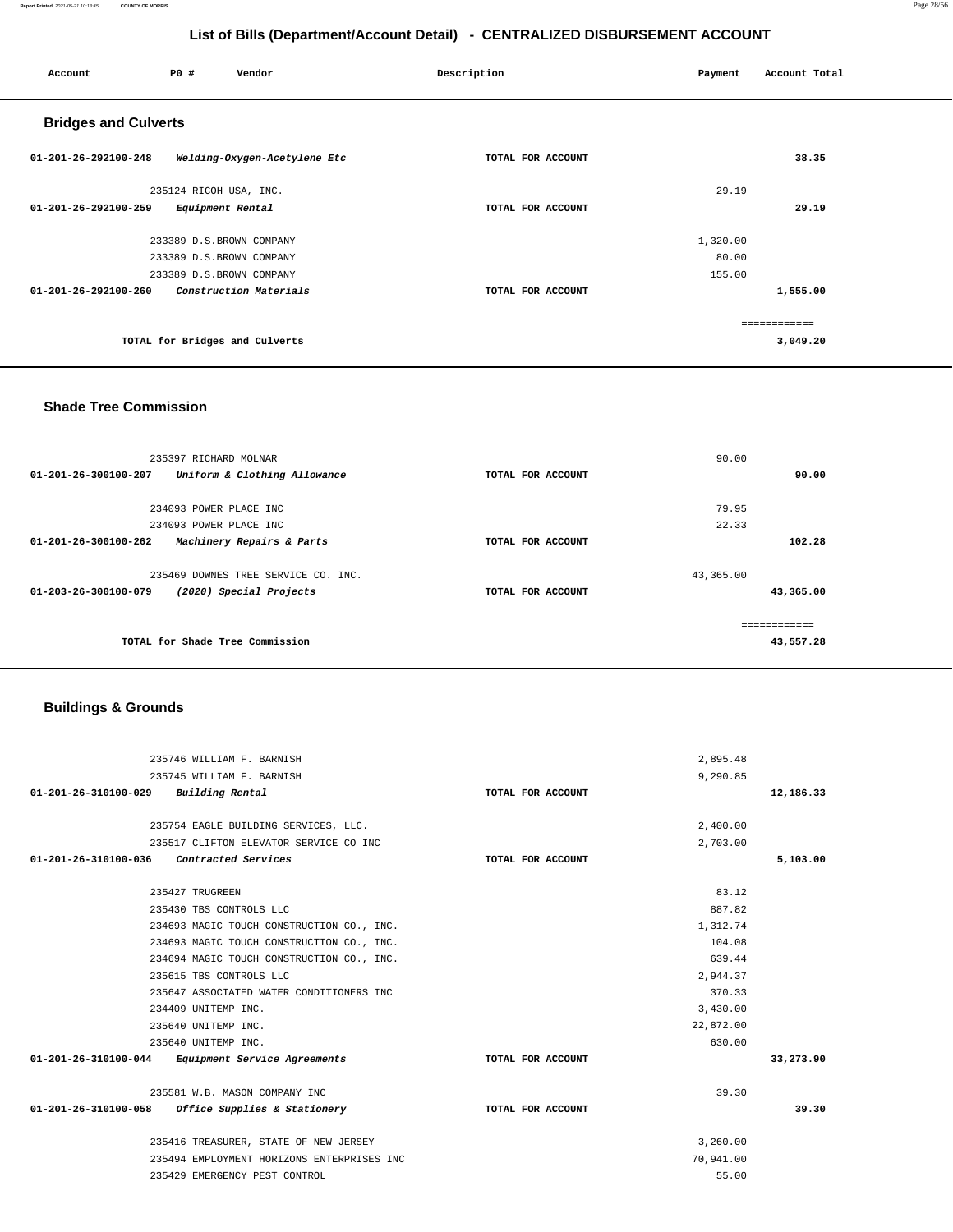| 235429 EMERGENCY PEST CONTROL                      | 85.00             |            |
|----------------------------------------------------|-------------------|------------|
| 235429 EMERGENCY PEST CONTROL                      | 85.00             |            |
| 235429 EMERGENCY PEST CONTROL                      | 85.00             |            |
| 235429 EMERGENCY PEST CONTROL                      | 85.00             |            |
| 235429 EMERGENCY PEST CONTROL                      | 85.00             |            |
| 235429 EMERGENCY PEST CONTROL                      | 85.00             |            |
| 235429 EMERGENCY PEST CONTROL                      | 85.00             |            |
| 235418 FLOORMAT MANAGEMENT, INC.                   | 125.01            |            |
| 235386 SIGN A RAMA LEDGEWOOD                       | 208.00            |            |
| 235420 TUNSTEAD LANDSCAPE SERVICES                 |                   |            |
|                                                    | 16,588.60         |            |
| 234687 MTB ELECTRIC                                | 4,940.36          |            |
| 235650 GARDEN STATE ENVIRONMENTAL INC.             | 2,000.00          |            |
| 235517 CLIFTON ELEVATOR SERVICE CO INC             | 318.00            |            |
| 235517 CLIFTON ELEVATOR SERVICE CO INC             | 1,908.00          |            |
| 235517 CLIFTON ELEVATOR SERVICE CO INC             | 1,266.00          |            |
| 235517 CLIFTON ELEVATOR SERVICE CO INC             | 318.00            |            |
| 235517 CLIFTON ELEVATOR SERVICE CO INC             | 318.00            |            |
| 235517 CLIFTON ELEVATOR SERVICE CO INC             | 778.00            |            |
| 235517 CLIFTON ELEVATOR SERVICE CO INC             | 752.00            |            |
| 235517 CLIFTON ELEVATOR SERVICE CO INC             | 636.00            |            |
| 235517 CLIFTON ELEVATOR SERVICE CO INC             | 318.00            |            |
| 235517 CLIFTON ELEVATOR SERVICE CO INC             | 408.00            |            |
| 235142 KORNER STORE INC                            | 220.00            |            |
| 235131 R.D. SALES DOOR & HARDWARE LLC              | 153.00            |            |
| 235673 TOWNSHIP OF PARSIPPANY TROY HILLS           | 203.00            |            |
| 01-201-26-310100-084 Other Outside Services        | TOTAL FOR ACCOUNT | 106,393.97 |
|                                                    |                   |            |
| 235582 W.B. MASON COMPANY INC                      | 0.95              |            |
| 235582 W.B. MASON COMPANY INC                      | 0.95              |            |
| 235582 W.B. MASON COMPANY INC                      | 0.95              |            |
|                                                    |                   |            |
| 235582 W.B. MASON COMPANY INC                      | 0.95              |            |
| 235582 W.B. MASON COMPANY INC                      | 0.95              |            |
| 235582 W.B. MASON COMPANY INC                      | 119.60            |            |
| 235582 W.B. MASON COMPANY INC                      | 31.29             |            |
| 235582 W.B. MASON COMPANY INC                      | 22.35             |            |
| 235582 W.B. MASON COMPANY INC                      | 17.88             |            |
| 235582 W.B. MASON COMPANY INC                      | 17.88             |            |
| 235582 W.B. MASON COMPANY INC                      | 8.94              |            |
| 235582 W.B. MASON COMPANY INC                      | $-8.94$           |            |
| 01-201-26-310100-095 Other Administrative Supplies | TOTAL FOR ACCOUNT | 213.75     |
|                                                    |                   |            |
| 235415 CONTINENTAL TRADING & HARDWARE, INC.        | 1,159.90          |            |
| 235432 GRAINGER                                    | 17.52             |            |
| 235432 GRAINGER                                    | 623.32            |            |
| 235744 GRAINGER                                    | 21.52             |            |
| 01-201-26-310100-098 Other Operating&Repair Supply | TOTAL FOR ACCOUNT | 1,822.26   |
|                                                    |                   |            |
| 235423 R & J CONTROL, INC.                         | 155.00            |            |
| 235423 R & J CONTROL, INC.                         | 155.00            |            |
| 235495 PORTASOFT OF MORRIS COUNTY INC              | 524.88            |            |
| 01-201-26-310100-204 Plant Operations              | TOTAL FOR ACCOUNT | 834.88     |
|                                                    |                   |            |
| 235417 MARIA TORRES-HERNANDEZ                      | 85.47             |            |
|                                                    |                   |            |
| 01-201-26-310100-207 Uniform & Clothing Allowance  | TOTAL FOR ACCOUNT | 85.47      |
|                                                    |                   |            |
| 235431 COUNTY CONCRETE CORP.                       | 250.00            |            |
| 01-201-26-310100-223 Building Repairs              | TOTAL FOR ACCOUNT | 250.00     |
|                                                    |                   |            |
| 235635 GPC, INC.                                   | 2,624.00          |            |
| 235744 GRAINGER                                    | 184.32            |            |
| 235571 RICCIARDI BROTHERS, INC                     | 89.74             |            |

 **Buildings & Grounds** 

**Account** P0 # Vendor Payment Account Total

235429 EMERGENCY PEST CONTROL 85.00

**List of Bills (Department/Account Detail) - CENTRALIZED DISBURSEMENT ACCOUNT**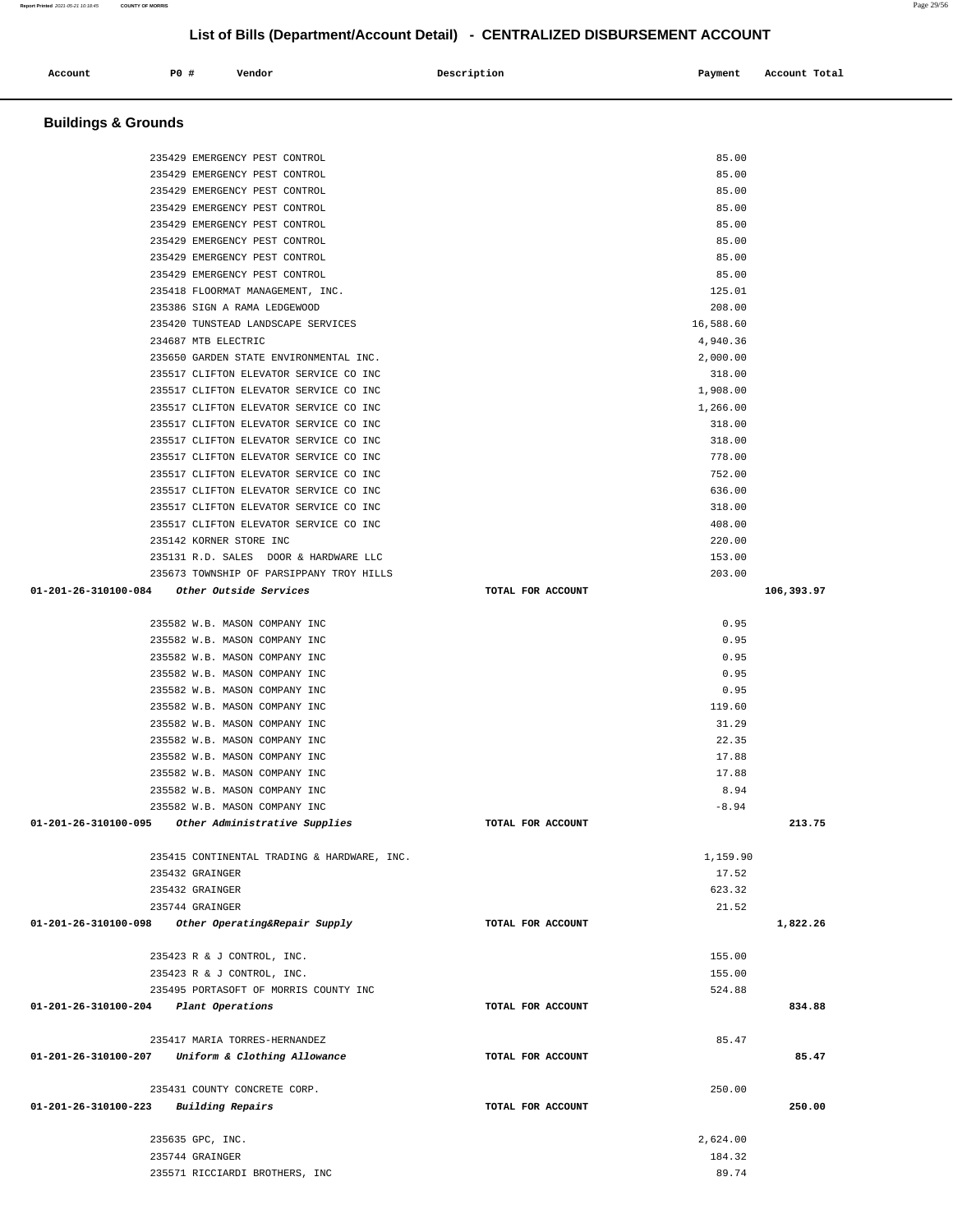| Account                        | <b>PO #</b><br>Vendor                                                | Description       | Payment          | Account Total |
|--------------------------------|----------------------------------------------------------------------|-------------------|------------------|---------------|
| <b>Buildings &amp; Grounds</b> |                                                                      |                   |                  |               |
|                                | 235571 RICCIARDI BROTHERS, INC                                       |                   | 247.59           |               |
|                                | 235571 RICCIARDI BROTHERS, INC                                       |                   | 115.96           |               |
| 01-201-26-310100-234           | Paint                                                                | TOTAL FOR ACCOUNT |                  | 3,261.61      |
|                                |                                                                      |                   |                  |               |
|                                | 235744 GRAINGER                                                      |                   | 164.34           |               |
|                                | 235645 FASTENAL COMPANY                                              |                   | 1,248.69         |               |
|                                | 235646 CROSSTOWN PLUMBING SUPPLY INC.                                |                   | 490.80           |               |
|                                | 235646 CROSSTOWN PLUMBING SUPPLY INC.                                |                   | 2,973.75         |               |
| 01-201-26-310100-235           | 235821 HOME DEPOT CREDIT SERVICES<br>Pipes - Others                  | TOTAL FOR ACCOUNT | 196.30           | 5,073.88      |
|                                |                                                                      |                   |                  |               |
|                                | 235432 GRAINGER                                                      |                   | 523.32           |               |
|                                | 235432 GRAINGER                                                      |                   | 618.44           |               |
|                                | 235432 GRAINGER                                                      |                   | 356.40           |               |
|                                | 235432 GRAINGER                                                      |                   | 157.26           |               |
|                                | 235744 GRAINGER                                                      |                   | 1,924.85         |               |
|                                | 235821 HOME DEPOT CREDIT SERVICES                                    |                   | 23.99            |               |
|                                | 235821 HOME DEPOT CREDIT SERVICES                                    |                   | 128.36           |               |
|                                | 235821 HOME DEPOT CREDIT SERVICES                                    |                   | 71.90            |               |
| 01-201-26-310100-249           | Bldg Maintenance Supplies                                            | TOTAL FOR ACCOUNT |                  | 3,804.52      |
|                                | 235422 RIVERSIDE GREENHOUSES LLC                                     |                   | 2,882.00         |               |
| 01-201-26-310100-251           | Ground Maintenance Supplies                                          | TOTAL FOR ACCOUNT |                  | 2,882.00      |
|                                |                                                                      |                   |                  |               |
|                                | 235754 EAGLE BUILDING SERVICES, LLC.                                 |                   | 9,480.00         |               |
| 01-201-26-310100-256           | Window Cleaning                                                      | TOTAL FOR ACCOUNT |                  | 9,480.00      |
|                                |                                                                      |                   |                  |               |
|                                | 235425 R & J CONTROL, INC.                                           |                   | 155.00           |               |
|                                | 235425 R & J CONTROL, INC.                                           |                   | 155.00           |               |
|                                | 235425 R & J CONTROL, INC.                                           |                   | 155.00           |               |
|                                | 235425 R & J CONTROL, INC.                                           |                   | 155.00           |               |
|                                | 235425 R & J CONTROL, INC.                                           |                   | 155.00           |               |
|                                | 235425 R & J CONTROL, INC.                                           |                   | 155.00<br>155.00 |               |
|                                | 235425 R & J CONTROL, INC.<br>235425 R & J CONTROL, INC.             |                   | 155.00           |               |
|                                | 235425 R & J CONTROL, INC.                                           |                   | 155.00           |               |
|                                | 235425 R & J CONTROL, INC.                                           |                   | 155.00           |               |
|                                | 235425 R & J CONTROL, INC.                                           |                   | 155.00           |               |
|                                | 235425 R & J CONTROL, INC.                                           |                   | 155.00           |               |
|                                | 235425 R & J CONTROL, INC.                                           |                   | 155.00           |               |
|                                | 235425 R & J CONTROL, INC.                                           |                   | 155.00           |               |
|                                | 235425 R & J CONTROL, INC.                                           |                   | 155.00           |               |
|                                | 235425 R & J CONTROL, INC.                                           |                   | 155.00           |               |
|                                | 235425 R & J CONTROL, INC.                                           |                   | 155.00           |               |
|                                | 235425 R & J CONTROL, INC.                                           |                   | 155.00           |               |
|                                | 235425 R & J CONTROL, INC.                                           |                   | 155.00           |               |
|                                | 235425 R & J CONTROL, INC.                                           |                   | 310.00           |               |
|                                | 235425 R & J CONTROL, INC.                                           |                   | 155.00           |               |
|                                | 235425 R & J CONTROL, INC.<br>235583 RAPID PUMP & METER SERVICES CO. |                   | 155.00<br>755.51 |               |
|                                | 235583 RAPID PUMP & METER SERVICES CO.                               |                   | 1,084.70         |               |
|                                | 235496 R & J CONTROL, INC.                                           |                   | 288.50           |               |
|                                | 235496 R & J CONTROL, INC.                                           |                   | 288.50           |               |
|                                | 235496 R & J CONTROL, INC.                                           |                   | 299.50           |               |
|                                | 235496 R & J CONTROL, INC.                                           |                   | 288.50           |               |
|                                | 235496 R & J CONTROL, INC.                                           |                   | 299.50           |               |
|                                | 235496 R & J CONTROL, INC.                                           |                   | 293.75           |               |
|                                | 235496 R & J CONTROL, INC.                                           |                   | 322.50           |               |
|                                | 235496 R & J CONTROL, INC.                                           |                   | 399.00           |               |
|                                | 235496 R & J CONTROL, INC.                                           |                   | 295.50           |               |

235496 R & J CONTROL, INC.<br>235496 R & J CONTROL, INC. 327.75

235496 R & J CONTROL, INC.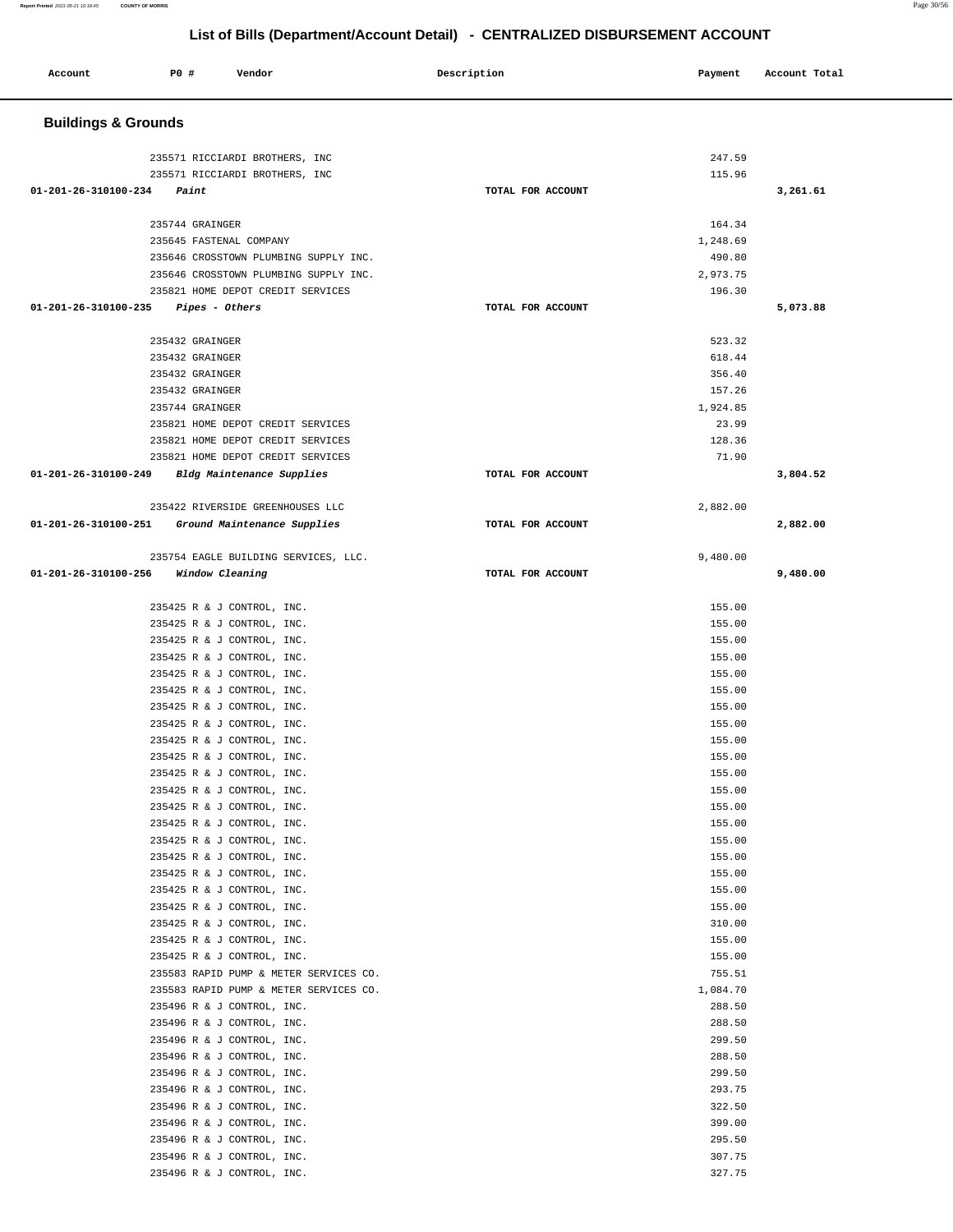|  | Account<br>. | P0 # | Vendor | Description | Payment | Account Total |
|--|--------------|------|--------|-------------|---------|---------------|
|--|--------------|------|--------|-------------|---------|---------------|

# **Buildings & Grounds**

| 235496 R & J CONTROL, INC.                      |                   | 471.88     |              |
|-------------------------------------------------|-------------------|------------|--------------|
| 235496 R & J CONTROL, INC.                      |                   | 305.25     |              |
| 01-201-26-310100-262 Machinery Repairs & Parts  | TOTAL FOR ACCOUNT |            | 9,593.09     |
|                                                 |                   |            |              |
| 235426 BINSKY SERVICE LLC                       |                   | 794.90     |              |
| 235426 BINSKY SERVICE LLC                       |                   | 2,750.00   |              |
| 235744 GRAINGER                                 |                   | 636.58     |              |
| 235744 GRAINGER                                 |                   | 318.29     |              |
| 235744 GRAINGER                                 |                   | 318.29     |              |
| 235744 GRAINGER                                 |                   | $-318.29$  |              |
| 235649 JOHNSTONE SUPPLY                         |                   | 948.67     |              |
| 235649 JOHNSTONE SUPPLY                         |                   | 209.54     |              |
| 235649 JOHNSTONE SUPPLY                         |                   | 204.70     |              |
| 235649 JOHNSTONE SUPPLY                         |                   | 27.22      |              |
| 235649 JOHNSTONE SUPPLY                         |                   | 243.42     |              |
| 235649 JOHNSTONE SUPPLY                         |                   | 61.11      |              |
| 235649 JOHNSTONE SUPPLY                         |                   | 27.20      |              |
| 01-201-26-310100-264 Heat & A/C                 | TOTAL FOR ACCOUNT |            | 6,221.63     |
| 235744 GRAINGER                                 |                   | 1,296.10   |              |
| 235744 GRAINGER                                 |                   | 605.14     |              |
| 235821 HOME DEPOT CREDIT SERVICES               |                   | 653.61     |              |
| 01-201-26-310100-265 Electrical                 | TOTAL FOR ACCOUNT |            | 2,554.85     |
| 235581 W.B. MASON COMPANY INC                   |                   | 1,247.50   |              |
| 01-203-26-310100-252 (2020) Janitorial Supplies | TOTAL FOR ACCOUNT |            | 1,247.50     |
|                                                 |                   |            | ============ |
| TOTAL for Buildings & Grounds                   |                   | 204,321.94 |              |

### **Motor Services Center**

| 01-201-26-315100-098 | Other Operating&Repair Supply    | TOTAL FOR ACCOUNT | 3,438.12 |
|----------------------|----------------------------------|-------------------|----------|
|                      | 235883 FRANK ALOIA               | 30.85             |          |
|                      | 235883 FRANK ALOIA               | 30.85             |          |
|                      | 235391 W.B. MASON COMPANY INC    | 175.92            |          |
|                      | 235464 W.B. MASON COMPANY INC    | 11.99             |          |
|                      | 235233 MORRIS COUNTY MUA         | 546.00            |          |
|                      | 234463 DANIEL J GEIGER           | 50.00             |          |
|                      | 235171 WURTH USA INC.            | 266.12            |          |
|                      | 235171 WURTH USA INC.            | 260.00            |          |
|                      | 235171 WURTH USA INC.            | 299.80            |          |
|                      | 234934 JOSEPH GARTLAND INC       | 56.74             |          |
|                      | 234934 JOSEPH GARTLAND INC       | 390.00            |          |
|                      | 234458 CY DRAKE LOCKSMITHS, INC. | 17.90             |          |
|                      | 235419 STEVE COLE                | 50.00             |          |
|                      | 234911 T. SLACK ENVIRONMENTAL    | 97.00             |          |
|                      | 234927 MCMASTER-CARR SUPPLY CO   | 9.31              |          |
|                      | 234927 MCMASTER-CARR SUPPLY CO   | 51.44             |          |
|                      | 234518 WURTH USA INC.            | 166.13            |          |
|                      | 234518 WURTH USA INC.            | 122.11            |          |
|                      | 234518 WURTH USA INC.            | 305.88            |          |
|                      | 234446 GRAINGER                  | 406.88            |          |
|                      | 233924 GRAINGER                  | 24.72             |          |
|                      | 233924 GRAINGER                  | 24.72             |          |
|                      | 233924 GRAINGER                  | 11.80             |          |
|                      | 233924 GRAINGER                  | 24.76             |          |
|                      | 235230 DAN CARTER                | 7.20              |          |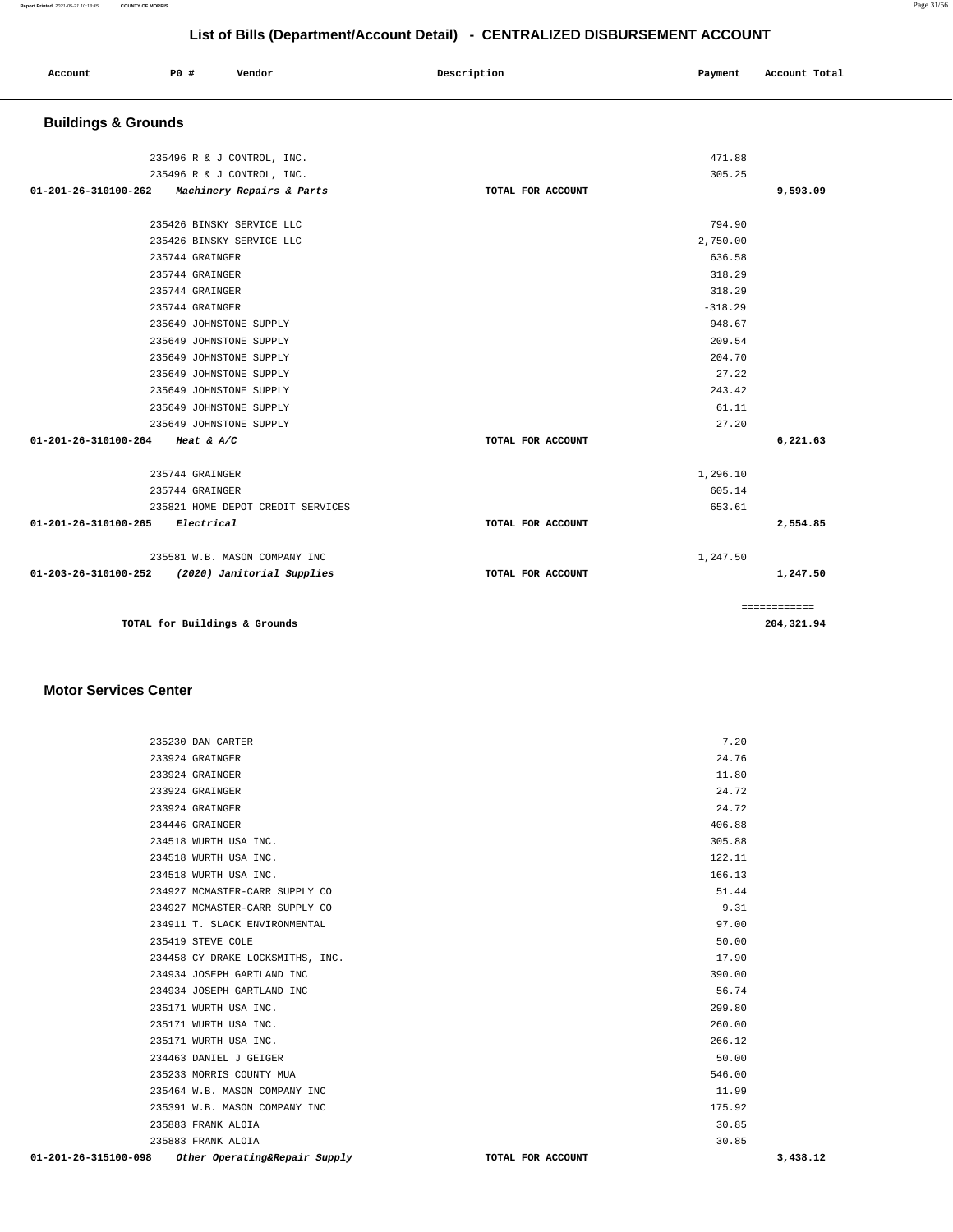| Account                        | P0 # | Vendor                                                                       | Description       | Payment          | Account Total |
|--------------------------------|------|------------------------------------------------------------------------------|-------------------|------------------|---------------|
|                                |      |                                                                              |                   |                  |               |
| <b>Motor Services Center</b>   |      |                                                                              |                   |                  |               |
|                                |      |                                                                              |                   |                  |               |
|                                |      | 235219 NORTHEAST COMMUNICATIONS, INC.                                        |                   | 380.00           |               |
|                                |      | 235220 NORTHEAST COMMUNICATIONS, INC.                                        |                   | 427.50           |               |
| 01-201-26-315100-161           |      | Communications Equipment                                                     | TOTAL FOR ACCOUNT |                  | 807.50        |
|                                |      |                                                                              |                   |                  |               |
|                                |      | 234452 AMERICAN WEAR INC.                                                    |                   | 263.01           |               |
|                                |      | 231848 AMERICAN WEAR INC.                                                    |                   | 676.27           |               |
|                                |      | 234915 AMERICAN WEAR INC.                                                    |                   | 325.72<br>215.93 |               |
| 01-201-26-315100-207           |      | 234914 AMERICAN WEAR INC.<br>Uniform & Clothing Allowance                    | TOTAL FOR ACCOUNT |                  | 1,480.93      |
|                                |      |                                                                              |                   |                  |               |
|                                |      | 234906 D & M AUTO BODY                                                       |                   | 1,213.54         |               |
|                                |      | 234906 D & M AUTO BODY                                                       |                   | 627.00           |               |
|                                |      | 234906 D & M AUTO BODY                                                       |                   | 196.00           |               |
|                                |      | 234906 D & M AUTO BODY                                                       |                   | 10.20            |               |
|                                |      | 234583 IDEAL AUTO BODY, LLC                                                  |                   | 1,749.64         |               |
|                                |      | 234583 IDEAL AUTO BODY, LLC                                                  |                   | 657.80           |               |
|                                |      | 234583 IDEAL AUTO BODY, LLC                                                  |                   | 400.20           |               |
|                                |      | 234583 IDEAL AUTO BODY, LLC<br>234583 IDEAL AUTO BODY, LLC                   |                   | 50.00<br>261.00  |               |
| 01-201-26-315100-234           |      | Paint                                                                        | TOTAL FOR ACCOUNT |                  | 5,165.38      |
|                                |      |                                                                              |                   |                  |               |
|                                |      | 233923 GRAINGER                                                              |                   | 211.89           |               |
|                                |      | 235170 WURTH USA INC.                                                        |                   | 85.66            |               |
| 01-201-26-315100-239           |      | Small Tools                                                                  | TOTAL FOR ACCOUNT |                  | 297.55        |
|                                |      |                                                                              |                   |                  |               |
|                                |      | 234917 BARNWELL HOUSE OF TIRES, INC.                                         |                   | 156.94           |               |
|                                |      | 234917 BARNWELL HOUSE OF TIRES, INC.                                         |                   | 810.12           |               |
|                                |      | 234917 BARNWELL HOUSE OF TIRES, INC.                                         |                   | 230.04           |               |
|                                |      | 234918 BARNWELL HOUSE OF TIRES, INC.<br>234918 BARNWELL HOUSE OF TIRES, INC. |                   | 145.70<br>211.04 |               |
|                                |      | 234918 BARNWELL HOUSE OF TIRES, INC.                                         |                   | 665.72           |               |
|                                |      | 234918 BARNWELL HOUSE OF TIRES, INC.                                         |                   | 412.52           |               |
|                                |      | 235198 BARNWELL HOUSE OF TIRES, INC.                                         |                   | 297.64           |               |
|                                |      | 235197 BARNWELL HOUSE OF TIRES, INC.                                         |                   | 297.64           |               |
|                                |      | 235197 BARNWELL HOUSE OF TIRES, INC.                                         |                   | 326.62           |               |
| $01 - 201 - 26 - 315100 - 245$ |      | Tires                                                                        | TOTAL FOR ACCOUNT |                  | 3,553.98      |
|                                |      |                                                                              |                   |                  |               |
|                                |      | 235444 PRAXAIR DISTRIBUTION                                                  |                   | 335.01           |               |
| 01-201-26-315100-248           |      | Welding-Oxygen-Acetylene Etc                                                 | TOTAL FOR ACCOUNT |                  | 335.01        |
|                                |      | 234931 NAPA OF ROCKAWAY                                                      |                   | 37.15            |               |
|                                |      | 234931 NAPA OF ROCKAWAY                                                      |                   | 44.98            |               |
|                                |      | 234931 NAPA OF ROCKAWAY                                                      |                   | 115.21           |               |
|                                |      | 234931 NAPA OF ROCKAWAY                                                      |                   | 561.49           |               |
|                                |      | 234921 BUNKY'S HEAVY TOWING, LLC                                             |                   | 325.00           |               |
|                                |      | 234928 MID-ATLANTIC TRUCK CENTRE INC                                         |                   | 206.32           |               |
|                                |      | 234928 MID-ATLANTIC TRUCK CENTRE INC                                         |                   | 362.32           |               |
|                                |      | 234928 MID-ATLANTIC TRUCK CENTRE INC                                         |                   | 93.12            |               |
|                                |      | 234928 MID-ATLANTIC TRUCK CENTRE INC                                         |                   | 102.08           |               |
|                                |      | 234928 MID-ATLANTIC TRUCK CENTRE INC                                         |                   | 70.28            |               |
|                                |      | 234937 RE-TRON TECHNOLOGIES INC.<br>234937 RE-TRON TECHNOLOGIES INC.         |                   | 258.64<br>387.96 |               |
|                                |      | 234937 RE-TRON TECHNOLOGIES INC.                                             |                   | 196.36           |               |
|                                |      | 234937 RE-TRON TECHNOLOGIES INC.                                             |                   | 30.00            |               |
|                                |      | 234937 RE-TRON TECHNOLOGIES INC.                                             |                   | 100.00           |               |
|                                |      | 234937 RE-TRON TECHNOLOGIES INC.                                             |                   | $-30.00$         |               |
|                                |      | 234937 RE-TRON TECHNOLOGIES INC.                                             |                   | $-100.00$        |               |
|                                |      | 234935 F AND M EQUIPMENT LTD                                                 |                   | 14.00            |               |
|                                |      | 234935 F AND M EQUIPMENT LTD                                                 |                   | 6.00             |               |
|                                |      | 234935 F AND M EQUIPMENT LTD                                                 |                   | 24.00            |               |
|                                |      | 234935 F AND M EQUIPMENT LTD                                                 |                   | 25.00            |               |
|                                |      | 235176 NAPA OF ROCKAWAY                                                      |                   | $-18.00$         |               |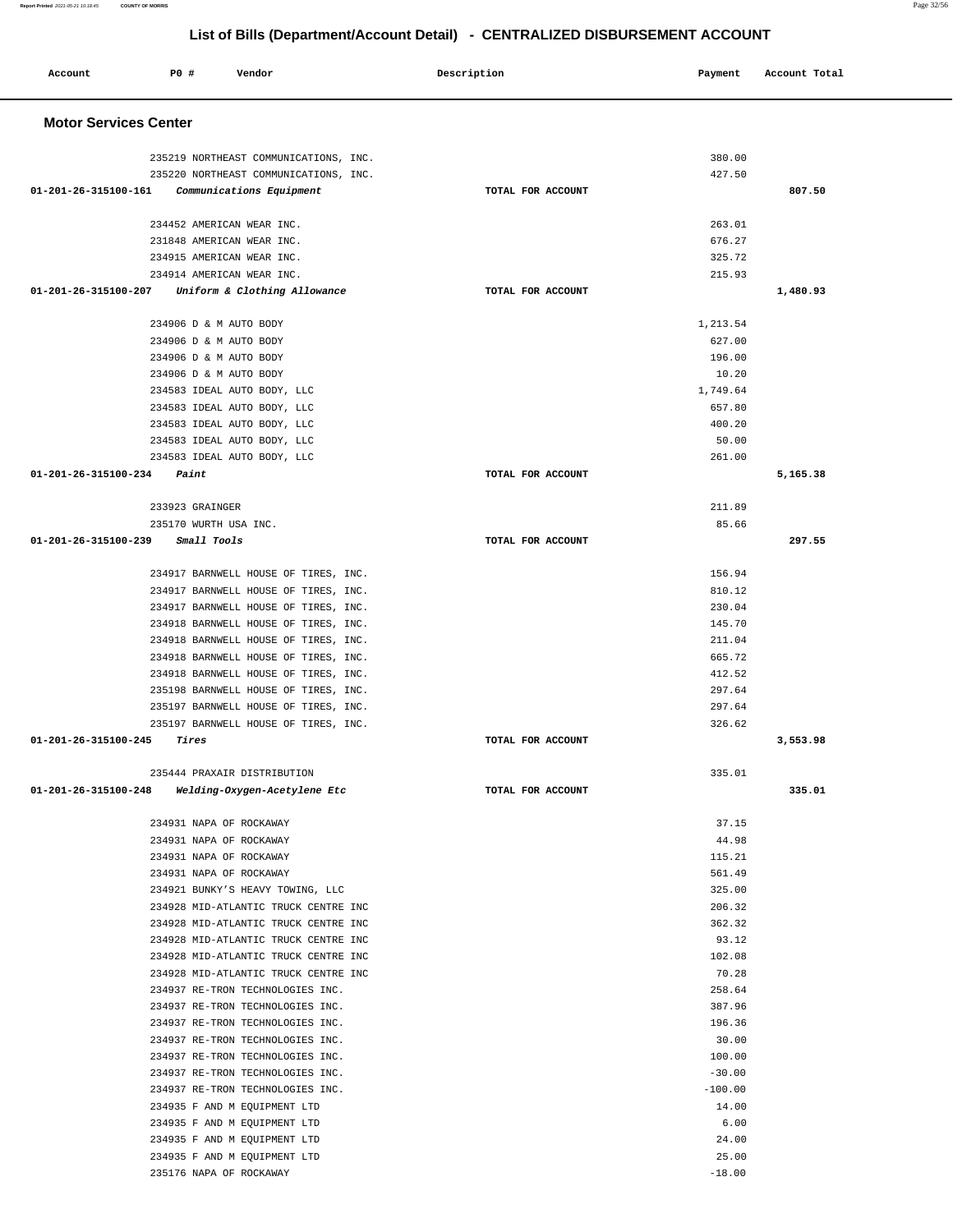235237 MCGRATH MUNICIPAL EQUIPMENT, LLC 43.00 235237 MCGRATH MUNICIPAL EQUIPMENT, LLC 17.50 235180 MID-ATLANTIC TRUCK CENTRE INC 59.70 235180 MID-ATLANTIC TRUCK CENTRE INC 77.26 235180 MID-ATLANTIC TRUCK CENTRE INC 170.93 235180 MID-ATLANTIC TRUCK CENTRE INC 73.61 235177 PEIRCE EQUIPMENT CO. 168.18 235196 BEYER FORD 17.34 235196 BEYER FORD 43.30 235196 BEYER FORD 26.67 235196 BEYER FORD 6.80 235196 BEYER FORD 9.80 235195 BEYER FORD 333.76 235183 DOVER BRAKE & CLUTCH CO INC 134.42 235183 DOVER BRAKE & CLUTCH CO INC 356.52 235234 MCGRATH MUNICIPAL EQUIPMENT, LLC 165.00 235234 MCGRATH MUNICIPAL EQUIPMENT, LLC 87.00 235234 MCGRATH MUNICIPAL EQUIPMENT, LLC 15.50  **01-201-26-315100-261 Spare Parts for Equipment TOTAL FOR ACCOUNT 8,882.33** 234457 BUY WISE AUTO PARTS -48.00 234457 BUY WISE AUTO PARTS 628.48 234924 D&B AUTO SUPPLY 539.19 234924 D&B AUTO SUPPLY 642.48 234924 D&B AUTO SUPPLY 337.40 234925 FLEMINGTON BUICK CHEVROLET 309.09 234925 FLEMINGTON BUICK CHEVROLET 45.74 234916 ABSOLUTE AUTO AND FLAT GLASS 396.32 234919 BEYER FORD 39.96 234919 BEYER FORD 173.40 234919 BEYER FORD 386.50 235188 CY DRAKE LOCKSMITHS, INC. 235188 CY DRAKE LOCKSMITHS, INC. 235187 CY DRAKE LOCKSMITHS, INC. 75.00 235187 CY DRAKE LOCKSMITHS, INC. 84.00 235186 D&B AUTO SUPPLY **-24.91**  235186 D&B AUTO SUPPLY 99.32 235186 D&B AUTO SUPPLY 613.22 235186 D&B AUTO SUPPLY 405.31 235184 D&B AUTO SUPPLY 907.74 235184 D&B AUTO SUPPLY 37.74

235176 NAPA OF ROCKAWAY -289.27 235176 NAPA OF ROCKAWAY 95.97 235176 NAPA OF ROCKAWAY 181.37 235176 NAPA OF ROCKAWAY 74.14 235176 NAPA OF ROCKAWAY 265.57 235176 NAPA OF ROCKAWAY 180.48 235193 BRISTOL DONALD CO., INC. 41.26 235192 BUNKY'S HEAVY TOWING, LLC 325.00 234926 GROFF TRACTOR MID ATLANTIC LLC 17.23 234926 GROFF TRACTOR MID ATLANTIC LLC 62.54 234926 GROFF TRACTOR MID ATLANTIC LLC 150.52 234466 GROFF TRACTOR MID ATLANTIC LLC 48.00 234466 GROFF TRACTOR MID ATLANTIC LLC 53.00 234466 GROFF TRACTOR MID ATLANTIC LLC 19.00 235178 MONTAGE ENTERPRISES INC. 660.40 235179 MONTAGE ENTERPRISES INC. 252.00 235179 MONTAGE ENTERPRISES INC. 262.62 235179 MONTAGE ENTERPRISES INC. 235179 MONTAGE ENTERPRISES INC. 235179 MONTAGE ENTERPRISES INC. 458.35 235179 MONTAGE ENTERPRISES INC. 355.35 235221 MCGRATH MUNICIPAL EQUIPMENT, LLC 861.00

235221 MCGRATH MUNICIPAL EQUIPMENT, LLC 17.50

### **Motor Services Center**

 **Account P0 # Vendor Description Payment Account Total**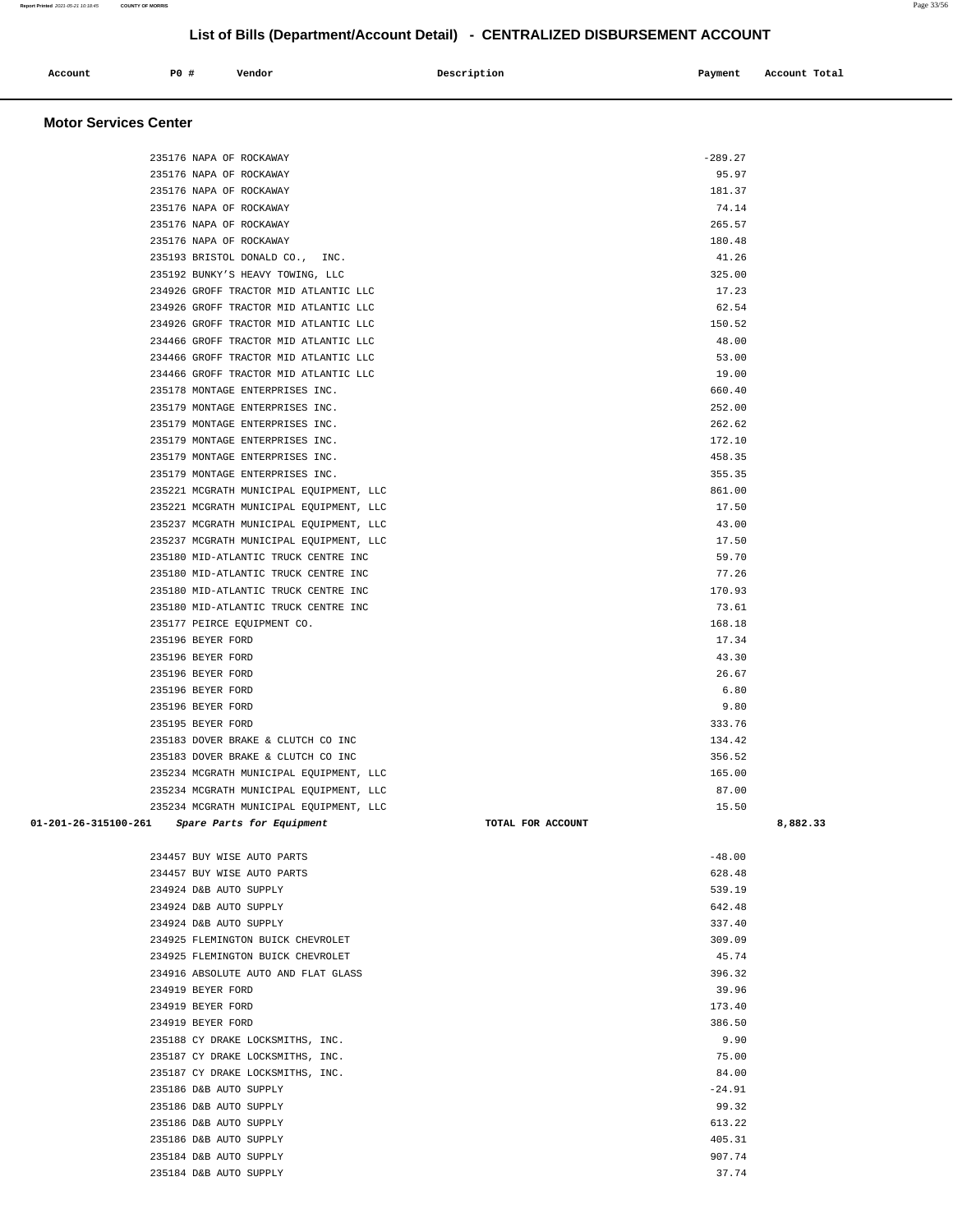| List of Bills (Department/Account Detail) - CENTRALIZED DISBURSEMENT ACCOUNT |                          |                              |                   |           |               |
|------------------------------------------------------------------------------|--------------------------|------------------------------|-------------------|-----------|---------------|
| Account                                                                      | P0 #                     | Vendor                       | Description       | Payment   | Account Total |
| <b>Motor Services Center</b>                                                 |                          |                              |                   |           |               |
|                                                                              | 235184 D&B AUTO SUPPLY   |                              |                   | 329.67    |               |
|                                                                              |                          | 234932 SMITH MOTOR CO., INC. |                   | 67.81     |               |
|                                                                              | 234909 SNAP-ON EQUIPMENT |                              |                   | 1,213.76  |               |
|                                                                              | 235194 BEYER FORD        |                              |                   | 19.38     |               |
|                                                                              | 235194 BEYER FORD        |                              |                   | 134.86    |               |
|                                                                              | 235194 BEYER FORD        |                              |                   | 599.15    |               |
|                                                                              | 235194 BEYER FORD        |                              |                   | 268.56    |               |
|                                                                              | 234923 D&B AUTO SUPPLY   |                              |                   | $-204.56$ |               |
|                                                                              | 234923 D&B AUTO SUPPLY   |                              |                   | $-128.46$ |               |
|                                                                              | 234923 D&B AUTO SUPPLY   |                              |                   | 1,273.49  |               |
|                                                                              | 234923 D&B AUTO SUPPLY   |                              |                   | 672.44    |               |
|                                                                              | 234923 D&B AUTO SUPPLY   |                              |                   | 337.29    |               |
|                                                                              | 234923 D&B AUTO SUPPLY   |                              |                   | 271.97    |               |
| 01-201-26-315100-291                                                         | Vehicle Repairs          |                              | TOTAL FOR ACCOUNT |           | 10,513.24     |

**TOTAL for Motor Services Center 34,474.04**

# **Mosquito Extermination**

|                                                  | 235304 W.B. MASON COMPANY INC                       |                   | 134.10   |          |
|--------------------------------------------------|-----------------------------------------------------|-------------------|----------|----------|
|                                                  | $01-201-26-320100-058$ Office Supplies & Stationery | TOTAL FOR ACCOUNT |          | 134.10   |
|                                                  |                                                     |                   |          |          |
|                                                  | 233407 CLARKE MOSQUITO CONTROL                      |                   | 7,106.00 |          |
| 01-201-26-320100-225 Chemicals & Sprays          |                                                     | TOTAL FOR ACCOUNT |          | 7,106.00 |
|                                                  |                                                     |                   |          |          |
|                                                  | 235088 AMERICAN WEAR INC.                           |                   | 73.21    |          |
|                                                  | 235088 AMERICAN WEAR INC.                           |                   | 73.21    |          |
|                                                  | 235088 AMERICAN WEAR INC.                           |                   | 88.21    |          |
|                                                  | 235088 AMERICAN WEAR INC.                           |                   | 73.21    |          |
|                                                  | 235088 AMERICAN WEAR INC.                           |                   | 73.21    |          |
| 01-201-26-320100-251 Ground Maintenance Supplies |                                                     | TOTAL FOR ACCOUNT |          | 381.05   |
|                                                  |                                                     |                   |          |          |
|                                                  | 233799 GRAINGER                                     |                   | 6.48     |          |
|                                                  | 233799 GRAINGER                                     |                   | 5.16     |          |
|                                                  | 233799 GRAINGER                                     |                   | 4.80     |          |
|                                                  | 233799 GRAINGER                                     |                   | 11.21    |          |
|                                                  | 233799 GRAINGER                                     |                   | 89.88    |          |
|                                                  | 233799 GRAINGER                                     |                   | 9.86     |          |
|                                                  | 233799 GRAINGER                                     |                   | 24.84    |          |
|                                                  | 233799 GRAINGER                                     |                   | 35.56    |          |
|                                                  | 233799 GRAINGER                                     |                   | 34.30    |          |
|                                                  | 233799 GRAINGER                                     |                   | 863.44   |          |
|                                                  | 235095 MCMASTER-CARR SUPPLY CO                      |                   | 10.44    |          |
|                                                  | 235095 MCMASTER-CARR SUPPLY CO                      |                   | 165.18   |          |
|                                                  | 235095 MCMASTER-CARR SUPPLY CO                      |                   | 27.42    |          |
|                                                  | 235095 MCMASTER-CARR SUPPLY CO                      |                   | 23.20    |          |
|                                                  | 235095 MCMASTER-CARR SUPPLY CO                      |                   | 14.40    |          |
|                                                  | 234412 GRAINGER                                     |                   | 111.96   |          |
|                                                  | 234412 GRAINGER                                     |                   | 7.50     |          |
|                                                  | 234412 GRAINGER                                     |                   | 17.10    |          |
|                                                  | 234412 GRAINGER                                     |                   | 29.61    |          |
|                                                  | 234412 GRAINGER                                     |                   | 36.46    |          |
|                                                  | 234412 GRAINGER                                     |                   | 48.53    |          |
|                                                  | 233798 FLEMINGTON DEPT STORE INC                    |                   | 87.90    |          |
|                                                  | 233798 FLEMINGTON DEPT STORE INC                    |                   | 87.90    |          |
|                                                  | 233798 FLEMINGTON DEPT STORE INC                    |                   | 87.90    |          |
|                                                  | 233798 FLEMINGTON DEPT STORE INC                    |                   | 87.90    |          |
|                                                  | 233798 FLEMINGTON DEPT STORE INC                    |                   | 219.80   |          |

**Report Printed** 2021-05-21 10:18:45 **COUNTY OF MORRIS** Page 34/56

============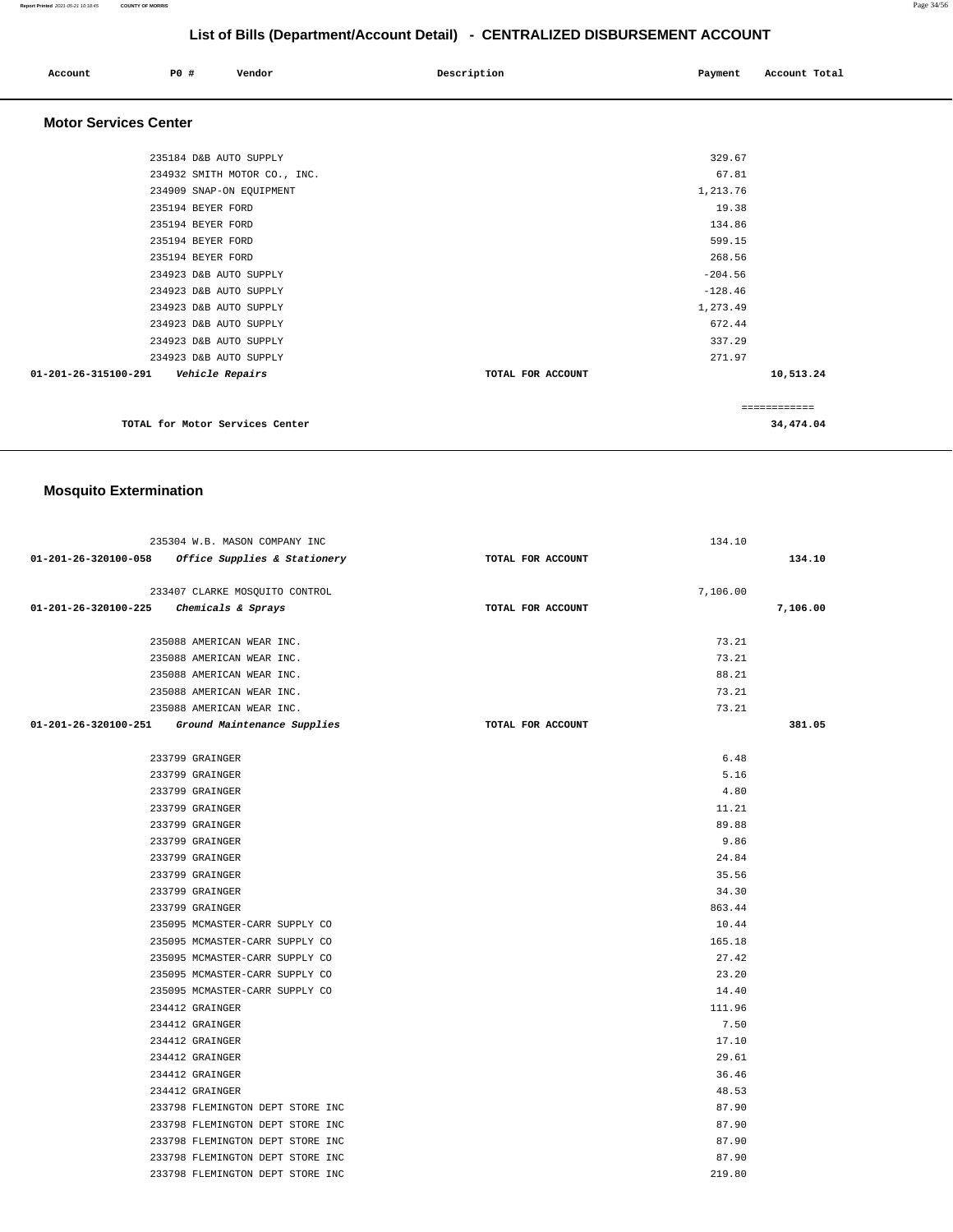| Account                        | P0 #                    | Vendor                           | Description       | Payment | Account Total |
|--------------------------------|-------------------------|----------------------------------|-------------------|---------|---------------|
| <b>Mosquito Extermination</b>  |                         |                                  |                   |         |               |
| $01 - 201 - 26 - 320100 - 258$ | Equipment               |                                  | TOTAL FOR ACCOUNT |         | 2,148.73      |
|                                | 235166 NAPA OF ROCKAWAY |                                  |                   | 8.55    |               |
|                                | 235166 NAPA OF ROCKAWAY |                                  |                   | 13.60   |               |
|                                | 235166 NAPA OF ROCKAWAY |                                  |                   | 62.58   |               |
|                                | 235094 NAPA OF ROCKAWAY |                                  |                   | 5.70    |               |
|                                | 235094 NAPA OF ROCKAWAY |                                  |                   | 8.55    |               |
|                                | 235094 NAPA OF ROCKAWAY |                                  |                   | 38.94   |               |
|                                | 235094 NAPA OF ROCKAWAY |                                  |                   | 45.48   |               |
|                                | 235094 NAPA OF ROCKAWAY |                                  |                   | 45.12   |               |
|                                | 235094 NAPA OF ROCKAWAY |                                  |                   | 15.24   |               |
|                                | 235094 NAPA OF ROCKAWAY |                                  |                   | 27.74   |               |
| 01-201-26-320100-291           | Vehicle Repairs         |                                  | TOTAL FOR ACCOUNT |         | 271.50        |
|                                |                         |                                  |                   |         | ============  |
|                                |                         | TOTAL for Mosquito Extermination |                   |         | 10,041.38     |

## **Health Management**

| 235036 TELESEARCH INC                                      |                   | 637.70       |
|------------------------------------------------------------|-------------------|--------------|
| 235036 TELESEARCH INC                                      | 581.58            |              |
| Outside Salaries & Wages<br>01-201-27-330100-016           | TOTAL FOR ACCOUNT | 1,219.28     |
|                                                            |                   |              |
| 235618 AHS HOSPITAL CORP/MORRISTOWN MEDICAL CENTER         |                   | 60,000.00    |
| 01-201-27-330100-079<br>Special Projects                   | TOTAL FOR ACCOUNT | 60,000.00    |
| 234795 NJ STATE LEAGUE OF                                  |                   | 115.00       |
| 234795 NJ STATE LEAGUE OF                                  |                   | 115.00       |
|                                                            |                   |              |
| 234792 TURN OUT UNIFORMS, INC.                             |                   | 228.71       |
| 235348 NORTH JERSEY HEALTH                                 |                   | 2,000.00     |
| 01-201-27-330100-084<br>Other Outside Services             | TOTAL FOR ACCOUNT | 2,458.71     |
|                                                            |                   |              |
| 235034 RICOH USA, INC.                                     |                   | 1,284.08     |
| 235034 RICOH USA, INC.                                     |                   | 164.43       |
| $01 - 201 - 27 - 330100 - 164$ Office Machines - Rental    | TOTAL FOR ACCOUNT | 1,448.51     |
| 233939 GEN-EL SAFETY & INDUSTRIAL                          |                   | 129.20       |
| 235985 COUNTY OF MORRIS                                    |                   | 48.96        |
| Environmental Compliance<br>$01 - 201 - 27 - 330100 - 210$ | TOTAL FOR ACCOUNT | 178.16       |
|                                                            |                   |              |
|                                                            |                   | ============ |
| TOTAL for Health Management                                |                   | 65,304.66    |

### **Human Services**

| 235985 COUNTY OF MORRIS<br>01-201-27-331100-068<br>Postage & Metered Mail                     | TOTAL FOR ACCOUNT | 113.02<br>113.02 |
|-----------------------------------------------------------------------------------------------|-------------------|------------------|
| 235675 KISATSKY ELIZABETH<br>Meeting Exp Advisory Board Etc<br>$01 - 201 - 27 - 331100 - 088$ | TOTAL FOR ACCOUNT | 61.84<br>61.84   |
| 220827 GANNETT NJ NEWSPAPERS<br>220828 GANNETT NJ NEWSPAPERS                                  |                   | 61.92<br>70.52   |
| (2020) Publication & Subscriptions<br>01-203-27-331100-070                                    | TOTAL FOR ACCOUNT | 132.44           |

220047 SRS SECURITY AGENCY, LLC [3,024.00](https://3,024.00)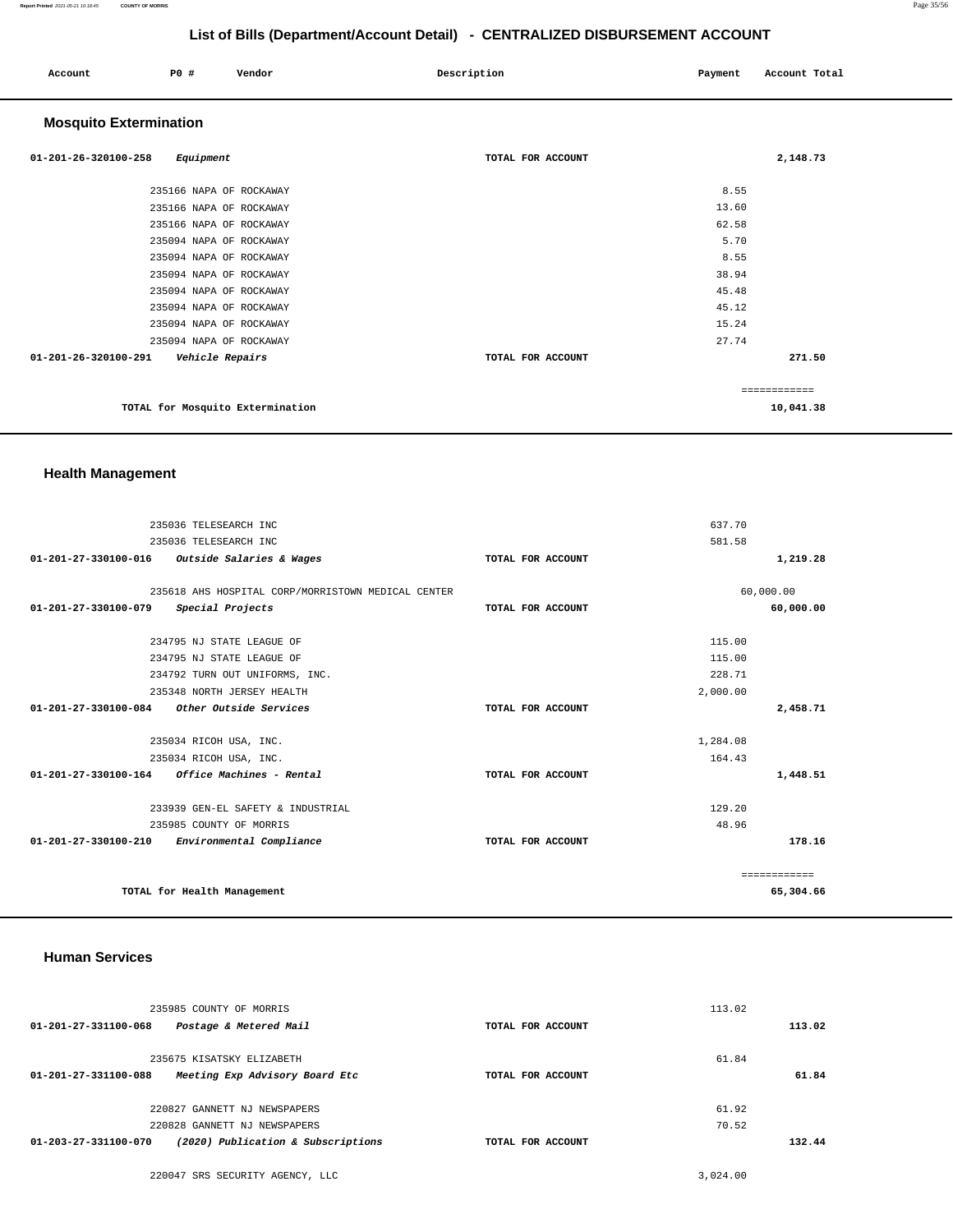**Report Printed** 2021-05-21 10:18:45 **COUNTY OF MORRIS** Page 36/56

# **List of Bills (Department/Account Detail) - CENTRALIZED DISBURSEMENT ACCOUNT**

| Account               | P0 #                     | Vendor                        | Description       | Payment | Account Total            |
|-----------------------|--------------------------|-------------------------------|-------------------|---------|--------------------------|
| <b>Human Services</b> |                          |                               |                   |         |                          |
| 01-203-27-331100-084  |                          | (2020) Other Outside Services | TOTAL FOR ACCOUNT |         | 3,024.00                 |
|                       | TOTAL for Human Services |                               |                   |         | ============<br>3,331.30 |

## **Youth Shelter**

|                   | 55.30    |              |
|-------------------|----------|--------------|
|                   | 16.96    |              |
| TOTAL FOR ACCOUNT |          | 72.26        |
|                   |          |              |
|                   | 12.00    |              |
|                   | 18.00    |              |
|                   | 5.00     |              |
|                   | 33.00    |              |
| TOTAL FOR ACCOUNT |          | 68.00        |
|                   |          |              |
|                   | 1.02     |              |
| TOTAL FOR ACCOUNT |          | 1.02         |
|                   |          |              |
|                   | 8,792.00 |              |
| TOTAL FOR ACCOUNT |          | 8,792.00     |
|                   |          |              |
|                   | 62.08    |              |
| TOTAL FOR ACCOUNT |          | 62.08        |
|                   |          |              |
|                   |          | ============ |
|                   |          | 8,995.36     |
|                   |          |              |

# **Office on Aging**

| 235362 W.B. MASON COMPANY INC                               |                   | $-17.88$ |          |
|-------------------------------------------------------------|-------------------|----------|----------|
| 235362 W.B. MASON COMPANY INC                               |                   | 17.88    |          |
| 235362 W.B. MASON COMPANY INC                               |                   | $-17.88$ |          |
| 235362 W.B. MASON COMPANY INC                               |                   | 17.88    |          |
| 235362 W.B. MASON COMPANY INC                               |                   | $-17.88$ |          |
| 235362 W.B. MASON COMPANY INC                               |                   | 17.88    |          |
| 235362 W.B. MASON COMPANY INC                               |                   | 17.88    |          |
| 01-201-27-333100-058<br>Office Supplies & Stationery        | TOTAL FOR ACCOUNT |          | 17.88    |
|                                                             |                   |          |          |
| 235985 COUNTY OF MORRIS                                     |                   | 27.23    |          |
| 01-201-27-333100-068 Postage & Metered Mail                 | TOTAL FOR ACCOUNT |          | 27.23    |
|                                                             |                   |          |          |
| 235361 W.B. MASON COMPANY INC                               |                   | 0.95     |          |
| 235362 W.B. MASON COMPANY INC                               |                   | 17.88    |          |
| 235362 W.B. MASON COMPANY INC                               |                   | $-17.88$ |          |
| 235362 W.B. MASON COMPANY INC                               |                   | 17.88    |          |
| 235362 W.B. MASON COMPANY INC                               |                   | $-17.88$ |          |
| 235362 W.B. MASON COMPANY INC                               |                   | 17.88    |          |
| 235362 W.B. MASON COMPANY INC                               |                   | $-17.88$ |          |
| 01-203-27-333100-058<br>(2020) Office Supplies & Stationery | TOTAL FOR ACCOUNT |          | 0.95     |
|                                                             |                   |          |          |
| 234970 W.B. MASON COMPANY INC                               |                   | 1,997.46 |          |
| 235590 NUTRI-SYSTEMS CORPORATION                            |                   | 4,250.00 |          |
| 235590 NUTRI-SYSTEMS CORPORATION                            |                   | 404.86   |          |
| 01-203-27-333100-059<br>(2020) Other General Expenses       | TOTAL FOR ACCOUNT |          | 6,652.32 |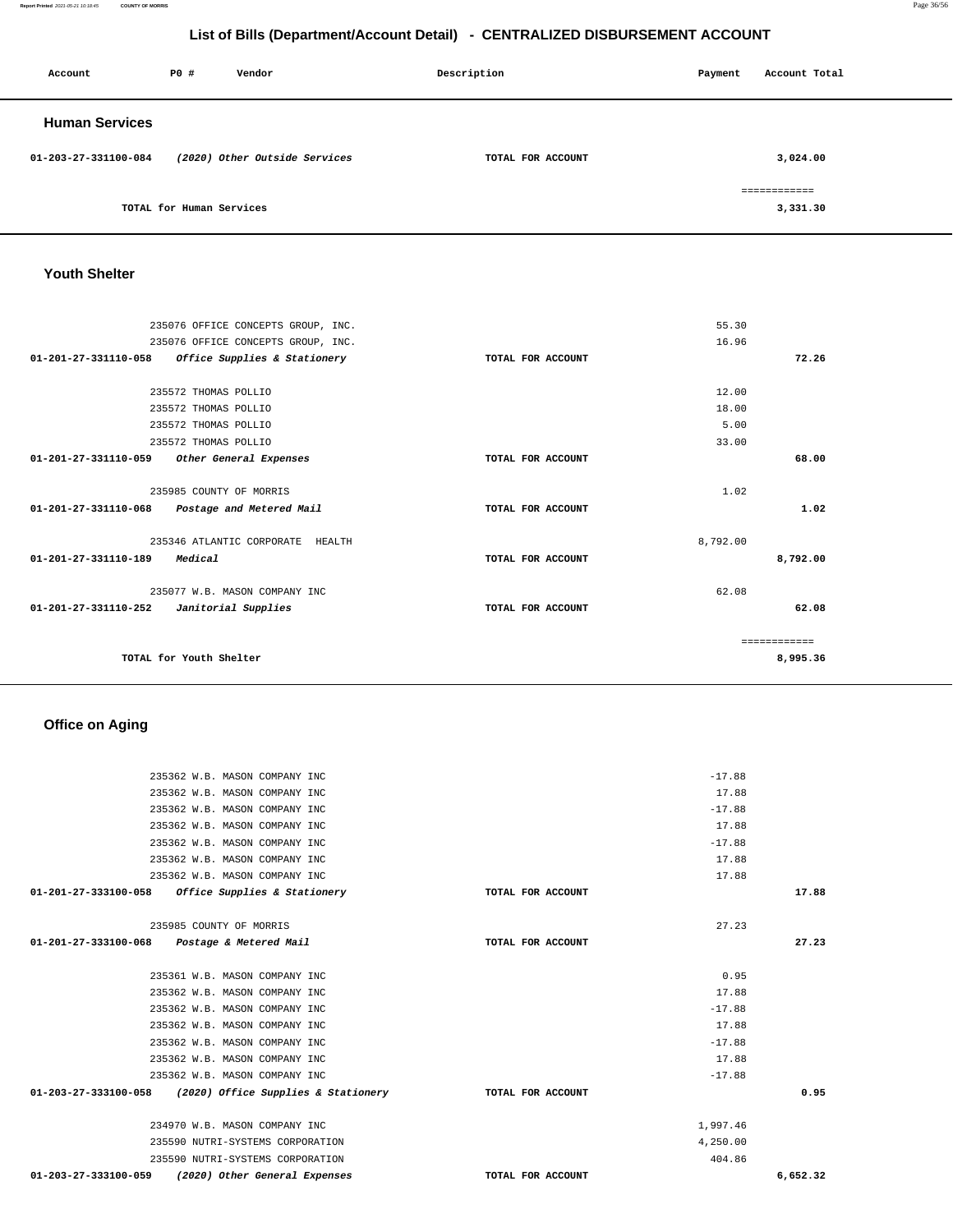### **Report Printed** 2021-05-21 10:18:45 **COUNTY OF MORRIS** Page 37/56

# **List of Bills (Department/Account Detail) - CENTRALIZED DISBURSEMENT ACCOUNT**

| Account                | <b>PO #</b>               | Vendor                                                            | Description       | Payment | Account Total            |
|------------------------|---------------------------|-------------------------------------------------------------------|-------------------|---------|--------------------------|
| <b>Office on Aging</b> |                           |                                                                   |                   |         |                          |
| 01-203-27-333100-084   |                           | 235229 JUST JIM CLEANING SERVICE<br>(2020) Other Outside Services | TOTAL FOR ACCOUNT | 700.00  | 700.00                   |
|                        | TOTAL for Office on Aging |                                                                   |                   |         | ============<br>7,398.38 |

### **Hands Across Morris**

|                                | 235591 JERSEY BATTERED WOMEN'S        |                   | 25, 244.00   |
|--------------------------------|---------------------------------------|-------------------|--------------|
| $01 - 201 - 27 - 342100 - 461$ | <i>GIA-HS-JBWS</i>                    | TOTAL FOR ACCOUNT | 25,244.00    |
|                                | 233252 HOMELESS SOLUTIONS, INC.       |                   | 11,801.00    |
| $01 - 203 - 27 - 342100 - 460$ | (2020) GIA-HS-Homeless Solutions Inc. | TOTAL FOR ACCOUNT | 11,801.00    |
|                                | 233332 JERSEY BATTERED WOMEN'S        |                   | 21,227.00    |
| $01 - 203 - 27 - 342100 - 461$ | (2020) GIA-HS-JBWS                    | TOTAL FOR ACCOUNT | 21,227.00    |
|                                | 235681 EL PRIMER PASO, LTD.           |                   | 4,973.00     |
|                                | 235682 EL PRIMER PASO, LTD.           |                   | 4,672.00     |
| 01-203-27-342100-465           | (2020) GIA-HS-El Primer Paso, Ltd.    | TOTAL FOR ACCOUNT | 9,645.00     |
|                                |                                       |                   | ------------ |
|                                | TOTAL for Hands Across Morris         |                   | 67,917.00    |

## **Collinsville Day Care**

|                                | 235126 COMMUNITY HOPE INC.               |                   | 16,614.00    |
|--------------------------------|------------------------------------------|-------------------|--------------|
| 01-201-27-342200-468           | GIA-Mntl Hlth-Community Hope             | TOTAL FOR ACCOUNT | 16,614.00    |
|                                |                                          |                   |              |
|                                | 235151 MENTAL HEALTH ASSOCIATION OF      |                   | 3,181.00     |
|                                | 235130 MENTAL HEALTH ASSOCIATION OF      |                   | 7,373.00     |
|                                | 235129 MENTAL HEALTH ASSOCIATION OF      |                   | 18,980.00    |
| $01 - 201 - 27 - 342200 - 470$ | GIA-MntlHlth-Mntl Hlth Assc-Essex&Morris | TOTAL FOR ACCOUNT | 29,534.00    |
|                                |                                          |                   |              |
|                                | 235127 NEWBRIDGE SERVICES INC            |                   | 400.00       |
|                                | 235128 NEWBRIDGE SERVICES INC            |                   | 81,810.00    |
| $01 - 201 - 27 - 342200 - 483$ | GIA-Mntl Hlth-NewBridge Services, Inc.   | TOTAL FOR ACCOUNT | 82,210.00    |
|                                |                                          |                   |              |
|                                |                                          |                   | ============ |
|                                | TOTAL for Collinsville Day Care          |                   | 128,358.00   |
|                                |                                          |                   |              |

## **DEPARTMENT 342500**

|                      | 235516 LEGAL SERVICES OF NORTHWEST    |                   | 18,090.00 |
|----------------------|---------------------------------------|-------------------|-----------|
| 01-201-27-342500-486 | GIA-Agng&Dsbld-Lgl Srvcs of NW Jersey | TOTAL FOR ACCOUNT | 18,090.00 |
|                      |                                       |                   |           |
|                      | TOTAL for DEPARTMENT 342500           |                   | 18,090.00 |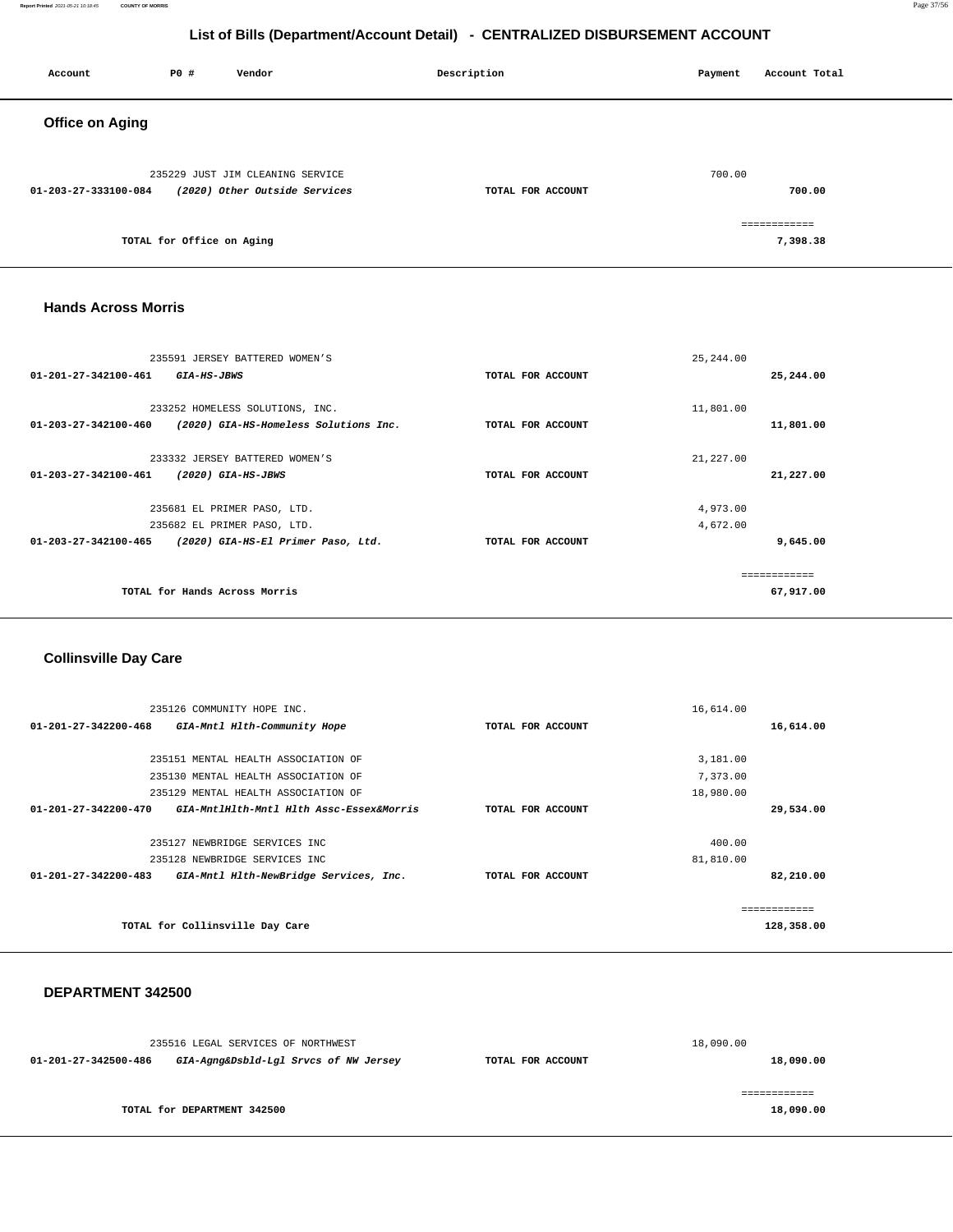**Report Printed** 2021-05-21 10:18:45 **COUNTY OF MORRIS** Page 38/56

# **List of Bills (Department/Account Detail) - CENTRALIZED DISBURSEMENT ACCOUNT**

| Account                                 | P0 #                    | Vendor                                 | Description       | Payment | Account Total         |
|-----------------------------------------|-------------------------|----------------------------------------|-------------------|---------|-----------------------|
| <b>Seniors, Disabled &amp; Veterans</b> |                         |                                        |                   |         |                       |
|                                         | 235226 MICHAEL WILLIAMS |                                        |                   | 12.00   |                       |
| 01-201-27-343100-048                    | Insurance               |                                        | TOTAL FOR ACCOUNT |         | 12.00                 |
|                                         | 235226 MICHAEL WILLIAMS |                                        |                   | 20.72   |                       |
| 01-201-27-343100-082                    | Travel Expense          |                                        | TOTAL FOR ACCOUNT |         | 20.72                 |
|                                         |                         | TOTAL for Seniors, Disabled & Veterans |                   |         | ============<br>32.72 |

# **County Board of Social Service**

| 235435 W.B. MASON COMPANY INC                     |                   | 89.40      |            |
|---------------------------------------------------|-------------------|------------|------------|
| 235435 W.B. MASON COMPANY INC                     |                   | 89.40      |            |
| 234338 OFFICE CONCEPTS GROUP, INC.                |                   | 3,714.90   |            |
| 235085 RICOH USA, INC.                            |                   | 180.74     |            |
| 235085 RICOH USA, INC.                            |                   | 987.11     |            |
| 235446 LANGUAGE LINE SERVICES                     |                   | 404.60     |            |
| 234290 THOMSON REUTER-WEST                        |                   | 434.56     |            |
| 235136 BEST OF BREED OFFICE SYSTEMS, LLC          |                   | 1,140.00   |            |
| 235125 OFFICE CONCEPTS GROUP, INC.                |                   | 715.49     |            |
| 235438 OFFICE CONCEPTS GROUP, INC.                |                   | 166.08     |            |
| 235438 OFFICE CONCEPTS GROUP, INC.                |                   | 95.04      |            |
| 235438 OFFICE CONCEPTS GROUP, INC.                |                   | 47.76      |            |
| 235438 OFFICE CONCEPTS GROUP, INC.                |                   | 56.74      |            |
| 01-201-27-345100-058 Office Supplies & Stationery | TOTAL FOR ACCOUNT |            | 8,121.82   |
|                                                   |                   |            |            |
| 235447 RICOH USA, INC.                            |                   | 7,731.90   |            |
| 01-201-27-345100-164 Office Machines - Rental     | TOTAL FOR ACCOUNT |            | 7,731.90   |
|                                                   |                   |            |            |
| 235086 JERSEY CENTRAL POWER & LIGHT               |                   | 261.60     |            |
| 235086 JERSEY CENTRAL POWER & LIGHT               |                   | 11.13      |            |
| 235798 CITYSIDE ARCHIVES, LLC                     |                   | 737.03     |            |
| 235789 CITYSIDE ARCHIVES, LLC                     |                   | 709.47     |            |
| 235453 JERSEY CENTRAL POWER & LIGHT               |                   | 33.39      |            |
| 235653 N.J. NATURAL GAS COMPANY                   |                   | 193.14     |            |
| 235122 WILLIAM F. BARNISH                         |                   | 4,342.43   |            |
| 235122 WILLIAM F. BARNISH                         |                   | 607.33     |            |
| $01-201-27-345100-257$ Rental - Other             | TOTAL FOR ACCOUNT |            | 6,895.52   |
|                                                   |                   |            |            |
| 235440 MUNISSION, LLC                             |                   | 1,188.00   |            |
| 01-201-27-345100-325 Special Services             | TOTAL FOR ACCOUNT |            | 1,188.00   |
|                                                   |                   |            |            |
| 235092 FLAGSHIP HEALTH SYSTEMS, INC.              |                   | 387.00     |            |
| 235123 DELTA DENTAL INSURANCE COMPANY             |                   | 56.98      |            |
| 235123 DELTA DENTAL INSURANCE COMPANY             |                   | 2,553.35   |            |
| 235249 CHLIC                                      |                   | 382,486.96 |            |
| 01-201-27-345100-329 Hospital Insurance Premiums  | TOTAL FOR ACCOUNT |            | 385,484.29 |
|                                                   |                   |            |            |
| 235654 ERICA JOHNSON                              |                   | 72.00      |            |
| 235657 SANGITA SHAH                               |                   | 90.00      |            |
| 01-201-27-345100-333 Other Allowances             | TOTAL FOR ACCOUNT |            | 162.00     |
|                                                   |                   |            |            |
| 234478 DELL MARKETING L.P.                        |                   | 272.94     |            |
| 01-201-27-345100-334 Minor Equipment Purchases    | TOTAL FOR ACCOUNT |            | 272.94     |
|                                                   |                   |            |            |
| 231595 BFI                                        |                   | 777.06     |            |
| 01-201-27-345100-336<br>Repairs & Alterations     | TOTAL FOR ACCOUNT |            | 777.06     |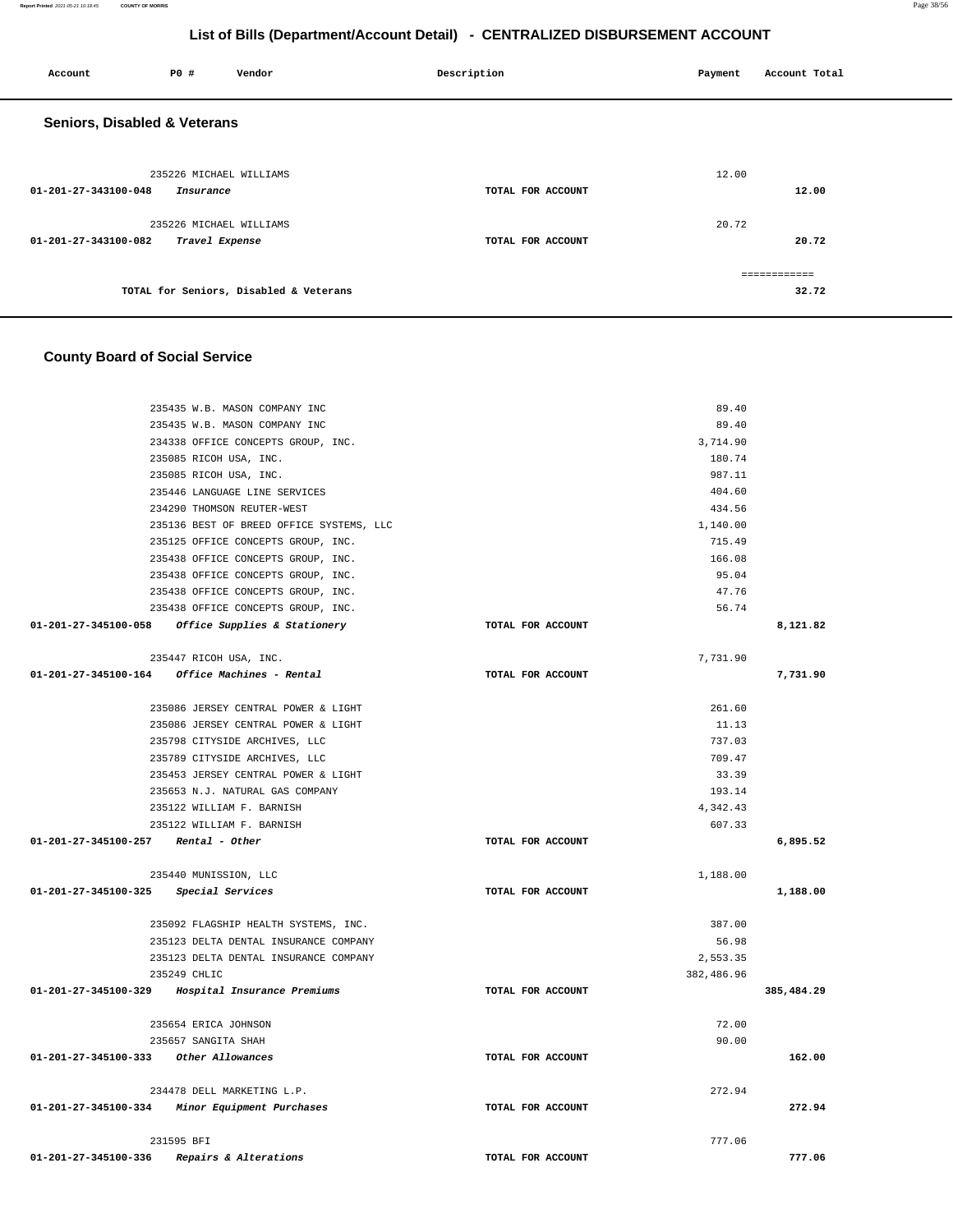**Report Printed** 2021-05-21 10:18:45 **COUNTY OF MORRIS** Page 39/56

# **List of Bills (Department/Account Detail) - CENTRALIZED DISBURSEMENT ACCOUNT**

| Account                               | P0 #                 | Vendor                                   | Description       | Payment | Account Total |
|---------------------------------------|----------------------|------------------------------------------|-------------------|---------|---------------|
| <b>County Board of Social Service</b> |                      |                                          |                   |         |               |
|                                       |                      | 235445 LABCORP OF AMERICA HOLDINGS       |                   | 101.85  |               |
| 01-201-27-345100-351                  |                      | Paternity Expenses                       | TOTAL FOR ACCOUNT |         | 101.85        |
|                                       | 235654 ERICA JOHNSON |                                          |                   | 72.00   |               |
| 01-203-27-345100-333                  |                      | (2020) Other Allowances                  | TOTAL FOR ACCOUNT |         | 72.00         |
|                                       |                      |                                          |                   |         | ------------- |
|                                       |                      | TOTAL for County Board of Social Service |                   |         | 410,807.38    |
|                                       |                      |                                          |                   |         |               |

### **DEPARTMENT 349110**

| 234589 ESSEX COUNTY HOSPITAL                                  |                   | 2,726.84 |
|---------------------------------------------------------------|-------------------|----------|
| 01-201-27-349110-090<br>Program Expenditures                  | TOTAL FOR ACCOUNT | 2,726.84 |
|                                                               |                   |          |
| 234590 NEW BRIDGE MEDICAL CENTER                              |                   | 666.40   |
| 234590 NEW BRIDGE MEDICAL CENTER                              |                   | 2,046.98 |
| (2020) Program Expenditures<br>$01 - 203 - 27 - 349110 - 090$ | TOTAL FOR ACCOUNT | 2,713.38 |
|                                                               |                   |          |
| TOTAL for DEPARTMENT 349110                                   |                   | 5,440.22 |

### **MV:Administration**

|                                | 235424 SODEXO INC & AFFILIATES         |                   | 53, 134.00 |               |
|--------------------------------|----------------------------------------|-------------------|------------|---------------|
|                                | 235421 SODEXO INC & AFFILIATES         |                   | 53,134.00  |               |
|                                | 235084 W.B. MASON COMPANY INC          |                   | 156.45     |               |
| 01-201-27-350100-036           | <i>Contracted Services</i>             | TOTAL FOR ACCOUNT |            | 106,424.45    |
|                                |                                        |                   |            |               |
|                                | 235366 POINTCLICKCARE                  |                   | 309.94     |               |
| 01-201-27-350100-040           | Electronic Data Processing             | TOTAL FOR ACCOUNT |            | 309.94        |
|                                |                                        |                   |            |               |
|                                | 235087 RICOH USA, INC.                 |                   | 38.29      |               |
| $01 - 201 - 27 - 350100 - 164$ | <i><b>Office Machines - Rental</b></i> | TOTAL FOR ACCOUNT |            | 38.29         |
|                                |                                        |                   |            |               |
|                                |                                        |                   |            | ------------- |
|                                | TOTAL for MV:Administration            |                   |            | 106,772.68    |
|                                |                                        |                   |            |               |

## **Assistance Dep Child:Local Shr**

|                      | 235652 OFFICE OF TEMPORARY ASSISTANCE     |                   | 6,000.00 |
|----------------------|-------------------------------------------|-------------------|----------|
| 01-201-27-354100-091 | Assistance Dep Child: Local Shr Program E | TOTAL FOR ACCOUNT | 6,000.00 |
|                      |                                           |                   |          |
|                      |                                           |                   |          |
|                      | TOTAL for Assistance Dep Child: Local Shr |                   | 6,000.00 |
|                      |                                           |                   |          |

## **Assistance SSI Income Recipien**

|                      | 235679 OFFICE OF TEMPORARY ASSISTANCE    |                   | 70,000.00 |
|----------------------|------------------------------------------|-------------------|-----------|
| 01-201-27-355100-090 | Assistance SSI Income Recipien Expenditu | TOTAL FOR ACCOUNT |           |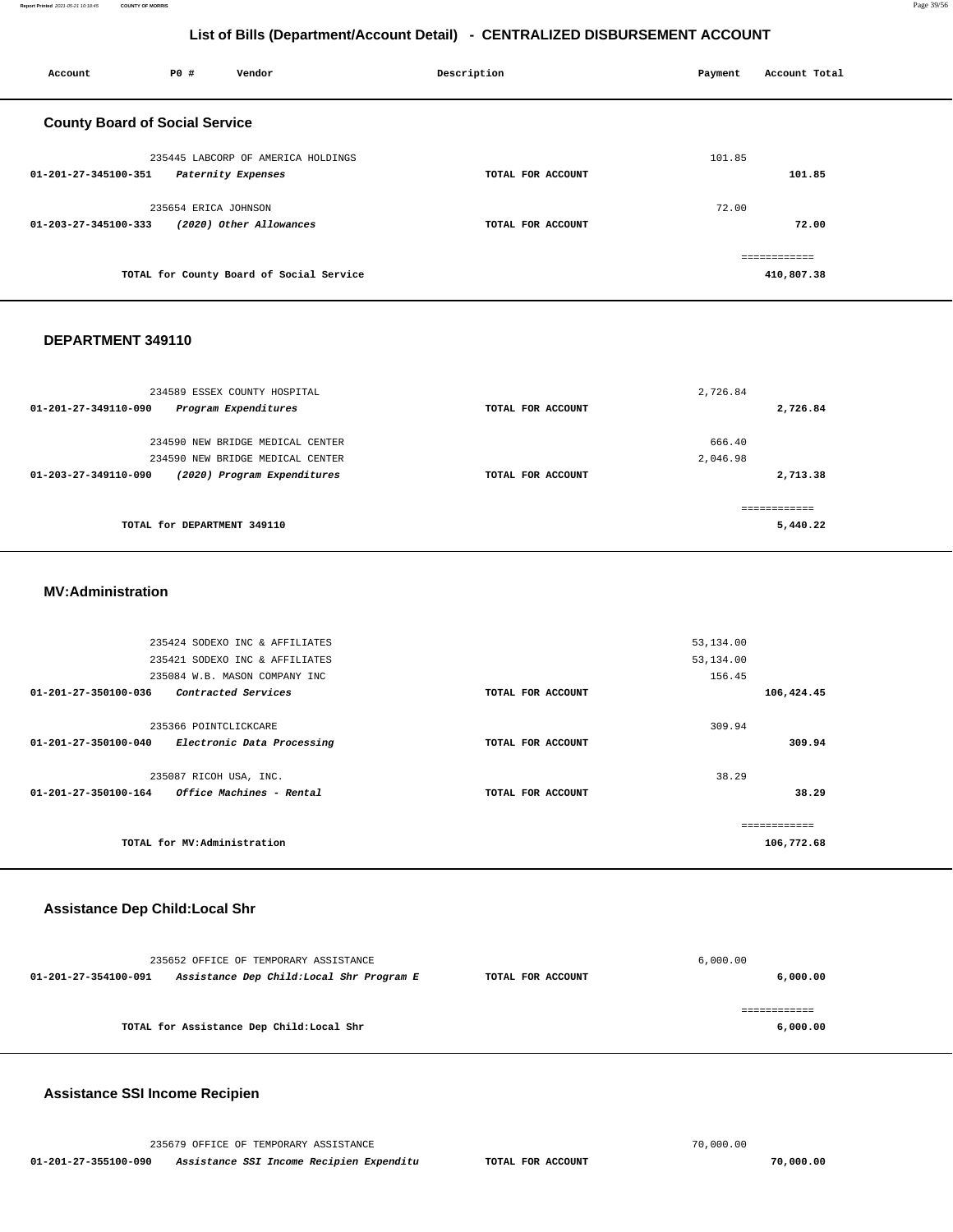**Report Printed** 2021-05-21 10:18:45 **COUNTY OF MORRIS** Page 40/56

# **List of Bills (Department/Account Detail) - CENTRALIZED DISBURSEMENT ACCOUNT**

| Account                                   | P0 # | Vendor                                   | Description | Payment | Account Total             |
|-------------------------------------------|------|------------------------------------------|-------------|---------|---------------------------|
| <b>Assistance SSI Income Recipien</b>     |      |                                          |             |         |                           |
|                                           |      | TOTAL for Assistance SSI Income Recipien |             |         | ============<br>70,000.00 |
| $\sim$ $\sim$ $\sim$ $\sim$ $\sim$ $\sim$ |      |                                          |             |         |                           |

# **County Adjuster**

|                      | 235985 COUNTY OF MORRIS   |                   | 42.12 |
|----------------------|---------------------------|-------------------|-------|
| 01-201-27-357100-068 | Postage & Metered Mail    | TOTAL FOR ACCOUNT | 42.12 |
|                      |                           |                   |       |
|                      | TOTAL for County Adjuster |                   | 42.12 |

# **County Library**

|                                          | 232195 FINANCIAL INFORMATION INC                                                    |                   | 895.00         |              |
|------------------------------------------|-------------------------------------------------------------------------------------|-------------------|----------------|--------------|
|                                          | 234525 INGRAM LIBRARY SERVICES                                                      |                   | 577.94         |              |
|                                          | 234525 INGRAM LIBRARY SERVICES                                                      |                   | 1,555.73       |              |
|                                          | 234525 INGRAM LIBRARY SERVICES                                                      |                   | 77.28          |              |
|                                          | 234525 INGRAM LIBRARY SERVICES                                                      |                   | 220.04         |              |
|                                          | 234526 INGRAM LIBRARY SERVICES                                                      |                   | 17.40          |              |
|                                          | 234526 INGRAM LIBRARY SERVICES                                                      |                   | 183.74         |              |
|                                          | 234526 INGRAM LIBRARY SERVICES                                                      |                   | 1,024.17       |              |
|                                          | 234526 INGRAM LIBRARY SERVICES                                                      |                   | 376.94         |              |
|                                          | 233777 MERGENT INC                                                                  |                   | 6,772.99       |              |
| 01-201-29-390100-028 Books & Periodicals |                                                                                     | TOTAL FOR ACCOUNT |                | 11,701.23    |
|                                          | 234525 INGRAM LIBRARY SERVICES                                                      |                   | 23.45          |              |
|                                          | 234525 INGRAM LIBRARY SERVICES                                                      |                   | 75.16          |              |
|                                          | 234525 INGRAM LIBRARY SERVICES                                                      |                   | 2.57           |              |
|                                          | 234525 INGRAM LIBRARY SERVICES                                                      |                   | 12.44          |              |
|                                          | 234526 INGRAM LIBRARY SERVICES                                                      |                   | 0.72           |              |
|                                          | 234526 INGRAM LIBRARY SERVICES                                                      |                   | 6.48           |              |
|                                          | 234526 INGRAM LIBRARY SERVICES                                                      |                   | 44.53          |              |
|                                          | 234526 INGRAM LIBRARY SERVICES                                                      |                   | 23.85          |              |
|                                          |                                                                                     |                   |                |              |
|                                          | 01-201-29-390100-058 Office Supplies & Stationery                                   | TOTAL FOR ACCOUNT |                | 189.20       |
|                                          |                                                                                     |                   |                |              |
|                                          | 235985 COUNTY OF MORRIS                                                             |                   | 447.09         |              |
|                                          | 01-201-29-390100-068 Postage & Metered Mail                                         | TOTAL FOR ACCOUNT |                | 447.09       |
|                                          | 234521 MIDWEST TAPE LLC                                                             |                   | 350.82         |              |
|                                          | 234521 MIDWEST TAPE LLC                                                             |                   | 504.46         |              |
|                                          | 01-201-29-390100-083    Video & Film Materials                                      | TOTAL FOR ACCOUNT |                | 855.28       |
|                                          |                                                                                     |                   |                |              |
|                                          | 234523 VENMILL INDUSTRIES INC                                                       |                   | 1,850.00       |              |
|                                          | 234523 VENMILL INDUSTRIES INC                                                       |                   | 82.50          |              |
|                                          | 234523 VENMILL INDUSTRIES INC                                                       |                   | 24.62<br>91.54 |              |
|                                          | 235037 W.B. MASON COMPANY INC<br>01-201-29-390100-095 Other Administrative Supplies | TOTAL FOR ACCOUNT |                | 2,048.66     |
|                                          |                                                                                     |                   |                |              |
|                                          | 225329 W.B. MASON COMPANY INC                                                       |                   | 278.28         |              |
|                                          | 01-203-29-390100-095 (2020) Other Administrative Supplies                           | TOTAL FOR ACCOUNT |                | 278.28       |
|                                          |                                                                                     |                   |                | ============ |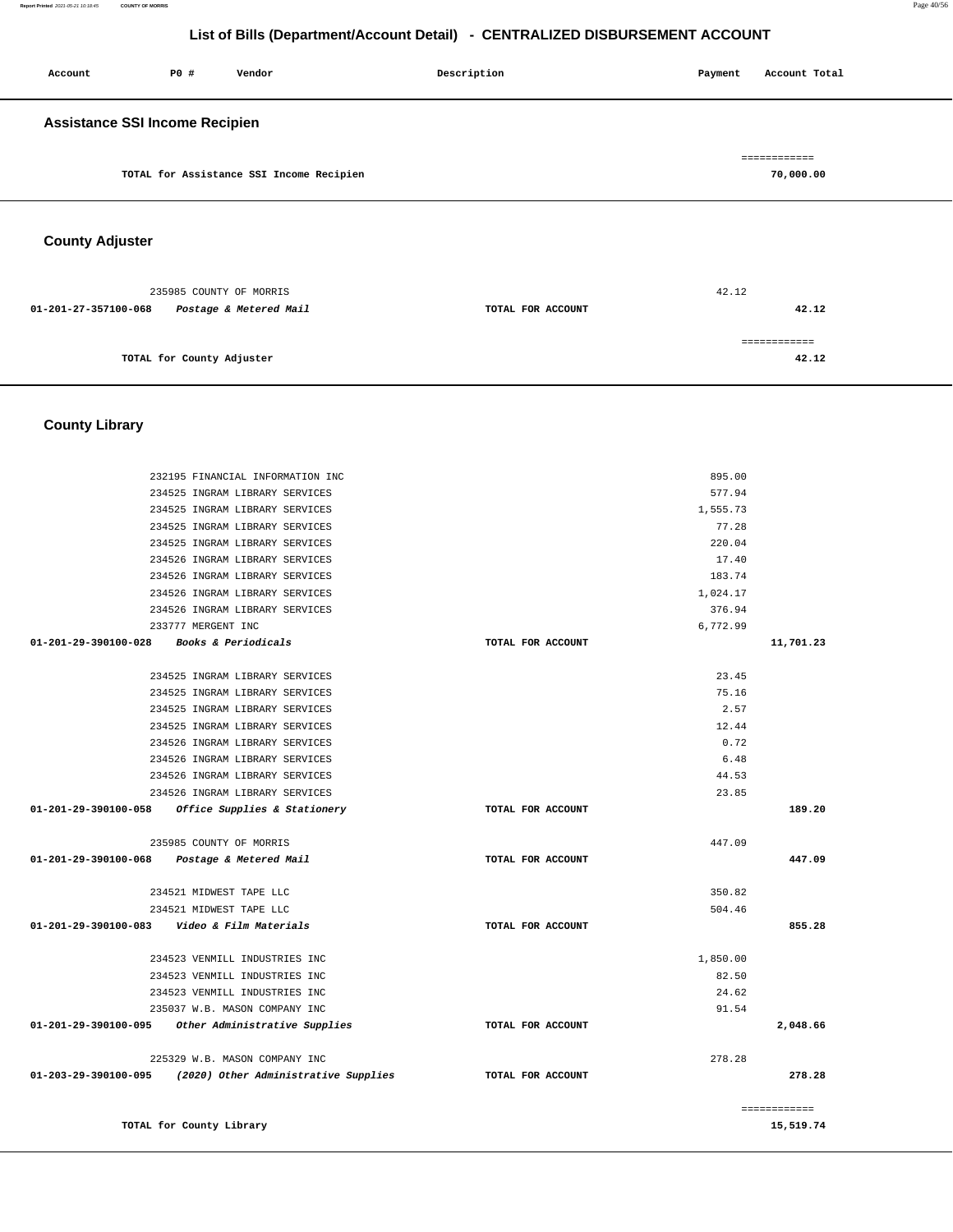| Account                               | P0 #                    | Vendor                                                                            | Description       | Payment  | Account Total            |
|---------------------------------------|-------------------------|-----------------------------------------------------------------------------------|-------------------|----------|--------------------------|
| <b>County Superintendent of Schoo</b> |                         |                                                                                   |                   |          |                          |
| 01-201-29-392100-068                  | 235985 COUNTY OF MORRIS | Postage & Metered Mail                                                            | TOTAL FOR ACCOUNT | 21.28    | 21.28                    |
|                                       |                         | TOTAL for County Superintendent of Schoo                                          |                   |          | ============<br>21.28    |
|                                       |                         |                                                                                   |                   |          |                          |
| <b>Rutgers Extension Service</b>      |                         |                                                                                   |                   |          |                          |
| 01-201-29-396100-068                  | 235985 COUNTY OF MORRIS | Postage & Metered Mail                                                            | TOTAL FOR ACCOUNT | 5.02     | 5.02                     |
|                                       |                         | TOTAL for Rutgers Extension Service                                               |                   |          | ============<br>5.02     |
| Rmb Out of Cty Two Yr Coll            |                         |                                                                                   |                   |          |                          |
| 01-201-29-397100-090                  |                         | 235896 HUDSON COUNTY COMMUNITY COLLEGE<br>Rmb Out of Cty Two Yr Coll Expenditures | TOTAL FOR ACCOUNT | 1,039.48 | 1,039.48                 |
|                                       |                         | TOTAL for Rmb Out of Cty Two Yr Coll                                              |                   |          | ============<br>1,039.48 |
| <b>Fire and Police Academy</b>        |                         |                                                                                   |                   |          |                          |

| 234811 RICOH USA, INC.                                   |                   | 898.80   |              |
|----------------------------------------------------------|-------------------|----------|--------------|
| 233773 L-3 D.P. ASSOCIATES INC.                          |                   | 5,000.00 |              |
| 01-201-29-407100-044 Equipment Service Agreements        | TOTAL FOR ACCOUNT |          | 5,898.80     |
| 235336 W.B. MASON COMPANY INC                            |                   | 11.92    |              |
| 235479 W.B. MASON COMPANY INC                            |                   | 72.06    |              |
| Office Supplies & Stationery<br>01-201-29-407100-058     | TOTAL FOR ACCOUNT |          | 83.98        |
| 233771 NEW JERSEY FIRE EQUIPMENT COMPANY                 |                   | 528.00   |              |
| 233771 NEW JERSEY FIRE EQUIPMENT COMPANY                 |                   | 75.00    |              |
| 234083 MORRISTOWN LUMBER &                               |                   | 405.00   |              |
| $01 - 201 - 29 - 407100 - 059$<br>Other General Expenses | TOTAL FOR ACCOUNT |          | 1,008.00     |
| 235985 COUNTY OF MORRIS                                  |                   | 72.35    |              |
| 01-201-29-407100-068 Postage & Metered Mail              | TOTAL FOR ACCOUNT |          | 72.35        |
| 235319 MORRISTOWN LUMBER &                               |                   | 19.80    |              |
| 234626 MORRISTOWN LUMBER &                               |                   | 459.00   |              |
| 234321 MORRISTOWN LUMBER &                               |                   | 575.00   |              |
| 235318 MORRISTOWN LUMBER &                               |                   | 249.75   |              |
| 01-201-29-407100-239<br>Small Tools                      | TOTAL FOR ACCOUNT |          | 1,303.55     |
| 233770 NEW JERSEY FIRE EQUIPMENT COMPANY                 |                   | 888.00   |              |
| 234814 NEW JERSEY FIRE EQUIPMENT COMPANY                 |                   | 1,008.00 |              |
| 01-201-29-407100-258<br>Equipment                        | TOTAL FOR ACCOUNT |          | 1,896.00     |
|                                                          |                   |          | ============ |

**10,262.68** 

**TOTAL for Fire and Police Academy**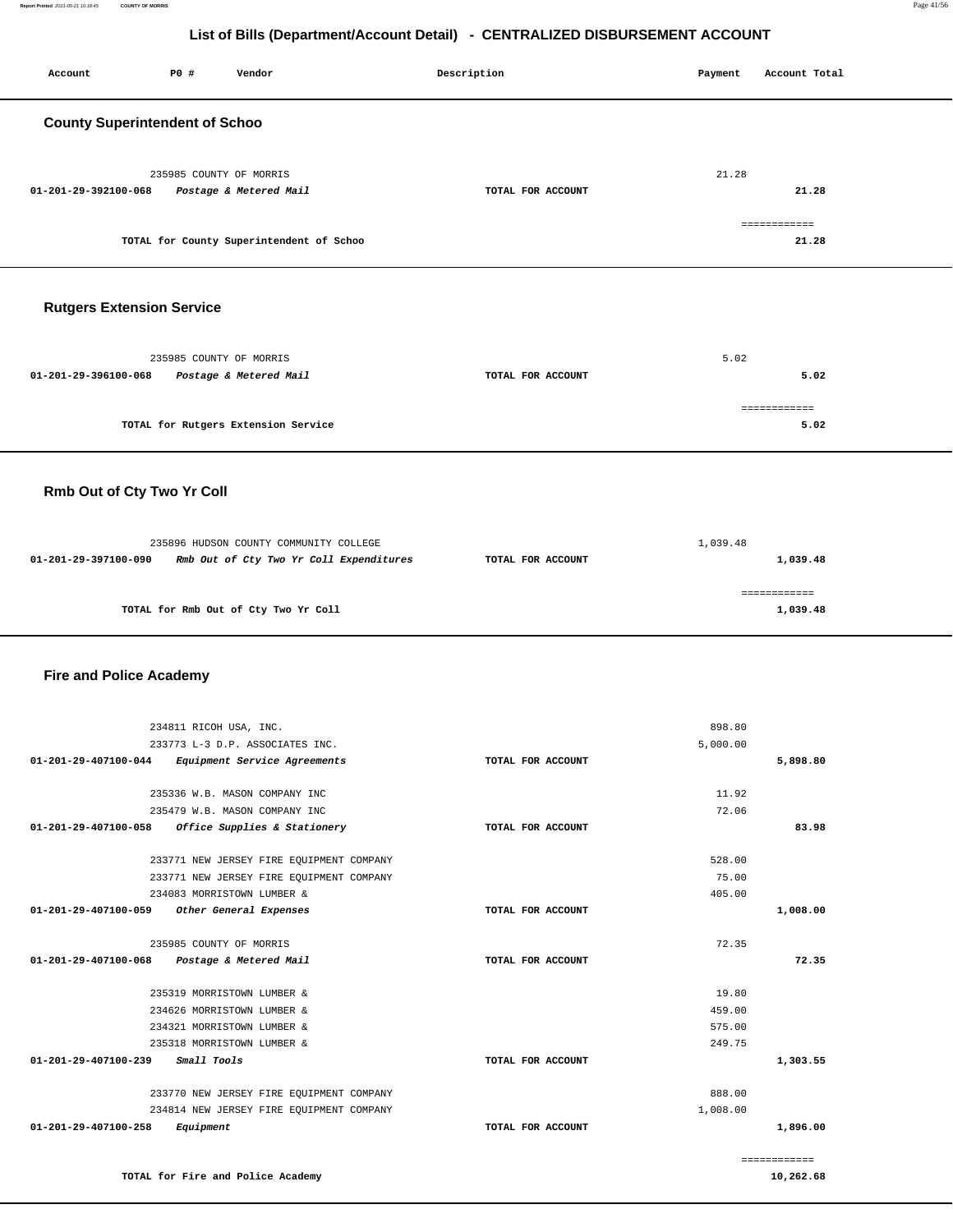### 235399 JERSEY CENTRAL POWER & LIGHT 584.62 235411 JERSEY CENTRAL POWER & LIGHT 47.67 235400 JERSEY CENTRAL POWER & LIGHT 37.56 235401 JERSEY CENTRAL POWER & LIGHT 313.74 235403 JERSEY CENTRAL POWER & LIGHT 19.88 235404 JERSEY CENTRAL POWER & LIGHT 21.26 235402 JERSEY CENTRAL POWER & LIGHT 31.54 235779 JERSEY CENTRAL POWER & LIGHT 21,967.62  $235779$  JERSEY CENTRAL POWER & LIGHT  $-6,841.20$ 235794 JERSEY CENTRAL POWER & LIGHT 5,773.30  $235794$  JERSEY CENTRAL POWER & LIGHT  $-2,519.73$ 235778 JERSEY CENTRAL POWER & LIGHT 11,621.75 235783 AES-NJ COGEN CO INC 3,071.42 235630 DIRECT ENERGY BUSINESS MARKETING 69.94 235630 DIRECT ENERGY BUSINESS MARKETING 219.76 235630 DIRECT ENERGY BUSINESS MARKETING 19.87 235630 DIRECT ENERGY BUSINESS MARKETING 18.30 235630 DIRECT ENERGY BUSINESS MARKETING 13.30 235630 DIRECT ENERGY BUSINESS MARKETING 0.53 235630 DIRECT ENERGY BUSINESS MARKETING 637.47 235630 DIRECT ENERGY BUSINESS MARKETING 679.01 235630 DIRECT ENERGY BUSINESS MARKETING 1,329.20 235630 DIRECT ENERGY BUSINESS MARKETING 4,993.35 235630 DIRECT ENERGY BUSINESS MARKETING 10,905.53 235656 DIRECT ENERGY BUSINESS MARKETING 34.03  **01-201-31-430100-137 Electricity TOTAL FOR ACCOUNT 106,352.27** 235146 PSE&G CO 460.30 235149 WOODRUFF ENERGY 1,425.48 234812 SUBURBAN PROPANE -2347 1,473.99 234812 SUBURBAN PROPANE -2347 4.56 234812 SUBURBAN PROPANE -2347 9.92 235585 N.J. NATURAL GAS COMPANY 37.23 235580 N.J. NATURAL GAS COMPANY 86.63 235584 N.J. NATURAL GAS COMPANY 68.67 235587 N.J. NATURAL GAS COMPANY 498.87 235578 WOODRUFF ENERGY 17,796.03 235345 SUBURBAN PROPANE -2347 575.98 235345 SUBURBAN PROPANE -2347 4.62 235345 SUBURBAN PROPANE -2347 9.92 235487 SUBURBAN PROPANE -2347 267.57 235487 SUBURBAN PROPANE -2347 4.62 235487 SUBURBAN PROPANE -2347 9.92 235802 ELIZABETHTOWN GAS COMPANY 138.33

## **List of Bills (Department/Account Detail) - CENTRALIZED DISBURSEMENT ACCOUNT**

| Account<br>. | PO#<br>$\sim$ | Vendor | Description | Payment<br>. | Account Total<br>. |
|--------------|---------------|--------|-------------|--------------|--------------------|
|              |               |        |             |              |                    |

### **Utilities**

235145 DIRECT ENERGY BUSINESS MARKETING 11.11 and 235145 DIRECT ENERGY BUSINESS MARKETING 235145 DIRECT ENERGY BUSINESS MARKETING 34.28 235145 DIRECT ENERGY BUSINESS MARKETING 8.89 235148 JERSEY CENTRAL POWER & LIGHT 2,833.61 235147 JERSEY CENTRAL POWER & LIGHT 4,848.23 235143 DIRECT ENERGY BUSINESS MARKETING 13.07 235143 DIRECT ENERGY BUSINESS MARKETING 4.26 235143 DIRECT ENERGY BUSINESS MARKETING 165.07 235498 CHAMPION ENERGY 26,251.71 235414 DIRECT ENERGY BUSINESS MARKETING 2,021.18 235414 DIRECT ENERGY BUSINESS MARKETING 518.33 235414 DIRECT ENERGY BUSINESS MARKETING 232.96 235548 TIOGA SOLAR MORRIS COUNTY 1 LLC 1,860.41 235547 U.S. BANK OPERATIONS CENTER 14,391.07 235374 JERSEY CENTRAL POWER & LIGHT 93.75 235373 JERSEY CENTRAL POWER & LIGHT 14.62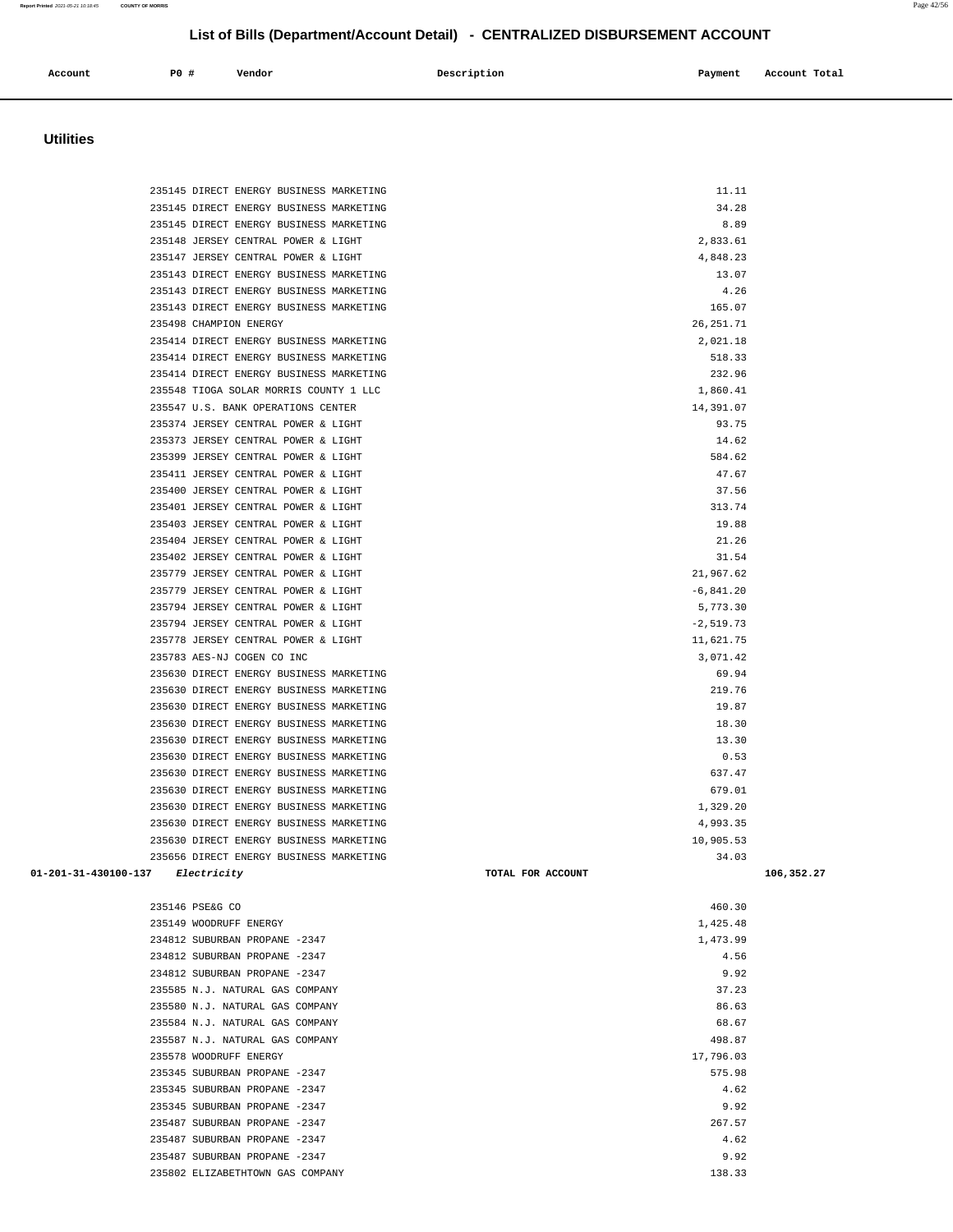### **Report Printed** 2021-05-21 10:18:45 **COUNTY OF MORRIS** Page 43/56

# **List of Bills (Department/Account Detail) - CENTRALIZED DISBURSEMENT ACCOUNT**

| Account              | PO#                 | Vendor                                  | Description |                   | Payment   | Account Total |
|----------------------|---------------------|-----------------------------------------|-------------|-------------------|-----------|---------------|
| <b>Utilities</b>     |                     |                                         |             |                   |           |               |
|                      |                     |                                         |             |                   |           |               |
|                      |                     | 235663 DIRECT ENERGY BUSINESS MARKETING |             |                   | 16,245.96 |               |
|                      |                     | 235623 N.J. NATURAL GAS COMPANY         |             |                   | 179.39    |               |
|                      |                     | 235626 N.J. NATURAL GAS COMPANY         |             |                   | 981.92    |               |
| 01-201-31-430100-141 | Natural Gas         |                                         |             | TOTAL FOR ACCOUNT |           | 40,279.91     |
|                      |                     | 235144 BOROUGH OF WHARTON               |             |                   | 254.25    |               |
|                      |                     | 233978 WASHINGTON TOWNSHIP M.U.A.       |             |                   | 312.30    |               |
| 01-201-31-430100-144 | Sewer               |                                         |             | TOTAL FOR ACCOUNT |           | 566.55        |
|                      | 234816 VERIZON      |                                         |             |                   | 386.45    |               |
|                      | 235329 VERIZON CABS |                                         |             |                   | 2,702.89  |               |
|                      | 234815 VERIZON      |                                         |             |                   | 5,770.87  |               |
|                      |                     | 235678 CABLEVISION LIGHTPATH INC.       |             |                   | 5,095.95  |               |
| 01-201-31-430100-146 | Telephone           |                                         |             | TOTAL FOR ACCOUNT |           | 13,956.16     |
|                      |                     |                                         |             |                   |           |               |
|                      |                     | 233978 WASHINGTON TOWNSHIP M.U.A.       |             |                   | 123.24    |               |
|                      |                     | 235497 WHARTON WATER DEPARTMENT         |             |                   | 59.76     |               |
|                      |                     | 235497 WHARTON WATER DEPARTMENT         |             |                   | 157.92    |               |
|                      |                     | 235497 WHARTON WATER DEPARTMENT         |             |                   | 98.57     |               |
|                      |                     | 235497 WHARTON WATER DEPARTMENT         |             |                   | 15.68     |               |
|                      |                     | 235666 SOUTHEAST MORRIS COUNTY          |             |                   | 6,929.28  |               |
|                      |                     | 235667 SOUTHEAST MORRIS COUNTY          |             |                   | 4,824.01  |               |
|                      |                     | 235667 SOUTHEAST MORRIS COUNTY          |             |                   | 473.81    |               |
|                      |                     | 235667 SOUTHEAST MORRIS COUNTY          |             |                   | 625.68    |               |
|                      |                     | 235667 SOUTHEAST MORRIS COUNTY          |             |                   | 473.73    |               |
| 01-201-31-430100-147 | Water               |                                         |             | TOTAL FOR ACCOUNT |           | 13,781.68     |
|                      |                     | 235790 JERSEY CENTRAL POWER & LIGHT     |             |                   | 939.50    |               |
| 01-203-31-430100-137 |                     | (2020) Electricity                      |             | TOTAL FOR ACCOUNT |           | 939.50        |
|                      |                     | 235662 DIRECT ENERGY BUSINESS MARKETING |             |                   | 62.39     |               |
|                      |                     | 235662 DIRECT ENERGY BUSINESS MARKETING |             |                   | 913.28    |               |
|                      |                     | 235662 DIRECT ENERGY BUSINESS MARKETING |             |                   | 178.17    |               |
| 01-203-31-430100-141 |                     | (2020) Natural Gas                      |             | TOTAL FOR ACCOUNT |           | 1,153.84      |
|                      |                     |                                         |             |                   |           | ------------  |
|                      | TOTAL for Utilities |                                         |             |                   |           | 177,029.91    |

### **Nutrition**

| 235242 RHEA YOUNG                              |                   | 12.00  |
|------------------------------------------------|-------------------|--------|
| 01-201-41-716100-048<br>Insurance              | TOTAL FOR ACCOUNT | 12.00  |
|                                                |                   |        |
| 235511 PATRICIA W. GIBBONS                     |                   | 27.51  |
| 235511 PATRICIA W. GIBBONS                     |                   | 367.08 |
| Other Outside Services<br>01-201-41-716100-084 | TOTAL FOR ACCOUNT | 394.59 |
|                                                |                   |        |
| TOTAL for Nutrition                            |                   | 406.59 |

### **Cash Held In Trust**

233761 MORRISTOWN MEDICAL CENTER **01-204-55-999999-520 Other Expenses CP TOTAL FOR ACCOUNT** 

**2,450.37**

============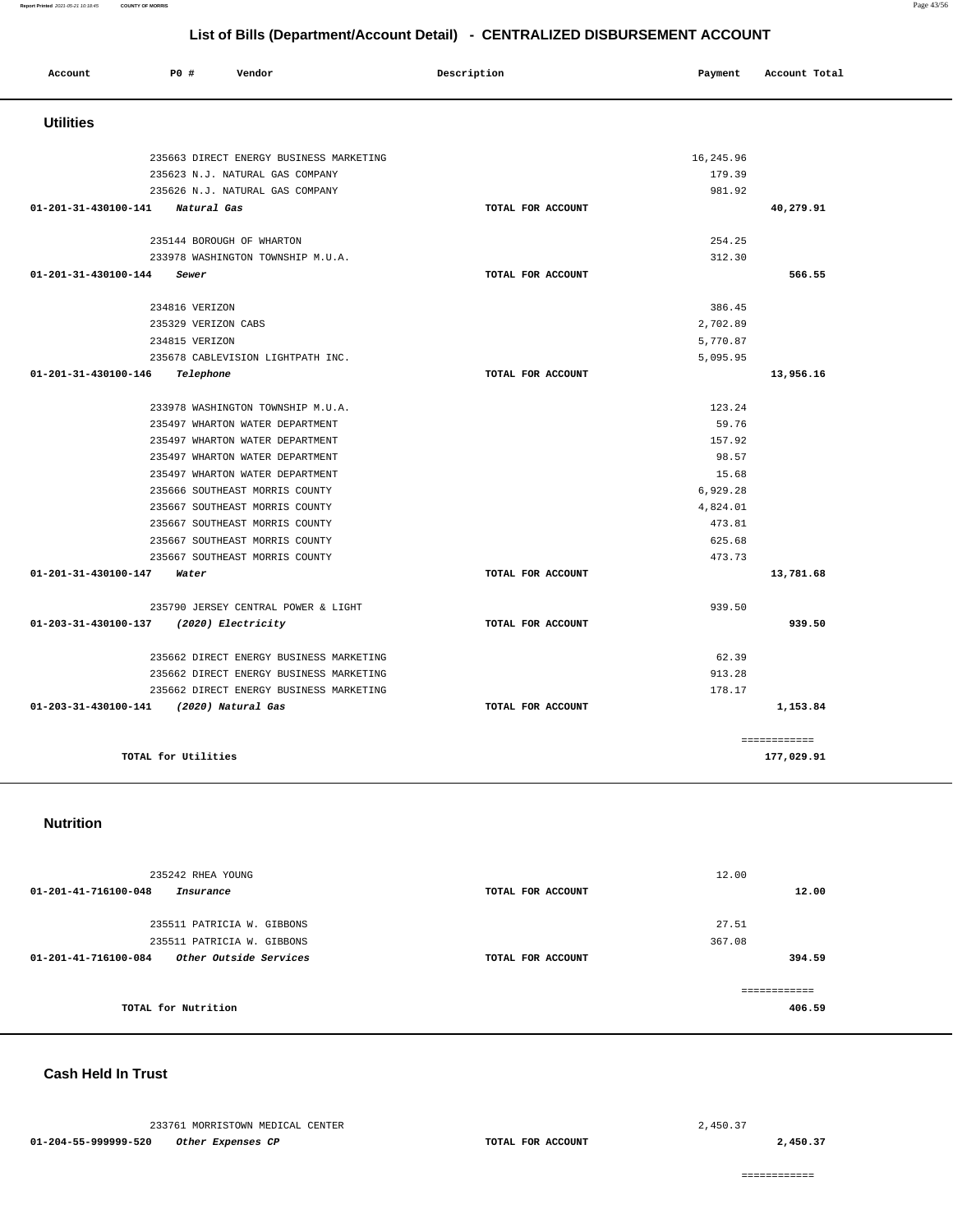| Account            | PO# | Vendor | Description | Payment | Account Total |
|--------------------|-----|--------|-------------|---------|---------------|
| Cash Held In Trust |     |        |             |         |               |

**TOTAL for Cash Held In Trust [2,450.37](https://2,450.37)**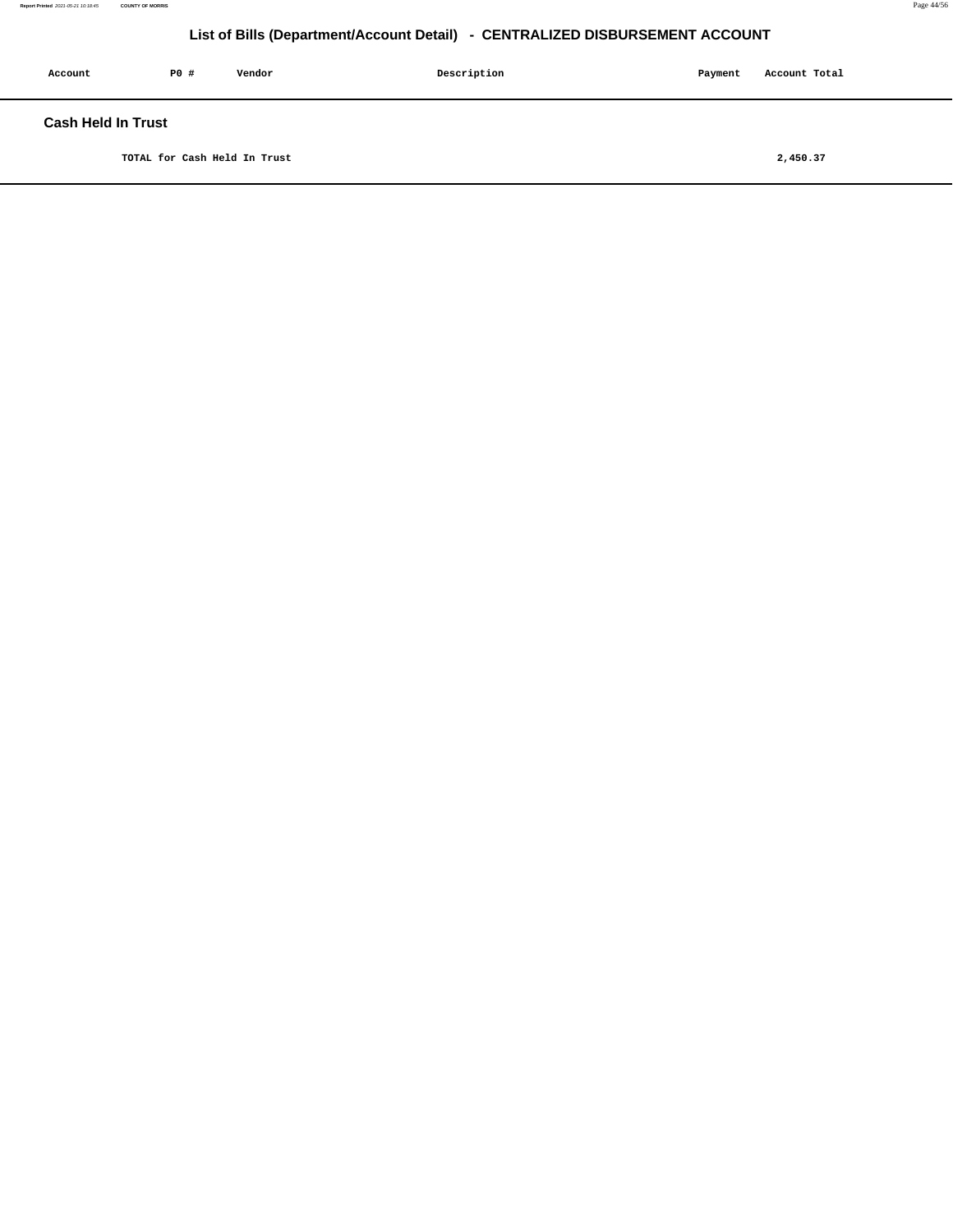**Report Printed** 2021-05-21 10:18:45 **COUNTY OF MORRIS** Page 45/56

# **List of Bills (Department/Account Detail) - CENTRALIZED DISBURSEMENT ACCOUNT**

| Account              | PO#                                                                                          | Vendor |                                          | Description       | Payment                               | Account Total             |
|----------------------|----------------------------------------------------------------------------------------------|--------|------------------------------------------|-------------------|---------------------------------------|---------------------------|
| DEPARTMENT 718105    |                                                                                              |        | <b>Grant Fund</b>                        |                   |                                       |                           |
| 02-213-41-718105-391 | 235311 CAROLE A. HUDSON<br>235376 JOAN A. SEERY<br>235624 OPTIMUM<br>235984 COUNTY OF MORRIS |        | Public Health Emer Grant(7/1/20-6/30/21) | TOTAL FOR ACCOUNT | 2,607.50<br>822.50<br>256.88<br>78.93 | 3,765.81                  |
|                      | TOTAL for DEPARTMENT 718105                                                                  |        |                                          |                   |                                       | ============<br>3,765.81  |
| DEPARTMENT 718130    |                                                                                              |        |                                          |                   |                                       |                           |
| 02-213-41-718130-391 | 228308 TETRA TECH INC                                                                        |        | CARES COVID-19 (ELC) (8/1/19-6/30/21)    | TOTAL FOR ACCOUNT | 19,690.15                             | 19,690.15                 |
|                      | TOTAL for DEPARTMENT 718130                                                                  |        |                                          |                   |                                       | ============<br>19,690.15 |

### **DEPARTMENT 718135**

|                      | 234793 PREVENTION IS KEY                 | 24,268.00         |           |  |
|----------------------|------------------------------------------|-------------------|-----------|--|
| 02-213-41-718135-391 | Public Health OFRT 2021(10/1/20-9/30/21) | TOTAL FOR ACCOUNT | 24,268.00 |  |
|                      | TOTAL for DEPARTMENT 718135              |                   | 24,268.00 |  |

## **DEPARTMENT 720110**

|                   | 11,250.00 |
|-------------------|-----------|
|                   | 11,250.00 |
| TOTAL FOR ACCOUNT | 22,500.00 |
|                   |           |
|                   |           |
|                   | 22,500.00 |
|                   |           |

### **TANF**

| 234864 PAPER MART INC                               |                   | 28.84  |
|-----------------------------------------------------|-------------------|--------|
| 234865 PRINCIPAL LIFE INSURANCE COMPANY             |                   | 15.80  |
| 234866 W.B. MASON COMPANY INC                       |                   | 5.95   |
| 235248 MORRISTOWN POST OFFICE                       |                   | 51.80  |
| 235258 CENTURYLINK                                  |                   | 9.50   |
| 235216 MORRISTOWN POST OFFICE                       |                   | 17.15  |
| WFNJ-TANF (7/1/20-12/31/21)<br>02-213-41-741115-392 | TOTAL FOR ACCOUNT | 129.04 |
|                                                     |                   |        |

============

**TOTAL for TANF** 

**129.04**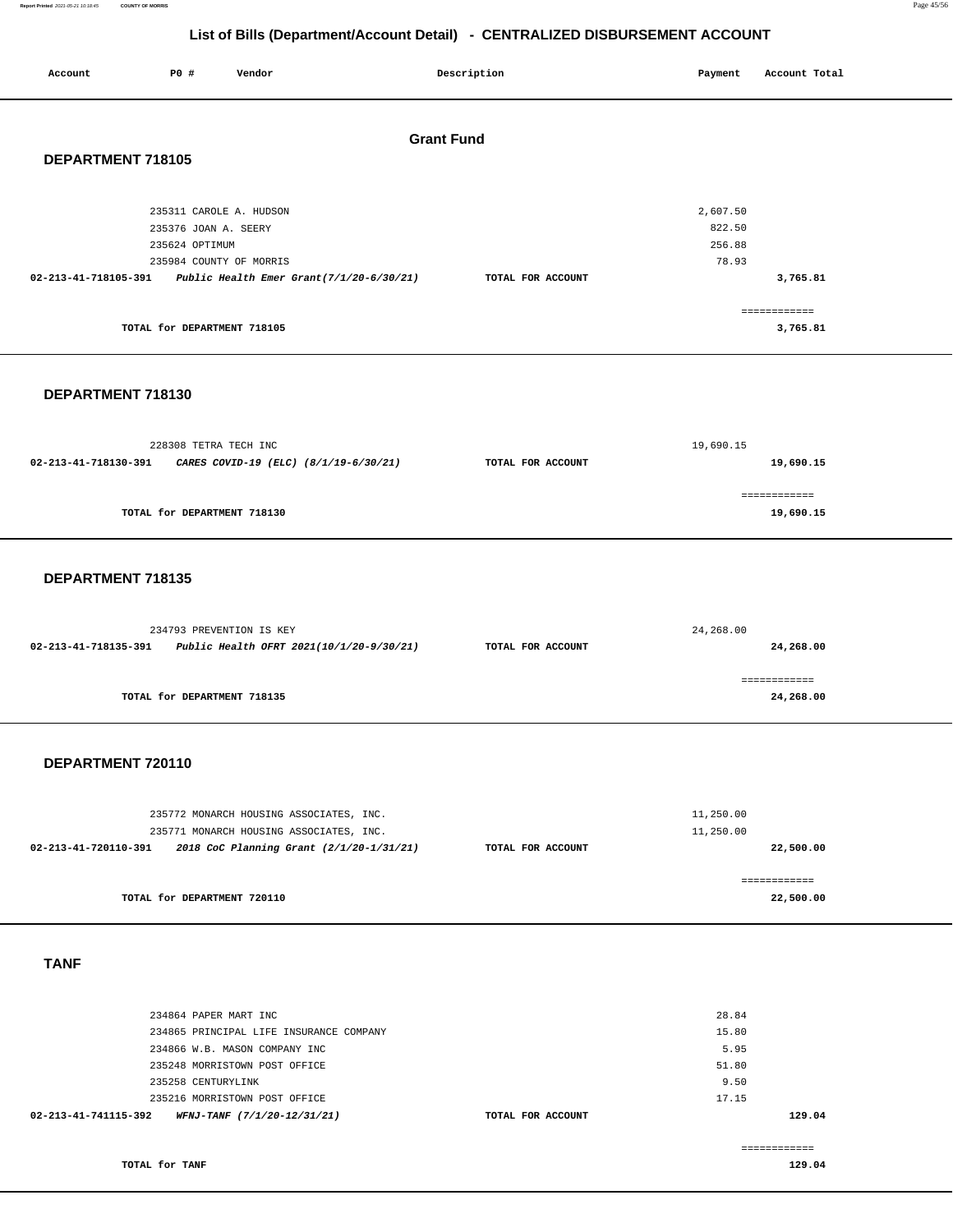### **Report Printed** 2021-05-21 10:18:45 **COUNTY OF MORRIS** Page 46/56

# **List of Bills (Department/Account Detail) - CENTRALIZED DISBURSEMENT ACCOUNT**

| Account | P0 # | Vendor | Description | Payment | Account Total |
|---------|------|--------|-------------|---------|---------------|
| .       |      |        |             |         |               |
|         |      |        |             |         |               |

### **General Assistance**

| 234864 PAPER MART INC                                            |                   | 37.08  |
|------------------------------------------------------------------|-------------------|--------|
| 234865 PRINCIPAL LIFE INSURANCE COMPANY                          |                   | 20.31  |
| 234866 W.B. MASON COMPANY INC                                    |                   | 7.64   |
| 235248 MORRISTOWN POST OFFICE                                    |                   | 66.60  |
| 235258 CENTURYLINK                                               |                   | 12.22  |
| 235216 MORRISTOWN POST OFFICE                                    |                   | 22.05  |
| WFNJ-General Assistance(7/1/20-12/31/21)<br>02-213-41-741120-392 | TOTAL FOR ACCOUNT | 165.90 |
| TOTAL for General Assistance                                     |                   | 165.90 |
|                                                                  |                   |        |

### **DEPARTMENT 742105**

|                      | 235240 WEISS-AUG, INC       | 4,320.00          |               |  |
|----------------------|-----------------------------|-------------------|---------------|--|
| 02-213-41-742105-391 | WIOA Adult (7/1/19-6/30/21) | TOTAL FOR ACCOUNT | 4,320.00      |  |
|                      |                             |                   | ------------- |  |
|                      | TOTAL for DEPARTMENT 742105 |                   | 4,320.00      |  |
|                      |                             |                   |               |  |

### **DEPARTMENT 742120**

| 02-213-41-742120-391 | WIOA Youth (7/1/19-6/30/21)             | TOTAL FOR ACCOUNT | 10,252.78 |
|----------------------|-----------------------------------------|-------------------|-----------|
|                      | 235525 PHILLIPSBURG SCHOOL BASED        | 212.00            |           |
|                      | 235525 PHILLIPSBURG SCHOOL BASED        | 212.00            |           |
|                      | 235525 PHILLIPSBURG SCHOOL BASED        | 212.00            |           |
|                      | 235525 PHILLIPSBURG SCHOOL BASED        | 212.00            |           |
|                      | 235524 PHILLIPSBURG SCHOOL BASED        | 212.00            |           |
|                      | 235524 PHILLIPSBURG SCHOOL BASED        | 212.00            |           |
|                      | 235524 PHILLIPSBURG SCHOOL BASED        | 212.00            |           |
|                      | 235524 PHILLIPSBURG SCHOOL BASED        | 212.00            |           |
|                      | 235522 PHILLIPSBURG SCHOOL BASED        | 212.00            |           |
|                      | 235522 PHILLIPSBURG SCHOOL BASED        | 212.00            |           |
|                      | 235522 PHILLIPSBURG SCHOOL BASED        | 212.00            |           |
|                      | 235522 PHILLIPSBURG SCHOOL BASED        | 212.00            |           |
|                      | 235522 PHILLIPSBURG SCHOOL BASED        | 251.00            |           |
|                      | 235530 PHILLIPSBURG SCHOOL BASED        | 635.00            |           |
|                      | 235530 PHILLIPSBURG SCHOOL BASED        | 1,020.00          |           |
|                      | 235530 PHILLIPSBURG SCHOOL BASED        | 635.00            |           |
|                      | 235529 PHILLIPSBURG SCHOOL BASED        | 400.00            |           |
|                      | 235529 PHILLIPSBURG SCHOOL BASED        | 400.00            |           |
|                      | 235526 PHILLIPSBURG SCHOOL BASED        | 256.00            |           |
|                      | 235526 PHILLIPSBURG SCHOOL BASED        | 256.00            |           |
|                      | 234866 W.B. MASON COMPANY INC           | 16.99             |           |
|                      | 235215 FORTIS INSTITUTE                 | 1,000.00          |           |
|                      | 235204 NEWBRIDGE SERVICES INC           | 250.00            |           |
|                      | 235204 NEWBRIDGE SERVICES INC           | 399.00            |           |
|                      | 235204 NEWBRIDGE SERVICES INC           | 698.25            |           |
|                      | 235206 NEWBRIDGE SERVICES INC           | 557.00            |           |
|                      | 235206 NEWBRIDGE SERVICES INC           | 557.00            |           |
|                      | 235206 NEWBRIDGE SERVICES INC           | 250.00            |           |
|                      | 234865 PRINCIPAL LIFE INSURANCE COMPANY | 45.14             |           |
|                      | 234864 PAPER MART INC                   | 82.40             |           |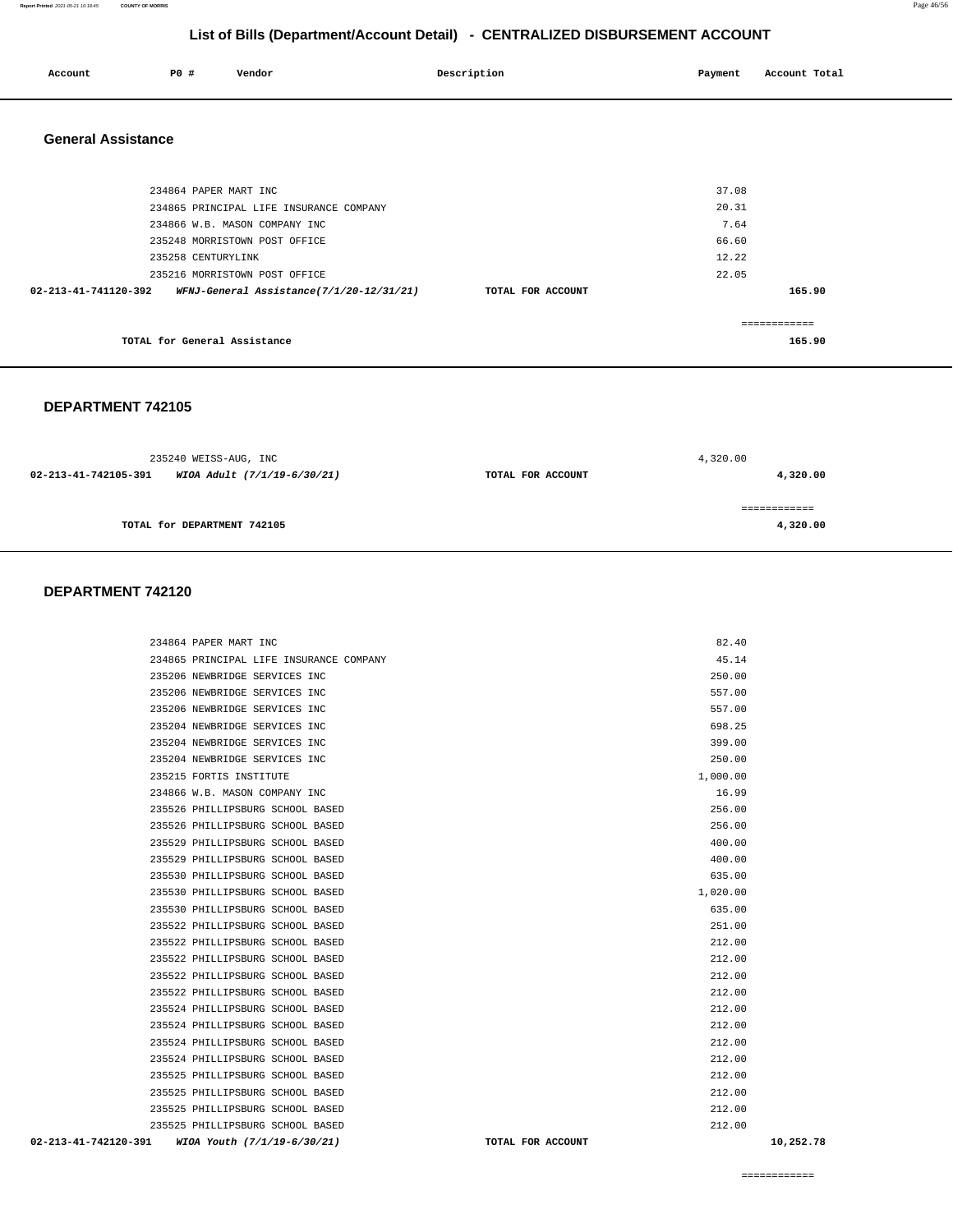| Account                  | PO# | Vendor | Description | Payment | Account Total |
|--------------------------|-----|--------|-------------|---------|---------------|
| <b>DEPARTMENT 742120</b> |     |        |             |         |               |

**TOTAL for DEPARTMENT 742120 [10,252.78](https://10,252.78)** 

### **WIA: Adult**

| 234864 PAPER MART INC                            | 70.04             |              |
|--------------------------------------------------|-------------------|--------------|
| 234865 PRINCIPAL LIFE INSURANCE COMPANY          | 38.37             |              |
| 235211 ACE HEALTHCARE TRAINING                   | 800.00            |              |
| 234866 W.B. MASON COMPANY INC                    | 14.44             |              |
| 235261 ACE HEALTHCARE TRAINING                   | 299.00            |              |
| 235267 ACE HEALTHCARE TRAINING                   | 1,465.10          |              |
| 235268 ACE HEALTHCARE TRAINING                   | 1,495.00          |              |
| 235248 MORRISTOWN POST OFFICE                    | 125.80            |              |
| 235258 CENTURYLINK                               | 23.08             |              |
| 235216 MORRISTOWN POST OFFICE                    | 41.65             |              |
| 235594 M.C. SCHOOL OF TECHNOLOGY                 | 1,273.02          |              |
| 235512 ACE HEALTHCARE TRAINING                   | 897.00            |              |
| 235510 WARREN COUNTY COMMUNITY COLL.             | 1,975.00          |              |
| 02-213-41-742205-391 WIOA Adult (7/1/20-6/30/22) | TOTAL FOR ACCOUNT | 8,517.50     |
|                                                  |                   | ------------ |

**TOTAL for WIA:** Adult 8,517.50

### **WIA: Disclocated Worker**

| 234864 PAPER MART INC                   | 193.64   |
|-----------------------------------------|----------|
| 234865 PRINCIPAL LIFE INSURANCE COMPANY | 106.08   |
| 235208 EZ WHEELS DRIVING SCHOOL         | 1,599.60 |
| 235214 M.C. SCHOOL OF TECHNOLOGY        | 1,331.26 |
| 235212 ACE HEALTHCARE TRAINING          | 800.00   |
| 235209 EZ WHEELS DRIVING SCHOOL         | 2,026.16 |
| 234866 W.B. MASON COMPANY INC           | 39.91    |
| 235269 ACE HEALTHCARE TRAINING          | 1,465.10 |
| 235270 ACE HEALTHCARE TRAINING          | 687.70   |
| 235271 LASCOMP INSTITUTE OF IT          | 3,200.00 |
| 235265 ACE HEALTHCARE TRAINING          | 1,704.30 |
| 235266 ACE HEALTHCARE TRAINING          | 3,000.00 |
| 235263 ACE HEALTHCARE TRAINING          | 687.70   |
| 235259 WILLIAM PATERSON UNIVERSITY      | 1,073.60 |
| 235260 ACE HEALTHCARE TRAINING          | 687.70   |
| 235248 MORRISTOWN POST OFFICE           | 347.80   |
| 235258 CENTURYLINK                      | 63.80    |
| 235216 MORRISTOWN POST OFFICE           | 115.15   |
| 235601 EZ WHEELS DRIVING SCHOOL         | 1,066.40 |
| 235595 ACE HEALTHCARE TRAINING          | 1,076.40 |
| 235599 EZ WHEELS DRIVING SCHOOL         | 1,706.24 |
| 235598 EZ WHEELS DRIVING SCHOOL         | 1,706.24 |
| 235600 EZ WHEELS DRIVING SCHOOL         | 1,713.60 |
| 235597 EZ WHEELS DRIVING SCHOOL         | 1,759.56 |
| 235596 RUTGERS CENTER FOR CONTINUING    | 2,635.00 |
| 235541 BTII INSTITUTE, LLC              | 3,200.00 |
| 235539 BTII INSTITUTE, LLC              | 3,200.00 |
| 235540 BTII INSTITUTE, LLC              | 3,200.00 |
| 235561 BTII INSTITUTE, LLC              | 800.00   |
| 235538 WILLIAM PATERSON UNIVERSITY      | 184.25   |
| 235542 CUTTING EDGE ACADEMY             | 1,193.01 |
| 235593 BTII INSTITUTE, LLC              | 800.00   |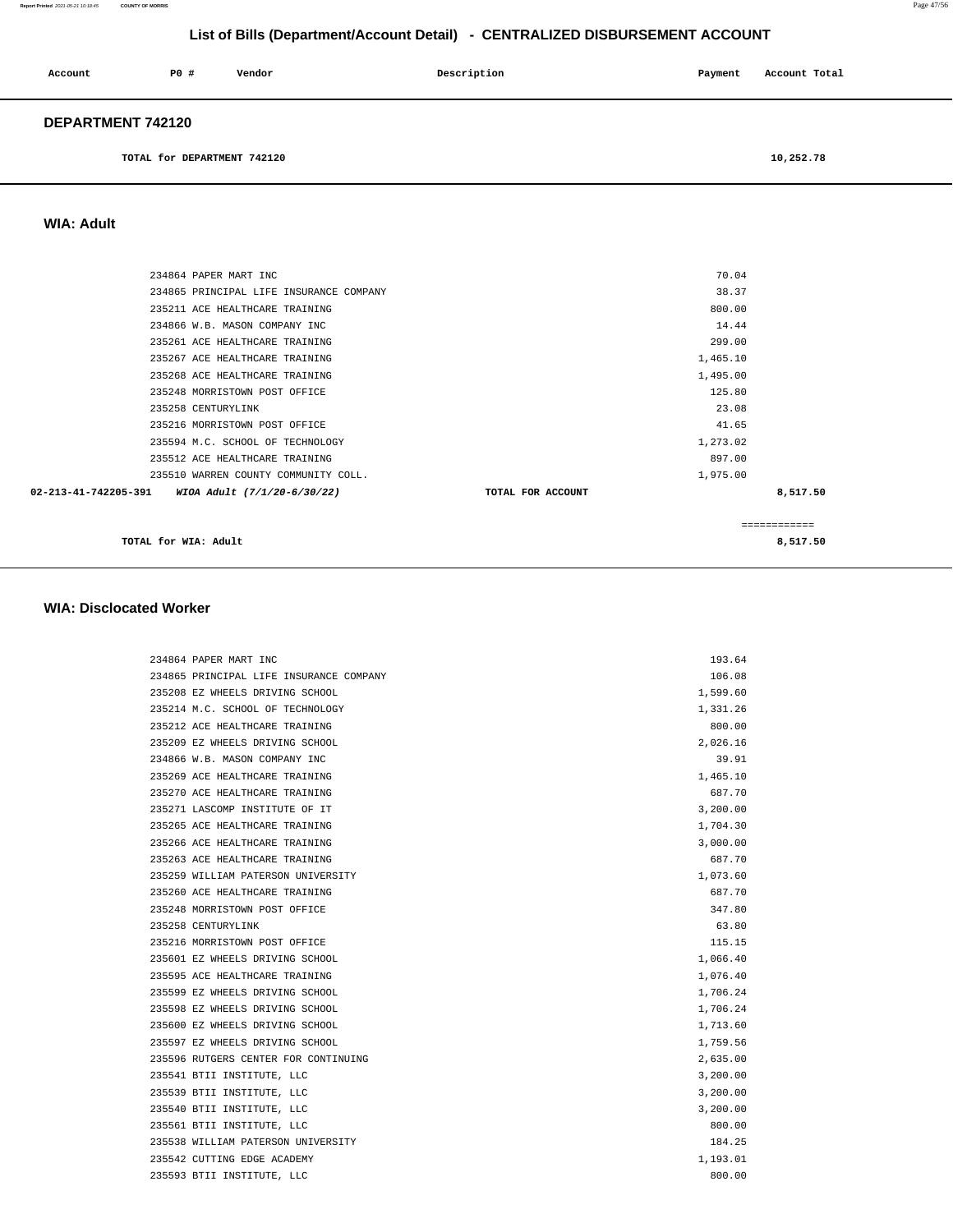**Report Printed** 2021-05-21 10:18:45 **COUNTY OF MORRIS** Page 48/56

# **List of Bills (Department/Account Detail) - CENTRALIZED DISBURSEMENT ACCOUNT**

| Account                        | PO# | Vendor                                  | Description       | Payment | Account Total |
|--------------------------------|-----|-----------------------------------------|-------------------|---------|---------------|
| <b>WIA: Disclocated Worker</b> |     |                                         |                   |         |               |
|                                |     | 235984 COUNTY OF MORRIS                 |                   | 86.73   |               |
| 02-213-41-742210-391           |     | WIOA Dislocated Worker (7/1/20-6/30/22) | TOTAL FOR ACCOUNT |         | 43,456.93     |
|                                |     |                                         |                   |         | ============  |
|                                |     | TOTAL for WIA: Disclocated Worker       |                   |         | 43,456.93     |

## **WIA: Youth**

| TOTAL for WIA: Youth                                            |                   |                 | 48,904.59 |
|-----------------------------------------------------------------|-------------------|-----------------|-----------|
|                                                                 |                   | ============    |           |
| 02-213-41-742220-391<br>WIOA Youth (7/1/20-6/30/22)             | TOTAL FOR ACCOUNT |                 | 48,904.59 |
| 235537 PHILLIPSBURG SCHOOL BASED                                |                   | 1,050.00        |           |
| 235537 PHILLIPSBURG SCHOOL BASED                                |                   | 985.00          |           |
| 235537 PHILLIPSBURG SCHOOL BASED                                |                   | 1,050.00        |           |
| 235537 PHILLIPSBURG SCHOOL BASED                                |                   | 985.00          |           |
| 235536 PHILLIPSBURG SCHOOL BASED                                |                   | 400.00          |           |
| 235536 PHILLIPSBURG SCHOOL BASED                                |                   | 400.00          |           |
| 235535 PHILLIPSBURG SCHOOL BASED                                |                   | 500.00          |           |
| 235535 PHILLIPSBURG SCHOOL BASED                                |                   | 640.00          |           |
| 235535 PHILLIPSBURG SCHOOL BASED                                |                   | 1,050.00        |           |
| 235535 PHILLIPSBURG SCHOOL BASED                                |                   | 1,050.00        |           |
| 235535 PHILLIPSBURG SCHOOL BASED                                |                   | 640.00          |           |
| 235533 PHILLIPSBURG SCHOOL BASED                                |                   | 1,050.00        |           |
| 235533 PHILLIPSBURG SCHOOL BASED                                |                   | 985.00          |           |
| 235533 PHILLIPSBURG SCHOOL BASED                                |                   | 640.00          |           |
| 235533 PHILLIPSBURG SCHOOL BASED                                |                   | 1,050.00        |           |
| 235533 PHILLIPSBURG SCHOOL BASED                                |                   | 1,050.00        |           |
| 235533 PHILLIPSBURG SCHOOL BASED                                |                   | 985.00          |           |
| 235532 PHILLIPSBURG SCHOOL BASED                                |                   | 640.00          |           |
| 235532 PHILLIPSBURG SCHOOL BASED                                |                   | 1,050.00        |           |
| 235532 PHILLIPSBURG SCHOOL BASED                                |                   | 1,050.00        |           |
| 235532 PHILLIPSBURG SCHOOL BASED                                |                   | 985.00          |           |
| 235532 PHILLIPSBURG SCHOOL BASED                                |                   | 1,050.00        |           |
| 235532 PHILLIPSBURG SCHOOL BASED                                |                   | 985.00          |           |
| 235532 PHILLIPSBURG SCHOOL BASED                                |                   | 1,050.00        |           |
| 235532 PHILLIPSBURG SCHOOL BASED                                |                   | 985.00          |           |
| 235216 MORRISTOWN POST OFFICE                                   |                   | 49.00           |           |
| 235248 MORRISTOWN POST OFFICE<br>235258 CENTURYLINK             |                   | 148.00<br>27.14 |           |
|                                                                 |                   | 1,734.20        |           |
| 235203 NEWBRIDGE SERVICES INC<br>235264 ACE HEALTHCARE TRAINING |                   | 2,475.00        |           |
| 235203 NEWBRIDGE SERVICES INC                                   |                   | 1,275.00        |           |
| 235203 NEWBRIDGE SERVICES INC                                   |                   | 3,975.00        |           |
| 235207 WARREN COUNTY COMMUNITY COLL.                            |                   | 5,000.00        |           |
| 235202 NEWBRIDGE SERVICES INC                                   |                   | 4,791.25        |           |
| 235202 NEWBRIDGE SERVICES INC                                   |                   | 3,150.00        |           |
| 235202 NEWBRIDGE SERVICES INC                                   |                   | 3,975.00        |           |
|                                                                 |                   |                 |           |

### **DEPARTMENT 758010**

| 233265 PEOUANNOCK TOWNSHIP            | 500.00   |
|---------------------------------------|----------|
| 233266 TOWNSHIP OF RANDOLPH           | 4,469.09 |
| 234760 HANOVER TWP MUNICIPAL ALLIANCE | 500.00   |
| 234707 WHARTON BORO MUNICIPAL         | 950.44   |
| 234707 WHARTON BORO MUNICIPAL         | 780 44   |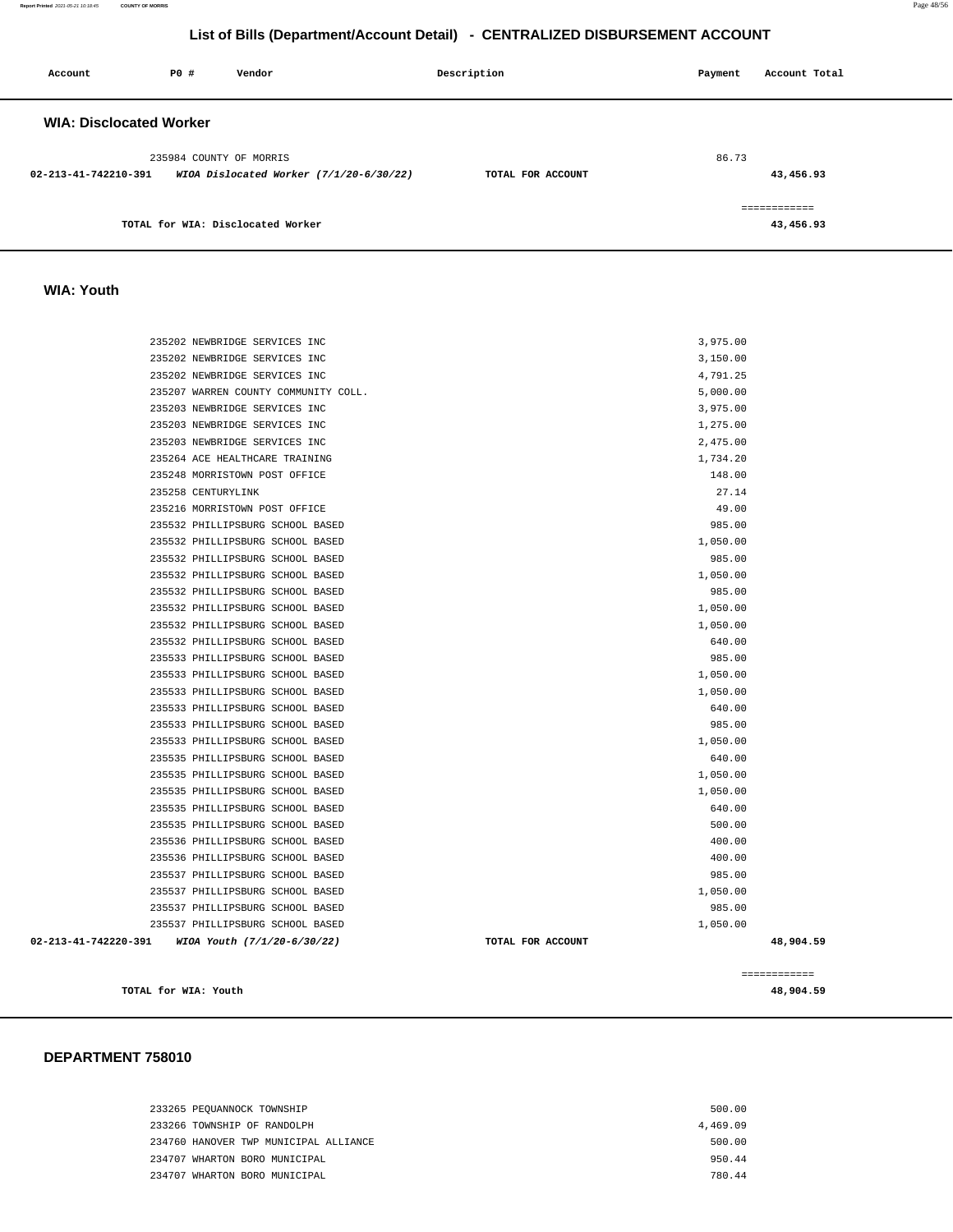### **Report Printed** 2021-05-21 10:18:45 **COUNTY OF MORRIS** Page 49/56

# **List of Bills (Department/Account Detail) - CENTRALIZED DISBURSEMENT ACCOUNT**

| Account                    | P0 #                        | Vendor                                   | Description       | Payment  |        | Account Total            |  |
|----------------------------|-----------------------------|------------------------------------------|-------------------|----------|--------|--------------------------|--|
| DEPARTMENT 758010          |                             |                                          |                   |          |        |                          |  |
|                            |                             | 234707 WHARTON BORO MUNICIPAL            |                   |          | 374.18 |                          |  |
|                            |                             | 225495 KINNELON MUNICIPAL ALLIANCE       |                   | 1,049.38 |        |                          |  |
|                            | 233928 M.O.M.A.C            |                                          |                   |          | 708.00 |                          |  |
|                            | 233928 M.O.M.A.C            |                                          |                   |          | 984.55 |                          |  |
|                            |                             | 235138 DOVER/VG MUNICIPAL ALLIANCE       |                   | 7,933.70 |        |                          |  |
| 02-213-41-758010-392       |                             | Municipal Alliance (7/1/19-6/30/20) 9/20 | TOTAL FOR ACCOUNT |          |        | 18,249.78                |  |
|                            |                             |                                          |                   |          |        | ============             |  |
|                            | TOTAL for DEPARTMENT 758010 |                                          |                   |          |        | 18,249.78                |  |
| FFY08 UASI 2/20/09-4/30/11 |                             |                                          |                   |          |        |                          |  |
|                            |                             |                                          |                   | 8,141.00 |        |                          |  |
|                            |                             | 233805 SHI INTERNATIONAL CORP            |                   |          |        |                          |  |
| 02-213-41-784130-391       |                             | FY18 UASI (9/1/18-8/31/21)               | TOTAL FOR ACCOUNT |          |        | 8,141.00                 |  |
|                            |                             | TOTAL for FFY08 UASI 2/20/09-4/30/11     |                   |          |        | 8,141.00                 |  |
|                            |                             |                                          |                   |          |        |                          |  |
| DEPARTMENT 786010          |                             |                                          |                   |          |        |                          |  |
|                            |                             |                                          |                   |          |        |                          |  |
|                            |                             | 235363 W.B. MASON COMPANY INC            |                   |          | 8.94   |                          |  |
| 02-213-41-786010-394       | 227673 BEYER FORD           | MAPS (1/1/2020-12/31/2020)               | TOTAL FOR ACCOUNT | 5,000.00 |        | 5,008.94                 |  |
|                            |                             |                                          |                   |          |        |                          |  |
|                            | TOTAL for DEPARTMENT 786010 |                                          |                   |          |        | ============<br>5,008.94 |  |
| <b>MAPS</b>                |                             |                                          |                   |          |        |                          |  |
|                            |                             |                                          |                   |          |        |                          |  |
|                            |                             | 235238 W.B. MASON COMPANY INC            |                   |          | 6.78   |                          |  |
|                            |                             | 235238 W.B. MASON COMPANY INC            |                   |          | 6.78   |                          |  |
| 02-213-41-786105-394       |                             | MAPS (1/1/21-12/31/21)                   | TOTAL FOR ACCOUNT |          |        | 13.56                    |  |
|                            |                             |                                          |                   |          |        |                          |  |
|                            | TOTAL for MAPS              |                                          |                   |          |        | ============<br>13.56    |  |
|                            |                             |                                          |                   |          |        |                          |  |
| DEPARTMENT 786125          |                             |                                          |                   |          |        |                          |  |
|                            |                             | 235239 W.B. MASON COMPANY INC            |                   |          | 125.00 |                          |  |
|                            |                             | 235239 W.B. MASON COMPANY INC            |                   |          | 221.94 |                          |  |
|                            | 235680 CHARM-TEX, INC.      |                                          |                   |          | 710.70 |                          |  |
|                            | 235680 CHARM-TEX, INC.      |                                          |                   |          | 91.00  |                          |  |
| 02-213-41-786125-391       |                             | CARES ACT-Section 5311 (3/1/20-7/31/21)  | TOTAL FOR ACCOUNT |          |        | 1,148.64                 |  |
|                            |                             |                                          |                   |          |        | ------------             |  |
|                            | TOTAL for DEPARTMENT 786125 |                                          |                   |          |        | 1,148.64                 |  |
|                            |                             |                                          |                   |          |        |                          |  |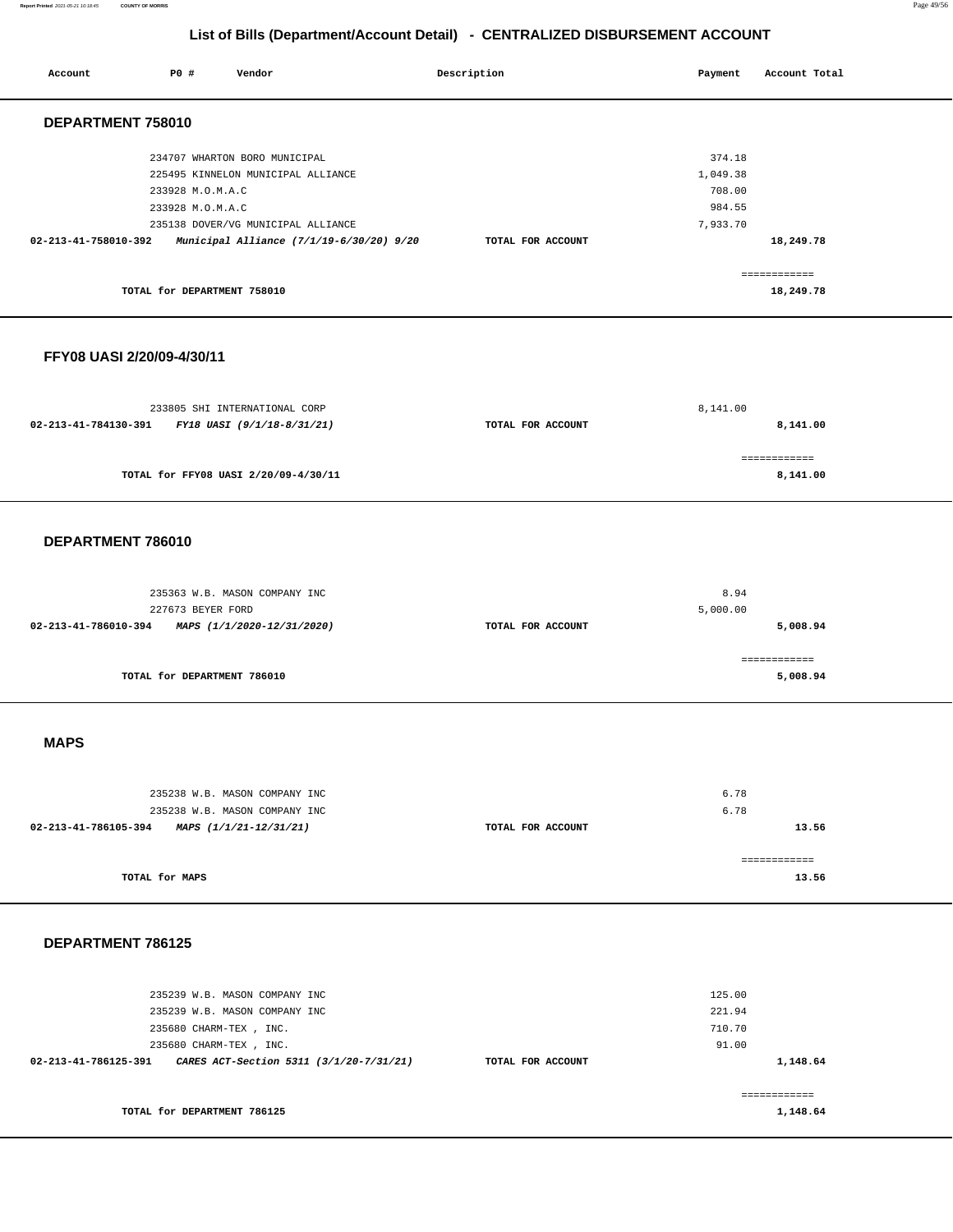**Report Printed** 2021-05-21 10:18:45 **COUNTY OF MORRIS** Page 50/56

# **List of Bills (Department/Account Detail) - CENTRALIZED DISBURSEMENT ACCOUNT**

| Account              | PO#                         | Vendor                                   | Description       | Payment  | Account Total |
|----------------------|-----------------------------|------------------------------------------|-------------------|----------|---------------|
| DEPARTMENT 793110    |                             |                                          |                   |          |               |
| 02-213-41-793110-391 | 233394 TAPCO                | Subregional Support Prgm(7/1/20-6/30/21) | TOTAL FOR ACCOUNT | 5,814.00 | 5,814.00      |
|                      |                             |                                          |                   |          | ============  |
|                      | TOTAL for DEPARTMENT 793110 |                                          |                   |          | 5,814.00      |
| DEPARTMENT 801920    |                             |                                          |                   |          |               |
|                      |                             | 234115 ATLANTIC TACTICAL OF NJ, INC.     |                   | 756.00   |               |
|                      |                             | 234115 ATLANTIC TACTICAL OF NJ, INC.     |                   | 92.40    |               |
|                      |                             | 234115 ATLANTIC TACTICAL OF NJ, INC.     |                   | 22.40    |               |

| TOTAL for DEPARTMENT 801920                                  |                   | 4,407.20 |  |
|--------------------------------------------------------------|-------------------|----------|--|
|                                                              |                   |          |  |
| Body Armor-Sheriff (12/3/19-12/3/24)<br>02-213-41-801920-392 | TOTAL FOR ACCOUNT | 4,407.20 |  |
| 233874 ATLANTIC TACTICAL OF NJ, INC.                         |                   | 462.00   |  |
| 233874 ATLANTIC TACTICAL OF NJ. INC.                         |                   | 67.20    |  |
| 233874 ATLANTIC TACTICAL OF NJ, INC.                         |                   | 277.20   |  |
| 233874 ATLANTIC TACTICAL OF NJ, INC.                         |                   | 2,268.00 |  |
| 234115 ATLANTIC TACTICAL OF NJ, INC.                         |                   | 462.00   |  |
| Z34II5 ATLANTIC TACTICAL OF NU, INC.                         |                   | 44.40    |  |

## **DEPARTMENT 864095**

|                      | 235560 AMERICAN ASPHALT & MILLING     |                   | 10,141.74 |
|----------------------|---------------------------------------|-------------------|-----------|
| 02-213-41-864095-391 | 2020 ATP - County Aid (1/9/20-1/9/23) | TOTAL FOR ACCOUNT | 10,141.74 |
|                      |                                       |                   |           |
|                      | TOTAL for DEPARTMENT 864095           |                   | 10,141.74 |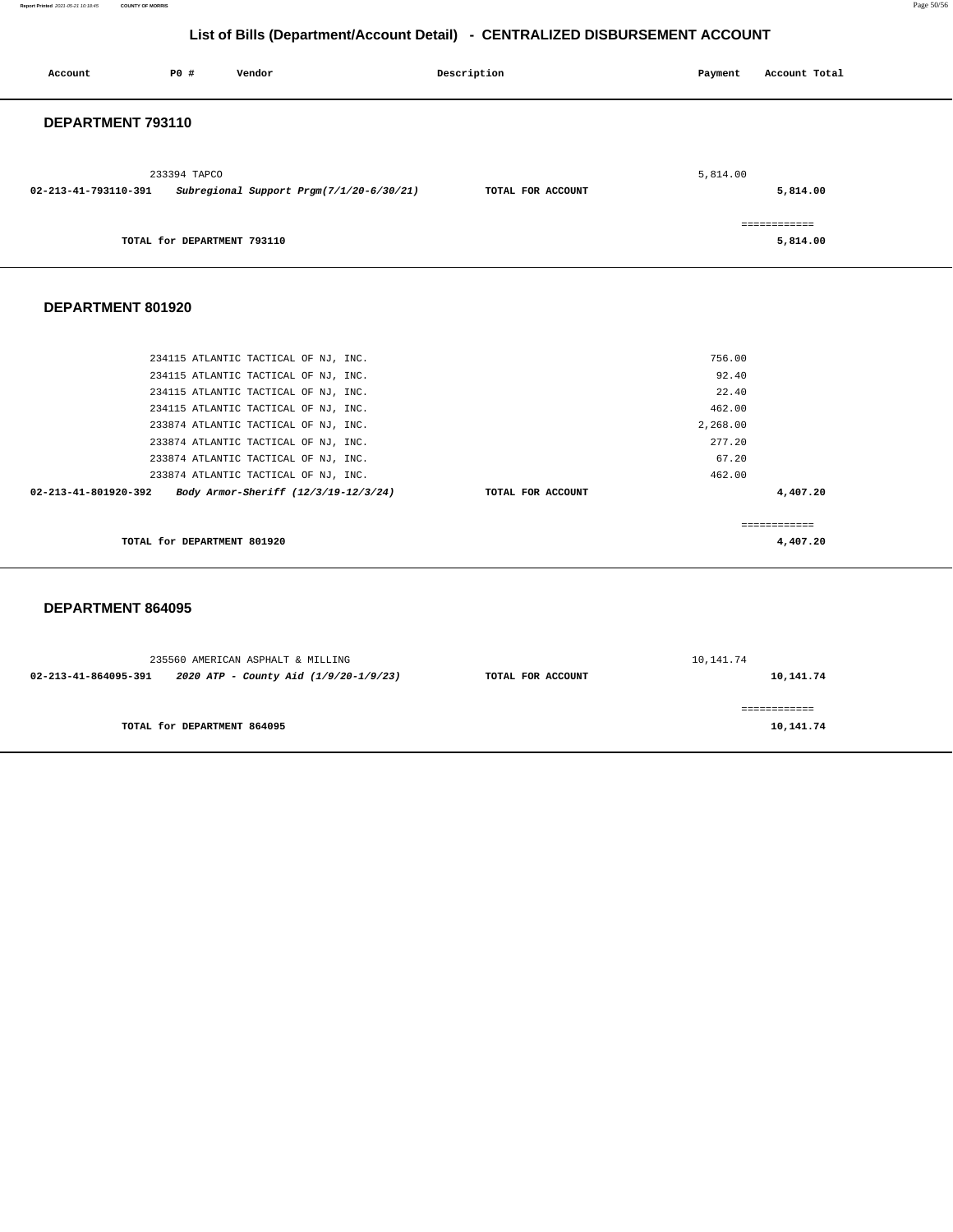**Report Printed** 2021-05-21 10:18:45 **COUNTY OF MORRIS** Page 51/56

# **List of Bills (Department/Account Detail) - CENTRALIZED DISBURSEMENT ACCOUNT**

| Account                                    | P0 #                        | Vendor                                                                                |  | Description       | Payment  | Account Total            |
|--------------------------------------------|-----------------------------|---------------------------------------------------------------------------------------|--|-------------------|----------|--------------------------|
| <b>County Capital</b><br>DEPARTMENT 953202 |                             |                                                                                       |  |                   |          |                          |
| 04-216-55-953202-909                       |                             | 229771 DYNAMIC TRAFFIC LLC<br>Road Resurfacing/Construction/Imprvments                |  | TOTAL FOR ACCOUNT | 2,855.81 | 2,855.81                 |
|                                            | TOTAL for DEPARTMENT 953202 |                                                                                       |  |                   |          | ============<br>2,855.81 |
| DEPARTMENT 953225                          |                             |                                                                                       |  |                   |          |                          |
| 04-216-55-953225-909                       |                             | 208624 VAN CLEEF ENGINEERING ASSOC<br>Bridge Design, Renov, Construc - Var Loc        |  | TOTAL FOR ACCOUNT | 2,341.00 | 2,341.00                 |
|                                            | TOTAL for DEPARTMENT 953225 |                                                                                       |  |                   |          | ============<br>2,341.00 |
| DEPARTMENT 953362                          |                             |                                                                                       |  |                   |          |                          |
| 04-216-55-953362-951                       |                             | 233838 SMITHS DETECTION, INC.<br>Security Improvement AR Bldg/Courthouse              |  | TOTAL FOR ACCOUNT | 1,930.00 | 1,930.00                 |
|                                            | TOTAL for DEPARTMENT 953362 |                                                                                       |  |                   |          | ------------<br>1,930.00 |
| DEPARTMENT 953382                          |                             |                                                                                       |  |                   |          |                          |
| 04-216-55-953382-909                       |                             | 214081 JOHNSON MIRMIRAN AND THOMPSON, INC.<br>Road Resurfacing, MV arking lot, Railrd |  | TOTAL FOR ACCOUNT | 3,040.10 | 3,040.10                 |
|                                            | TOTAL for DEPARTMENT 953382 |                                                                                       |  |                   |          | ============<br>3,040.10 |
| DEPARTMENT 953418                          |                             |                                                                                       |  |                   |          |                          |
| 04-216-55-953418-909                       |                             | 235231 VAN CLEEF ENGINEERING ASSOC<br>PublicWork-Bridge/DrainDesign&Recon/Repl        |  | TOTAL FOR ACCOUNT | 759.20   | 759.20                   |
|                                            | TOTAL for DEPARTMENT 953418 |                                                                                       |  |                   |          | ------------<br>759.20   |
| DEPARTMENT 953419                          |                             |                                                                                       |  |                   |          |                          |
|                                            |                             | 229771 DYNAMIC TRAFFIC LLC                                                            |  |                   | 781.69   |                          |

**04-216-55-953419-909 PublicWorks-Railroad&Road Constr/Resurf TOTAL FOR ACCOUNT** 

**781.69**

============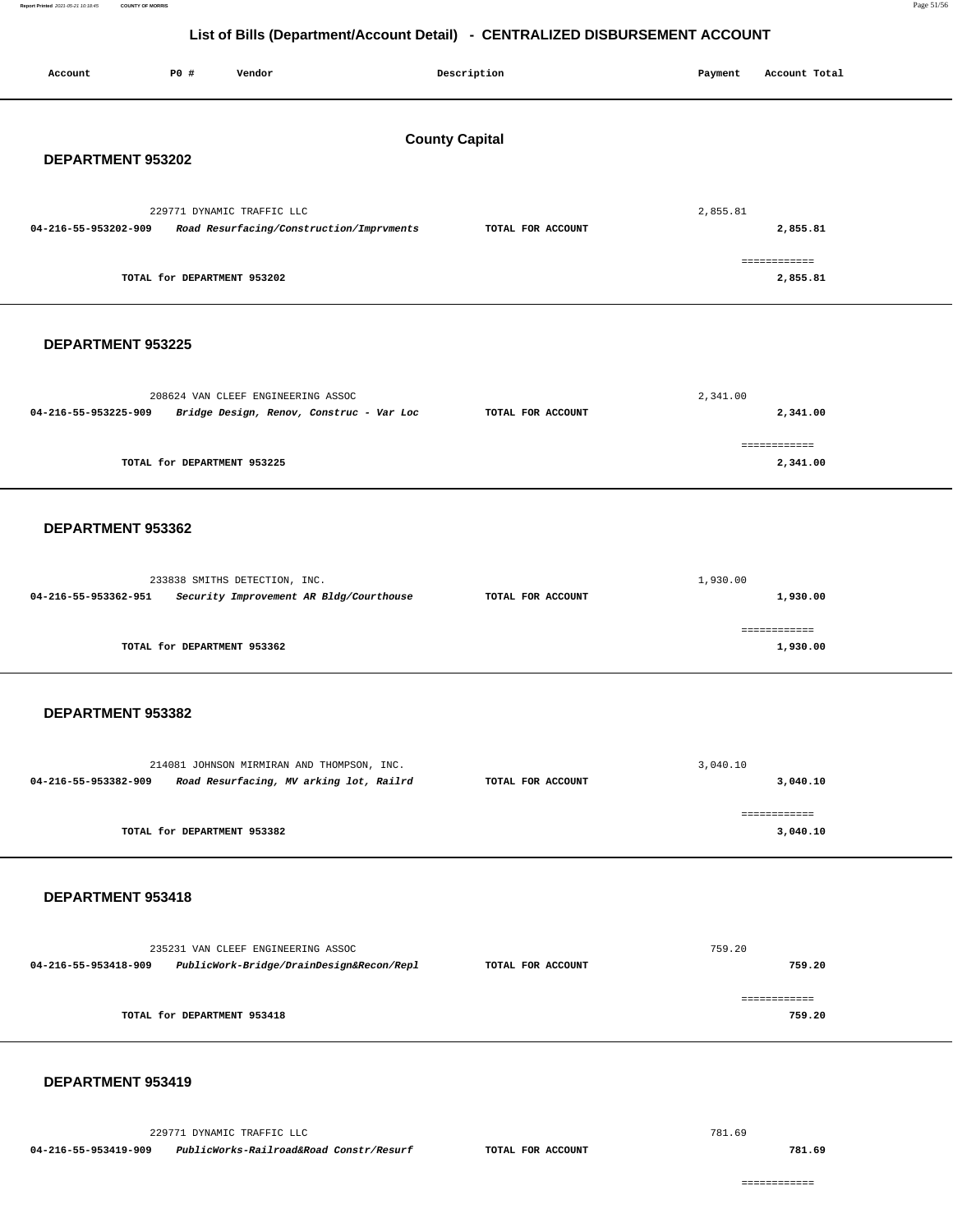**Report Printed** 2021-05-21 10:18:45 **COUNTY OF MORRIS** Page 52/56

# **List of Bills (Department/Account Detail) - CENTRALIZED DISBURSEMENT ACCOUNT**

| Account                  | P0 #                        | Vendor | Description | Payment | Account Total |  |
|--------------------------|-----------------------------|--------|-------------|---------|---------------|--|
| <b>DEPARTMENT 953419</b> |                             |        |             |         |               |  |
|                          | TOTAL for DEPARTMENT 953419 |        |             |         | 781.69        |  |

**DEPARTMENT 953431** 

| 600.00                      |
|-----------------------------|
| 600.00<br>TOTAL FOR ACCOUNT |
|                             |
| 600.00                      |
|                             |

### **DEPARTMENT 953454**

| 185163 JOHNSON MIRMIRAN AND THOMPSON, INC.<br>185180 JOHNSON MIRMIRAN AND THOMPSON, INC.      |                   | 1,225.00<br>1,195.00   |
|-----------------------------------------------------------------------------------------------|-------------------|------------------------|
| RoadResurf/IntersectConstr&RR-PublicWrks<br>04-216-55-953454-909                              | TOTAL FOR ACCOUNT | 2,420.00               |
| 235873 TOMCO CONSTRUCTION<br>RoadResurf/IntersectConstr&RR-PublicWrks<br>04-216-55-953454-940 | TOTAL FOR ACCOUNT | 88,494.31<br>88,494.31 |
|                                                                                               |                   | ============           |
| TOTAL for DEPARTMENT 953454                                                                   |                   | 90,914.31              |

### **DEPARTMENT 953458**

|                      | 234333 CRANE ASSOCIATES, P.C.          |                   | 2,600.00 |
|----------------------|----------------------------------------|-------------------|----------|
| 04-216-55-953458-909 | Replacement/Repair/Upgrade-Bldgs&Grnds | TOTAL FOR ACCOUNT | 2,600.00 |
|                      | TOTAL for DEPARTMENT 953458            |                   | 2,600.00 |

### **DEPARTMENT 953464**

| 235570 NORTHEASTERN INTERIOR SERVICES LLC |                                          |                   | 4,499.00 |
|-------------------------------------------|------------------------------------------|-------------------|----------|
| 04-216-55-953464-951                      | Interior Bldg Upgrades - Bldgs & Grounds | TOTAL FOR ACCOUNT | 4,499.00 |
|                                           | TOTAL for DEPARTMENT 953464              |                   | 4,499.00 |

## **DEPARTMENT 953466**

| 235570 NORTHEASTERN INTERIOR SERVICES LLC |                                        |                   | 30,271.00 |
|-------------------------------------------|----------------------------------------|-------------------|-----------|
| 04-216-55-953466-940                      | ExterBldgUpgrVehcl/EquipRplcmnt-BldGrd | TOTAL FOR ACCOUNT | 30,271.00 |
|                                           |                                        |                   |           |
|                                           |                                        |                   |           |
|                                           | TOTAL for DEPARTMENT 953466            |                   | 30,271.00 |
|                                           |                                        |                   |           |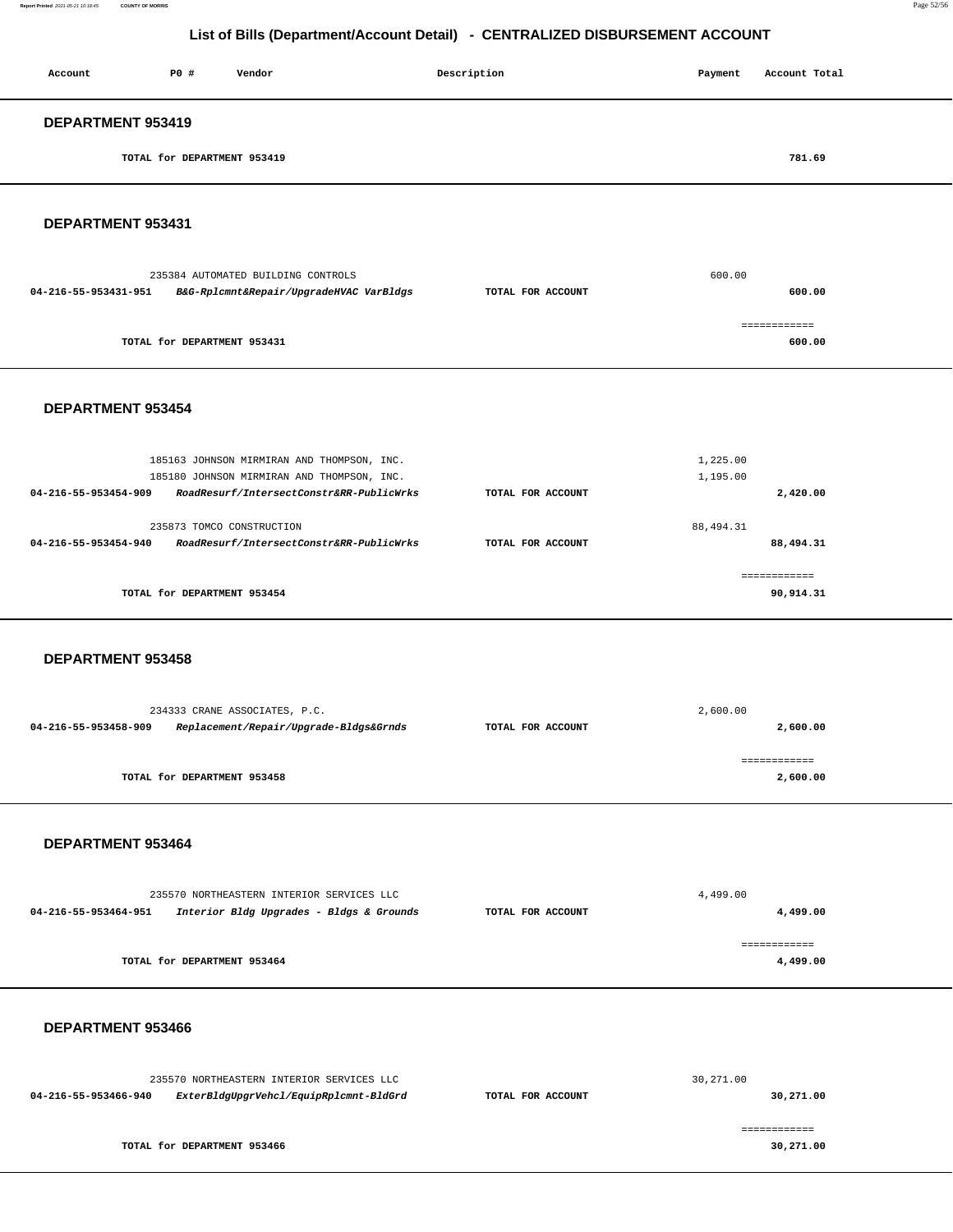**Report Printed** 2021-05-21 10:18:45 **COUNTY OF MORRIS** Page 53/56

# **List of Bills (Department/Account Detail) - CENTRALIZED DISBURSEMENT ACCOUNT**

| Account              | P0 #                        | Vendor                                                                                                                 | Description       | Payment               | Account Total              |  |
|----------------------|-----------------------------|------------------------------------------------------------------------------------------------------------------------|-------------------|-----------------------|----------------------------|--|
| DEPARTMENT 953487    |                             |                                                                                                                        |                   |                       |                            |  |
| 04-216-55-953487-909 |                             | 229771 DYNAMIC TRAFFIC LLC<br>RR, RoadConst/Resurf &Design-PublicWrks                                                  | TOTAL FOR ACCOUNT | 2,500.00              | 2,500.00                   |  |
|                      | TOTAL for DEPARTMENT 953487 |                                                                                                                        |                   |                       | ============<br>2,500.00   |  |
| DEPARTMENT 953494    |                             |                                                                                                                        |                   |                       |                            |  |
| 04-216-55-953494-951 |                             | 235558 DESESA ENGINEERING CO., INC.<br>Repair/Replc/Upgr Bldg Equip-Bldgs&Grnds                                        | TOTAL FOR ACCOUNT | 232,407.00            | 232,407.00                 |  |
|                      | TOTAL for DEPARTMENT 953494 |                                                                                                                        |                   |                       | ============<br>232,407.00 |  |
| DEPARTMENT 953498    |                             |                                                                                                                        |                   |                       |                            |  |
| 04-216-55-953498-940 | 235884 GRADE CONSTRUCTION   | 235885 CMS CONSTRUCTION INC.<br>Bridge & Drainage Design & Contr-PWorks                                                | TOTAL FOR ACCOUNT | 7,538.28<br>75,897.90 | 83,436.18                  |  |
|                      | TOTAL for DEPARTMENT 953498 |                                                                                                                        |                   |                       | ============<br>83,436.18  |  |
| DEPARTMENT 953526    |                             |                                                                                                                        |                   |                       |                            |  |
| 04-216-55-953526-956 | 232822 BINSKY SERVICE LLC   | Replace HVAC Units/Chillers- Bldgs&Grnds                                                                               | TOTAL FOR ACCOUNT | 20,525.00             | 20,525.00                  |  |
|                      | TOTAL for DEPARTMENT 953526 |                                                                                                                        |                   |                       | ============<br>20,525.00  |  |
| DEPARTMENT 953529    |                             |                                                                                                                        |                   |                       |                            |  |
| 04-216-55-953529-940 |                             | 234710 HIGH GRADE CONTRACTING<br>ExteriorProjects&BucketTruck-Bldgs&Grnds                                              | TOTAL FOR ACCOUNT | 16,000.00             | 16,000.00                  |  |
|                      | TOTAL for DEPARTMENT 953529 |                                                                                                                        |                   |                       | ============<br>16,000.00  |  |
| DEPARTMENT 953530    |                             |                                                                                                                        |                   |                       |                            |  |
| 04-216-55-953530-909 |                             | 235471 JOHNSON MIRMIRAN AND THOMPSON, INC.<br>235291 GREENMAN PEDERSEN INC<br>Rehab/Improv of Roads & RR - Engineering | TOTAL FOR ACCOUNT | 1,174.93<br>3,501.75  | 4,676.68                   |  |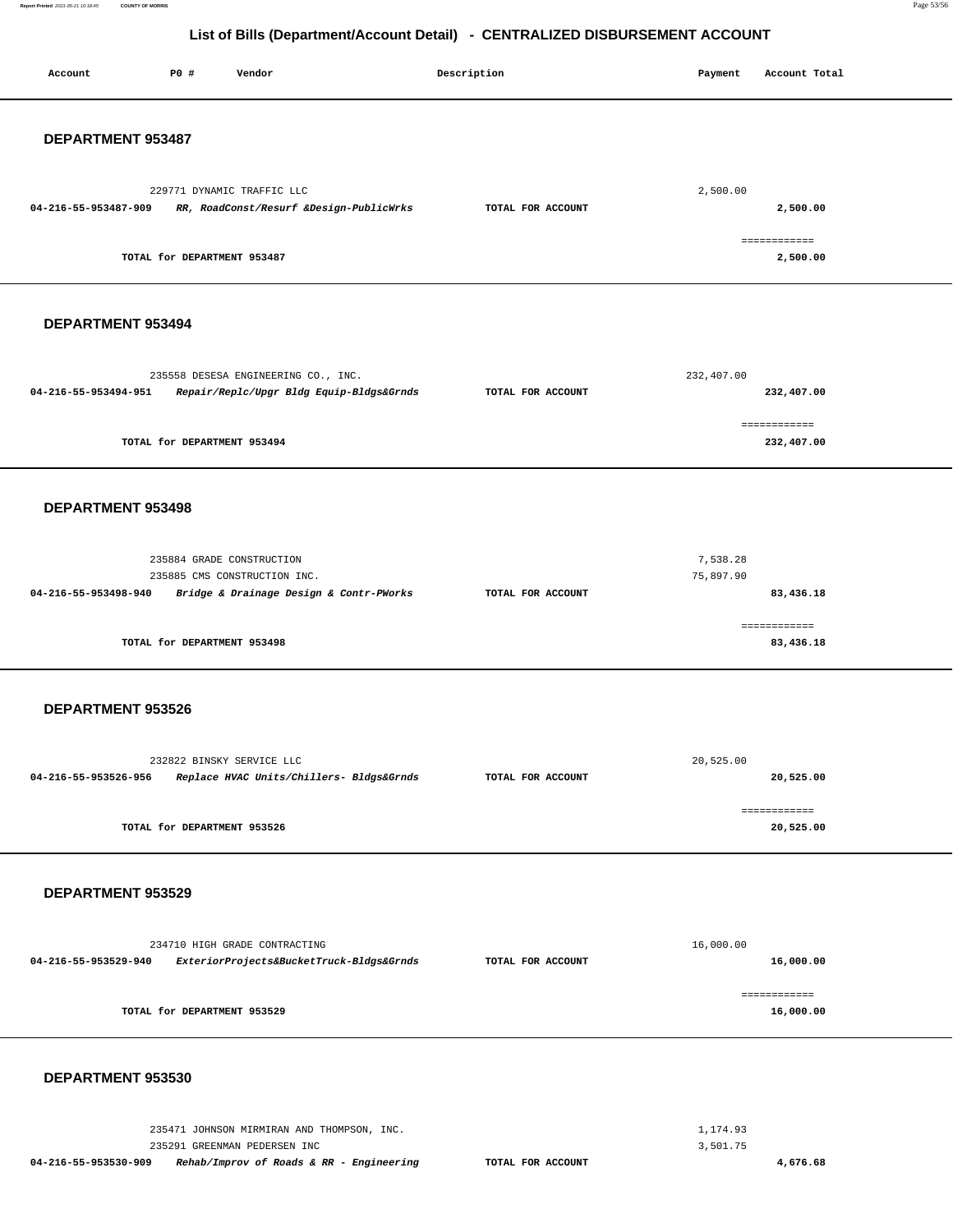**Report Printed** 2021-05-21 10:18:45 **COUNTY OF MORRIS** Page 54/56

# **List of Bills (Department/Account Detail) - CENTRALIZED DISBURSEMENT ACCOUNT**

| Account                  | P0 #                        | Vendor | Description | Account Total<br>Payment |
|--------------------------|-----------------------------|--------|-------------|--------------------------|
| <b>DEPARTMENT 953530</b> |                             |        |             |                          |
|                          | TOTAL for DEPARTMENT 953530 |        |             | ============<br>4,676.68 |
|                          |                             |        |             |                          |

### **DEPARTMENT 953555**

|                      | 235886 J.C. CONTRACTING, INC.            |                   | 18,227.74     |
|----------------------|------------------------------------------|-------------------|---------------|
| 04-216-55-953555-940 | IntersectionUpgradesVarLocat-Engineering | TOTAL FOR ACCOUNT | 18,227.74     |
|                      |                                          |                   |               |
|                      |                                          |                   | ------------- |
|                      | TOTAL for DEPARTMENT 953555              |                   | 18,227.74     |
|                      |                                          |                   |               |

### **DEPARTMENT 953560**

|                      | 234411 KEY-TECH                          | 2,640.00          |              |  |
|----------------------|------------------------------------------|-------------------|--------------|--|
| 04-216-55-953560-909 | Bridge Design/Rehab/Drainage-Engineering | TOTAL FOR ACCOUNT | 2,640.00     |  |
|                      |                                          |                   | ------------ |  |
|                      | TOTAL for DEPARTMENT 953560              |                   | 2,640.00     |  |
|                      |                                          |                   |              |  |

### **DEPARTMENT 953610**

|                      | 235886 J.C. CONTRACTING, INC.          |                   | 40,909.65 |
|----------------------|----------------------------------------|-------------------|-----------|
| 04-216-55-953610-940 | Rd Paving/Improv &RR Rehab-Engineering | TOTAL FOR ACCOUNT | 40,909.65 |
|                      |                                        |                   |           |
|                      |                                        |                   |           |
|                      | TOTAL for DEPARTMENT 953610            |                   | 40,909.65 |

# **Cty Bridge Design & Constructi**

|                   | 920.00   |
|-------------------|----------|
|                   | 8,784.94 |
| TOTAL FOR ACCOUNT | 9,704.94 |
|                   |          |
|                   |          |
|                   | 9,704.94 |
|                   |          |

### **DEPARTMENT 955403**

| 235527 MAGIC TOUCH CONSTRUCTION CO., INC.                       |                   | 695.51 |
|-----------------------------------------------------------------|-------------------|--------|
| MV-Long Term Health Center Improvements<br>04-216-55-955403-951 | TOTAL FOR ACCOUNT | 695.51 |
|                                                                 |                   |        |
|                                                                 |                   |        |
| TOTAL for DEPARTMENT 955403                                     |                   | 695.51 |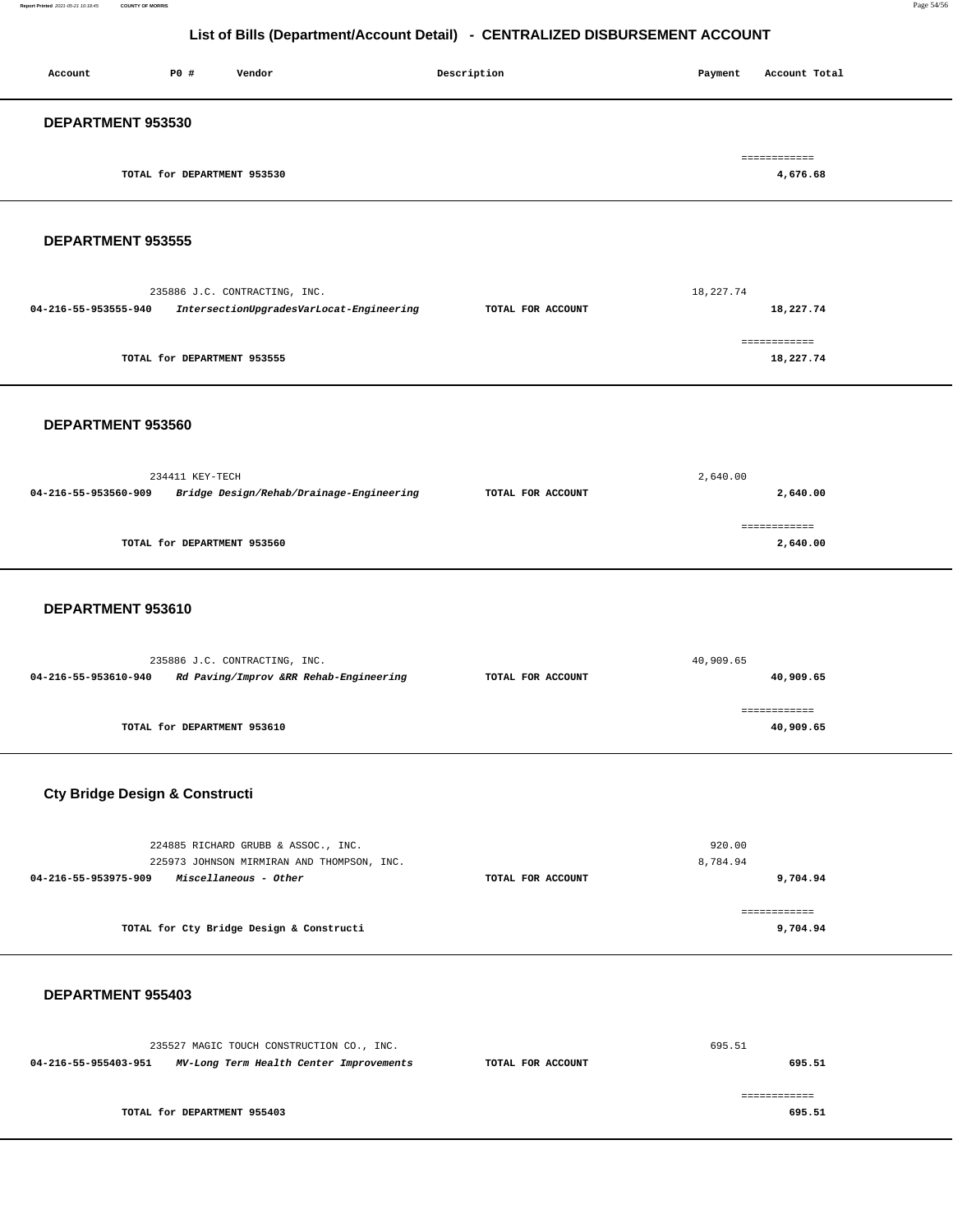### **Report Printed** 2021-05-21 10:18:45 **COUNTY OF MORRIS** Page 55/56

# **List of Bills (Department/Account Detail) - CENTRALIZED DISBURSEMENT ACCOUNT**

| Account              | P0 #                        | Vendor                                    | Description       | Payment  | Account Total |
|----------------------|-----------------------------|-------------------------------------------|-------------------|----------|---------------|
| DEPARTMENT 955482    |                             |                                           |                   |          |               |
|                      |                             | 235527 MAGIC TOUCH CONSTRUCTION CO., INC. |                   | 5,088.28 |               |
|                      |                             | 235527 MAGIC TOUCH CONSTRUCTION CO., INC. |                   | 374.04   |               |
| 04-216-55-955482-940 |                             | Equip&Fixtures-Renov TubRms -Morris View  | TOTAL FOR ACCOUNT |          | 5,462.32      |
|                      |                             |                                           |                   |          | ============  |
|                      | TOTAL for DEPARTMENT 955482 |                                           |                   |          | 5,462.32      |
|                      |                             |                                           |                   |          |               |
| DEPARTMENT 963298    |                             |                                           |                   |          |               |

| 232920 PMC ASSOCIATES<br>County-Wide Radio Sys - Public Safety<br>04-216-55-963298-952 | TOTAL FOR ACCOUNT | 138.57<br>831.42 |
|----------------------------------------------------------------------------------------|-------------------|------------------|
| TOTAL for DEPARTMENT 963298                                                            |                   | 831.42           |